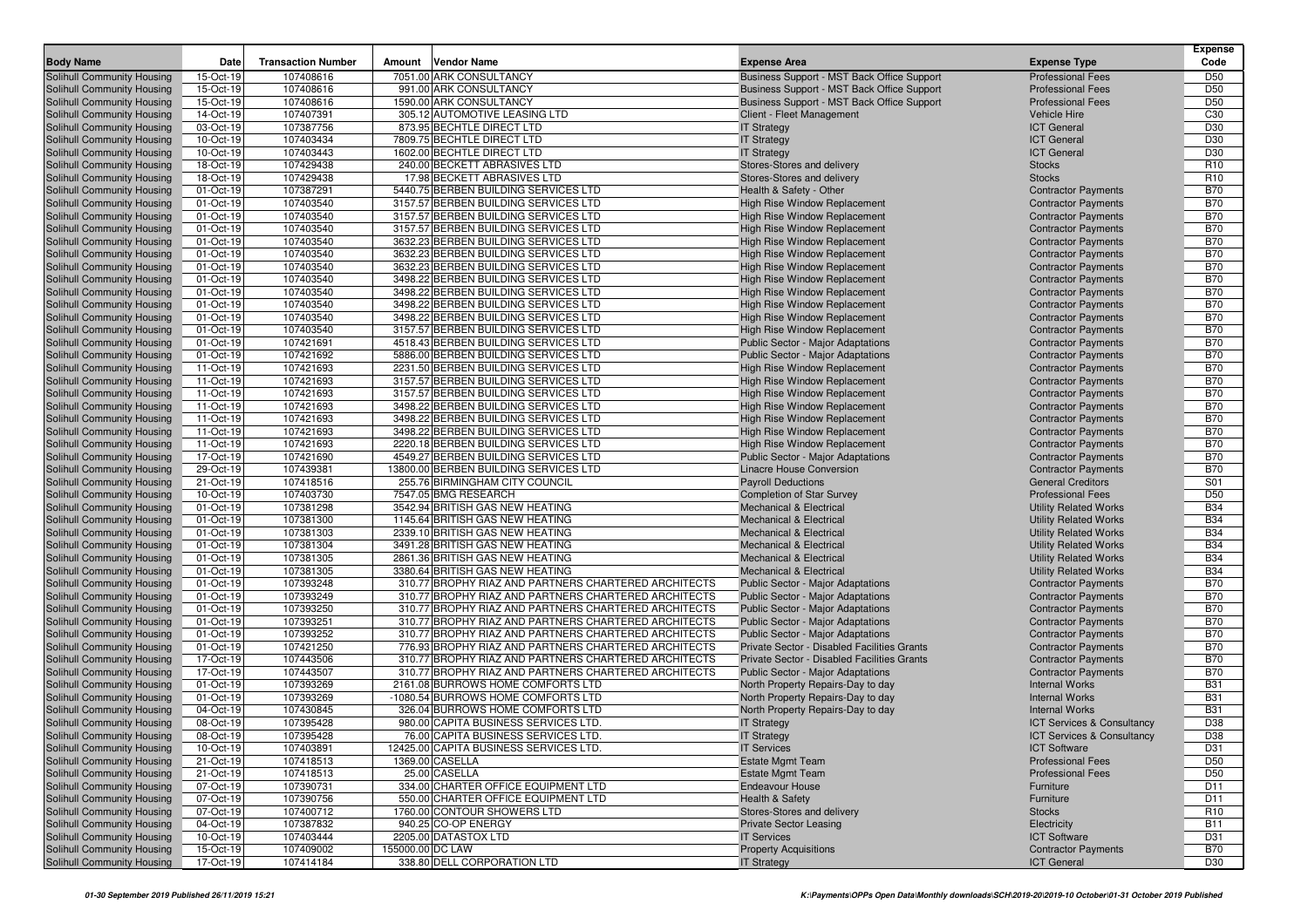| <b>Body Name</b>                                         | Date                   | <b>Transaction Number</b> | Amount | <b>Vendor Name</b>                     | <b>Expense Area</b>                                                        | <b>Expense Type</b>                                      | <b>Expense</b><br>Code   |
|----------------------------------------------------------|------------------------|---------------------------|--------|----------------------------------------|----------------------------------------------------------------------------|----------------------------------------------------------|--------------------------|
| Solihull Community Housing                               | 01-Oct-19              | 107391247                 |        | 273.26 DODD GROUP                      | <b>Electrical Improvement Works</b>                                        | <b>Contractor Payments</b>                               | <b>B70</b>               |
| Solihull Community Housing                               | 01-Oct-19              | 107391248                 |        | 258.75 DODD GROUP                      | <b>Mechanical &amp; Electrical</b>                                         | <b>Utility Related Works</b>                             | <b>B34</b>               |
| Solihull Community Housing                               | 01-Oct-19              | 107391249                 |        | 504.79 DODD GROUP                      | <b>Electrical Improvement Works</b>                                        | <b>Contractor Payments</b>                               | <b>B70</b>               |
| Solihull Community Housing                               | 01-Oct-19              | 107391250                 |        | 291.61 DODD GROUP                      | <b>Electrical Improvement Works</b>                                        | <b>Contractor Payments</b>                               | <b>B70</b>               |
| Solihull Community Housing                               | 01-Oct-19              | 107391251                 |        | 291.61 DODD GROUP                      | <b>Electrical Improvement Works</b>                                        | <b>Contractor Payments</b>                               | <b>B70</b>               |
| Solihull Community Housing                               | 01-Oct-19              | 107391252                 |        | 291.61 DODD GROUP                      | <b>Electrical Improvement Works</b>                                        | <b>Contractor Payments</b>                               | <b>B70</b>               |
| Solihull Community Housing                               | 01-Oct-19              | 107391253                 |        | 291.61 DODD GROUP                      | <b>Electrical Improvement Works</b>                                        | <b>Contractor Payments</b>                               | <b>B70</b>               |
| Solihull Community Housing                               | 01-Oct-19              | 107391254                 |        | 291.61 DODD GROUP                      | <b>Electrical Improvement Works</b>                                        | <b>Contractor Payments</b>                               | <b>B70</b>               |
| Solihull Community Housing                               | 01-Oct-19              | 107391255                 |        | 291.61 DODD GROUP                      | <b>Electrical Improvement Works</b>                                        | <b>Contractor Payments</b>                               | <b>B70</b>               |
| Solihull Community Housing                               | 01-Oct-19              | 107391256                 |        | 291.61 DODD GROUP                      | <b>Electrical Improvement Works</b>                                        | <b>Contractor Payments</b>                               | <b>B70</b>               |
| Solihull Community Housing                               | 01-Oct-19              | 107391257                 |        | 291.61 DODD GROUP                      | <b>Electrical Improvement Works</b>                                        | <b>Contractor Payments</b>                               | <b>B70</b>               |
| Solihull Community Housing                               | 01-Oct-19              | 107391258                 |        | 291.61 DODD GROUP                      | <b>Electrical Improvement Works</b>                                        | <b>Contractor Payments</b>                               | <b>B70</b>               |
| Solihull Community Housing                               | 01-Oct-19              | 107391259                 |        | 291.61 DODD GROUP                      | <b>Electrical Improvement Works</b>                                        | <b>Contractor Payments</b>                               | <b>B70</b>               |
| Solihull Community Housing                               | 01-Oct-19              | 107391260                 |        | 406.01 DODD GROUP                      | <b>Mechanical &amp; Electrical</b>                                         | <b>Rev Contractor Payments</b>                           | <b>B71</b>               |
| Solihull Community Housing                               | 01-Oct-19              | 107391261                 |        | 429.56 DODD GROUP                      | <b>Mechanical &amp; Electrical</b>                                         | <b>Rev Contractor Payments</b>                           | <b>B71</b>               |
| Solihull Community Housing                               | 01-Oct-19              | 107391263                 |        | 380.70 DODD GROUP                      | <b>Mechanical &amp; Electrical</b>                                         | <b>Rev Contractor Payments</b>                           | <b>B71</b>               |
| Solihull Community Housing                               | 01-Oct-19              | 107391264                 |        | 406.01 DODD GROUP                      | <b>Mechanical &amp; Electrical</b>                                         | <b>Rev Contractor Payments</b>                           | <b>B71</b>               |
| Solihull Community Housing                               | 01-Oct-19              | 107391265                 |        | 314.69 DODD GROUP                      | <b>Electrical Improvement Works</b>                                        | <b>Contractor Payments</b>                               | <b>B70</b>               |
| Solihull Community Housing                               | 01-Oct-19              | 107397327                 |        | 260.29 DODD GROUP                      | Mechanical & Electrical                                                    | <b>Rev Contractor Payments</b>                           | <b>B71</b>               |
| Solihull Community Housing                               | 01-Oct-19              | 107397583                 |        | 278.98 DODD GROUP                      | North Property Repairs-Voids                                               | Voids                                                    | <b>B38</b>               |
| Solihull Community Housing                               | 01-Oct-19              | 107397584                 |        | 296.95 DODD GROUP                      | North Property Repairs-Voids                                               | Voids                                                    | <b>B38</b>               |
| Solihull Community Housing                               | 01-Oct-19              | 107397618                 |        | 275.13 DODD GROUP<br>436.92 DODD GROUP | North Property Repairs-Voids                                               | Voids                                                    | <b>B38</b><br><b>B70</b> |
| Solihull Community Housing                               | 01-Oct-19              | 107397773                 |        | 390.77 DODD GROUP                      | <b>Electrical Improvement Works</b>                                        | <b>Contractor Payments</b>                               | <b>B70</b>               |
| Solihull Community Housing                               | 01-Oct-19<br>01-Oct-19 | 107397774<br>107397779    |        | 296.91 DODD GROUP                      | <b>Electrical Improvement Works</b><br><b>Electrical Improvement Works</b> | <b>Contractor Payments</b><br><b>Contractor Payments</b> | <b>B70</b>               |
| Solihull Community Housing<br>Solihull Community Housing | 01-Oct-19              | 107397780                 |        | 296.91 DODD GROUP                      | <b>Electrical Improvement Works</b>                                        | <b>Contractor Payments</b>                               | <b>B70</b>               |
| Solihull Community Housing                               | 01-Oct-19              | 107397789                 |        | 426.87 DODD GROUP                      | <b>Electrical Improvement Works</b>                                        | <b>Contractor Payments</b>                               | <b>B70</b>               |
| Solihull Community Housing                               | 01-Oct-19              | 107397790                 |        | 447.61 DODD GROUP                      | <b>Electrical Improvement Works</b>                                        | <b>Contractor Payments</b>                               | <b>B70</b>               |
| Solihull Community Housing                               | 01-Oct-19              | 107397791                 |        | 386.19 DODD GROUP                      | <b>Electrical Improvement Works</b>                                        | <b>Contractor Payments</b>                               | <b>B70</b>               |
| Solihull Community Housing                               | 01-Oct-19              | 107397792                 |        | 413.64 DODD GROUP                      | <b>Electrical Improvement Works</b>                                        | <b>Contractor Payments</b>                               | <b>B70</b>               |
| Solihull Community Housing                               | 01-Oct-19              | 107397793                 |        | 444.61 DODD GROUP                      | <b>Electrical Improvement Works</b>                                        | <b>Contractor Payments</b>                               | <b>B70</b>               |
| Solihull Community Housing                               | 01-Oct-19              | 107397794                 |        | 462.53 DODD GROUP                      | <b>Electrical Improvement Works</b>                                        | <b>Contractor Payments</b>                               | <b>B70</b>               |
| Solihull Community Housing                               | 01-Oct-19              | 107397795                 |        | 441.51 DODD GROUP                      | <b>Electrical Improvement Works</b>                                        | <b>Contractor Payments</b>                               | <b>B70</b>               |
| Solihull Community Housing                               | 01-Oct-19              | 107397796                 |        | 450.40 DODD GROUP                      | <b>Electrical Improvement Works</b>                                        | <b>Contractor Payments</b>                               | <b>B70</b>               |
| Solihull Community Housing                               | 01-Oct-19              | 107397797                 |        | 476.72 DODD GROUP                      | <b>Electrical Improvement Works</b>                                        | <b>Contractor Payments</b>                               | <b>B70</b>               |
| Solihull Community Housing                               | 01-Oct-19              | 107397798                 |        | 302.42 DODD GROUP                      | <b>Electrical Improvement Works</b>                                        | <b>Contractor Payments</b>                               | <b>B70</b>               |
| Solihull Community Housing                               | 01-Oct-19              | 107397799                 |        | 411.36 DODD GROUP                      | <b>Electrical Improvement Works</b>                                        | <b>Contractor Payments</b>                               | <b>B70</b>               |
| Solihull Community Housing                               | 01-Oct-19              | 107397800                 |        | 411.36 DODD GROUP                      | <b>Electrical Improvement Works</b>                                        | <b>Contractor Payments</b>                               | <b>B70</b>               |
| Solihull Community Housing                               | 01-Oct-19              | 107397801                 |        | 377.42 DODD GROUP                      | <b>Electrical Improvement Works</b>                                        | <b>Contractor Payments</b>                               | <b>B70</b>               |
| Solihull Community Housing                               | 01-Oct-19              | 107397803                 |        | 415.99 DODD GROUP                      | <b>Electrical Improvement Works</b>                                        | <b>Contractor Payments</b>                               | <b>B70</b>               |
| Solihull Community Housing                               | 01-Oct-19              | 107397804                 |        | 443.24 DODD GROUP                      | <b>Electrical Improvement Works</b>                                        | <b>Contractor Payments</b>                               | <b>B70</b>               |
| Solihull Community Housing                               | 01-Oct-19              | 107397806                 |        | 295.55 DODD GROUP                      | <b>Electrical Improvement Works</b>                                        | <b>Contractor Payments</b>                               | <b>B70</b>               |
| Solihull Community Housing                               | 01-Oct-19              | 107397807                 |        | 423.35 DODD GROUP                      | <b>Electrical Improvement Works</b>                                        | <b>Contractor Payments</b>                               | <b>B70</b>               |
| Solihull Community Housing                               | 01-Oct-19              | 107397826                 |        | 262.38 DODD GROUP                      | <b>Electrical Improvement Works</b>                                        | <b>Contractor Payments</b>                               | <b>B70</b>               |
| Solihull Community Housing<br>Solihull Community Housing | 01-Oct-19<br>01-Oct-19 | 107397830<br>107397834    |        | 464.62 DODD GROUP<br>474.54 DODD GROUP | <b>Electrical Improvement Works</b><br><b>Electrical Improvement Works</b> | <b>Contractor Payments</b>                               | <b>B70</b><br><b>B70</b> |
| Solihull Community Housing                               | 01-Oct-19              | 107397837                 |        | 346.33 DODD GROUP                      | <b>Electrical Improvement Works</b>                                        | <b>Contractor Payments</b><br><b>Contractor Payments</b> | <b>B70</b>               |
| Solihull Community Housing                               | 01-Oct-19              | 107397838                 |        | 479.96 DODD GROUP                      | <b>Electrical Improvement Works</b>                                        | <b>Contractor Payments</b>                               | <b>B70</b>               |
| Solihull Community Housing                               | 01-Oct-19              | 107397839                 |        | 463.26 DODD GROUP                      | <b>Electrical Improvement Works</b>                                        | <b>Contractor Payments</b>                               | <b>B70</b>               |
| Solihull Community Housing                               | 01-Oct-19              | 107397840                 |        | 412.57 DODD GROUP                      | <b>Electrical Improvement Works</b>                                        | <b>Contractor Payments</b>                               | <b>B70</b>               |
| Solihull Community Housing                               | 01-Oct-19              | 107397842                 |        | 392.81 DODD GROUP                      | <b>Electrical Improvement Works</b>                                        | <b>Contractor Payments</b>                               | <b>B70</b>               |
| Solihull Community Housing                               | 01-Oct-19              | 107397846                 |        | 355.39 DODD GROUP                      | <b>Electrical Improvement Works</b>                                        | <b>Contractor Payments</b>                               | <b>B70</b>               |
| Solihull Community Housing                               | 01-Oct-19              | 107397848                 |        | 265.97 DODD GROUP                      | <b>Electrical Improvement Works</b>                                        | <b>Contractor Payments</b>                               | <b>B70</b>               |
| Solihull Community Housing                               | 01-Oct-19              | 107397851                 |        | 442.81 DODD GROUP                      | <b>Electrical Improvement Works</b>                                        | <b>Contractor Payments</b>                               | <b>B70</b>               |
| Solihull Community Housing                               | 01-Oct-19              | 107397852                 |        | 363.08 DODD GROUP                      | <b>Electrical Improvement Works</b>                                        | <b>Contractor Payments</b>                               | <b>B70</b>               |
| Solihull Community Housing                               | 01-Oct-19              | 107397874                 |        | 328.87 DODD GROUP                      | <b>Electrical Improvement Works</b>                                        | <b>Contractor Payments</b>                               | <b>B70</b>               |
| Solihull Community Housing                               | 01-Oct-19              | 107397875                 |        | 457.62 DODD GROUP                      | <b>Electrical Improvement Works</b>                                        | <b>Contractor Payments</b>                               | <b>B70</b>               |
| Solihull Community Housing                               | 01-Oct-19              | 107408727                 |        | 398.04 DODD GROUP                      | <b>Mechanical &amp; Electrical</b>                                         | <b>Utility Related Works</b>                             | <b>B34</b>               |
| Solihull Community Housing                               | 01-Oct-19              | 107408728                 |        | 3529.13 DODD GROUP                     | <b>MST</b> -Structural Works                                               | <b>Contractor Payments</b>                               | <b>B70</b>               |
| Solihull Community Housing                               | 01-Oct-19              | 107408729                 |        | 287.39 DODD GROUP                      | <b>Mechanical &amp; Electrical</b>                                         | <b>Utility Related Works</b>                             | <b>B34</b>               |
| Solihull Community Housing                               | 01-Oct-19              | 107408730                 |        | 1032.64 DODD GROUP                     | <b>Electrical Improvement Works</b>                                        | <b>Contractor Payments</b>                               | <b>B70</b>               |
| Solihull Community Housing                               | 01-Oct-19              | 107408731                 |        | 300.10 DODD GROUP                      | <b>Mechanical &amp; Electrical</b>                                         | <b>Rev Contractor Payments</b>                           | <b>B71</b>               |
| Solihull Community Housing                               | 01-Oct-19              | 107408733                 |        | 252.57 DODD GROUP                      | <b>Mechanical &amp; Electrical</b>                                         | <b>Rev Contractor Payments</b>                           | <b>B71</b>               |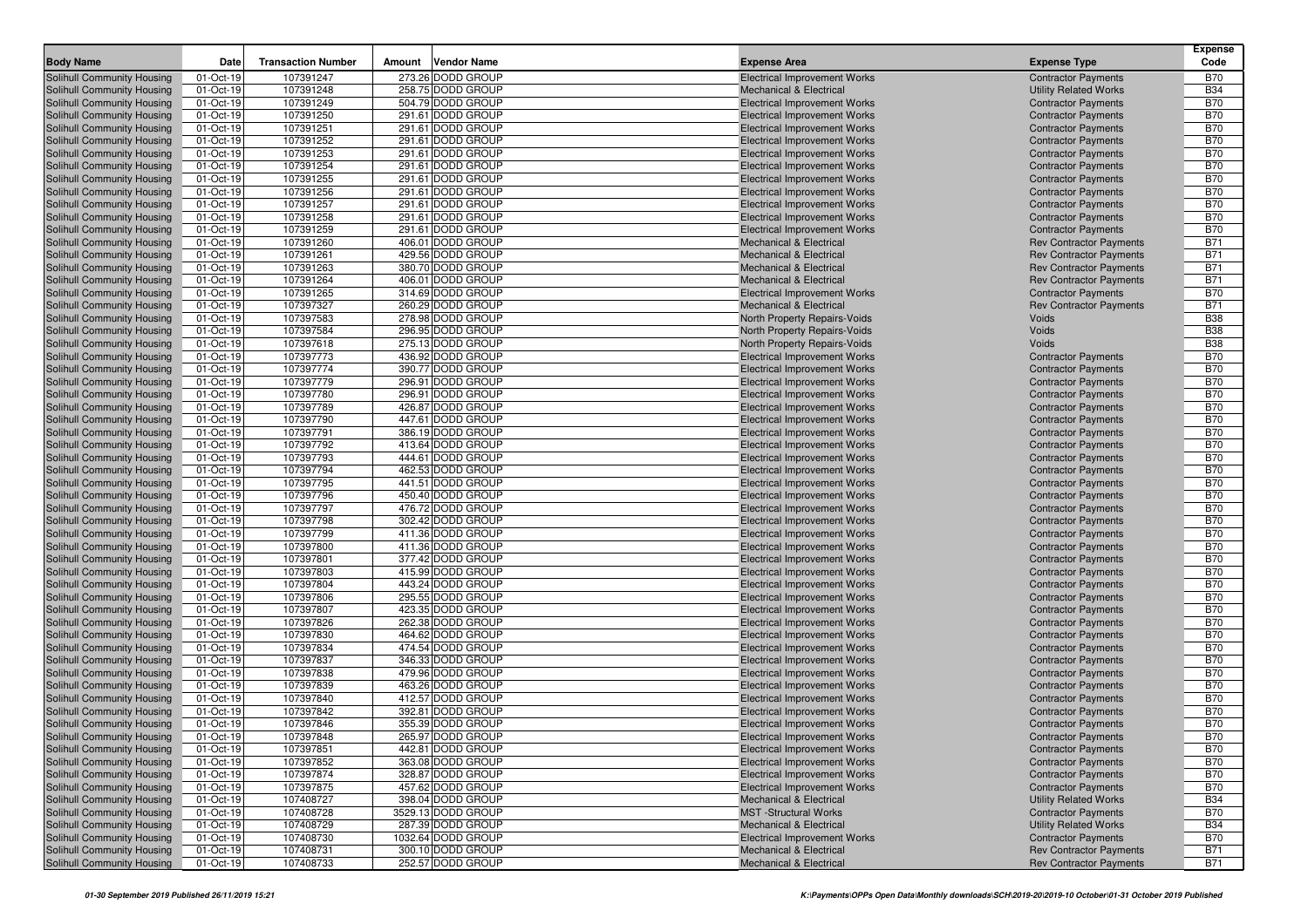| <b>Body Name</b>                                         | Date                   | <b>Transaction Number</b> | <b>Vendor Name</b><br>Amount            | <b>Expense Area</b>                  | <b>Expense Type</b>                                       | <b>Expense</b><br>Code   |
|----------------------------------------------------------|------------------------|---------------------------|-----------------------------------------|--------------------------------------|-----------------------------------------------------------|--------------------------|
| Solihull Community Housing                               | 01-Oct-19              | 107408736                 | 359.33 DODD GROUP                       | <b>Mechanical &amp; Electrical</b>   | <b>Rev Contractor Payments</b>                            | <b>B71</b>               |
| Solihull Community Housing                               | 01-Oct-19              | 107408737                 | 260.97 DODD GROUP                       | <b>Mechanical &amp; Electrical</b>   | <b>Rev Contractor Payments</b>                            | <b>B71</b>               |
| Solihull Community Housing                               | 01-Oct-19              | 107408738                 | 1449.75 DODD GROUP                      | <b>Electrical Improvement Works</b>  | <b>Contractor Payments</b>                                | <b>B70</b>               |
| Solihull Community Housing                               | 01-Oct-19              | 107408744                 | 575.25 DODD GROUP                       | <b>Electrical Improvement Works</b>  | <b>Contractor Payments</b>                                | <b>B70</b>               |
| Solihull Community Housing                               | 01-Oct-19              | 107408745                 | 679.18 DODD GROUP                       | <b>Electrical Improvement Works</b>  | <b>Contractor Payments</b>                                | <b>B70</b>               |
| Solihull Community Housing                               | 01-Oct-19              | 107408746                 | 508.51 DODD GROUP                       | <b>Electrical Improvement Works</b>  | <b>Contractor Payments</b>                                | <b>B70</b>               |
| Solihull Community Housing                               | 01-Oct-19              | 107408747                 | 461.31 DODD GROUP                       | <b>Electrical Improvement Works</b>  | <b>Contractor Payments</b>                                | <b>B70</b>               |
| Solihull Community Housing                               | 01-Oct-19              | 107408748                 | 392.69 DODD GROUP                       | <b>Electrical Improvement Works</b>  | <b>Contractor Payments</b>                                | <b>B70</b>               |
| Solihull Community Housing                               | 01-Oct-19              | 107408749                 | 293.73 DODD GROUP                       | <b>Electrical Improvement Works</b>  | <b>Contractor Payments</b>                                | <b>B70</b>               |
| Solihull Community Housing                               | 01-Oct-19              | 107408750                 | 411.48 DODD GROUP                       | <b>Electrical Improvement Works</b>  | <b>Contractor Payments</b>                                | <b>B70</b>               |
| Solihull Community Housing                               | 01-Oct-19              | 107408751                 | 359.10 DODD GROUP                       | <b>Electrical Improvement Works</b>  | <b>Contractor Payments</b>                                | <b>B70</b>               |
| Solihull Community Housing                               | 01-Oct-19              | 107408752                 | 754.74 DODD GROUP                       | <b>Electrical Improvement Works</b>  | <b>Contractor Payments</b>                                | <b>B70</b>               |
| <b>Solihull Community Housing</b>                        | 01-Oct-19              | 107408753                 | 542.61 DODD GROUP                       | <b>Electrical Improvement Works</b>  | <b>Contractor Payments</b>                                | <b>B70</b>               |
| Solihull Community Housing                               | 01-Oct-19              | 107408764                 | 406.01 DODD GROUP                       | <b>Mechanical &amp; Electrical</b>   | <b>Rev Contractor Payments</b>                            | <b>B71</b>               |
| Solihull Community Housing                               | 01-Oct-19              | 107408765                 | 368.35 DODD GROUP                       | <b>Mechanical &amp; Electrical</b>   | <b>Rev Contractor Payments</b>                            | <b>B71</b>               |
| Solihull Community Housing                               | 01-Oct-19              | 107408767                 | 391.59 DODD GROUP                       | <b>Mechanical &amp; Electrical</b>   | <b>Rev Contractor Payments</b>                            | <b>B71</b>               |
| Solihull Community Housing                               | 01-Oct-19              | 107408768                 | 402.48 DODD GROUP                       | <b>Mechanical &amp; Electrical</b>   | <b>Rev Contractor Payments</b>                            | <b>B71</b>               |
| Solihull Community Housing                               | 01-Oct-19              | 107408769                 | 386.00 DODD GROUP                       | <b>Mechanical &amp; Electrical</b>   | <b>Rev Contractor Payments</b>                            | <b>B71</b>               |
| Solihull Community Housing                               | 01-Oct-19              | 107408770                 | 406.01 DODD GROUP                       | <b>Mechanical &amp; Electrical</b>   | <b>Rev Contractor Payments</b>                            | <b>B71</b>               |
| Solihull Community Housing                               | 01-Oct-19              | 107408771                 | 409.98 DODD GROUP                       | <b>Mechanical &amp; Electrical</b>   | <b>Rev Contractor Payments</b>                            | <b>B71</b>               |
| Solihull Community Housing                               | 01-Oct-19              | 107408773                 | 386.44 DODD GROUP                       | <b>Mechanical &amp; Electrical</b>   | <b>Rev Contractor Payments</b>                            | <b>B71</b>               |
| Solihull Community Housing                               | 01-Oct-19              | 107408774                 | 391.89 DODD GROUP                       | <b>Mechanical &amp; Electrical</b>   | <b>Rev Contractor Payments</b>                            | <b>B71</b>               |
| Solihull Community Housing                               | 01-Oct-19              | 107408775                 | 397.78 DODD GROUP                       | <b>Mechanical &amp; Electrical</b>   | <b>Rev Contractor Payments</b>                            | <b>B71</b>               |
| Solihull Community Housing                               | 01-Oct-19              | 107408776                 | 288.23 DODD GROUP                       | <b>Mechanical &amp; Electrical</b>   | <b>Rev Contractor Payments</b>                            | <b>B71</b>               |
| Solihull Community Housing                               | 01-Oct-19              | 107408777                 | 427.22 DODD GROUP                       | <b>Mechanical &amp; Electrical</b>   | <b>Rev Contractor Payments</b>                            | <b>B71</b>               |
| Solihull Community Housing                               | 01-Oct-19              | 107408779                 | 415.44 DODD GROUP                       | <b>Mechanical &amp; Electrical</b>   | <b>Rev Contractor Payments</b>                            | <b>B71</b>               |
| Solihull Community Housing                               | 01-Oct-19              | 107408780                 | 391.89 DODD GROUP                       | <b>Mechanical &amp; Electrical</b>   | <b>Rev Contractor Payments</b>                            | <b>B71</b>               |
| Solihull Community Housing                               | 01-Oct-19              | 107408781                 | 415.44 DODD GROUP                       | <b>Mechanical &amp; Electrical</b>   | <b>Rev Contractor Payments</b>                            | <b>B71</b>               |
| Solihull Community Housing                               | 01-Oct-19              | 107408784                 | 591.57 DODD GROUP                       | <b>Mechanical &amp; Electrical</b>   | <b>Rev Contractor Payments</b>                            | <b>B71</b>               |
| Solihull Community Housing                               | 01-Oct-19              | 107408785                 | 391.89 DODD GROUP                       | <b>Mechanical &amp; Electrical</b>   | <b>Rev Contractor Payments</b>                            | <b>B71</b>               |
| Solihull Community Housing                               | 01-Oct-19              | 107408787                 | 379.84 DODD GROUP<br>3525.03 DODD GROUP | <b>Mechanical &amp; Electrical</b>   | <b>Rev Contractor Payments</b>                            | <b>B71</b><br><b>B70</b> |
| Solihull Community Housing<br>Solihull Community Housing | 01-Oct-19<br>01-Oct-19 | 107413248<br>107419268    | 451.36 DODD GROUP                       | <b>MST</b> -Structural Works         | <b>Contractor Payments</b><br><b>Other Building Costs</b> | <b>B39</b>               |
| Solihull Community Housing                               | 01-Oct-19              | 107419272                 | 302.58 DODD GROUP                       | Direct-Standby<br>Direct-Standby     | <b>Other Building Costs</b>                               | <b>B39</b>               |
| Solihull Community Housing                               | 01-Oct-19              | 107419273                 | 330.11 DODD GROUP                       | Direct-Standby                       | <b>Other Building Costs</b>                               | <b>B39</b>               |
| Solihull Community Housing                               | 01-Oct-19              | 107419274                 | 270.92 DODD GROUP                       | Direct-Standby                       | <b>Other Building Costs</b>                               | <b>B39</b>               |
| Solihull Community Housing                               | 01-Oct-19              | 107419275                 | 255.02 DODD GROUP                       | Direct-Standby                       | <b>Other Building Costs</b>                               | <b>B39</b>               |
| Solihull Community Housing                               | 01-Oct-19              | 107419276                 | 97763.80 DODD GROUP                     | <b>Electrical Sub Mains</b>          | <b>Contractor Payments</b>                                | <b>B70</b>               |
| Solihull Community Housing                               | 01-Oct-19              | 107419277                 | 50338.44 DODD GROUP                     | <b>Electrical Sub Mains</b>          | <b>Contractor Payments</b>                                | <b>B70</b>               |
| Solihull Community Housing                               | 01-Oct-19              | 107419278                 | 8009.09 DODD GROUP                      | Gas Warm Air/B'boiler/Storage Heater | <b>Contractor Payments</b>                                | <b>B70</b>               |
| Solihull Community Housing                               | 01-Oct-19              | 107419279                 | 280.17 DODD GROUP                       | <b>Mechanical &amp; Electrical</b>   | <b>Utility Related Works</b>                              | <b>B34</b>               |
| Solihull Community Housing                               | 01-Oct-19              | 107419280                 | 363.02 DODD GROUP                       | North Property Repairs-Voids         | Voids                                                     | <b>B38</b>               |
| Solihull Community Housing                               | 01-Oct-19              | 107419281                 | 337.09 DODD GROUP                       | North Property Repairs-Voids         | Voids                                                     | <b>B38</b>               |
| Solihull Community Housing                               | 01-Oct-19              | 107419282                 | 436.71 DODD GROUP                       | North Property Repairs-Voids         | Voids                                                     | <b>B38</b>               |
| Solihull Community Housing                               | 01-Oct-19              | 107419283                 | 385.69 DODD GROUP                       | North Property Repairs-Voids         | Voids                                                     | <b>B38</b>               |
| Solihull Community Housing                               | 01-Oct-19              | 107419284                 | 388.52 DODD GROUP                       | North Property Repairs-Voids         | Voids                                                     | <b>B38</b>               |
| Solihull Community Housing                               | 01-Oct-19              | 107419285                 | 394.81 DODD GROUP                       | North Property Repairs-Voids         | Voids                                                     | <b>B38</b>               |
| Solihull Community Housing                               | 01-Oct-19              | 107419286                 | 3529.13 DODD GROUP                      | Gas Warm Air/B'boiler/Storage Heater | <b>Contractor Payments</b>                                | <b>B70</b>               |
| Solihull Community Housing                               | 01-Oct-19              | 107419287                 | 3529.13 DODD GROUP                      | Gas Warm Air/B'boiler/Storage Heater | <b>Contractor Payments</b>                                | <b>B70</b>               |
| Solihull Community Housing                               | 01-Oct-19              | 107419288                 | 341.86 DODD GROUP                       | North Property Repairs-Voids         | Voids                                                     | <b>B38</b>               |
| Solihull Community Housing                               | 01-Oct-19              | 107419289                 | 4931.23 DODD GROUP                      | <b>Electrical Sub Mains</b>          | <b>Contractor Payments</b>                                | <b>B70</b>               |
| Solihull Community Housing                               | 01-Oct-19              | 107419290                 | 3991.96 DODD GROUP                      | <b>Electrical Sub Mains</b>          | <b>Contractor Payments</b>                                | <b>B70</b>               |
| Solihull Community Housing                               | 01-Oct-19              | 107419291                 | 4931.23 DODD GROUP                      | <b>Electrical Sub Mains</b>          | <b>Contractor Payments</b>                                | <b>B70</b>               |
| Solihull Community Housing                               | 01-Oct-19              | 107419292                 | 4931.23 DODD GROUP                      | <b>Electrical Sub Mains</b>          | <b>Contractor Payments</b>                                | <b>B70</b>               |
| Solihull Community Housing                               | 01-Oct-19              | 107419293                 | 4931.23 DODD GROUP                      | <b>Electrical Sub Mains</b>          | <b>Contractor Payments</b>                                | <b>B70</b>               |
| Solihull Community Housing                               | 01-Oct-19              | 107419294                 | 4226.78 DODD GROUP                      | <b>Electrical Sub Mains</b>          | <b>Contractor Payments</b>                                | <b>B70</b>               |
| Solihull Community Housing                               | 01-Oct-19              | 107419295                 | 4226.78 DODD GROUP                      | <b>Electrical Sub Mains</b>          | <b>Contractor Payments</b>                                | <b>B70</b>               |
| Solihull Community Housing                               | 01-Oct-19              | 107419298                 | 277.06 DODD GROUP                       | Mechanical & Electrical              | <b>Rev Contractor Payments</b>                            | <b>B71</b>               |
| Solihull Community Housing                               | 01-Oct-19              | 107419300                 | 258.42 DODD GROUP                       | <b>Mechanical &amp; Electrical</b>   | <b>Rev Contractor Payments</b>                            | <b>B71</b>               |
| Solihull Community Housing                               | 01-Oct-19              | 107419303                 | 302.82 DODD GROUP                       | <b>Mechanical &amp; Electrical</b>   | <b>Rev Contractor Payments</b>                            | <b>B71</b>               |
| Solihull Community Housing                               | 01-Oct-19              | 107419304                 | 449.41 DODD GROUP                       | North Property Repairs-Voids         | Voids                                                     | <b>B38</b>               |
| Solihull Community Housing                               | 01-Oct-19              | 107419305                 | 2548.72 DODD GROUP                      | <b>Electrical Improvement Works</b>  | <b>Contractor Payments</b>                                | <b>B70</b>               |
| Solihull Community Housing                               | 01-Oct-19              | 107419306                 | 405.34 DODD GROUP                       | North Property Repairs-Voids         | Voids                                                     | <b>B38</b>               |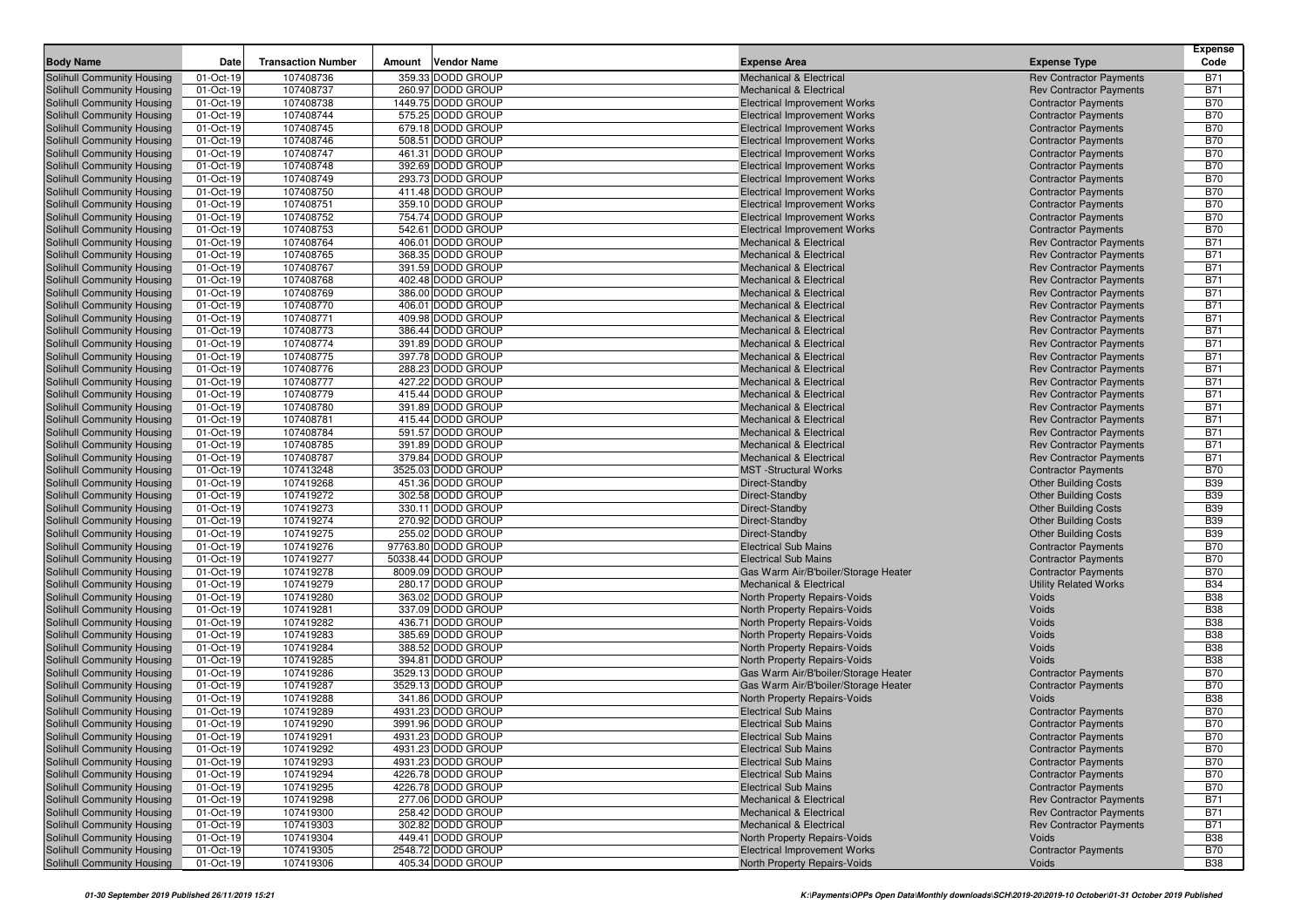| <b>Body Name</b>                                         | Date                   | <b>Transaction Number</b> | <b>Vendor Name</b><br>Amount           | <b>Expense Area</b>                                          | <b>Expense Type</b>            | <b>Expense</b><br>Code   |
|----------------------------------------------------------|------------------------|---------------------------|----------------------------------------|--------------------------------------------------------------|--------------------------------|--------------------------|
| Solihull Community Housing                               | 01-Oct-19              | 107419307                 | 416.37 DODD GROUP                      | North Property Repairs-Voids                                 | Voids                          | <b>B38</b>               |
| Solihull Community Housing                               | 01-Oct-19              | 107419308                 | 409.30 DODD GROUP                      | North Property Repairs-Voids                                 | Voids                          | <b>B38</b>               |
| Solihull Community Housing                               | 01-Oct-19              | 107419309                 | 429.81 DODD GROUP                      | North Property Repairs-Voids                                 | Voids                          | <b>B38</b>               |
| Solihull Community Housing                               | 01-Oct-19              | 107419310                 | 411.11 DODD GROUP                      | North Property Repairs-Voids                                 | Voids                          | <b>B38</b>               |
| Solihull Community Housing                               | 01-Oct-19              | 107419311                 | 339.15 DODD GROUP                      | <b>North Property Repairs-Voids</b>                          | Voids                          | <b>B38</b>               |
| Solihull Community Housing                               | 01-Oct-19              | 107419312                 | 333.55 DODD GROUP                      | North Property Repairs-Voids                                 | Voids                          | <b>B38</b>               |
| Solihull Community Housing                               | 01-Oct-19              | 107419313                 | 400.24 DODD GROUP                      | North Property Repairs-Voids                                 | Voids                          | <b>B38</b>               |
| Solihull Community Housing                               | 01-Oct-19              | 107419314                 | 376.66 DODD GROUP                      | North Property Repairs-Voids                                 | Voids                          | <b>B38</b>               |
| Solihull Community Housing                               | 01-Oct-19              | 107419315                 | 322.12 DODD GROUP                      | North Property Repairs-Voids                                 | Voids                          | <b>B38</b>               |
| Solihull Community Housing                               | 01-Oct-19              | 107419316                 | 400.38 DODD GROUP                      | North Property Repairs-Voids                                 | Voids                          | <b>B38</b>               |
| Solihull Community Housing                               | 01-Oct-19              | 107419317                 | 395.83 DODD GROUP                      | North Property Repairs-Voids                                 | Voids                          | <b>B38</b>               |
| Solihull Community Housing                               | 01-Oct-19              | 107419318                 | 347.38 DODD GROUP                      | North Property Repairs-Voids                                 | Voids                          | <b>B38</b>               |
| Solihull Community Housing                               | 01-Oct-19              | 107419319                 | 368.15 DODD GROUP                      | North Property Repairs-Voids                                 | Voids                          | <b>B38</b>               |
| Solihull Community Housing                               | 01-Oct-19              | 107419320                 | 2722.91 DODD GROUP                     | <b>Electrical Improvement Works</b>                          | <b>Contractor Payments</b>     | <b>B70</b>               |
| Solihull Community Housing                               | 01-Oct-19              | 107419321                 | 429.02 DODD GROUP                      | North Property Repairs-Voids                                 | Voids                          | <b>B38</b>               |
| Solihull Community Housing                               | 01-Oct-19              | 107419322                 | 2786.36 DODD GROUP                     | <b>Electrical Improvement Works</b>                          | <b>Contractor Payments</b>     | <b>B70</b>               |
| Solihull Community Housing                               | 01-Oct-19              | 107419323                 | 344.19 DODD GROUP                      | North Property Repairs-Voids                                 | Voids                          | <b>B38</b>               |
| Solihull Community Housing                               | 01-Oct-19<br>01-Oct-19 | 107419324<br>107419325    | 446.61 DODD GROUP<br>355.30 DODD GROUP | North Property Repairs-Voids                                 | Voids<br>Voids                 | <b>B38</b><br><b>B38</b> |
| Solihull Community Housing<br>Solihull Community Housing | 01-Oct-19              | 107419326                 | 332.95 DODD GROUP                      | North Property Repairs-Voids<br>North Property Repairs-Voids | Voids                          | <b>B38</b>               |
| Solihull Community Housing                               | 01-Oct-19              | 107419327                 | 437.49 DODD GROUP                      | North Property Repairs-Voids                                 | Voids                          | <b>B38</b>               |
| Solihull Community Housing                               | 01-Oct-19              | 107419328                 | 320.99 DODD GROUP                      | North Property Repairs-Voids                                 | Voids                          | <b>B38</b>               |
| Solihull Community Housing                               | 01-Oct-19              | 107419329                 | 555.10 DODD GROUP                      | Direct-Standby                                               | <b>Other Building Costs</b>    | <b>B39</b>               |
| Solihull Community Housing                               | 01-Oct-19              | 107419330                 | 314.26 DODD GROUP                      | <b>Mechanical &amp; Electrical</b>                           | <b>Rev Contractor Payments</b> | <b>B71</b>               |
| Solihull Community Housing                               | 01-Oct-19              | 107419331                 | 251.66 DODD GROUP                      | <b>Electrical Improvement Works</b>                          | <b>Contractor Payments</b>     | <b>B70</b>               |
| Solihull Community Housing                               | 01-Oct-19              | 107419335                 | 3529.13 DODD GROUP                     | Gas Warm Air/B'boiler/Storage Heater                         | <b>Contractor Payments</b>     | <b>B70</b>               |
| Solihull Community Housing                               | 01-Oct-19              | 107419336                 | 2221.38 DODD GROUP                     | Gas Warm Air/B'boiler/Storage Heater                         | <b>Contractor Payments</b>     | <b>B70</b>               |
| Solihull Community Housing                               | 01-Oct-19              | 107419337                 | 2221.38 DODD GROUP                     | Gas Warm Air/B'boiler/Storage Heater                         | <b>Contractor Payments</b>     | <b>B70</b>               |
| Solihull Community Housing                               | 01-Oct-19              | 107419338                 | 2221.38 DODD GROUP                     | Gas Warm Air/B'boiler/Storage Heater                         | <b>Contractor Payments</b>     | <b>B70</b>               |
| Solihull Community Housing                               | 01-Oct-19              | 107419339                 | 3529.13 DODD GROUP                     | Gas Warm Air/B'boiler/Storage Heater                         | <b>Contractor Payments</b>     | <b>B70</b>               |
| Solihull Community Housing                               | 01-Oct-19              | 107437504                 | 2221.38 DODD GROUP                     | Gas Warm Air/B'boiler/Storage Heater                         | <b>Contractor Payments</b>     | <b>B70</b>               |
| Solihull Community Housing                               | 01-Oct-19              | 107437505                 | 742.16 DODD GROUP                      | North Property Repairs-Voids                                 | Voids                          | <b>B38</b>               |
| Solihull Community Housing                               | 21-Oct-19              | 107430322                 | 292.95 DODD GROUP                      | North Property Repairs-Voids                                 | Voids                          | <b>B38</b>               |
| Solihull Community Housing                               | 21-Oct-19              | 107430473                 | 321.84 DODD GROUP                      | <b>Electrical Improvement Works</b>                          | <b>Contractor Payments</b>     | <b>B70</b>               |
| Solihull Community Housing                               | 21-Oct-19              | 107430481                 | 264.77 DODD GROUP                      | <b>Electrical Improvement Works</b>                          | <b>Contractor Payments</b>     | <b>B70</b>               |
| Solihull Community Housing                               | 21-Oct-19              | 107430485                 | 380.63 DODD GROUP                      | <b>Electrical Improvement Works</b>                          | <b>Contractor Payments</b>     | <b>B70</b>               |
| Solihull Community Housing                               | 21-Oct-19              | 107430582                 | 257.25 DODD GROUP                      | North Property Repairs-Voids                                 | Voids                          | <b>B38</b>               |
| Solihull Community Housing                               | 21-Oct-19              | 107430594                 | 290.04 DODD GROUP                      | North Property Repairs-Voids                                 | Voids                          | <b>B38</b>               |
| Solihull Community Housing                               | 21-Oct-19              | 107430596                 | 270.39 DODD GROUP                      | North Property Repairs-Voids                                 | Voids                          | <b>B38</b>               |
| Solihull Community Housing                               | 21-Oct-19              | 107430657                 | 395.40 DODD GROUP                      | <b>Electrical Improvement Works</b>                          | <b>Contractor Payments</b>     | <b>B70</b>               |
| Solihull Community Housing                               | 21-Oct-19              | 107430660                 | 358.49 DODD GROUP                      | <b>Electrical Improvement Works</b>                          | <b>Contractor Payments</b>     | <b>B70</b>               |
| Solihull Community Housing                               | 21-Oct-19              | 107430666                 | 417.10 DODD GROUP                      | <b>Electrical Improvement Works</b>                          | <b>Contractor Payments</b>     | <b>B70</b>               |
| Solihull Community Housing                               | 21-Oct-19              | 107430669                 | 499.20 DODD GROUP                      | <b>Electrical Improvement Works</b>                          | <b>Contractor Payments</b>     | <b>B70</b><br><b>B38</b> |
| Solihull Community Housing<br>Solihull Community Housing | 21-Oct-19<br>21-Oct-19 | 107437522<br>107437523    | 391.98 DODD GROUP<br>422.11 DODD GROUP | North Property Repairs-Voids<br>North Property Repairs-Voids | Voids<br>Voids                 | <b>B38</b>               |
| Solihull Community Housing                               | 21-Oct-19              | 107437524                 | 422.60 DODD GROUP                      | North Property Repairs-Voids                                 | Voids                          | <b>B38</b>               |
| Solihull Community Housing                               | 21-Oct-19              | 107437525                 | 310.96 DODD GROUP                      | North Property Repairs-Voids                                 | Voids                          | <b>B38</b>               |
| Solihull Community Housing                               | 21-Oct-19              | 107437526                 | 396.76 DODD GROUP                      | North Property Repairs-Voids                                 | Voids                          | <b>B38</b>               |
| Solihull Community Housing                               | 21-Oct-19              | 107437527                 | 393.72 DODD GROUP                      | North Property Repairs-Voids                                 | Voids                          | <b>B38</b>               |
| Solihull Community Housing                               | 21-Oct-19              | 107437528                 | 433.44 DODD GROUP                      | North Property Repairs-Voids                                 | Voids                          | <b>B38</b>               |
| Solihull Community Housing                               | 21-Oct-19              | 107437529                 | 417.55 DODD GROUP                      | North Property Repairs-Voids                                 | Voids                          | <b>B38</b>               |
| Solihull Community Housing                               | 21-Oct-19              | 107437530                 | 513.01 DODD GROUP                      | <b>Electrical Improvement Works</b>                          | <b>Contractor Payments</b>     | <b>B70</b>               |
| Solihull Community Housing                               | 21-Oct-19              | 107437531                 | 532.82 DODD GROUP                      | <b>Electrical Improvement Works</b>                          | <b>Contractor Payments</b>     | <b>B70</b>               |
| Solihull Community Housing                               | 21-Oct-19              | 107437532                 | 525.78 DODD GROUP                      | <b>Electrical Improvement Works</b>                          | <b>Contractor Payments</b>     | <b>B70</b>               |
| Solihull Community Housing                               | 21-Oct-19              | 107437533                 | 522.10 DODD GROUP                      | <b>Electrical Improvement Works</b>                          | <b>Contractor Payments</b>     | <b>B70</b>               |
| Solihull Community Housing                               | 21-Oct-19              | 107437534                 | 513.67 DODD GROUP                      | <b>Electrical Improvement Works</b>                          | <b>Contractor Payments</b>     | <b>B70</b>               |
| Solihull Community Housing                               | 21-Oct-19              | 107437535                 | 545.47 DODD GROUP                      | <b>Electrical Improvement Works</b>                          | <b>Contractor Payments</b>     | <b>B70</b>               |
| Solihull Community Housing                               | 21-Oct-19              | 107437536                 | 558.56 DODD GROUP                      | <b>Electrical Improvement Works</b>                          | <b>Contractor Payments</b>     | <b>B70</b>               |
| Solihull Community Housing                               | 21-Oct-19              | 107437537                 | 546.78 DODD GROUP                      | <b>Electrical Improvement Works</b>                          | <b>Contractor Payments</b>     | <b>B70</b>               |
| Solihull Community Housing                               | 22-Oct-19              | 107437538                 | 2221.38 DODD GROUP                     | Gas Warm Air/B'boiler/Storage Heater                         | <b>Contractor Payments</b>     | <b>B70</b>               |
| Solihull Community Housing                               | 22-Oct-19              | 107437539                 | 2221.38 DODD GROUP                     | Gas Warm Air/B'boiler/Storage Heater                         | <b>Contractor Payments</b>     | <b>B70</b>               |
| Solihull Community Housing                               | 22-Oct-19              | 107437540                 | 3529.13 DODD GROUP                     | Gas Warm Air/B'boiler/Storage Heater                         | <b>Contractor Payments</b>     | <b>B70</b>               |
| Solihull Community Housing                               | 01-Oct-19              | 107387495                 | 51.00 DOORFIT PRODUCTS LTD             | Stores-Stores and delivery                                   | Stocks                         | <b>R10</b>               |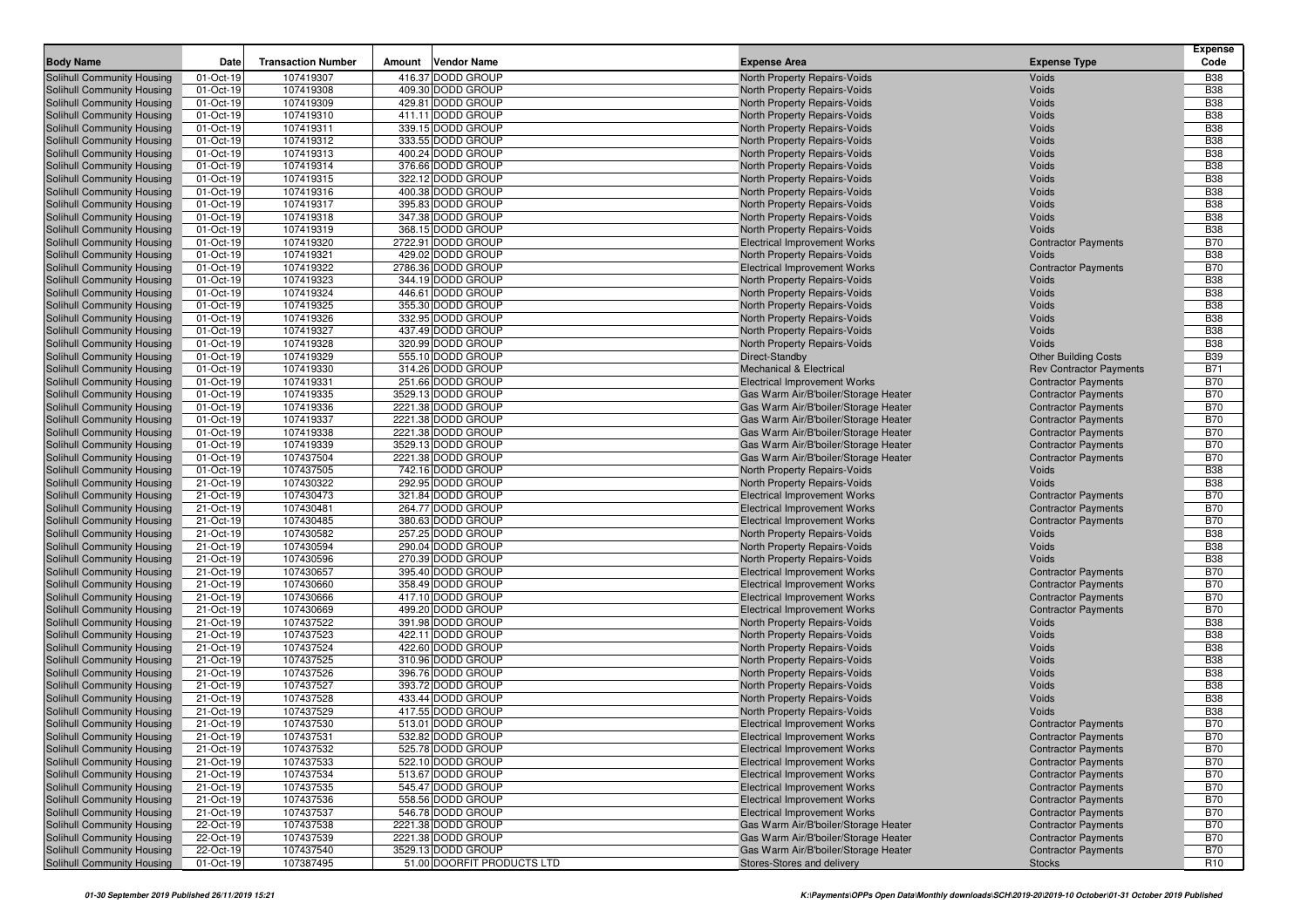| <b>Body Name</b>                                         | Date                   | <b>Transaction Number</b> | Amount | Vendor Name                                | <b>Expense Area</b>                                             | <b>Expense Type</b>                                           | <b>Expense</b><br>Code |
|----------------------------------------------------------|------------------------|---------------------------|--------|--------------------------------------------|-----------------------------------------------------------------|---------------------------------------------------------------|------------------------|
| Solihull Community Housing                               | 01-Oct-19              | 107387495                 |        | 90.00 DOORFIT PRODUCTS LTD                 | Stores-Stores and delivery                                      | <b>Stocks</b>                                                 | R <sub>10</sub>        |
| Solihull Community Housing                               | 01-Oct-19              | 107387495                 |        | 50.10 DOORFIT PRODUCTS LTD                 | Stores-Stores and delivery                                      | <b>Stocks</b>                                                 | R <sub>10</sub>        |
| Solihull Community Housing                               | 01-Oct-19              | 107387495                 |        | 47.40 DOORFIT PRODUCTS LTD                 | Stores-Stores and delivery                                      | <b>Stocks</b>                                                 | R <sub>10</sub>        |
| Solihull Community Housing                               | 01-Oct-19              | 107387495                 |        | 20.00 DOORFIT PRODUCTS LTD                 | Stores-Stores and delivery                                      | <b>Stocks</b>                                                 | R <sub>10</sub>        |
| Solihull Community Housing                               | 01-Oct-19              | 107387500                 |        | 391.00 DOORFIT PRODUCTS LTD                | Stores-Stores and delivery                                      | <b>Stocks</b>                                                 | R <sub>10</sub>        |
| Solihull Community Housing                               | 01-Oct-19              | 107387501                 |        | 332.00 DOORFIT PRODUCTS LTD                | Stores-Stores and delivery                                      | <b>Stocks</b>                                                 | R <sub>10</sub>        |
| Solihull Community Housing                               | 01-Oct-19              | 107387501                 |        | 35.00 DOORFIT PRODUCTS LTD                 | Stores-Stores and delivery                                      | <b>Stocks</b>                                                 | R <sub>10</sub>        |
| Solihull Community Housing                               | 01-Oct-19              | 107395336                 |        | 326.00 DOORFIT PRODUCTS LTD                | Stores-Stores and delivery                                      | <b>Stocks</b>                                                 | R <sub>10</sub>        |
| Solihull Community Housing                               | 01-Oct-19              | 107395336                 |        | 391.00 DOORFIT PRODUCTS LTD                | Stores-Stores and delivery                                      | <b>Stocks</b>                                                 | R <sub>10</sub>        |
| Solihull Community Housing                               | 01-Oct-19              | 107395336                 |        | 35.00 DOORFIT PRODUCTS LTD                 | Stores-Stores and delivery                                      | <b>Stocks</b>                                                 | R <sub>10</sub>        |
| Solihull Community Housing                               | 01-Oct-19              | 107403836                 |        | 13.00 DOORFIT PRODUCTS LTD                 | Stores-Stores and delivery                                      | <b>Stocks</b>                                                 | R <sub>10</sub>        |
| Solihull Community Housing                               | 01-Oct-19              | 107403836                 |        | 1.20 DOORFIT PRODUCTS LTD                  | Stores-Stores and delivery                                      | <b>Stocks</b>                                                 | R <sub>10</sub>        |
| Solihull Community Housing                               | 01-Oct-19              | 107403836                 |        | 50.10 DOORFIT PRODUCTS LTD                 | Stores-Stores and delivery                                      | <b>Stocks</b>                                                 | R <sub>10</sub>        |
| Solihull Community Housing                               | 01-Oct-19              | 107403836                 |        | 239.90 DOORFIT PRODUCTS LTD                | Stores-Stores and delivery                                      | <b>Stocks</b>                                                 | R <sub>10</sub>        |
| Solihull Community Housing                               | 03-Oct-19              | 107400707                 |        | 391.00 DOORFIT PRODUCTS LTD                | Stores-Stores and delivery                                      | <b>Stocks</b>                                                 | R <sub>10</sub>        |
| Solihull Community Housing                               | 11-Oct-19              | 107414035                 |        | 12.80 DOORFIT PRODUCTS LTD                 | Stores-Stores and delivery                                      | <b>Stocks</b>                                                 | R <sub>10</sub>        |
| Solihull Community Housing                               | 11-Oct-19              | 107414035                 |        | 38.30 DOORFIT PRODUCTS LTD                 | Stores-Stores and delivery                                      | <b>Stocks</b>                                                 | R <sub>10</sub>        |
| Solihull Community Housing                               | 11-Oct-19              | 107414035                 |        | 47.40 DOORFIT PRODUCTS LTD                 | Stores-Stores and delivery                                      | <b>Stocks</b>                                                 | R <sub>10</sub>        |
| Solihull Community Housing                               | 11-Oct-19              | 107414035                 |        | 15.00 DOORFIT PRODUCTS LTD                 | Stores-Stores and delivery                                      | <b>Stocks</b>                                                 | R <sub>10</sub>        |
| Solihull Community Housing                               | 11-Oct-19              | 107414035                 |        | 239.90 DOORFIT PRODUCTS LTD                | Stores-Stores and delivery                                      | <b>Stocks</b>                                                 | R <sub>10</sub>        |
| Solihull Community Housing                               | 11-Oct-19              | 107414035                 |        | 50.00 DOORFIT PRODUCTS LTD                 | Stores-Stores and delivery                                      | <b>Stocks</b>                                                 | R <sub>10</sub>        |
| Solihull Community Housing                               | 17-Oct-19              | 107429398                 |        | 782.00 DOORFIT PRODUCTS LTD                | Stores-Stores and delivery                                      | <b>Stocks</b>                                                 | R <sub>10</sub>        |
| Solihull Community Housing                               | 25-Oct-19              | 107443557                 |        | 332.00 DOORFIT PRODUCTS LTD                | Stores-Stores and delivery                                      | <b>Stocks</b>                                                 | R <sub>10</sub>        |
| Solihull Community Housing                               | 28-Oct-19              | 107443560                 |        | 391.00 DOORFIT PRODUCTS LTD                | Stores-Stores and delivery                                      | <b>Stocks</b>                                                 | R <sub>10</sub>        |
| Solihull Community Housing                               | 01-Oct-19              | 107419576                 |        | 379.47 DRAINTECH SERVICES (MIDLANDS) LTD   | North Property Repairs-Day to day                               | <b>Other Works</b>                                            | <b>B32</b>             |
| Solihull Community Housing                               | 01-Oct-19              | 107419617                 |        | 318.87 DRAINTECH SERVICES (MIDLANDS) LTD   | North Property Repairs-Day to day                               | <b>Other Works</b>                                            | <b>B32</b>             |
| Solihull Community Housing                               | 01-Oct-19              | 107419636                 |        | 274.08 DRAINTECH SERVICES (MIDLANDS) LTD   | North Property Repairs-Day to day                               | <b>Other Works</b>                                            | <b>B32</b>             |
| Solihull Community Housing                               | 01-Oct-19              | 107430675                 |        | 1770.86 DRAINTECH SERVICES (MIDLANDS) LTD  | North Property Repairs-Day to day                               | <b>Other Works</b>                                            | <b>B32</b>             |
| Solihull Community Housing                               | 01-Oct-19              | 107438209                 |        | 939.28 DRAINTECH SERVICES (MIDLANDS) LTD   | North Property Repairs-Day to day                               | <b>Other Works</b>                                            | <b>B32</b>             |
| Solihull Community Housing                               | 03-Oct-19              | 107419635                 |        | 612.00 DRAINTECH SERVICES (MIDLANDS) LTD   | North Property Repairs-Day to day                               | <b>Other Works</b>                                            | <b>B32</b>             |
| Solihull Community Housing                               | 03-Oct-19              | 107419637                 |        | 379.50 DRAINTECH SERVICES (MIDLANDS) LTD   | North Property Repairs-Day to day                               | <b>Other Works</b>                                            | <b>B32</b>             |
| Solihull Community Housing                               | 03-Oct-19              | 107419638                 |        | 379.50 DRAINTECH SERVICES (MIDLANDS) LTD   | North Property Repairs-Day to day                               | <b>Other Works</b>                                            | <b>B32</b>             |
| Solihull Community Housing                               | 03-Oct-19              | 107419642                 |        | 285.95 DRAINTECH SERVICES (MIDLANDS) LTD   | North Property Repairs-Day to day                               | <b>Other Works</b>                                            | <b>B32</b>             |
| Solihull Community Housing                               | 03-Oct-19              | 107438210                 |        | 751.61 DRAINTECH SERVICES (MIDLANDS) LTD   | North Property Repairs-Day to day                               | <b>Other Works</b>                                            | <b>B32</b>             |
| Solihull Community Housing                               | 21-Oct-19              | 107443527                 |        | 869.36 DSR DEMOLITION LTD                  | Garage Strategy Implementation                                  | <b>Contractor Payments</b>                                    | <b>B70</b>             |
| Solihull Community Housing                               | 01-Oct-19              | 107403840                 |        | 4.76 E J GILBERT & SONS                    | Stores-Stores and delivery                                      | <b>Stocks</b>                                                 | R <sub>10</sub>        |
| Solihull Community Housing                               | 01-Oct-19              | 107403840                 |        | 184.68 E J GILBERT & SONS                  | Stores-Stores and delivery                                      | <b>Stocks</b>                                                 | R <sub>10</sub>        |
| Solihull Community Housing                               | 01-Oct-19              | 107403840                 |        | 109.28 E J GILBERT & SONS                  | Stores-Stores and delivery                                      | <b>Stocks</b>                                                 | R <sub>10</sub>        |
| Solihull Community Housing                               | 15-Oct-19<br>08-Oct-19 | 107408617<br>107395267    |        | 2605.30 EDSTROM OF SWEDEN LTD              | Client - Fleet Management                                       | <b>Other Transport Costs</b>                                  | C90<br>D90             |
| Solihull Community Housing<br>Solihull Community Housing | 01-Oct-19              | 107391551                 |        | 3781.80 ELDERCARE<br>258.38 ENVIROCALL LTD | Safe and Sound Operational<br>North Property Repairs-Day to day | <b>Other Supplier/Services Costs</b><br><b>Internal Works</b> | <b>B31</b>             |
| Solihull Community Housing                               | 01-Oct-19              | 107391552                 |        | 973.30 ENVIROCALL LTD                      | North Property Repairs-Day to day                               | <b>Internal Works</b>                                         | <b>B31</b>             |
| Solihull Community Housing                               | 01-Oct-19              | 107391560                 |        | 340.00 ENVIROCALL LTD                      | North Property Repairs-Day to day                               | <b>Internal Works</b>                                         | <b>B31</b>             |
| Solihull Community Housing                               | 01-Oct-19              | 107391564                 |        | 433.72 ENVIROCALL LTD                      | North Property Repairs-Day to day                               | <b>Internal Works</b>                                         | <b>B31</b>             |
| Solihull Community Housing                               | 01-Oct-19              | 107391566                 |        | 315.80 ENVIROCALL LTD                      | North Property Repairs-Day to day                               | <b>Internal Works</b>                                         | <b>B31</b>             |
| Solihull Community Housing                               | 01-Oct-19              | 107391568                 |        | 410.60 ENVIROCALL LTD                      | North Property Repairs-Day to day                               | <b>Internal Works</b>                                         | <b>B31</b>             |
| Solihull Community Housing                               | 01-Oct-19              | 107391570                 |        | 252.54 ENVIROCALL LTD                      | North Property Repairs-Day to day                               | <b>Internal Works</b>                                         | <b>B31</b>             |
| Solihull Community Housing                               | 01-Oct-19              | 107391571                 |        | 388.24 ENVIROCALL LTD                      | North Property Repairs-Day to day                               | <b>Internal Works</b>                                         | <b>B31</b>             |
| Solihull Community Housing                               | 01-Oct-19              | 107391574                 |        | 340.00 ENVIROCALL LTD                      | North Property Repairs-Day to day                               | <b>Internal Works</b>                                         | <b>B31</b>             |
| Solihull Community Housing                               | 01-Oct-19              | 107391576                 |        | 453.48 ENVIROCALL LTD                      | North Property Repairs-Day to day                               | <b>Internal Works</b>                                         | <b>B31</b>             |
| Solihull Community Housing                               | 01-Oct-19              | 107391580                 |        | 479.02 ENVIROCALL LTD                      | <b>Sheltered Schemes</b>                                        | <b>Contractor Payments</b>                                    | <b>B70</b>             |
| Solihull Community Housing                               | 01-Oct-19              | 107438234                 |        | 325.72 ENVIROCALL LTD                      | North Property Repairs-Day to day                               | <b>Internal Works</b>                                         | <b>B31</b>             |
| <b>Solihull Community Housing</b>                        | 01-Oct-19              | 107438243                 |        | 374.14 ENVIROCALL LTD                      | North Property Repairs-Day to day                               | <b>Internal Works</b>                                         | <b>B31</b>             |
| Solihull Community Housing                               | 01-Oct-19              | 107438245                 |        | 305.36 ENVIROCALL LTD                      | North Property Repairs-Day to day                               | <b>Internal Works</b>                                         | <b>B31</b>             |
| Solihull Community Housing                               | 04-Oct-19              | 107438251                 |        | 280.60 ENVIROCALL LTD                      | North Property Repairs-Day to day                               | <b>Internal Works</b>                                         | <b>B31</b>             |
| Solihull Community Housing                               | 07-Oct-19              | 107438253                 |        | 451.28 ENVIROCALL LTD                      | North Property Repairs-Day to day                               | <b>Internal Works</b>                                         | <b>B31</b>             |
| Solihull Community Housing                               | 10-Oct-19              | 107403446                 |        | 12413.21 ENVIRONMENTAL CONTRACTS LTD       | Stores-Stores and delivery                                      | <b>Waste Disposal</b>                                         | E20                    |
| Solihull Community Housing                               | 02-Oct-19              | 107387083                 |        | 484.50 EUROPEAN METAL RECYCLING LTD        | Stores-Stores and delivery                                      | <b>Waste Disposal</b>                                         | E20                    |
| Solihull Community Housing                               | 01-Oct-19              | 107408937                 |        | 1587.00 FAMILY CARE TRUST (SOLIHULL)       | North Property Repairs-Voids                                    | Voids                                                         | <b>B38</b>             |
| Solihull Community Housing                               | 01-Oct-19              | 107408937                 |        | 132.25 FAMILY CARE TRUST (SOLIHULL)        | North Property Repairs-Voids                                    | Voids                                                         | <b>B38</b>             |
| Solihull Community Housing                               | 01-Oct-19              | 107408937                 |        | 396.75 FAMILY CARE TRUST (SOLIHULL)        | North Property Repairs-Voids                                    | Voids                                                         | <b>B38</b>             |
| Solihull Community Housing                               | 01-Oct-19              | 107408937                 |        | 396.75 FAMILY CARE TRUST (SOLIHULL)        | North Property Repairs-Voids                                    | Voids                                                         | <b>B38</b>             |
| Solihull Community Housing                               | 01-Oct-19              | 107408937                 |        | 396.75 FAMILY CARE TRUST (SOLIHULL)        | North Property Repairs-Voids                                    | Voids                                                         | <b>B38</b>             |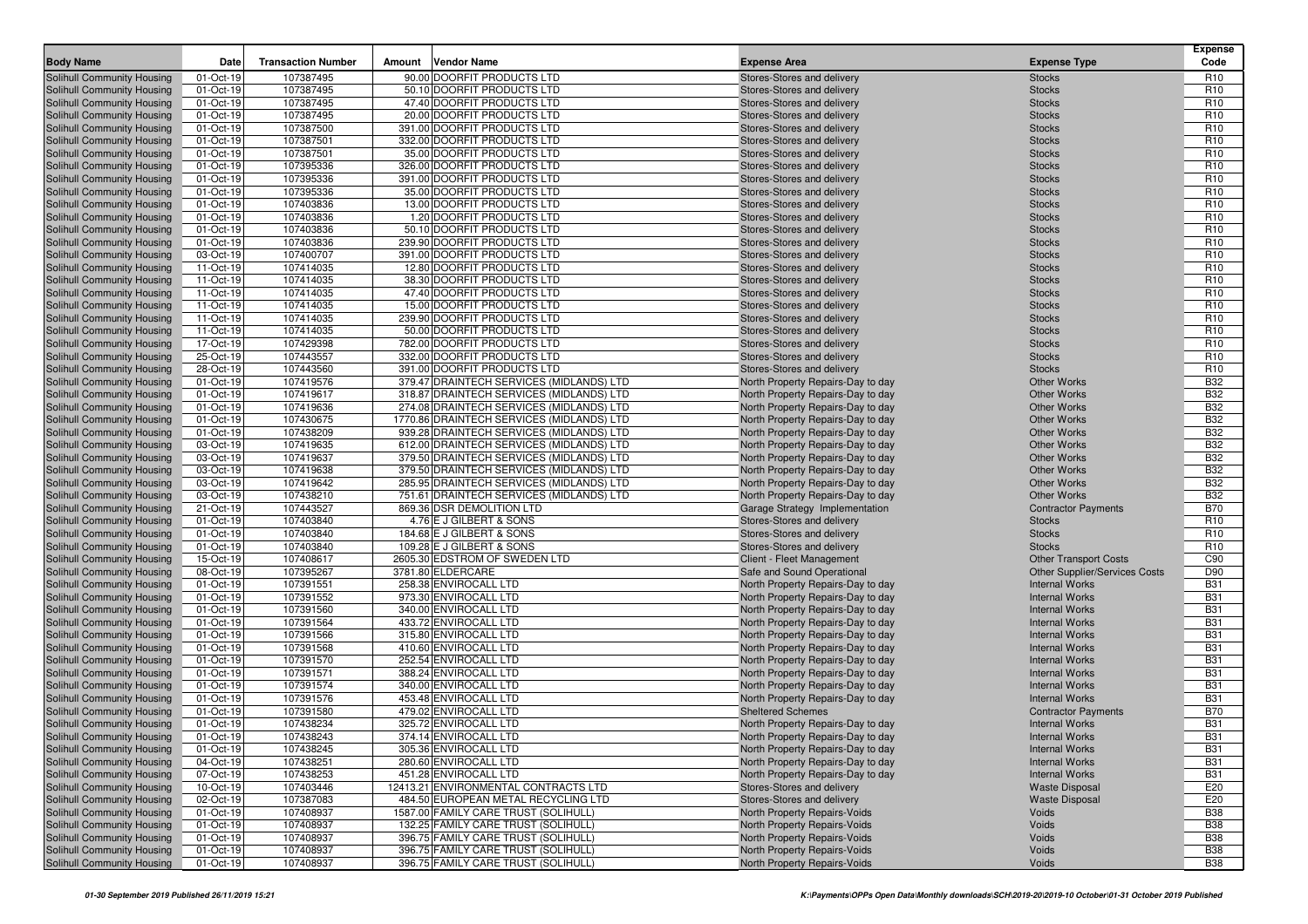| <b>Body Name</b>                                         | Date                    | <b>Transaction Number</b> | <b>Vendor Name</b><br>Amount                                                     | <b>Expense Area</b>                                            | <b>Expense Type</b>                      | <b>Expense</b><br>Code   |
|----------------------------------------------------------|-------------------------|---------------------------|----------------------------------------------------------------------------------|----------------------------------------------------------------|------------------------------------------|--------------------------|
| Solihull Community Housing                               | 01-Oct-19               | 107408937                 | 132.25 FAMILY CARE TRUST (SOLIHULL)                                              | North Property Repairs-Voids                                   | Voids                                    | <b>B38</b>               |
| Solihull Community Housing                               | 01-Oct-19               | 107408937                 | 68.77 FAMILY CARE TRUST (SOLIHULL)                                               | North Property Repairs-Voids                                   | Voids                                    | <b>B38</b>               |
| Solihull Community Housing                               | 01-Oct-19               | 107408937                 | 132.25 FAMILY CARE TRUST (SOLIHULL)                                              | North Property Repairs-Voids                                   | Voids                                    | <b>B38</b>               |
| Solihull Community Housing                               | 01-Oct-19               | 107408937                 | 68.77 FAMILY CARE TRUST (SOLIHULL)                                               | North Property Repairs-Voids                                   | Voids                                    | <b>B38</b>               |
| Solihull Community Housing                               | 01-Oct-19               | 107408937                 | 132.25 FAMILY CARE TRUST (SOLIHULL)                                              | North Property Repairs-Voids                                   | Voids                                    | <b>B38</b>               |
| Solihull Community Housing                               | 01-Oct-19               | 107408937                 | 132.25 FAMILY CARE TRUST (SOLIHULL)                                              | North Property Repairs-Voids                                   | Voids                                    | <b>B38</b>               |
| Solihull Community Housing                               | 01-Oct-19               | 107408937                 | 132.25 FAMILY CARE TRUST (SOLIHULL)                                              | North Property Repairs-Voids                                   | Voids                                    | <b>B38</b>               |
| Solihull Community Housing                               | 01-Oct-19               | 107408937                 | 68.77 FAMILY CARE TRUST (SOLIHULL)                                               | North Property Repairs-Voids                                   | Voids                                    | <b>B38</b>               |
| Solihull Community Housing                               | 01-Oct-19               | 107408937                 | 132.25 FAMILY CARE TRUST (SOLIHULL)                                              | North Property Repairs-Voids                                   | Voids                                    | <b>B38</b>               |
| Solihull Community Housing                               | 01-Oct-19               | 107408937                 | 132.25 FAMILY CARE TRUST (SOLIHULL)                                              | North Property Repairs-Voids                                   | Voids                                    | <b>B38</b>               |
| Solihull Community Housing                               | 01-Oct-19               | 107408937                 | 68.77 FAMILY CARE TRUST (SOLIHULL)                                               | North Property Repairs-Voids                                   | Voids                                    | <b>B38</b>               |
| Solihull Community Housing                               | 01-Oct-19               | 107408937                 | 396.75 FAMILY CARE TRUST (SOLIHULL)                                              | North Property Repairs-Voids                                   | Voids                                    | <b>B38</b>               |
| <b>Solihull Community Housing</b>                        | 01-Oct-19               | 107408938<br>107412601    | 1966.54 FAMILY CARE TRUST (SOLIHULL)                                             | North Property Repairs-Day to day                              | <b>Other Works</b><br><b>Other Works</b> | <b>B32</b><br><b>B32</b> |
| Solihull Community Housing<br>Solihull Community Housing | 16-Oct-19<br>08-Oct-19  | 107395276                 | 325.00 FAMILY CARE TRUST (SOLIHULL)<br>3544.68 FLETCHER PROPERTY RENTALS LTD     | <b>Private Sector Leasing</b><br><b>Private Sector Leasing</b> | Rents                                    | <b>B22</b>               |
| Solihull Community Housing                               | 14-Oct-19               | 107408409                 | 3544.68 FLETCHER PROPERTY RENTALS LTD                                            | <b>Private Sector Leasing</b>                                  | Rents                                    | <b>B22</b>               |
| Solihull Community Housing                               | 16-Oct-19               | 107412291                 | 3544.68 FLETCHER PROPERTY RENTALS LTD                                            | <b>Private Sector Leasing</b>                                  | Rents                                    | <b>B22</b>               |
| Solihull Community Housing                               | 23-Oct-19               | 107428538                 | 3327.24 FLETCHER PROPERTY RENTALS LTD                                            | <b>Private Sector Leasing</b>                                  | Rents                                    | <b>B22</b>               |
| Solihull Community Housing                               | 23-Oct-19               | 107428540                 | 3534.96 FLETCHER PROPERTY RENTALS LTD                                            | <b>Private Sector Leasing</b>                                  | Rents                                    | <b>B22</b>               |
| Solihull Community Housing                               | $\overline{0}$ 1-Oct-19 | 107413599                 | 60043.89 GENERAL ASPHALTE COMPANY LTD                                            | Flat Re-roofing                                                | <b>Contractor Payments</b>               | <b>B70</b>               |
| Solihull Community Housing                               | 01-Oct-19               | 107413600                 | 60043.89 GENERAL ASPHALTE COMPANY LTD                                            | Flat Re-roofing                                                | <b>Contractor Payments</b>               | <b>B70</b>               |
| Solihull Community Housing                               | 01-Oct-19               | 107403877                 | 20.00 GENESIS DISPLAY LTD                                                        | Stores-Stores and delivery                                     | <b>Stocks</b>                            | R <sub>10</sub>          |
| Solihull Community Housing                               | 01-Oct-19               | 107403877                 | 243.50 GENESIS DISPLAY LTD                                                       | Stores-Stores and delivery                                     | <b>Stocks</b>                            | R <sub>10</sub>          |
| Solihull Community Housing                               | 14-Oct-19               | 107408570                 | 2725.05 GLENDALE COUNTRYSIDE                                                     | <b>Sheltered Schemes</b>                                       | <b>Contractor Payments</b>               | <b>B70</b>               |
| Solihull Community Housing                               | 01-Oct-19               | 107382753                 | 258.00 HANDICARE ACCESSIBILITY LTD                                               | Private Sector - Disabled Facilities Grants                    | <b>Contractor Payments</b>               | <b>B70</b>               |
| Solihull Community Housing                               | 01-Oct-19               | 107382754                 | 2484.00 HANDICARE ACCESSIBILITY LTD                                              | <b>Mechanical &amp; Electrical</b>                             | <b>Utility Related Works</b>             | <b>B34</b>               |
| Solihull Community Housing                               | 01-Oct-19               | 107387286                 | 1734.00 HANDICARE ACCESSIBILITY LTD                                              | <b>Public Sector - Major Adaptations</b>                       | <b>Contractor Payments</b>               | <b>B70</b>               |
| Solihull Community Housing                               | 01-Oct-19               | 107387287                 | 4442.00 HANDICARE ACCESSIBILITY LTD                                              | <b>Public Sector - Major Adaptations</b>                       | <b>Contractor Payments</b>               | <b>B70</b>               |
| Solihull Community Housing                               | 01-Oct-19               | 107387288                 | 4924.00 HANDICARE ACCESSIBILITY LTD                                              | Private Sector - Disabled Facilities Grants                    | <b>Contractor Payments</b>               | <b>B70</b>               |
| Solihull Community Housing                               | 01-Oct-19               | 107387289                 | 1982.00 HANDICARE ACCESSIBILITY LTD                                              | <b>Public Sector - Major Adaptations</b>                       | <b>Contractor Payments</b>               | <b>B70</b>               |
| Solihull Community Housing                               | 01-Oct-19               | 107421289                 | 2011.00 HANDICARE ACCESSIBILITY LTD                                              | Private Sector - Disabled Facilities Grants                    | <b>Contractor Payments</b>               | <b>B70</b>               |
| Solihull Community Housing                               | 01-Oct-19               | 107438376                 | 250.00 HANDICARE ACCESSIBILITY LTD                                               | <b>Public Sector - Major Adaptations</b>                       | <b>Contractor Payments</b>               | <b>B70</b>               |
| Solihull Community Housing                               | 01-Oct-19               | 107438377                 | 1890.00 HANDICARE ACCESSIBILITY LTD                                              | Private Sector - Disabled Facilities Grants                    | <b>Contractor Payments</b>               | <b>B70</b>               |
| Solihull Community Housing                               | 11-Oct-19               | 107406613                 | 484.00 HANDICARE ACCESSIBILITY LTD                                               | Home Improvement Agency                                        | Adaptations                              | <b>B83</b>               |
| Solihull Community Housing                               | 11-Oct-19               | 107406614                 | 705.64 HANDICARE ACCESSIBILITY LTD                                               | Home Improvement Agency                                        | Adaptations                              | <b>B83</b><br><b>B83</b> |
| Solihull Community Housing                               | 11-Oct-19<br>11-Oct-19  | 107406615<br>107406616    | 547.75 HANDICARE ACCESSIBILITY LTD<br>1130.90 HANDICARE ACCESSIBILITY LTD        | Home Improvement Agency                                        | Adaptations                              | <b>B83</b>               |
| Solihull Community Housing<br>Solihull Community Housing | 11-Oct-19               | 107406617                 | 394.38 HANDICARE ACCESSIBILITY LTD                                               | Home Improvement Agency<br>Home Improvement Agency             | Adaptations<br>Adaptations               | <b>B83</b>               |
| Solihull Community Housing                               | 11-Oct-19               | 107406619                 | 736.32 HANDICARE ACCESSIBILITY LTD                                               | Home Improvement Agency                                        | Adaptations                              | <b>B83</b>               |
| Solihull Community Housing                               | 11-Oct-19               | 107406621                 | 1117.75 HANDICARE ACCESSIBILITY LTD                                              | Home Improvement Agency                                        | Adaptations                              | <b>B83</b>               |
| Solihull Community Housing                               | 11-Oct-19               | 107406630                 | 569.66 HANDICARE ACCESSIBILITY LTD                                               | Home Improvement Agency                                        | Adaptations                              | <b>B83</b>               |
| Solihull Community Housing                               | 11-Oct-19               | 107406632                 | 1249.25 HANDICARE ACCESSIBILITY LTD                                              | Home Improvement Agency                                        | Adaptations                              | <b>B83</b>               |
| Solihull Community Housing                               | 11-Oct-19               | 107406634                 | 736.32 HANDICARE ACCESSIBILITY LTD                                               | Home Improvement Agency                                        | Adaptations                              | <b>B83</b>               |
| Solihull Community Housing                               | 18-Oct-19               | 107415982                 | 797.68 HANDICARE ACCESSIBILITY LTD                                               | Home Improvement Agency                                        | Adaptations                              | <b>B83</b>               |
| Solihull Community Housing                               | 18-Oct-19               | 107415983                 | 1249.25 HANDICARE ACCESSIBILITY LTD                                              | Home Improvement Agency                                        | Adaptations                              | <b>B83</b>               |
| Solihull Community Housing                               | 18-Oct-19               | 107415985                 | 569.66 HANDICARE ACCESSIBILITY LTD                                               | Home Improvement Agency                                        | Adaptations                              | <b>B83</b>               |
| Solihull Community Housing                               | 01-Oct-19               | 107421282                 | 10979.00 HARDYMAN GROUP LTD                                                      | <b>Public Sector - Major Adaptations</b>                       | <b>Contractor Payments</b>               | <b>B70</b>               |
| Solihull Community Housing                               | 01-Oct-19               | 107443508                 | 12347.38 HARDYMAN GROUP LTD                                                      | Private Sector - Disabled Facilities Grants                    | <b>Contractor Payments</b>               | <b>B70</b>               |
| Solihull Community Housing                               | 03-Oct-19               | 107387529                 | 2713.55 HI-SPEC FACILITIES SERVICES PLC                                          | <b>Endeavour House</b>                                         | Cleaning                                 | <b>B50</b>               |
| Solihull Community Housing                               | 03-Oct-19               | 107387529                 | 345.36 HI-SPEC FACILITIES SERVICES PLC                                           | <b>CCTV</b>                                                    | Cleaning                                 | <b>B50</b>               |
| Solihull Community Housing                               | 03-Oct-19               | 107387529                 | 186.68 HI-SPEC FACILITIES SERVICES PLC                                           | <b>Auckland Hall</b>                                           | Cleaning                                 | <b>B50</b>               |
| Solihull Community Housing                               | 03-Oct-19               | 107387529                 | 246.69 HI-SPEC FACILITIES SERVICES PLC                                           | <b>Crabtree Hall</b>                                           | Cleaning                                 | <b>B50</b>               |
| Solihull Community Housing                               | 03-Oct-19               | 107387529                 | 186.68 HI-SPEC FACILITIES SERVICES PLC                                           | Whar Hall Farm Community Hall                                  | Cleaning                                 | <b>B50</b>               |
| Solihull Community Housing                               | 03-Oct-19               | 107387529                 | 740.06 HI-SPEC FACILITIES SERVICES PLC                                           | <b>Frontline Offices</b>                                       | Cleaning                                 | <b>B50</b>               |
| Solihull Community Housing                               | 03-Oct-19               | 107387529                 | 1013.42 HI-SPEC FACILITIES SERVICES PLC                                          | Business Support - MST Back Office Support                     | Cleaning                                 | <b>B50</b>               |
| Solihull Community Housing                               | 03-Oct-19               | 107387529                 | 1098.99 HI-SPEC FACILITIES SERVICES PLC                                          | <b>Endeavour House</b>                                         | <b>Other Premises Costs</b>              | <b>B90</b>               |
| Solihull Community Housing                               | 21-Oct-19               | 107418500                 | 5426.80 HI-SPEC FACILITIES SERVICES PLC                                          | <b>Endeavour House</b><br><b>CCTV</b>                          | Cleaning                                 | <b>B50</b>               |
| Solihull Community Housing<br>Solihull Community Housing | 21-Oct-19               | 107418500<br>107418500    | 690.72 HI-SPEC FACILITIES SERVICES PLC<br>373.36 HI-SPEC FACILITIES SERVICES PLC | <b>Auckland Hall</b>                                           | Cleaning                                 | <b>B50</b><br><b>B50</b> |
| Solihull Community Housing                               | 21-Oct-19<br>21-Oct-19  | 107418500                 | 493.38 HI-SPEC FACILITIES SERVICES PLC                                           | <b>Crabtree Hall</b>                                           | Cleaning<br>Cleaning                     | <b>B50</b>               |
| Solihull Community Housing                               | 21-Oct-19               | 107418500                 | 373.36 HI-SPEC FACILITIES SERVICES PLC                                           | Whar Hall Farm Community Hall                                  | Cleaning                                 | <b>B50</b>               |
| Solihull Community Housing                               | 21-Oct-19               | 107418500                 | 1480.12 HI-SPEC FACILITIES SERVICES PLC                                          | <b>Frontline Offices</b>                                       | Cleaning                                 | <b>B50</b>               |
| <b>Solihull Community Housing</b>                        | 21-Oct-19               | 107418500                 | 2026.84 HI-SPEC FACILITIES SERVICES PLC                                          | Business Support - MST Back Office Support                     | Cleaning                                 | <b>B50</b>               |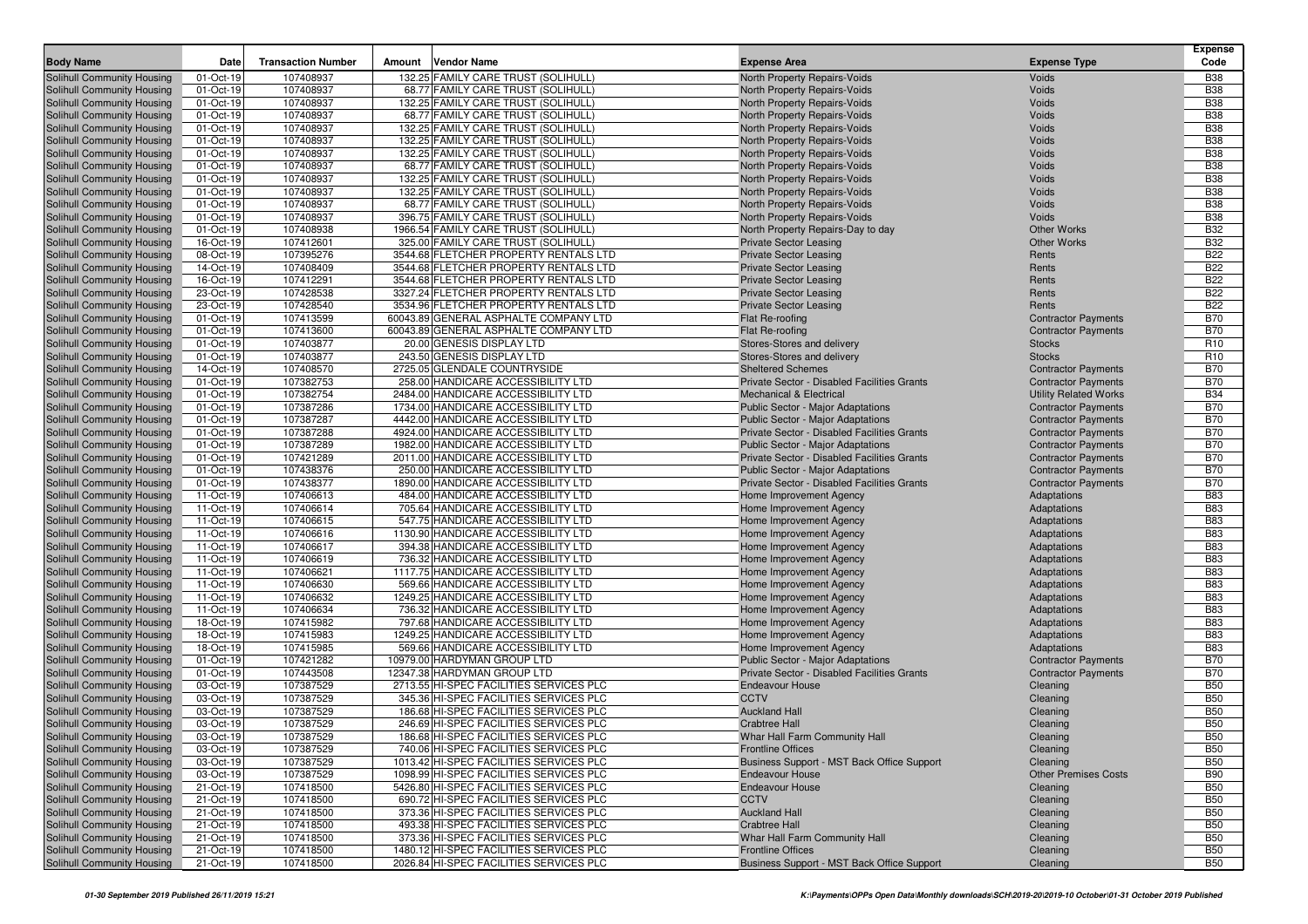| <b>Body Name</b>                                         | Date                    | <b>Transaction Number</b> | Amount | <b>Vendor Name</b>                                                                  | <b>Expense Area</b>                                                  | <b>Expense Type</b>                                        | <b>Expense</b><br>Code             |
|----------------------------------------------------------|-------------------------|---------------------------|--------|-------------------------------------------------------------------------------------|----------------------------------------------------------------------|------------------------------------------------------------|------------------------------------|
|                                                          |                         |                           |        |                                                                                     |                                                                      |                                                            |                                    |
| Solihull Community Housing                               | 21-Oct-19               | 107418500                 |        | -2713.25 HI-SPEC FACILITIES SERVICES PLC                                            | <b>Endeavour House</b>                                               | Cleaning                                                   | <b>B50</b>                         |
| Solihull Community Housing                               | 21-Oct-19               | 107418500                 |        | -345.36 HI-SPEC FACILITIES SERVICES PLC                                             | <b>CCTV</b>                                                          | Cleaning                                                   | <b>B50</b>                         |
| Solihull Community Housing                               | 21-Oct-19               | 107418500                 |        | -186.68 HI-SPEC FACILITIES SERVICES PLC                                             | <b>Auckland Hall</b>                                                 | Cleaning                                                   | <b>B50</b>                         |
| Solihull Community Housing                               | 21-Oct-19               | 107418500                 |        | -246.69 HI-SPEC FACILITIES SERVICES PLC                                             | <b>Crabtree Hall</b>                                                 | Cleaning                                                   | <b>B50</b>                         |
| Solihull Community Housing                               | 21-Oct-19               | 107418500                 |        | -186.68 HI-SPEC FACILITIES SERVICES PLC                                             | Whar Hall Farm Community Hall                                        | Cleaning                                                   | <b>B50</b>                         |
| Solihull Community Housing                               | 21-Oct-19               | 107418500                 |        | -740.06 HI-SPEC FACILITIES SERVICES PLC<br>-1013.42 HI-SPEC FACILITIES SERVICES PLC | <b>Frontline Offices</b>                                             | Cleaning                                                   | <b>B50</b><br><b>B50</b>           |
| Solihull Community Housing<br>Solihull Community Housing | 21-Oct-19<br>21-Oct-19  | 107418500<br>107418500    |        | 2197.98 HI-SPEC FACILITIES SERVICES PLC                                             | Business Support - MST Back Office Support<br><b>Endeavour House</b> | Cleaning                                                   | <b>B90</b>                         |
| Solihull Community Housing                               | 21-Oct-19               | 107418500                 |        | -1098.99 HI-SPEC FACILITIES SERVICES PLC                                            | <b>Endeavour House</b>                                               | <b>Other Premises Costs</b><br><b>Other Premises Costs</b> | <b>B90</b>                         |
| Solihull Community Housing                               | 23-Oct-19               | 107426253                 |        | 5250.00 HM REVENUE & CUSTOMS                                                        | <b>Property Acquisitions</b>                                         | <b>Contractor Payments</b>                                 | <b>B70</b>                         |
| Solihull Community Housing                               | 24-Oct-19               | 107429442                 |        | 3088.00 HM REVENUE & CUSTOMS                                                        | <b>Central Administration</b>                                        | <b>Other Employee Costs</b>                                | A90                                |
| Solihull Community Housing                               | 24-Oct-19               | 107429506                 |        | 562366.04 HM REVENUE & CUSTOMS                                                      | <b>VAT</b>                                                           | <b>Creditor: Government</b>                                | S04                                |
| Solihull Community Housing                               | 25-Oct-19               | 107432250                 |        | 788.05 HNS SIGNS                                                                    | Rebranding                                                           | <b>Professional Fees</b>                                   | D <sub>50</sub>                    |
| Solihull Community Housing                               | 24-Oct-19               | 107430908                 |        | 250.00 HQN LTD                                                                      | Training                                                             | Training                                                   | A80                                |
| Solihull Community Housing                               | 29-Oct-19               | 107439416                 |        | 418.00 HQN LTD                                                                      | <b>Central Administration</b>                                        | <b>Conference Costs</b>                                    | D <sub>56</sub>                    |
| Solihull Community Housing                               | 08-Oct-19               | 107395248                 |        | 700.00 HTF MEDIA LTD                                                                | Safe and Sound Operational                                           | Marketing                                                  | D83                                |
| Solihull Community Housing                               | 29-Oct-19               | 107439413                 |        | 3189.00 HTF MEDIA LTD                                                               | <b>Central Administration</b>                                        | <b>Professional Fees</b>                                   | D <sub>50</sub>                    |
| Solihull Community Housing                               | 07-Oct-19               | 107390303                 |        | 3806.54 INLAND REVENUE ONLY                                                         | <b>Sub Contractors Tax</b>                                           | <b>Creditor: Inland Revenue</b>                            | S02                                |
| Solihull Community Housing                               | 25-Oct-19               | 107432248                 |        | 3940.00 J HARPER & SONS (LEOMINSTER) LTD                                            | New Build - Green Hill Way                                           | <b>Contractor Payments</b>                                 | <b>B70</b>                         |
| Solihull Community Housing                               | 25-Oct-19               | 107432249                 |        | 6117.94 J HARPER & SONS (LEOMINSTER) LTD                                            | New Build - Cambridge Drive                                          | <b>Contractor Payments</b>                                 | <b>B70</b>                         |
| Solihull Community Housing                               | 02-Oct-19               | 107386027                 |        | 614.90 JAMES ANDREWS RECRUITMENT SOLUTIONS LTD                                      | Housing Aid & Homelessness                                           | Agency Staff (Funded Posts)                                | A61                                |
| Solihull Community Housing                               | 02-Oct-19               | 107386030                 |        | 819.00 JAMES ANDREWS RECRUITMENT SOLUTIONS LTD                                      | Housing Aid & Homelessness                                           | <b>Agency Staff (Funded Posts)</b>                         | A61                                |
| Solihull Community Housing                               | 04-Oct-19               | 107387816                 |        | 795.50 JAMES ANDREWS RECRUITMENT SOLUTIONS LTD                                      | <b>Estate Mgmt Team</b>                                              | <b>Agency Staff</b>                                        | A60                                |
| Solihull Community Housing                               | 09-Oct-19               | 107400736                 |        | 795.50 JAMES ANDREWS RECRUITMENT SOLUTIONS LTD                                      | <b>Estate Mgmt Team</b>                                              | <b>Agency Staff</b>                                        | A60                                |
| Solihull Community Housing                               | 09-Oct-19               | 107400738                 |        | 795.50 JAMES ANDREWS RECRUITMENT SOLUTIONS LTD                                      | <b>Estate Mgmt Team</b>                                              | <b>Agency Staff</b>                                        | A60                                |
| Solihull Community Housing                               | 16-Oct-19               | 107412281                 |        | 490.74 JAMES ANDREWS RECRUITMENT SOLUTIONS LTD                                      | <b>Housing Aid &amp; Homelessness</b>                                | Agency Staff (Funded Posts)                                | A61                                |
| Solihull Community Housing                               | 16-Oct-19               | 107412282                 |        | 1071.00 JAMES ANDREWS RECRUITMENT SOLUTIONS LTD                                     | Housing Aid & Homelessness                                           | <b>Agency Staff (Funded Posts)</b>                         | A61                                |
| Solihull Community Housing                               | 16-Oct-19               | 107412634                 |        | 490.74 JAMES ANDREWS RECRUITMENT SOLUTIONS LTD                                      | <b>Housing Aid &amp; Homelessness</b>                                | Agency Staff (Funded Posts)                                | A61                                |
| Solihull Community Housing                               | 16-Oct-19               | 107412635                 |        | 495.63 JAMES ANDREWS RECRUITMENT SOLUTIONS LTD                                      | Housing Aid & Homelessness                                           | Agency Staff (Funded Posts)                                | A61                                |
| Solihull Community Housing                               | 17-Oct-19               | 107414187                 |        | 795.50 JAMES ANDREWS RECRUITMENT SOLUTIONS LTD                                      | <b>Estate Mgmt Team</b>                                              | <b>Agency Staff</b>                                        | A60                                |
| Solihull Community Housing                               | 23-Oct-19               | 107428355                 |        | 795.50 JAMES ANDREWS RECRUITMENT SOLUTIONS LTD                                      | <b>Estate Mgmt Team</b>                                              | <b>Agency Staff</b>                                        | A60                                |
| Solihull Community Housing                               | 29-Oct-19               | 107438483                 |        | 1036.00 JAMES ANDREWS RECRUITMENT SOLUTIONS LTD                                     | <b>Housing Aid &amp; Homelessness</b>                                | Agency Staff (Funded Posts)                                | A61                                |
| Solihull Community Housing                               | 29-Oct-19               | 107439380                 |        | 691.76 JAMES ANDREWS RECRUITMENT SOLUTIONS LTD                                      | Housing Aid & Homelessness                                           | <b>Agency Staff (Funded Posts)</b>                         | A61                                |
| Solihull Community Housing                               | 30-Oct-19               | 107442400                 |        | 1050.00 JAMES ANDREWS RECRUITMENT SOLUTIONS LTD                                     | Housing Aid & Homelessness                                           | <b>Agency Staff (Funded Posts)</b>                         | A61                                |
| Solihull Community Housing                               | 30-Oct-19               | 107442401                 |        | 703.59 JAMES ANDREWS RECRUITMENT SOLUTIONS LTD                                      | Housing Aid & Homelessness                                           | Agency Staff (Funded Posts)                                | A61                                |
| Solihull Community Housing                               | 01-Oct-19               | 107395341                 |        | 239.85 JEWSON LTD                                                                   | Stores-Stores and delivery                                           | <b>Stocks</b>                                              | R <sub>10</sub>                    |
| Solihull Community Housing                               | 01-Oct-19               | 107395341                 |        | 54.60 JEWSON LTD                                                                    | Stores-Stores and delivery                                           | <b>Stocks</b>                                              | R <sub>10</sub><br>R <sub>10</sub> |
| Solihull Community Housing                               | 01-Oct-19<br>01-Oct-19  | 107395344<br>107395344    |        | 7.00 JEWSON LTD<br>20.00 JEWSON LTD                                                 | Stores-Stores and delivery                                           | <b>Stocks</b><br><b>Stocks</b>                             | R <sub>10</sub>                    |
| Solihull Community Housing<br>Solihull Community Housing | 01-Oct-19               | 107395344                 |        | 2.15 JEWSON LTD                                                                     | Stores-Stores and delivery<br>Stores-Stores and delivery             | <b>Stocks</b>                                              | R <sub>10</sub>                    |
| Solihull Community Housing                               | 01-Oct-19               | 107395344                 |        | 32.40 JEWSON LTD                                                                    | Stores-Stores and delivery                                           | <b>Stocks</b>                                              | R <sub>10</sub>                    |
| Solihull Community Housing                               | 01-Oct-19               | 107395344                 |        | 158.24 JEWSON LTD                                                                   | Stores-Stores and delivery                                           | <b>Stocks</b>                                              | R <sub>10</sub>                    |
| Solihull Community Housing                               | 01-Oct-19               | 107395344                 |        | 14.74 JEWSON LTD                                                                    | Stores-Stores and delivery                                           | <b>Stocks</b>                                              | R <sub>10</sub>                    |
| Solihull Community Housing                               | 01-Oct-19               | 107395344                 |        | 101.20 JEWSON LTD                                                                   | Stores-Stores and delivery                                           | <b>Stocks</b>                                              | R <sub>10</sub>                    |
| Solihull Community Housing                               | 01-Oct-19               | 107395344                 |        | 9.55 JEWSON LTD                                                                     | Stores-Stores and delivery                                           | <b>Stocks</b>                                              | R <sub>10</sub>                    |
| Solihull Community Housing                               | 01-Oct-19               | 107395344                 |        | 3.90 JEWSON LTD                                                                     | Stores-Stores and delivery                                           | <b>Stocks</b>                                              | R <sub>10</sub>                    |
| Solihull Community Housing                               | 01-Oct-19               | 107395344                 |        | 11.70 JEWSON LTD                                                                    | Stores-Stores and delivery                                           | <b>Stocks</b>                                              | R <sub>10</sub>                    |
| Solihull Community Housing                               | $\overline{0}$ 1-Oct-19 | 107395344                 |        | 39.18 JEWSON LTD                                                                    | Stores-Stores and delivery                                           | <b>Stocks</b>                                              | R <sub>10</sub>                    |
| <b>Solihull Community Housing</b>                        | 01-Oct-19               | 107395344                 |        | 1222.00 JEWSON LTD                                                                  | Stores-Stores and delivery                                           | <b>Stocks</b>                                              | R <sub>10</sub>                    |
| Solihull Community Housing                               | 01-Oct-19               | 107395344                 |        | 220.95 JEWSON LTD                                                                   | Stores-Stores and delivery                                           | <b>Stocks</b>                                              | R <sub>10</sub>                    |
| Solihull Community Housing                               | 01-Oct-19               | 107395344                 |        | 556.00 JEWSON LTD                                                                   | Stores-Stores and delivery                                           | <b>Stocks</b>                                              | R <sub>10</sub>                    |
| Solihull Community Housing                               | 01-Oct-19               | 107395344                 |        | 103.20 JEWSON LTD                                                                   | Stores-Stores and delivery                                           | <b>Stocks</b>                                              | R <sub>10</sub>                    |
| Solihull Community Housing                               | 01-Oct-19               | 107395344                 |        | 60.00 JEWSON LTD                                                                    | Stores-Stores and delivery                                           | <b>Stocks</b>                                              | R <sub>10</sub>                    |
| Solihull Community Housing                               | 01-Oct-19               | 107395344                 |        | 23.50 JEWSON LTD                                                                    | Stores-Stores and delivery                                           | <b>Stocks</b>                                              | <b>R10</b>                         |
| Solihull Community Housing                               | 01-Oct-19               | 107395346                 |        | 537.90 JEWSON LTD                                                                   | Stores-Stores and delivery                                           | <b>Stocks</b>                                              | R <sub>10</sub>                    |
| Solihull Community Housing                               | 01-Oct-19               | 107395346                 |        | 160.46 JEWSON LTD                                                                   | Stores-Stores and delivery                                           | <b>Stocks</b>                                              | R <sub>10</sub>                    |
| Solihull Community Housing                               | 01-Oct-19               | 107395346                 |        | 6.70 JEWSON LTD                                                                     | Stores-Stores and delivery                                           | <b>Stocks</b>                                              | R <sub>10</sub>                    |
| Solihull Community Housing                               | 01-Oct-19               | 107395346                 |        | 55.60 JEWSON LTD                                                                    | Stores-Stores and delivery                                           | <b>Stocks</b>                                              | R <sub>10</sub>                    |
| Solihull Community Housing                               | 01-Oct-19               | 107395346                 |        | 578.70 JEWSON LTD                                                                   | Stores-Stores and delivery                                           | <b>Stocks</b>                                              | R <sub>10</sub>                    |
| Solihull Community Housing                               | 01-Oct-19               | 107395346                 |        | 80.68 JEWSON LTD                                                                    | Stores-Stores and delivery                                           | <b>Stocks</b>                                              | R <sub>10</sub>                    |
| Solihull Community Housing                               | 01-Oct-19               | 107395346                 |        | 198.40 JEWSON LTD                                                                   | Stores-Stores and delivery                                           | <b>Stocks</b>                                              | R <sub>10</sub>                    |
| Solihull Community Housing                               | 01-Oct-19               | 107395346                 |        | 95.00 JEWSON LTD                                                                    | Stores-Stores and delivery                                           | <b>Stocks</b>                                              | R <sub>10</sub>                    |
| Solihull Community Housing                               | 01-Oct-19               | 107395346                 |        | 56.00 JEWSON LTD                                                                    | Stores-Stores and delivery                                           | <b>Stocks</b>                                              | R <sub>10</sub>                    |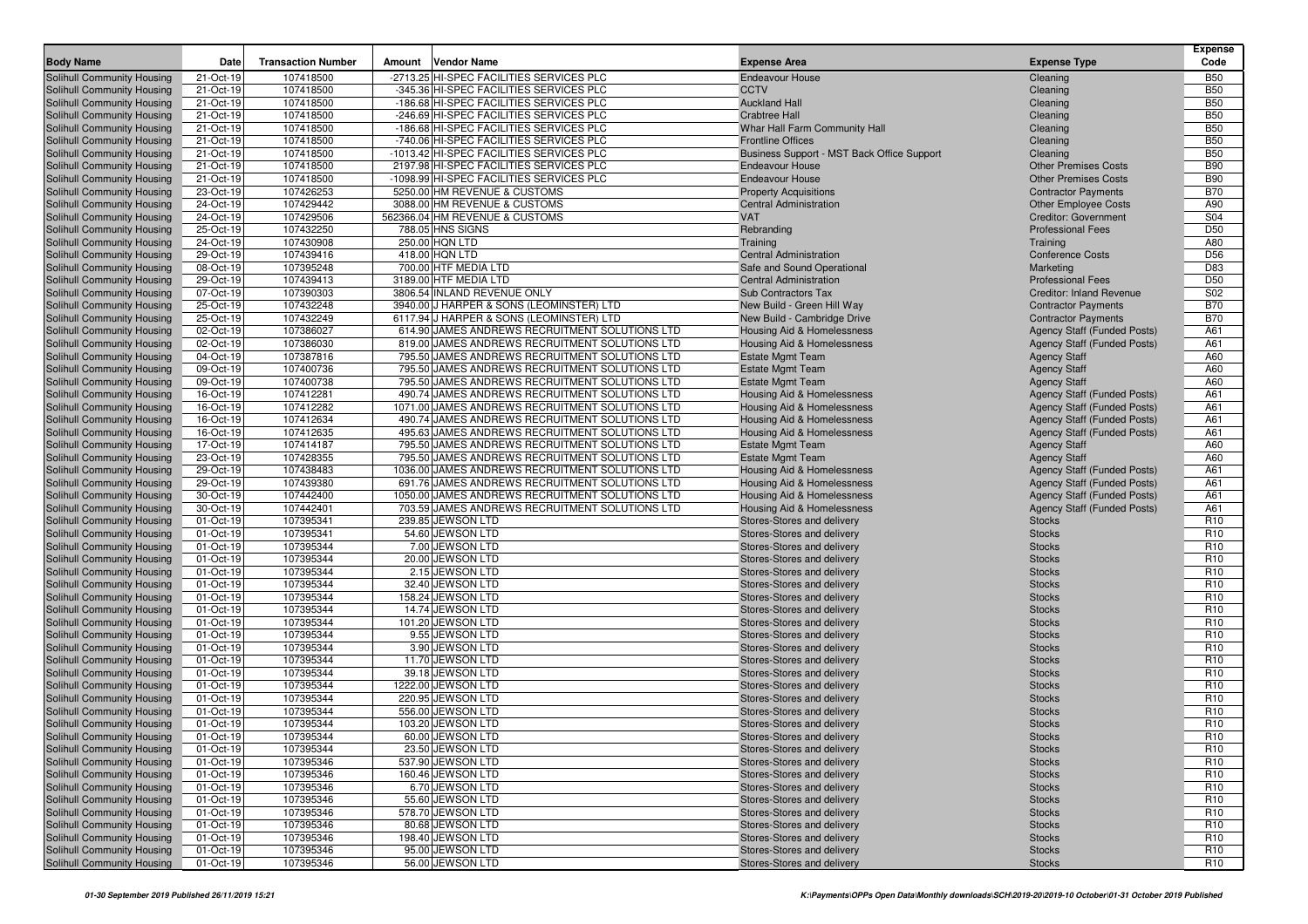| <b>Body Name</b>                                         | Date                   | <b>Transaction Number</b> | Amount | <b>Vendor Name</b>                    | <b>Expense Area</b>                                      | <b>Expense Type</b>            | <b>Expense</b><br>Code             |
|----------------------------------------------------------|------------------------|---------------------------|--------|---------------------------------------|----------------------------------------------------------|--------------------------------|------------------------------------|
|                                                          |                        |                           |        |                                       |                                                          |                                |                                    |
| Solihull Community Housing<br>Solihull Community Housing | 01-Oct-19<br>01-Oct-19 | 107395346<br>107395346    |        | 203.60 JEWSON LTD<br>8.80 JEWSON LTD  | Stores-Stores and delivery<br>Stores-Stores and delivery | <b>Stocks</b><br><b>Stocks</b> | R <sub>10</sub><br>R <sub>10</sub> |
| Solihull Community Housing                               | 01-Oct-19              | 107395346                 |        | 111.00 JEWSON LTD                     | Stores-Stores and delivery                               | <b>Stocks</b>                  | R <sub>10</sub>                    |
| Solihull Community Housing                               | 01-Oct-19              | 107395346                 |        | 19.35 JEWSON LTD                      | Stores-Stores and delivery                               | <b>Stocks</b>                  | R <sub>10</sub>                    |
| Solihull Community Housing                               | 01-Oct-19              | 107395346                 |        | 14.22 JEWSON LTD                      | Stores-Stores and delivery                               | <b>Stocks</b>                  | R <sub>10</sub>                    |
| Solihull Community Housing                               | 01-Oct-19              | 107395347                 |        | 602.23 JEWSON LTD                     | Stores-Stores and delivery                               | <b>Stocks</b>                  | R <sub>10</sub>                    |
| Solihull Community Housing                               | 01-Oct-19              | 107395348                 |        | 501.00 JEWSON LTD                     | Stores-Stores and delivery                               | <b>Stocks</b>                  | R <sub>10</sub>                    |
| Solihull Community Housing                               | 01-Oct-19              | 107395349                 |        | 31.40 JEWSON LTD                      | Stores-Stores and delivery                               | <b>Stocks</b>                  | R <sub>10</sub>                    |
| Solihull Community Housing                               | 01-Oct-19              | 107395349                 |        | 78.48 JEWSON LTD                      | Stores-Stores and delivery                               | <b>Stocks</b>                  | R <sub>10</sub>                    |
| Solihull Community Housing                               | 01-Oct-19              | 107395349                 |        | 7.60 JEWSON LTD                       | Stores-Stores and delivery                               | <b>Stocks</b>                  | R <sub>10</sub>                    |
| Solihull Community Housing                               | 01-Oct-19              | 107395349                 |        | 8.40 JEWSON LTD                       | Stores-Stores and delivery                               | <b>Stocks</b>                  | R <sub>10</sub>                    |
| Solihull Community Housing                               | 01-Oct-19              | 107395349                 |        | 59.20 JEWSON LTD                      | Stores-Stores and delivery                               | <b>Stocks</b>                  | R <sub>10</sub>                    |
| Solihull Community Housing                               | 01-Oct-19              | 107395349                 |        | 202.40 JEWSON LTD                     | Stores-Stores and delivery                               | <b>Stocks</b>                  | R <sub>10</sub>                    |
| Solihull Community Housing                               | 01-Oct-19              | 107395349                 |        | 485.10 JEWSON LTD                     | Stores-Stores and delivery                               | <b>Stocks</b>                  | R <sub>10</sub>                    |
| Solihull Community Housing                               | 01-Oct-19              | 107395349                 |        | 53.15 JEWSON LTD                      | Stores-Stores and delivery                               | <b>Stocks</b>                  | R <sub>10</sub>                    |
| Solihull Community Housing                               | 01-Oct-19              | 107395349                 |        | 342.70 JEWSON LTD                     | Stores-Stores and delivery                               | <b>Stocks</b>                  | R <sub>10</sub>                    |
| Solihull Community Housing                               | 01-Oct-19              | 107395349                 |        | 170.60 JEWSON LTD                     | Stores-Stores and delivery                               | <b>Stocks</b>                  | R <sub>10</sub>                    |
| Solihull Community Housing                               | 01-Oct-19              | 107395349                 |        | 293.80 JEWSON LTD                     | Stores-Stores and delivery                               | <b>Stocks</b>                  | R <sub>10</sub>                    |
| Solihull Community Housing                               | 01-Oct-19              | 107395349                 |        | 8.90 JEWSON LTD                       | Stores-Stores and delivery                               | <b>Stocks</b>                  | R <sub>10</sub>                    |
| Solihull Community Housing                               | 01-Oct-19              | 107395349                 |        | 115.00 JEWSON LTD                     | Stores-Stores and delivery                               | <b>Stocks</b>                  | R <sub>10</sub>                    |
| Solihull Community Housing                               | 01-Oct-19              | 107395349                 |        | 121.50 JEWSON LTD                     | Stores-Stores and delivery                               | <b>Stocks</b>                  | R <sub>10</sub>                    |
| Solihull Community Housing                               | 01-Oct-19              | 107395349                 |        | 51.75 JEWSON LTD                      | Stores-Stores and delivery                               | <b>Stocks</b>                  | R <sub>10</sub>                    |
| Solihull Community Housing                               | 01-Oct-19              | 107395349                 |        | 32.26 JEWSON LTD                      | Stores-Stores and delivery                               | <b>Stocks</b>                  | R <sub>10</sub>                    |
| Solihull Community Housing                               | 01-Oct-19              | 107395349                 |        | 101.80 JEWSON LTD                     | Stores-Stores and delivery                               | <b>Stocks</b>                  | R <sub>10</sub>                    |
| Solihull Community Housing<br>Solihull Community Housing | 01-Oct-19              | 107395349<br>107395349    |        | 88.60 JEWSON LTD<br>62.00 JEWSON LTD  | Stores-Stores and delivery                               | <b>Stocks</b>                  | R <sub>10</sub><br>R <sub>10</sub> |
| Solihull Community Housing                               | 01-Oct-19<br>01-Oct-19 | 107395352                 |        | 107.58 JEWSON LTD                     | Stores-Stores and delivery<br>Stores-Stores and delivery | <b>Stocks</b><br><b>Stocks</b> | R <sub>10</sub>                    |
| Solihull Community Housing                               | 01-Oct-19              | 107395352                 |        | 160.46 JEWSON LTD                     | Stores-Stores and delivery                               | <b>Stocks</b>                  | R <sub>10</sub>                    |
| Solihull Community Housing                               | 01-Oct-19              | 107395353                 |        | 278.15 JEWSON LTD                     | Stores-Stores and delivery                               | <b>Stocks</b>                  | R <sub>10</sub>                    |
| Solihull Community Housing                               | 01-Oct-19              | 107395353                 |        | 84.80 JEWSON LTD                      | Stores-Stores and delivery                               | <b>Stocks</b>                  | R <sub>10</sub>                    |
| Solihull Community Housing                               | 01-Oct-19              | 107395353                 |        | 65.00 JEWSON LTD                      | Stores-Stores and delivery                               | <b>Stocks</b>                  | R <sub>10</sub>                    |
| Solihull Community Housing                               | 01-Oct-19              | 107395353                 |        | 3.90 JEWSON LTD                       | Stores-Stores and delivery                               | <b>Stocks</b>                  | R <sub>10</sub>                    |
| Solihull Community Housing                               | 01-Oct-19              | 107395353                 |        | 359.50 JEWSON LTD                     | Stores-Stores and delivery                               | <b>Stocks</b>                  | R <sub>10</sub>                    |
| Solihull Community Housing                               | 01-Oct-19              | 107395353                 |        | 975.00 JEWSON LTD                     | Stores-Stores and delivery                               | <b>Stocks</b>                  | R <sub>10</sub>                    |
| Solihull Community Housing                               | 01-Oct-19              | 107395353                 |        | 106.00 JEWSON LTD                     | Stores-Stores and delivery                               | <b>Stocks</b>                  | R <sub>10</sub>                    |
| Solihull Community Housing                               | 01-Oct-19              | 107395353                 |        | 129.50 JEWSON LTD                     | Stores-Stores and delivery                               | <b>Stocks</b>                  | R <sub>10</sub>                    |
| Solihull Community Housing                               | 01-Oct-19              | 107395353                 |        | 15.00 JEWSON LTD                      | Stores-Stores and delivery                               | <b>Stocks</b>                  | R <sub>10</sub>                    |
| Solihull Community Housing                               | 01-Oct-19              | 107395354                 |        | 680.23 JEWSON LTD                     | Stores-Stores and delivery                               | <b>Stocks</b>                  | R <sub>10</sub>                    |
| Solihull Community Housing                               | 01-Oct-19              | 107395356                 |        | 11.00 JEWSON LTD                      | Stores-Stores and delivery                               | <b>Stocks</b>                  | R <sub>10</sub>                    |
| Solihull Community Housing                               | 01-Oct-19              | 107395356                 |        | 303.60 JEWSON LTD                     | Stores-Stores and delivery                               | <b>Stocks</b>                  | R <sub>10</sub>                    |
| Solihull Community Housing                               | 01-Oct-19              | 107395356                 |        | 106.80 JEWSON LTD                     | Stores-Stores and delivery                               | <b>Stocks</b>                  | R <sub>10</sub>                    |
| Solihull Community Housing                               | 01-Oct-19              | 107395356                 |        | 40.00 JEWSON LTD                      | Stores-Stores and delivery                               | <b>Stocks</b>                  | R <sub>10</sub>                    |
| Solihull Community Housing                               | 01-Oct-19              | 107395356                 |        | 10.50 JEWSON LTD                      | Stores-Stores and delivery                               | <b>Stocks</b>                  | R <sub>10</sub>                    |
| Solihull Community Housing                               | 01-Oct-19              | 107395356                 |        | 20.70 JEWSON LTD                      | Stores-Stores and delivery                               | <b>Stocks</b>                  | R <sub>10</sub>                    |
| Solihull Community Housing                               | 01-Oct-19<br>01-Oct-19 | 107395356<br>107395356    |        | 119.00 JEWSON LTD<br>16.00 JEWSON LTD | Stores-Stores and delivery<br>Stores-Stores and delivery | <b>Stocks</b>                  | R <sub>10</sub><br>R <sub>10</sub> |
| Solihull Community Housing<br>Solihull Community Housing | 01-Oct-19              | 107395356                 |        | 45.70 JEWSON LTD                      | Stores-Stores and delivery                               | <b>Stocks</b><br><b>Stocks</b> | R <sub>10</sub>                    |
| Solihull Community Housing                               | 01-Oct-19              | 107395356                 |        | 305.40 JEWSON LTD                     | Stores-Stores and delivery                               | <b>Stocks</b>                  | R <sub>10</sub>                    |
| Solihull Community Housing                               | 01-Oct-19              | 107395356                 |        | 134.52 JEWSON LTD                     | Stores-Stores and delivery                               | <b>Stocks</b>                  | R <sub>10</sub>                    |
| Solihull Community Housing                               | 01-Oct-19              | 107395363                 |        | 105.00 JEWSON LTD                     | Stores-Stores and delivery                               | <b>Stocks</b>                  | R <sub>10</sub>                    |
| Solihull Community Housing                               | 01-Oct-19              | 107395363                 |        | 11.50 JEWSON LTD                      | Stores-Stores and delivery                               | <b>Stocks</b>                  | R <sub>10</sub>                    |
| <b>Solihull Community Housing</b>                        | 01-Oct-19              | 107395363                 |        | 33.90 JEWSON LTD                      | Stores-Stores and delivery                               | <b>Stocks</b>                  | R <sub>10</sub>                    |
| Solihull Community Housing                               | 01-Oct-19              | 107395363                 |        | 48.00 JEWSON LTD                      | Stores-Stores and delivery                               | <b>Stocks</b>                  | R <sub>10</sub>                    |
| <b>Solihull Community Housing</b>                        | 01-Oct-19              | 107395363                 |        | 71.80 JEWSON LTD                      | Stores-Stores and delivery                               | <b>Stocks</b>                  | R <sub>10</sub>                    |
| Solihull Community Housing                               | 01-Oct-19              | 107395363                 |        | 91.68 JEWSON LTD                      | Stores-Stores and delivery                               | <b>Stocks</b>                  | R <sub>10</sub>                    |
| Solihull Community Housing                               | 01-Oct-19              | 107395363                 |        | 55.60 JEWSON LTD                      | Stores-Stores and delivery                               | <b>Stocks</b>                  | R <sub>10</sub>                    |
| Solihull Community Housing                               | 01-Oct-19              | 107395363                 |        | 10.71 JEWSON LTD                      | Stores-Stores and delivery                               | <b>Stocks</b>                  | R <sub>10</sub>                    |
| Solihull Community Housing                               | 01-Oct-19              | 107395363                 |        | 8.00 JEWSON LTD                       | Stores-Stores and delivery                               | <b>Stocks</b>                  | R <sub>10</sub>                    |
| Solihull Community Housing                               | 01-Oct-19              | 107395363                 |        | 12.40 JEWSON LTD                      | Stores-Stores and delivery                               | <b>Stocks</b>                  | R <sub>10</sub>                    |
| Solihull Community Housing                               | 01-Oct-19              | 107395363                 |        | 30.50 JEWSON LTD                      | Stores-Stores and delivery                               | <b>Stocks</b>                  | R <sub>10</sub>                    |
| Solihull Community Housing                               | 01-Oct-19              | 107395363                 |        | 276.00 JEWSON LTD                     | Stores-Stores and delivery                               | <b>Stocks</b>                  | R <sub>10</sub>                    |
| Solihull Community Housing                               | 01-Oct-19              | 107395363                 |        | 46.95 JEWSON LTD                      | Stores-Stores and delivery                               | <b>Stocks</b>                  | R <sub>10</sub>                    |
| Solihull Community Housing                               | 01-Oct-19              | 107395363                 |        | 60.00 JEWSON LTD                      | Stores-Stores and delivery                               | <b>Stocks</b>                  | R <sub>10</sub>                    |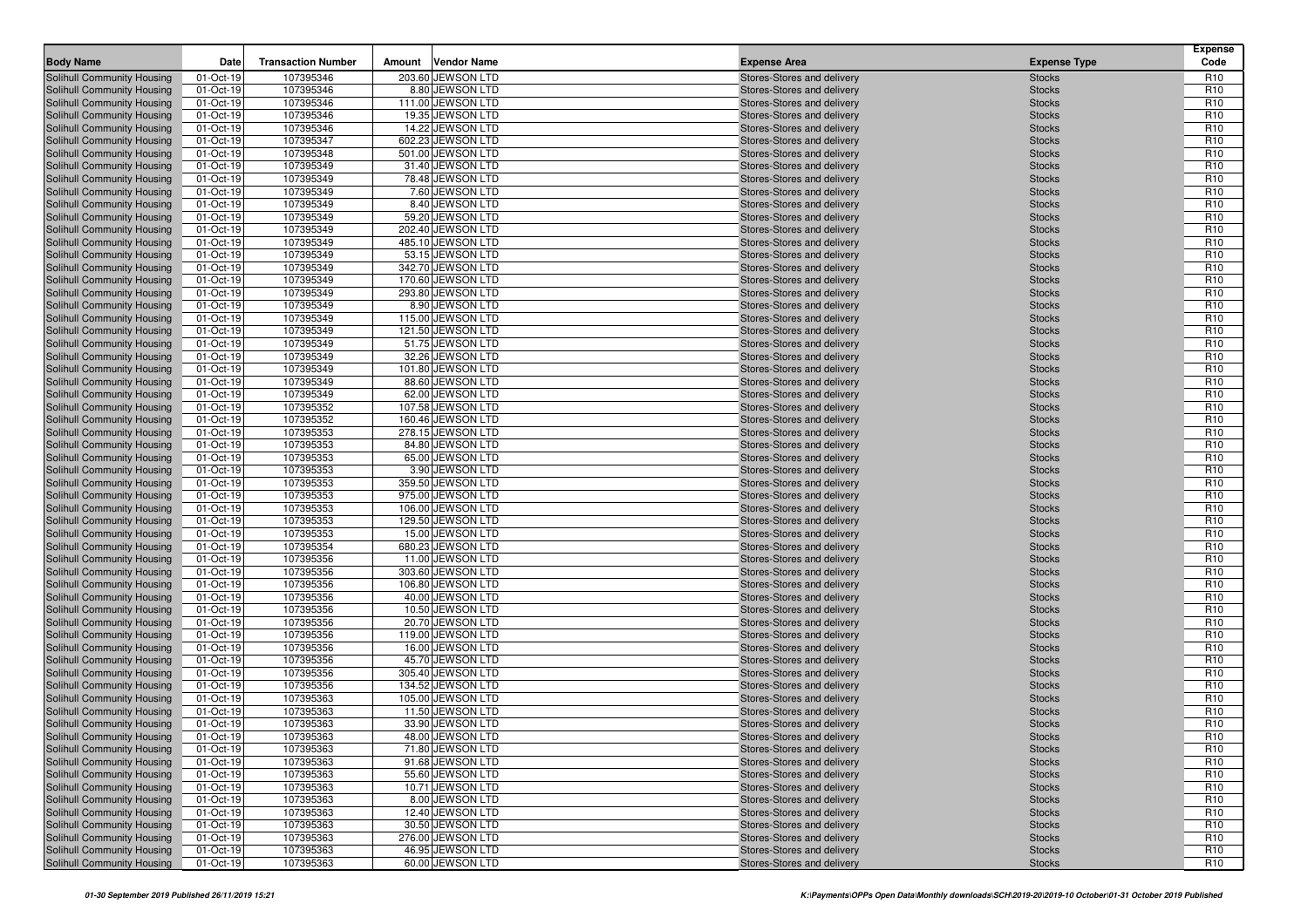|                                                          |                        | <b>Transaction Number</b> |        |                                        |                                                          |                                | <b>Expense</b><br>Code             |
|----------------------------------------------------------|------------------------|---------------------------|--------|----------------------------------------|----------------------------------------------------------|--------------------------------|------------------------------------|
| <b>Body Name</b>                                         | Date                   |                           | Amount | <b>Vendor Name</b>                     | <b>Expense Area</b>                                      | <b>Expense Type</b>            |                                    |
| Solihull Community Housing                               | 01-Oct-19              | 107395367                 |        | 7.80 JEWSON LTD                        | Stores-Stores and delivery                               | <b>Stocks</b>                  | R <sub>10</sub>                    |
| Solihull Community Housing                               | 01-Oct-19<br>01-Oct-19 | 107395367<br>107395367    |        | 13.57 JEWSON LTD<br>88.20 JEWSON LTD   | Stores-Stores and delivery                               | <b>Stocks</b>                  | R <sub>10</sub><br>R <sub>10</sub> |
| Solihull Community Housing<br>Solihull Community Housing | 01-Oct-19              | 107395367                 |        | 11.60 JEWSON LTD                       | Stores-Stores and delivery<br>Stores-Stores and delivery | <b>Stocks</b><br><b>Stocks</b> | R <sub>10</sub>                    |
| Solihull Community Housing                               | 01-Oct-19              | 107395367                 |        | 450.60 JEWSON LTD                      | Stores-Stores and delivery                               | <b>Stocks</b>                  | R <sub>10</sub>                    |
| Solihull Community Housing                               | 01-Oct-19              | 107395367                 |        | 13.85 JEWSON LTD                       | Stores-Stores and delivery                               | <b>Stocks</b>                  | R <sub>10</sub>                    |
| Solihull Community Housing                               | 01-Oct-19              | 107395367                 |        | 60.58 JEWSON LTD                       | Stores-Stores and delivery                               | <b>Stocks</b>                  | R <sub>10</sub>                    |
| Solihull Community Housing                               | 01-Oct-19              | 107395367                 |        | 9.80 JEWSON LTD                        | Stores-Stores and delivery                               | <b>Stocks</b>                  | R <sub>10</sub>                    |
| Solihull Community Housing                               | 01-Oct-19              | 107395367                 |        | 60.90 JEWSON LTD                       | Stores-Stores and delivery                               | <b>Stocks</b>                  | R <sub>10</sub>                    |
| Solihull Community Housing                               | 01-Oct-19              | 107395367                 |        | 177.80 JEWSON LTD                      | Stores-Stores and delivery                               | <b>Stocks</b>                  | R <sub>10</sub>                    |
| Solihull Community Housing                               | 01-Oct-19              | 107395367                 |        | 60.50 JEWSON LTD                       | Stores-Stores and delivery                               | <b>Stocks</b>                  | R <sub>10</sub>                    |
| Solihull Community Housing                               | 01-Oct-19              | 107395369                 |        | 83.16 JEWSON LTD                       | Stores-Stores and delivery                               | <b>Stocks</b>                  | R <sub>10</sub>                    |
| Solihull Community Housing                               | 01-Oct-19              | 107395369                 |        | 154.80 JEWSON LTD                      | Stores-Stores and delivery                               | <b>Stocks</b>                  | R <sub>10</sub>                    |
| Solihull Community Housing                               | 01-Oct-19              | 107395369                 |        | 485.10 JEWSON LTD                      | Stores-Stores and delivery                               | <b>Stocks</b>                  | R <sub>10</sub>                    |
| Solihull Community Housing                               | 01-Oct-19              | 107395369                 |        | 14.80 JEWSON LTD                       | Stores-Stores and delivery                               | <b>Stocks</b>                  | R <sub>10</sub>                    |
| Solihull Community Housing                               | 01-Oct-19              | 107395369                 |        | 27.40 JEWSON LTD                       | Stores-Stores and delivery                               | <b>Stocks</b>                  | R <sub>10</sub>                    |
| Solihull Community Housing                               | 01-Oct-19              | 107395369                 |        | 247.24 JEWSON LTD                      | Stores-Stores and delivery                               | <b>Stocks</b>                  | R <sub>10</sub>                    |
| Solihull Community Housing                               | 01-Oct-19              | 107395369                 |        | 9.28 JEWSON LTD                        | Stores-Stores and delivery                               | <b>Stocks</b>                  | R <sub>10</sub>                    |
| Solihull Community Housing                               | 01-Oct-19              | 107395369                 |        | 121.50 JEWSON LTD                      | Stores-Stores and delivery                               | <b>Stocks</b>                  | R <sub>10</sub>                    |
| Solihull Community Housing                               | 01-Oct-19              | 107395369                 |        | 47.00 JEWSON LTD                       | Stores-Stores and delivery                               | <b>Stocks</b>                  | R <sub>10</sub>                    |
| Solihull Community Housing                               | 01-Oct-19              | 107395369                 |        | 108.00 JEWSON LTD                      | Stores-Stores and delivery                               | <b>Stocks</b>                  | R <sub>10</sub>                    |
| Solihull Community Housing                               | 01-Oct-19              | 107395369                 |        | 35.05 JEWSON LTD                       | Stores-Stores and delivery                               | <b>Stocks</b>                  | R <sub>10</sub>                    |
| Solihull Community Housing                               | 01-Oct-19              | 107395369                 |        | 220.50 JEWSON LTD                      | Stores-Stores and delivery                               | <b>Stocks</b>                  | R <sub>10</sub>                    |
| Solihull Community Housing                               | 01-Oct-19              | 107395369<br>107395369    |        | 106.80 JEWSON LTD<br>156.60 JEWSON LTD | Stores-Stores and delivery                               | <b>Stocks</b>                  | R <sub>10</sub><br>R <sub>10</sub> |
| Solihull Community Housing<br>Solihull Community Housing | 01-Oct-19<br>01-Oct-19 | 107395371                 |        | 340.90 JEWSON LTD                      | Stores-Stores and delivery<br>Stores-Stores and delivery | <b>Stocks</b><br><b>Stocks</b> | R <sub>10</sub>                    |
| Solihull Community Housing                               | 01-Oct-19              | 107395371                 |        | 336.30 JEWSON LTD                      | Stores-Stores and delivery                               | <b>Stocks</b>                  | R <sub>10</sub>                    |
| Solihull Community Housing                               | 01-Oct-19              | 107395371                 |        | 86.24 JEWSON LTD                       | Stores-Stores and delivery                               | <b>Stocks</b>                  | R <sub>10</sub>                    |
| Solihull Community Housing                               | 01-Oct-19              | 107395375                 |        | 41.20 JEWSON LTD                       | Stores-Stores and delivery                               | <b>Stocks</b>                  | R <sub>10</sub>                    |
| Solihull Community Housing                               | 01-Oct-19              | 107395375                 |        | 61.40 JEWSON LTD                       | Stores-Stores and delivery                               | <b>Stocks</b>                  | R <sub>10</sub>                    |
| Solihull Community Housing                               | 01-Oct-19              | 107395375                 |        | 214.20 JEWSON LTD                      | Stores-Stores and delivery                               | <b>Stocks</b>                  | R <sub>10</sub>                    |
| Solihull Community Housing                               | 01-Oct-19              | 107395375                 |        | 3.90 JEWSON LTD                        | Stores-Stores and delivery                               | <b>Stocks</b>                  | R <sub>10</sub>                    |
| Solihull Community Housing                               | 01-Oct-19              | 107395375                 |        | 13.40 JEWSON LTD                       | Stores-Stores and delivery                               | <b>Stocks</b>                  | R <sub>10</sub>                    |
| Solihull Community Housing                               | 01-Oct-19              | 107395375                 |        | 71.70 JEWSON LTD                       | Stores-Stores and delivery                               | <b>Stocks</b>                  | R <sub>10</sub>                    |
| Solihull Community Housing                               | 01-Oct-19              | 107395375                 |        | 75.75 JEWSON LTD                       | Stores-Stores and delivery                               | <b>Stocks</b>                  | R <sub>10</sub>                    |
| Solihull Community Housing                               | 01-Oct-19              | 107395375                 |        | 70.70 JEWSON LTD                       | Stores-Stores and delivery                               | <b>Stocks</b>                  | R <sub>10</sub>                    |
| Solihull Community Housing                               | 01-Oct-19              | 107395375                 |        | 28.80 JEWSON LTD                       | Stores-Stores and delivery                               | <b>Stocks</b>                  | R <sub>10</sub>                    |
| Solihull Community Housing                               | 01-Oct-19              | 107395375                 |        | 5.90 JEWSON LTD                        | Stores-Stores and delivery                               | <b>Stocks</b>                  | R <sub>10</sub>                    |
| Solihull Community Housing                               | 01-Oct-19              | 107395375                 |        | 9.80 JEWSON LTD                        | Stores-Stores and delivery                               | <b>Stocks</b>                  | R <sub>10</sub>                    |
| Solihull Community Housing                               | 01-Oct-19              | 107395375                 |        | 107.00 JEWSON LTD                      | Stores-Stores and delivery                               | <b>Stocks</b>                  | R <sub>10</sub>                    |
| Solihull Community Housing                               | 01-Oct-19              | 107395375                 |        | 62.10 JEWSON LTD                       | Stores-Stores and delivery                               | <b>Stocks</b>                  | R <sub>10</sub>                    |
| Solihull Community Housing                               | 01-Oct-19              | 107395375                 |        | 203.60 JEWSON LTD                      | Stores-Stores and delivery                               | <b>Stocks</b>                  | R <sub>10</sub>                    |
| Solihull Community Housing<br>Solihull Community Housing | 01-Oct-19<br>01-Oct-19 | 107395375<br>107395375    |        | 113.85 JEWSON LTD<br>6.00 JEWSON LTD   | Stores-Stores and delivery<br>Stores-Stores and delivery | <b>Stocks</b><br><b>Stocks</b> | R <sub>10</sub><br>R <sub>10</sub> |
| Solihull Community Housing                               | 01-Oct-19              | 107395375                 |        | 35.10 JEWSON LTD                       | Stores-Stores and delivery                               | <b>Stocks</b>                  | R <sub>10</sub>                    |
| Solihull Community Housing                               | 01-Oct-19              | 107395375                 |        | 37.00 JEWSON LTD                       | Stores-Stores and delivery                               | <b>Stocks</b>                  | R <sub>10</sub>                    |
| Solihull Community Housing                               | 01-Oct-19              | 107395378                 |        | 372.24 JEWSON LTD                      | Stores-Stores and delivery                               | <b>Stocks</b>                  | R <sub>10</sub>                    |
| Solihull Community Housing                               | 01-Oct-19              | 107395381                 |        | 3.18 JEWSON LTD                        | Stores-Stores and delivery                               | <b>Stocks</b>                  | R <sub>10</sub>                    |
| Solihull Community Housing                               | 01-Oct-19              | 107395381                 |        | 78.48 JEWSON LTD                       | Stores-Stores and delivery                               | <b>Stocks</b>                  | R <sub>10</sub>                    |
| Solihull Community Housing                               | 01-Oct-19              | 107395381                 |        | 271.00 JEWSON LTD                      | Stores-Stores and delivery                               | <b>Stocks</b>                  | R <sub>10</sub>                    |
| Solihull Community Housing                               | 01-Oct-19              | 107395381                 |        | 170.60 JEWSON LTD                      | Stores-Stores and delivery                               | <b>Stocks</b>                  | R <sub>10</sub>                    |
| <b>Solihull Community Housing</b>                        | 01-Oct-19              | 107395381                 |        | 31.00 JEWSON LTD                       | Stores-Stores and delivery                               | <b>Stocks</b>                  | R <sub>10</sub>                    |
| Solihull Community Housing                               | 01-Oct-19              | 107395381                 |        | 51.75 JEWSON LTD                       | Stores-Stores and delivery                               | <b>Stocks</b>                  | R <sub>10</sub>                    |
| <b>Solihull Community Housing</b>                        | 01-Oct-19              | 107395381                 |        | 101.80 JEWSON LTD                      | Stores-Stores and delivery                               | <b>Stocks</b>                  | R <sub>10</sub>                    |
| Solihull Community Housing                               | 01-Oct-19              | 107395381                 |        | 70.00 JEWSON LTD                       | Stores-Stores and delivery                               | <b>Stocks</b>                  | R <sub>10</sub>                    |
| Solihull Community Housing                               | 01-Oct-19              | 107395381                 |        | 106.77 JEWSON LTD                      | Stores-Stores and delivery                               | <b>Stocks</b>                  | R <sub>10</sub>                    |
| Solihull Community Housing                               | 01-Oct-19              | 107395381                 |        | 24.05 JEWSON LTD                       | Stores-Stores and delivery                               | <b>Stocks</b>                  | R <sub>10</sub>                    |
| Solihull Community Housing                               | 01-Oct-19              | 107395381                 |        | 27.90 JEWSON LTD                       | Stores-Stores and delivery                               | <b>Stocks</b>                  | R <sub>10</sub>                    |
| Solihull Community Housing                               | 01-Oct-19              | 107403843                 |        | 598.03 JEWSON LTD                      | Stores-Stores and delivery                               | <b>Stocks</b>                  | R <sub>10</sub>                    |
| Solihull Community Housing                               | 01-Oct-19              | 107403844                 |        | 233.60 JEWSON LTD                      | Stores-Stores and delivery                               | <b>Stocks</b>                  | R <sub>10</sub>                    |
| Solihull Community Housing<br>Solihull Community Housing | 01-Oct-19              | 107403844<br>107403849    |        | 422.40 JEWSON LTD<br>2.15 JEWSON LTD   | Stores-Stores and delivery<br>Stores-Stores and delivery | <b>Stocks</b>                  | R <sub>10</sub><br>R <sub>10</sub> |
| Solihull Community Housing                               | 01-Oct-19<br>01-Oct-19 | 107403849                 |        | 88.68 JEWSON LTD                       | Stores-Stores and delivery                               | <b>Stocks</b><br><b>Stocks</b> | R <sub>10</sub>                    |
|                                                          |                        |                           |        |                                        |                                                          |                                |                                    |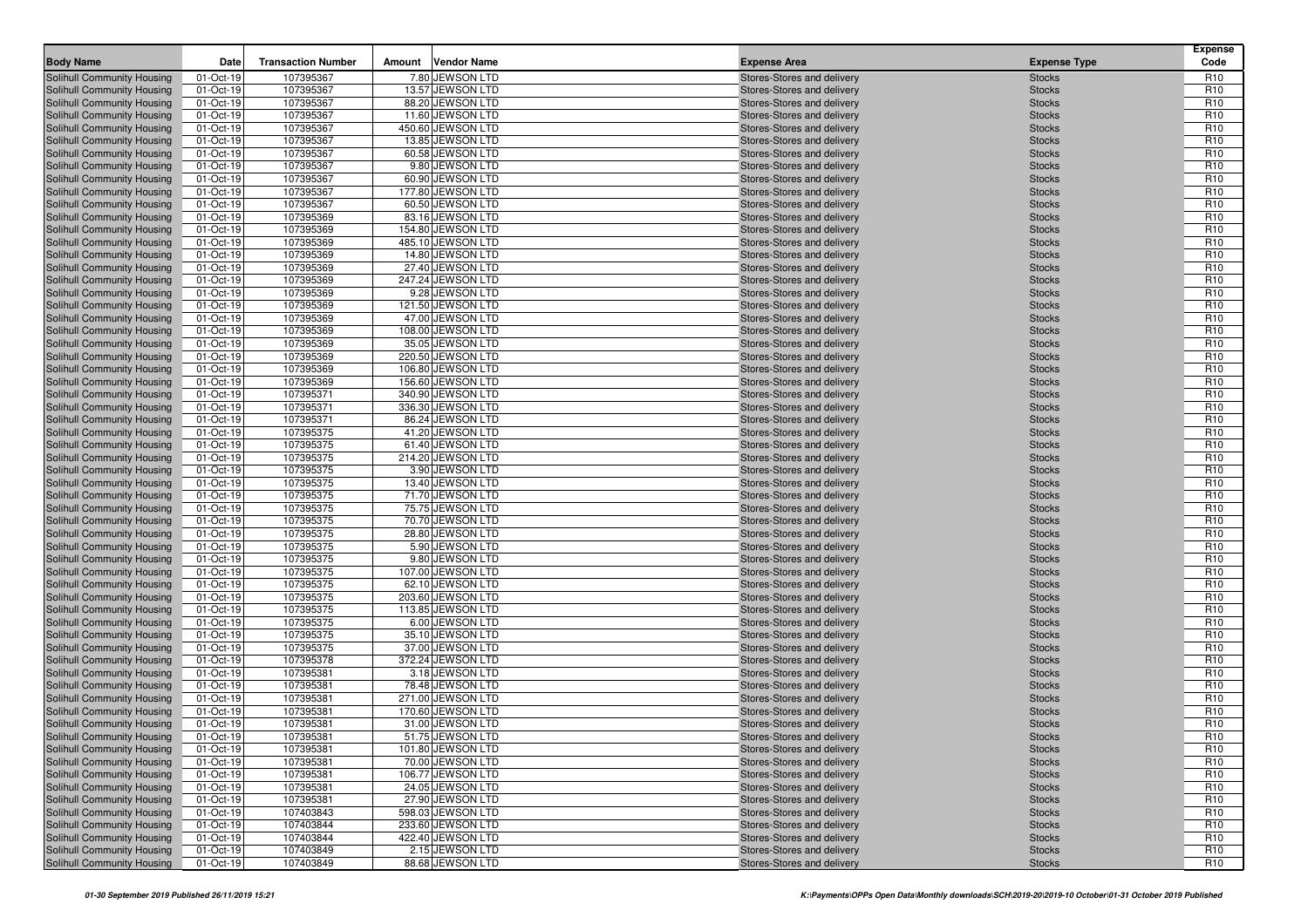|                                                          |                        |                           |        |                                        |                                                          |                                | <b>Expense</b>                     |
|----------------------------------------------------------|------------------------|---------------------------|--------|----------------------------------------|----------------------------------------------------------|--------------------------------|------------------------------------|
| <b>Body Name</b>                                         | Date                   | <b>Transaction Number</b> | Amount | <b>Vendor Name</b>                     | <b>Expense Area</b>                                      | <b>Expense Type</b>            | Code                               |
| Solihull Community Housing                               | 01-Oct-19              | 107403849                 |        | 48.00 JEWSON LTD                       | Stores-Stores and delivery                               | <b>Stocks</b>                  | R <sub>10</sub>                    |
| Solihull Community Housing                               | 01-Oct-19              | 107403849<br>107403849    |        | 139.70 JEWSON LTD<br>9.60 JEWSON LTD   | Stores-Stores and delivery                               | <b>Stocks</b>                  | R <sub>10</sub><br>R <sub>10</sub> |
| Solihull Community Housing<br>Solihull Community Housing | 01-Oct-19<br>01-Oct-19 | 107403849                 |        | 39.60 JEWSON LTD                       | Stores-Stores and delivery<br>Stores-Stores and delivery | <b>Stocks</b><br><b>Stocks</b> | R <sub>10</sub>                    |
| Solihull Community Housing                               | 01-Oct-19              | 107403849                 |        | 14.80 JEWSON LTD                       | Stores-Stores and delivery                               | <b>Stocks</b>                  | R <sub>10</sub>                    |
| Solihull Community Housing                               | 01-Oct-19              | 107403849                 |        | 48.30 JEWSON LTD                       | Stores-Stores and delivery                               | <b>Stocks</b>                  | R <sub>10</sub>                    |
| Solihull Community Housing                               | 01-Oct-19              | 107403849                 |        | 50.60 JEWSON LTD                       | Stores-Stores and delivery                               | <b>Stocks</b>                  | R <sub>10</sub>                    |
| Solihull Community Housing                               | 01-Oct-19              | 107403849                 |        | 174.42 JEWSON LTD                      | Stores-Stores and delivery                               | <b>Stocks</b>                  | R <sub>10</sub>                    |
| Solihull Community Housing                               | 01-Oct-19              | 107403849                 |        | 60.40 JEWSON LTD                       | Stores-Stores and delivery                               | <b>Stocks</b>                  | R <sub>10</sub>                    |
| Solihull Community Housing                               | 01-Oct-19              | 107403849                 |        | 46.97 JEWSON LTD                       | Stores-Stores and delivery                               | <b>Stocks</b>                  | R <sub>10</sub>                    |
| Solihull Community Housing                               | 01-Oct-19              | 107403849                 |        | 226.80 JEWSON LTD                      | Stores-Stores and delivery                               | <b>Stocks</b>                  | R <sub>10</sub>                    |
| Solihull Community Housing                               | 01-Oct-19              | 107403849                 |        | 7.50 JEWSON LTD                        | Stores-Stores and delivery                               | <b>Stocks</b>                  | R <sub>10</sub>                    |
| Solihull Community Housing                               | 01-Oct-19              | 107403849                 |        | 6.95 JEWSON LTD                        | Stores-Stores and delivery                               | <b>Stocks</b>                  | R <sub>10</sub>                    |
| Solihull Community Housing                               | 01-Oct-19              | 107403849                 |        | 121.50 JEWSON LTD                      | Stores-Stores and delivery                               | <b>Stocks</b>                  | R <sub>10</sub>                    |
| Solihull Community Housing                               | 01-Oct-19              | 107403849                 |        | 501.00 JEWSON LTD                      | Stores-Stores and delivery                               | <b>Stocks</b>                  | R <sub>10</sub>                    |
| Solihull Community Housing                               | 01-Oct-19              | 107403849                 |        | 47.97 JEWSON LTD                       | Stores-Stores and delivery                               | <b>Stocks</b>                  | R <sub>10</sub>                    |
| Solihull Community Housing                               | 01-Oct-19              | 107403849                 |        | 8.00 JEWSON LTD                        | Stores-Stores and delivery                               | <b>Stocks</b>                  | R <sub>10</sub>                    |
| Solihull Community Housing                               | 01-Oct-19              | 107403849                 |        | 76.90 JEWSON LTD                       | Stores-Stores and delivery                               | <b>Stocks</b>                  | R <sub>10</sub>                    |
| Solihull Community Housing                               | 01-Oct-19              | 107403849                 |        | 8.14 JEWSON LTD                        | Stores-Stores and delivery                               | <b>Stocks</b>                  | R <sub>10</sub>                    |
| Solihull Community Housing                               | 01-Oct-19              | 107403849                 |        | 150.50 JEWSON LTD                      | Stores-Stores and delivery                               | <b>Stocks</b>                  | R <sub>10</sub>                    |
| Solihull Community Housing                               | 01-Oct-19              | 107403849                 |        | 15.00 JEWSON LTD                       | Stores-Stores and delivery                               | <b>Stocks</b>                  | R <sub>10</sub>                    |
| Solihull Community Housing                               | 01-Oct-19              | 107403850                 |        | 186.80 JEWSON LTD                      | Stores-Stores and delivery                               | <b>Stocks</b>                  | R <sub>10</sub>                    |
| Solihull Community Housing<br>Solihull Community Housing | 01-Oct-19<br>01-Oct-19 | 107403850<br>107403850    |        | 353.80 JEWSON LTD<br>527.04 JEWSON LTD | Stores-Stores and delivery<br>Stores-Stores and delivery | <b>Stocks</b><br><b>Stocks</b> | R <sub>10</sub><br>R <sub>10</sub> |
| Solihull Community Housing                               | 01-Oct-19              | 107403850                 |        | 375.20 JEWSON LTD                      | Stores-Stores and delivery                               | <b>Stocks</b>                  | R <sub>10</sub>                    |
| Solihull Community Housing                               | 01-Oct-19              | 107403850                 |        | 257.00 JEWSON LTD                      | Stores-Stores and delivery                               | <b>Stocks</b>                  | R <sub>10</sub>                    |
| Solihull Community Housing                               | 01-Oct-19              | 107403850                 |        | 120.00 JEWSON LTD                      | Stores-Stores and delivery                               | <b>Stocks</b>                  | R <sub>10</sub>                    |
| Solihull Community Housing                               | 02-Oct-19              | 107403854                 |        | 5.50 JEWSON LTD                        | Stores-Stores and delivery                               | <b>Stocks</b>                  | R <sub>10</sub>                    |
| Solihull Community Housing                               | 02-Oct-19              | 107403854                 |        | 49.50 JEWSON LTD                       | Stores-Stores and delivery                               | <b>Stocks</b>                  | R <sub>10</sub>                    |
| Solihull Community Housing                               | 02-Oct-19              | 107403854                 |        | 17.40 JEWSON LTD                       | Stores-Stores and delivery                               | <b>Stocks</b>                  | R <sub>10</sub>                    |
| Solihull Community Housing                               | 02-Oct-19              | 107403854                 |        | 77.95 JEWSON LTD                       | Stores-Stores and delivery                               | <b>Stocks</b>                  | R <sub>10</sub>                    |
| Solihull Community Housing                               | 02-Oct-19              | 107403854                 |        | 12.00 JEWSON LTD                       | Stores-Stores and delivery                               | <b>Stocks</b>                  | R <sub>10</sub>                    |
| Solihull Community Housing                               | 02-Oct-19              | 107403854                 |        | 21.57 JEWSON LTD                       | Stores-Stores and delivery                               | <b>Stocks</b>                  | R <sub>10</sub>                    |
| Solihull Community Housing                               | 02-Oct-19              | 107403854                 |        | 65.00 JEWSON LTD                       | Stores-Stores and delivery                               | <b>Stocks</b>                  | R <sub>10</sub>                    |
| Solihull Community Housing                               | 02-Oct-19              | 107403854                 |        | 62.60 JEWSON LTD                       | Stores-Stores and delivery                               | <b>Stocks</b>                  | R <sub>10</sub>                    |
| Solihull Community Housing                               | 02-Oct-19              | 107403854                 |        | 4.10 JEWSON LTD                        | Stores-Stores and delivery                               | <b>Stocks</b>                  | R <sub>10</sub>                    |
| Solihull Community Housing                               | 02-Oct-19              | 107403854                 |        | 16.20 JEWSON LTD                       | Stores-Stores and delivery                               | <b>Stocks</b>                  | R <sub>10</sub>                    |
| Solihull Community Housing                               | 02-Oct-19              | 107403854                 |        | 53.10 JEWSON LTD                       | Stores-Stores and delivery                               | <b>Stocks</b>                  | R <sub>10</sub>                    |
| Solihull Community Housing                               | 02-Oct-19              | 107403854                 |        | 202.20 JEWSON LTD                      | Stores-Stores and delivery                               | <b>Stocks</b>                  | R <sub>10</sub>                    |
| Solihull Community Housing                               | 02-Oct-19              | 107403854                 |        | 18.24 JEWSON LTD                       | Stores-Stores and delivery                               | <b>Stocks</b>                  | R <sub>10</sub>                    |
| Solihull Community Housing                               | 02-Oct-19              | 107403854<br>107403854    |        | 3.88 JEWSON LTD                        | Stores-Stores and delivery                               | <b>Stocks</b>                  | R <sub>10</sub><br>R <sub>10</sub> |
| Solihull Community Housing<br>Solihull Community Housing | 02-Oct-19<br>02-Oct-19 | 107403854                 |        | 129.50 JEWSON LTD<br>159.00 JEWSON LTD | Stores-Stores and delivery<br>Stores-Stores and delivery | <b>Stocks</b><br><b>Stocks</b> | R <sub>10</sub>                    |
| Solihull Community Housing                               | 02-Oct-19              | 107403854                 |        | 205.00 JEWSON LTD                      | Stores-Stores and delivery                               | <b>Stocks</b>                  | R <sub>10</sub>                    |
| Solihull Community Housing                               | 03-Oct-19              | 107403857                 |        | 48.60 JEWSON LTD                       | Stores-Stores and delivery                               | <b>Stocks</b>                  | R <sub>10</sub>                    |
| Solihull Community Housing                               | 03-Oct-19              | 107403857                 |        | 1290.96 JEWSON LTD                     | Stores-Stores and delivery                               | <b>Stocks</b>                  | R <sub>10</sub>                    |
| Solihull Community Housing                               | 03-Oct-19              | 107403857                 |        | 30.40 JEWSON LTD                       | Stores-Stores and delivery                               | <b>Stocks</b>                  | R <sub>10</sub>                    |
| Solihull Community Housing                               | 03-Oct-19              | 107403857                 |        | 5.56 JEWSON LTD                        | Stores-Stores and delivery                               | <b>Stocks</b>                  | R <sub>10</sub>                    |
| Solihull Community Housing                               | 03-Oct-19              | 107403857                 |        | 192.90 JEWSON LTD                      | Stores-Stores and delivery                               | <b>Stocks</b>                  | R <sub>10</sub>                    |
| Solihull Community Housing                               | 03-Oct-19              | 107403857                 |        | 56.88 JEWSON LTD                       | Stores-Stores and delivery                               | <b>Stocks</b>                  | R <sub>10</sub>                    |
| Solihull Community Housing                               | 03-Oct-19              | 107403857                 |        | 19.10 JEWSON LTD                       | Stores-Stores and delivery                               | <b>Stocks</b>                  | R <sub>10</sub>                    |
| Solihull Community Housing                               | 03-Oct-19              | 107403857                 |        | 80.28 JEWSON LTD                       | Stores-Stores and delivery                               | <b>Stocks</b>                  | R <sub>10</sub>                    |
| Solihull Community Housing                               | 03-Oct-19              | 107403857                 |        | 54.60 JEWSON LTD                       | Stores-Stores and delivery                               | <b>Stocks</b>                  | R <sub>10</sub>                    |
| Solihull Community Housing                               | 03-Oct-19              | 107403857                 |        | 190.00 JEWSON LTD                      | Stores-Stores and delivery                               | <b>Stocks</b>                  | R <sub>10</sub>                    |
| Solihull Community Housing                               | 03-Oct-19              | 107403857                 |        | 31.00 JEWSON LTD                       | Stores-Stores and delivery                               | <b>Stocks</b>                  | R <sub>10</sub>                    |
| Solihull Community Housing                               | 03-Oct-19              | 107403857                 |        | 57.20 JEWSON LTD                       | Stores-Stores and delivery                               | <b>Stocks</b>                  | R <sub>10</sub>                    |
| Solihull Community Housing                               | 03-Oct-19              | 107403857                 |        | 125.20 JEWSON LTD                      | Stores-Stores and delivery                               | <b>Stocks</b>                  | R <sub>10</sub>                    |
| Solihull Community Housing                               | 03-Oct-19              | 107403857                 |        | 3084.48 JEWSON LTD                     | Stores-Stores and delivery                               | <b>Stocks</b>                  | R <sub>10</sub>                    |
| Solihull Community Housing                               | 03-Oct-19              | 107403857                 |        | 55.00 JEWSON LTD                       | Stores-Stores and delivery                               | <b>Stocks</b>                  | R <sub>10</sub>                    |
| Solihull Community Housing                               | 03-Oct-19              | 107403857                 |        | 29.40 JEWSON LTD                       | Stores-Stores and delivery                               | <b>Stocks</b>                  | R <sub>10</sub>                    |
| Solihull Community Housing<br>Solihull Community Housing | 03-Oct-19              | 107403857                 |        | 92.40 JEWSON LTD<br>13.78 JEWSON LTD   | Stores-Stores and delivery<br>Stores-Stores and delivery | <b>Stocks</b>                  | R <sub>10</sub><br>R <sub>10</sub> |
| Solihull Community Housing                               | 03-Oct-19<br>03-Oct-19 | 107403857<br>107403857    |        | 64.80 JEWSON LTD                       | Stores-Stores and delivery                               | <b>Stocks</b><br><b>Stocks</b> | R <sub>10</sub>                    |
|                                                          |                        |                           |        |                                        |                                                          |                                |                                    |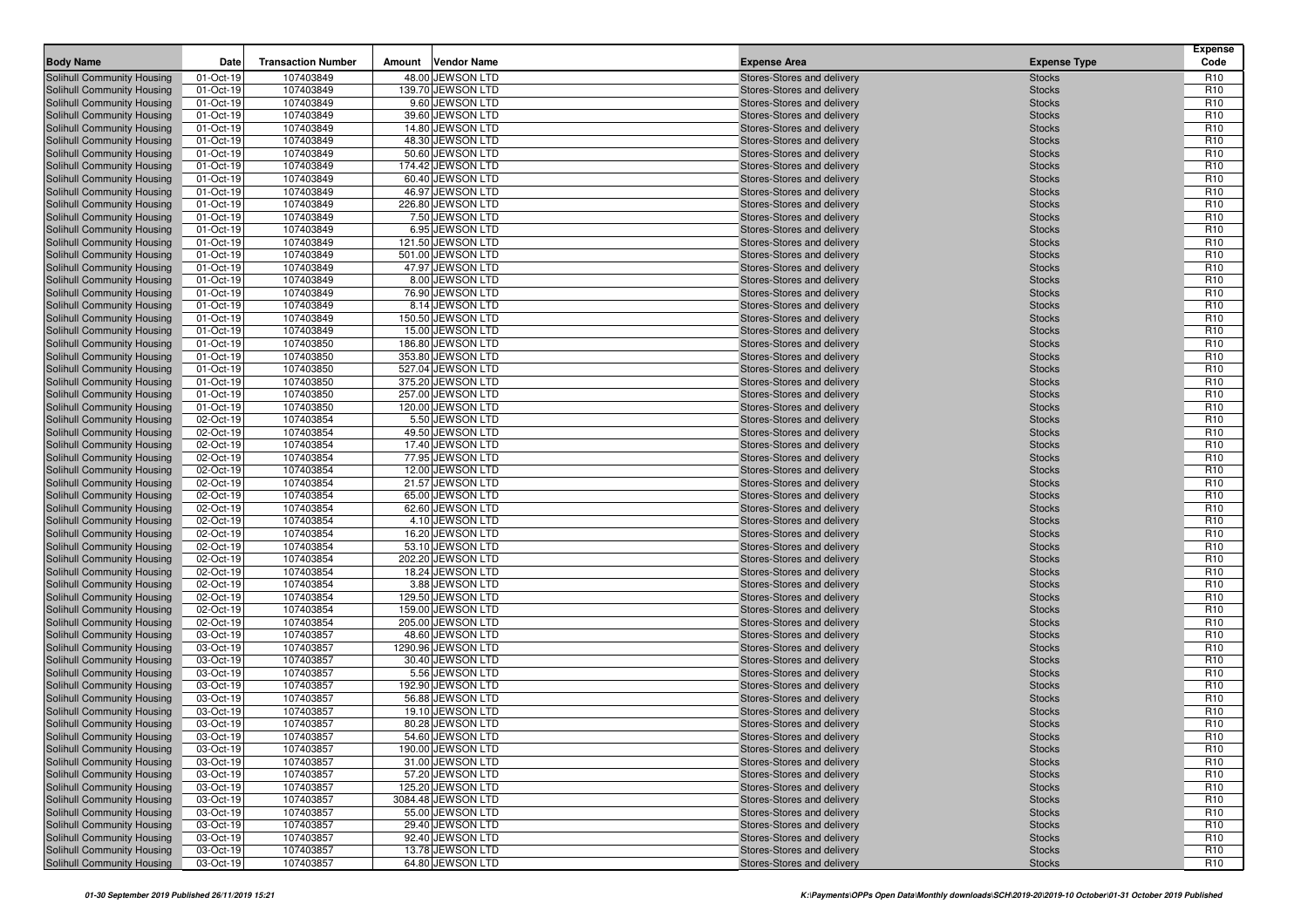|                                                          |                        | <b>Transaction Number</b> |        |                                       |                                                          |                                | <b>Expense</b><br>Code             |
|----------------------------------------------------------|------------------------|---------------------------|--------|---------------------------------------|----------------------------------------------------------|--------------------------------|------------------------------------|
| <b>Body Name</b>                                         | Date                   |                           | Amount | <b>Vendor Name</b>                    | <b>Expense Area</b>                                      | <b>Expense Type</b>            |                                    |
| Solihull Community Housing                               | 03-Oct-19              | 107403857                 |        | 410.20 JEWSON LTD                     | Stores-Stores and delivery                               | <b>Stocks</b>                  | R <sub>10</sub>                    |
| Solihull Community Housing                               | 03-Oct-19              | 107403857<br>107403857    |        | 157.50 JEWSON LTD                     | Stores-Stores and delivery                               | <b>Stocks</b>                  | R <sub>10</sub><br>R <sub>10</sub> |
| Solihull Community Housing<br>Solihull Community Housing | 03-Oct-19<br>03-Oct-19 | 107403857                 |        | 48.80 JEWSON LTD<br>3.46 JEWSON LTD   | Stores-Stores and delivery<br>Stores-Stores and delivery | <b>Stocks</b><br><b>Stocks</b> | R <sub>10</sub>                    |
| Solihull Community Housing                               | 04-Oct-19              | 107403858                 |        | 205.00 JEWSON LTD                     | Stores-Stores and delivery                               | <b>Stocks</b>                  | R <sub>10</sub>                    |
| Solihull Community Housing                               | 04-Oct-19              | 107403858                 |        | 128.10 JEWSON LTD                     | Stores-Stores and delivery                               | <b>Stocks</b>                  | R <sub>10</sub>                    |
| Solihull Community Housing                               | 04-Oct-19              | 107403858                 |        | 276.00 JEWSON LTD                     | Stores-Stores and delivery                               | <b>Stocks</b>                  | R <sub>10</sub>                    |
| Solihull Community Housing                               | 04-Oct-19              | 107403858                 |        | 88.48 JEWSON LTD                      | Stores-Stores and delivery                               | <b>Stocks</b>                  | R <sub>10</sub>                    |
| Solihull Community Housing                               | 04-Oct-19              | 107403860                 |        | 868.00 JEWSON LTD                     | Stores-Stores and delivery                               | <b>Stocks</b>                  | R <sub>10</sub>                    |
| Solihull Community Housing                               | 04-Oct-19              | 107403860                 |        | 250.40 JEWSON LTD                     | Stores-Stores and delivery                               | <b>Stocks</b>                  | R <sub>10</sub>                    |
| Solihull Community Housing                               | 04-Oct-19              | 107403860                 |        | 155.90 JEWSON LTD                     | Stores-Stores and delivery                               | <b>Stocks</b>                  | R <sub>10</sub>                    |
| Solihull Community Housing                               | 04-Oct-19              | 107403862                 |        | 144.30 JEWSON LTD                     | Stores-Stores and delivery                               | <b>Stocks</b>                  | R <sub>10</sub>                    |
| Solihull Community Housing                               | 04-Oct-19              | 107403862                 |        | 82.88 JEWSON LTD                      | Stores-Stores and delivery                               | <b>Stocks</b>                  | R <sub>10</sub>                    |
| Solihull Community Housing                               | 04-Oct-19              | 107403862                 |        | 86.24 JEWSON LTD                      | Stores-Stores and delivery                               | <b>Stocks</b>                  | R <sub>10</sub>                    |
| Solihull Community Housing                               | 07-Oct-19              | 107403865                 |        | 31.40 JEWSON LTD                      | Stores-Stores and delivery                               | <b>Stocks</b>                  | R <sub>10</sub>                    |
| Solihull Community Housing                               | 07-Oct-19              | 107403865                 |        | 34.60 JEWSON LTD                      | Stores-Stores and delivery                               | <b>Stocks</b>                  | R <sub>10</sub>                    |
| Solihull Community Housing                               | 07-Oct-19              | 107403865                 |        | 23.00 JEWSON LTD                      | Stores-Stores and delivery                               | <b>Stocks</b>                  | R <sub>10</sub>                    |
| Solihull Community Housing                               | 07-Oct-19              | 107403865                 |        | 32.40 JEWSON LTD                      | Stores-Stores and delivery                               | <b>Stocks</b>                  | R <sub>10</sub>                    |
| Solihull Community Housing                               | 07-Oct-19              | 107403865                 |        | 35.40 JEWSON LTD                      | Stores-Stores and delivery                               | <b>Stocks</b>                  | R <sub>10</sub>                    |
| Solihull Community Housing                               | 07-Oct-19              | 107403865                 |        | 53.15 JEWSON LTD                      | Stores-Stores and delivery                               | <b>Stocks</b>                  | R <sub>10</sub>                    |
| Solihull Community Housing                               | 07-Oct-19              | 107403865                 |        | 145.80 JEWSON LTD                     | Stores-Stores and delivery                               | <b>Stocks</b>                  | R <sub>10</sub>                    |
| Solihull Community Housing                               | 07-Oct-19              | 107403865                 |        | 9.28 JEWSON LTD                       | Stores-Stores and delivery                               | <b>Stocks</b>                  | R <sub>10</sub>                    |
| Solihull Community Housing                               | 07-Oct-19              | 107403865                 |        | 6.80 JEWSON LTD                       | Stores-Stores and delivery                               | <b>Stocks</b>                  | R <sub>10</sub>                    |
| Solihull Community Housing                               | 07-Oct-19<br>07-Oct-19 | 107403865<br>107403865    |        | 106.00 JEWSON LTD<br>45.60 JEWSON LTD | Stores-Stores and delivery                               | <b>Stocks</b>                  | R <sub>10</sub><br>R <sub>10</sub> |
| Solihull Community Housing<br>Solihull Community Housing | 07-Oct-19              | 107403865                 |        | 26.95 JEWSON LTD                      | Stores-Stores and delivery<br>Stores-Stores and delivery | <b>Stocks</b><br><b>Stocks</b> | R <sub>10</sub>                    |
| Solihull Community Housing                               | 07-Oct-19              | 107403866                 |        | 1040.00 JEWSON LTD                    | Stores-Stores and delivery                               | <b>Stocks</b>                  | R <sub>10</sub>                    |
| Solihull Community Housing                               | 08-Oct-19              | 107403869                 |        | 40.00 JEWSON LTD                      | Stores-Stores and delivery                               | <b>Stocks</b>                  | R <sub>10</sub>                    |
| Solihull Community Housing                               | 08-Oct-19              | 107403869                 |        | 104.75 JEWSON LTD                     | Stores-Stores and delivery                               | <b>Stocks</b>                  | R <sub>10</sub>                    |
| Solihull Community Housing                               | 08-Oct-19              | 107403869                 |        | 450.60 JEWSON LTD                     | Stores-Stores and delivery                               | <b>Stocks</b>                  | R <sub>10</sub>                    |
| Solihull Community Housing                               | 08-Oct-19              | 107403869                 |        | 55.60 JEWSON LTD                      | Stores-Stores and delivery                               | <b>Stocks</b>                  | R <sub>10</sub>                    |
| Solihull Community Housing                               | 08-Oct-19              | 107403869                 |        | 198.40 JEWSON LTD                     | Stores-Stores and delivery                               | <b>Stocks</b>                  | R <sub>10</sub>                    |
| Solihull Community Housing                               | 08-Oct-19              | 107403869                 |        | 106.80 JEWSON LTD                     | Stores-Stores and delivery                               | <b>Stocks</b>                  | R <sub>10</sub>                    |
| Solihull Community Housing                               | 08-Oct-19              | 107403869                 |        | 198.05 JEWSON LTD                     | Stores-Stores and delivery                               | <b>Stocks</b>                  | R <sub>10</sub>                    |
| Solihull Community Housing                               | 08-Oct-19              | 107403869                 |        | 29.70 JEWSON LTD                      | Stores-Stores and delivery                               | <b>Stocks</b>                  | R <sub>10</sub>                    |
| Solihull Community Housing                               | 08-Oct-19              | 107403869                 |        | 16.80 JEWSON LTD                      | Stores-Stores and delivery                               | <b>Stocks</b>                  | R <sub>10</sub>                    |
| Solihull Community Housing                               | 08-Oct-19              | 107403869                 |        | 35.70 JEWSON LTD                      | Stores-Stores and delivery                               | <b>Stocks</b>                  | R <sub>10</sub>                    |
| Solihull Community Housing                               | 08-Oct-19              | 107403869                 |        | 26.00 JEWSON LTD                      | Stores-Stores and delivery                               | <b>Stocks</b>                  | R <sub>10</sub>                    |
| Solihull Community Housing                               | 08-Oct-19              | 107403869                 |        | 5.61 JEWSON LTD                       | Stores-Stores and delivery                               | <b>Stocks</b>                  | R <sub>10</sub>                    |
| Solihull Community Housing                               | 08-Oct-19              | 107403869                 |        | 201.69 JEWSON LTD                     | Stores-Stores and delivery                               | <b>Stocks</b>                  | R <sub>10</sub>                    |
| Solihull Community Housing                               | 08-Oct-19              | 107403869                 |        | 16.20 JEWSON LTD                      | Stores-Stores and delivery                               | <b>Stocks</b>                  | R <sub>10</sub>                    |
| Solihull Community Housing                               | 08-Oct-19              | 107403869                 |        | 13.80 JEWSON LTD                      | Stores-Stores and delivery                               | <b>Stocks</b>                  | R <sub>10</sub>                    |
| Solihull Community Housing<br>Solihull Community Housing | 08-Oct-19<br>08-Oct-19 | 107403869<br>107403869    |        | 13.60 JEWSON LTD<br>60.00 JEWSON LTD  | Stores-Stores and delivery<br>Stores-Stores and delivery | <b>Stocks</b><br><b>Stocks</b> | R <sub>10</sub><br>R <sub>10</sub> |
| Solihull Community Housing                               | 08-Oct-19              | 107403871                 |        | 5.70 JEWSON LTD                       | Stores-Stores and delivery                               | <b>Stocks</b>                  | R <sub>10</sub>                    |
| Solihull Community Housing                               | 08-Oct-19              | 107403871                 |        | 54.40 JEWSON LTD                      | Stores-Stores and delivery                               | <b>Stocks</b>                  | R <sub>10</sub>                    |
| Solihull Community Housing                               | 08-Oct-19              | 107403871                 |        | 303.60 JEWSON LTD                     | Stores-Stores and delivery                               | <b>Stocks</b>                  | R <sub>10</sub>                    |
| Solihull Community Housing                               | 08-Oct-19              | 107403871                 |        | 26.60 JEWSON LTD                      | Stores-Stores and delivery                               | <b>Stocks</b>                  | R <sub>10</sub>                    |
| Solihull Community Housing                               | 08-Oct-19              | 107403871                 |        | 10.60 JEWSON LTD                      | Stores-Stores and delivery                               | <b>Stocks</b>                  | R <sub>10</sub>                    |
| Solihull Community Housing                               | 08-Oct-19              | 107403871                 |        | 176.90 JEWSON LTD                     | Stores-Stores and delivery                               | <b>Stocks</b>                  | R <sub>10</sub>                    |
| Solihull Community Housing                               | 08-Oct-19              | 107403871                 |        | 190.00 JEWSON LTD                     | Stores-Stores and delivery                               | <b>Stocks</b>                  | R <sub>10</sub>                    |
| Solihull Community Housing                               | 08-Oct-19              | 107403871                 |        | 84.00 JEWSON LTD                      | Stores-Stores and delivery                               | <b>Stocks</b>                  | R <sub>10</sub>                    |
| Solihull Community Housing                               | 08-Oct-19              | 107403871                 |        | 5.90 JEWSON LTD                       | Stores-Stores and delivery                               | <b>Stocks</b>                  | R <sub>10</sub>                    |
| Solihull Community Housing                               | 08-Oct-19              | 107403871                 |        | 15.80 JEWSON LTD                      | Stores-Stores and delivery                               | <b>Stocks</b>                  | R <sub>10</sub>                    |
| Solihull Community Housing                               | 08-Oct-19              | 107403871                 |        | 23.55 JEWSON LTD                      | Stores-Stores and delivery                               | <b>Stocks</b>                  | R <sub>10</sub>                    |
| Solihull Community Housing                               | 08-Oct-19              | 107403871                 |        | 103.20 JEWSON LTD                     | Stores-Stores and delivery                               | <b>Stocks</b>                  | R <sub>10</sub>                    |
| Solihull Community Housing                               | 08-Oct-19              | 107403871                 |        | 359.50 JEWSON LTD                     | Stores-Stores and delivery                               | <b>Stocks</b>                  | R <sub>10</sub>                    |
| Solihull Community Housing                               | 08-Oct-19              | 107403871                 |        | 19.00 JEWSON LTD                      | Stores-Stores and delivery                               | <b>Stocks</b>                  | R <sub>10</sub>                    |
| Solihull Community Housing                               | 08-Oct-19              | 107403871                 |        | 36.48 JEWSON LTD                      | Stores-Stores and delivery                               | <b>Stocks</b>                  | R <sub>10</sub>                    |
| Solihull Community Housing                               | 08-Oct-19              | 107403871                 |        | 60.50 JEWSON LTD                      | Stores-Stores and delivery                               | <b>Stocks</b>                  | R <sub>10</sub>                    |
| Solihull Community Housing                               | 08-Oct-19              | 107403871                 |        | 88.44 JEWSON LTD                      | Stores-Stores and delivery                               | <b>Stocks</b>                  | R <sub>10</sub>                    |
| Solihull Community Housing                               | 08-Oct-19              | 107403871                 |        | 46.95 JEWSON LTD                      | Stores-Stores and delivery                               | <b>Stocks</b>                  | R <sub>10</sub>                    |
| Solihull Community Housing                               | 08-Oct-19              | 107403871                 |        | 442.00 JEWSON LTD                     | Stores-Stores and delivery                               | <b>Stocks</b>                  | R <sub>10</sub>                    |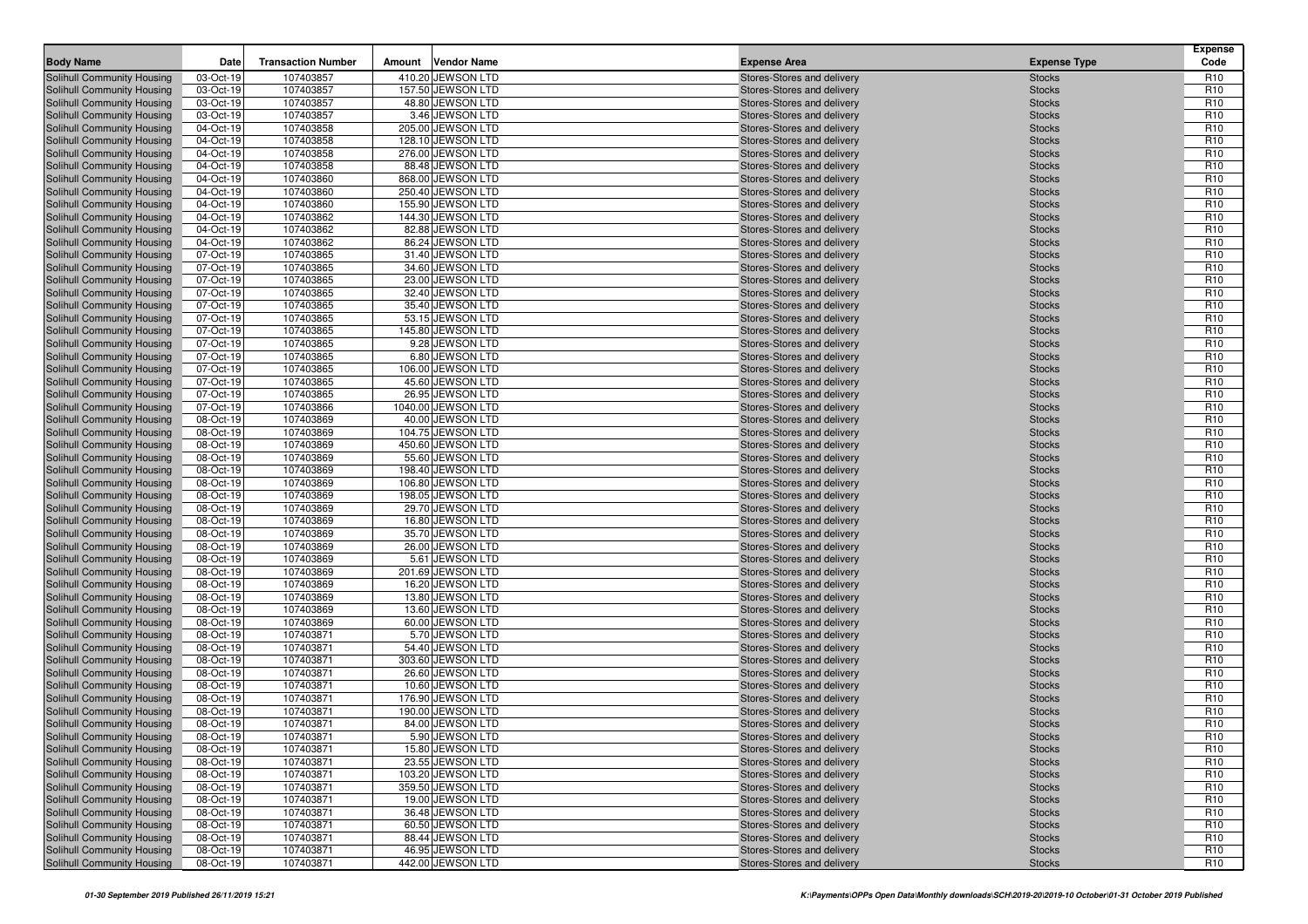| Solihull Community Housing<br>09-Oct-19<br>107414040<br>11.40 JEWSON LTD<br>Stores-Stores and delivery                                                                                                          |                                                                      |
|-----------------------------------------------------------------------------------------------------------------------------------------------------------------------------------------------------------------|----------------------------------------------------------------------|
|                                                                                                                                                                                                                 | R <sub>10</sub><br><b>Stocks</b>                                     |
| 107414040<br>4.71 JEWSON LTD<br>Solihull Community Housing<br>09-Oct-19<br>Stores-Stores and delivery                                                                                                           | R <sub>10</sub><br><b>Stocks</b>                                     |
| 107414040<br>Solihull Community Housing<br>09-Oct-19<br>403.20 JEWSON LTD<br>Stores-Stores and delivery                                                                                                         | <b>Stocks</b><br>R <sub>10</sub>                                     |
| 10-Oct-19<br>107414046<br>66.50 JEWSON LTD<br>Solihull Community Housing<br>Stores-Stores and delivery                                                                                                          | R <sub>10</sub><br><b>Stocks</b>                                     |
| 10-Oct-19<br>8.00 JEWSON LTD<br>Solihull Community Housing<br>107414046<br>Stores-Stores and delivery                                                                                                           | R <sub>10</sub><br><b>Stocks</b>                                     |
| 107414046<br>11.04 JEWSON LTD<br>Solihull Community Housing<br>10-Oct-19<br>Stores-Stores and delivery                                                                                                          | R <sub>10</sub><br><b>Stocks</b>                                     |
| 10-Oct-19<br>Solihull Community Housing<br>107414046<br>38.30 JEWSON LTD<br>Stores-Stores and delivery                                                                                                          | R <sub>10</sub><br><b>Stocks</b>                                     |
| 10-Oct-19<br>233.60 JEWSON LTD<br>Solihull Community Housing<br>107414046<br>Stores-Stores and delivery                                                                                                         | R <sub>10</sub><br><b>Stocks</b>                                     |
| 107414046<br>9.28 JEWSON LTD<br>Solihull Community Housing<br>10-Oct-19<br>Stores-Stores and delivery                                                                                                           | R <sub>10</sub><br><b>Stocks</b>                                     |
| Solihull Community Housing<br>10-Oct-19<br>107414046<br>56.00 JEWSON LTD<br>Stores-Stores and delivery                                                                                                          | R <sub>10</sub><br><b>Stocks</b>                                     |
| 10-Oct-19<br>107414046<br>Solihull Community Housing<br>144.00 JEWSON LTD<br>Stores-Stores and delivery                                                                                                         | R <sub>10</sub><br><b>Stocks</b>                                     |
| 10-Oct-19<br>107414046<br>Solihull Community Housing<br>202.20 JEWSON LTD<br>Stores-Stores and delivery                                                                                                         | R <sub>10</sub><br><b>Stocks</b>                                     |
| 10-Oct-19<br>107414046<br>74.00 JEWSON LTD<br>Solihull Community Housing<br>Stores-Stores and delivery                                                                                                          | R <sub>10</sub><br><b>Stocks</b>                                     |
| Solihull Community Housing<br>10-Oct-19<br>107414047<br>4.00 JEWSON LTD<br>Stores-Stores and delivery                                                                                                           | R <sub>10</sub><br><b>Stocks</b>                                     |
| 10-Oct-19<br>107414047<br>3.90 JEWSON LTD<br>Solihull Community Housing<br>Stores-Stores and delivery                                                                                                           | R <sub>10</sub><br><b>Stocks</b>                                     |
| 107414047<br>65.00 JEWSON LTD<br>Solihull Community Housing<br>10-Oct-19<br>Stores-Stores and delivery                                                                                                          | R <sub>10</sub><br><b>Stocks</b>                                     |
| 10-Oct-19<br>107414047<br>247.24 JEWSON LTD<br>Solihull Community Housing<br>Stores-Stores and delivery                                                                                                         | R <sub>10</sub><br><b>Stocks</b>                                     |
| 10-Oct-19<br>107414047<br>263.52 JEWSON LTD<br>Solihull Community Housing<br>Stores-Stores and delivery                                                                                                         | R <sub>10</sub><br><b>Stocks</b>                                     |
| 10-Oct-19<br>Solihull Community Housing<br>107414047<br>375.20 JEWSON LTD<br>Stores-Stores and delivery                                                                                                         | R <sub>10</sub><br><b>Stocks</b>                                     |
| 107414047<br>87.24 JEWSON LTD<br>Solihull Community Housing<br>10-Oct-19<br>Stores-Stores and delivery                                                                                                          | R <sub>10</sub><br><b>Stocks</b>                                     |
| 10-Oct-19<br>107414047<br>Solihull Community Housing<br>243.40 JEWSON LTD<br>Stores-Stores and delivery<br>107414047<br>203.60 JEWSON LTD                                                                       | R <sub>10</sub><br><b>Stocks</b>                                     |
| 10-Oct-19<br>Solihull Community Housing<br>Stores-Stores and delivery<br>107414047<br>Solihull Community Housing<br>10-Oct-19<br>132.70 JEWSON LTD<br>Stores-Stores and delivery                                | R <sub>10</sub><br><b>Stocks</b><br>R <sub>10</sub><br><b>Stocks</b> |
| 10-Oct-19<br>107414047<br>975.00 JEWSON LTD<br>Solihull Community Housing<br>Stores-Stores and delivery                                                                                                         | R <sub>10</sub><br><b>Stocks</b>                                     |
| 10-Oct-19<br>107414047<br>53.10 JEWSON LTD<br>Solihull Community Housing<br>Stores-Stores and delivery                                                                                                          | R <sub>10</sub><br><b>Stocks</b>                                     |
| 10-Oct-19<br>107414047<br>33.00 JEWSON LTD<br>Solihull Community Housing<br>Stores-Stores and delivery                                                                                                          | R <sub>10</sub><br><b>Stocks</b>                                     |
| 107414047<br>9.80 JEWSON LTD<br>Solihull Community Housing<br>10-Oct-19<br>Stores-Stores and delivery                                                                                                           | R <sub>10</sub><br><b>Stocks</b>                                     |
| Solihull Community Housing<br>11-Oct-19<br>107414048<br>425.00 JEWSON LTD<br>Stores-Stores and delivery                                                                                                         | R <sub>10</sub><br><b>Stocks</b>                                     |
| 11-Oct-19<br>107414049<br>202.40 JEWSON LTD<br>Solihull Community Housing<br>Stores-Stores and delivery                                                                                                         | R <sub>10</sub><br><b>Stocks</b>                                     |
| 11-Oct-19<br>279.00 JEWSON LTD<br>Solihull Community Housing<br>107414049<br>Stores-Stores and delivery                                                                                                         | R <sub>10</sub><br><b>Stocks</b>                                     |
| Solihull Community Housing<br>11-Oct-19<br>107414049<br>92.74 JEWSON LTD<br>Stores-Stores and delivery                                                                                                          | R <sub>10</sub><br><b>Stocks</b>                                     |
| 11-Oct-19<br>Solihull Community Housing<br>107414051<br>167.67 JEWSON LTD<br>Stores-Stores and delivery                                                                                                         | R <sub>10</sub><br><b>Stocks</b>                                     |
| 205.70 JEWSON LTD<br>Solihull Community Housing<br>11-Oct-19<br>107414051<br>Stores-Stores and delivery                                                                                                         | R <sub>10</sub><br><b>Stocks</b>                                     |
| 107414051<br>342.70 JEWSON LTD<br>Solihull Community Housing<br>11-Oct-19<br>Stores-Stores and delivery                                                                                                         | R <sub>10</sub><br><b>Stocks</b>                                     |
| Solihull Community Housing<br>11-Oct-19<br>107414051<br>115.00 JEWSON LTD<br>Stores-Stores and delivery                                                                                                         | R <sub>10</sub><br><b>Stocks</b>                                     |
| Solihull Community Housing<br>11-Oct-19<br>107414051<br>70.56 JEWSON LTD<br>Stores-Stores and delivery                                                                                                          | R <sub>10</sub><br><b>Stocks</b>                                     |
| 33.90 JEWSON LTD<br>Solihull Community Housing<br>11-Oct-19<br>107414053<br>Stores-Stores and delivery                                                                                                          | R <sub>10</sub><br><b>Stocks</b>                                     |
| 11-Oct-19<br>107414053<br>16.97 JEWSON LTD<br>Solihull Community Housing<br>Stores-Stores and delivery                                                                                                          | R <sub>10</sub><br><b>Stocks</b>                                     |
| Solihull Community Housing<br>11-Oct-19<br>107414053<br>36.60 JEWSON LTD<br>Stores-Stores and delivery                                                                                                          | R <sub>10</sub><br><b>Stocks</b>                                     |
| 107414053<br>Solihull Community Housing<br>11-Oct-19<br>91.68 JEWSON LTD<br>Stores-Stores and delivery                                                                                                          | R <sub>10</sub><br><b>Stocks</b>                                     |
| 11-Oct-19<br>107414053<br>93.40 JEWSON LTD<br>Solihull Community Housing<br>Stores-Stores and delivery                                                                                                          | R <sub>10</sub><br><b>Stocks</b>                                     |
| 107414053<br>70.70 JEWSON LTD<br>Solihull Community Housing<br>11-Oct-19<br>Stores-Stores and delivery                                                                                                          | R <sub>10</sub><br><b>Stocks</b>                                     |
| Solihull Community Housing<br>11-Oct-19<br>107414053<br>101.65 JEWSON LTD<br>Stores-Stores and delivery                                                                                                         | R <sub>10</sub><br><b>Stocks</b>                                     |
| Solihull Community Housing<br>11-Oct-19<br>107414053<br>202.20 JEWSON LTD<br>Stores-Stores and delivery                                                                                                         | R <sub>10</sub><br><b>Stocks</b>                                     |
| 11-Oct-19<br>107414053<br>119.90 JEWSON LTD<br>Solihull Community Housing<br>Stores-Stores and delivery                                                                                                         | R <sub>10</sub><br><b>Stocks</b>                                     |
| 11-Oct-19<br>107414053<br>Solihull Community Housing<br>107.70 JEWSON LTD<br>Stores-Stores and delivery                                                                                                         | R <sub>10</sub><br><b>Stocks</b>                                     |
| 11-Oct-19<br>107414054<br>286.85 JEWSON LTD<br>Solihull Community Housing<br>Stores-Stores and delivery                                                                                                         | R <sub>10</sub><br><b>Stocks</b>                                     |
| 107414056<br>14-Oct-19<br>29.60 JEWSON LTD<br>Solihull Community Housing<br>Stores-Stores and delivery                                                                                                          | R <sub>10</sub><br><b>Stocks</b>                                     |
| 14-Oct-19<br>107414056<br>139.70 JEWSON LTD<br>Solihull Community Housing<br>Stores-Stores and delivery                                                                                                         | R <sub>10</sub><br><b>Stocks</b>                                     |
| Solihull Community Housing<br>14-Oct-19<br>107414056<br>14.80 JEWSON LTD<br>Stores-Stores and delivery                                                                                                          | R <sub>10</sub><br><b>Stocks</b>                                     |
| 14-Oct-19<br>107414056<br>3.90 JEWSON LTD<br>Solihull Community Housing<br>Stores-Stores and delivery<br>Stores-Stores and delivery                                                                             | R <sub>10</sub><br><b>Stocks</b>                                     |
| Solihull Community Housing<br>14-Oct-19<br>107414056<br>71.70 JEWSON LTD                                                                                                                                        | R <sub>10</sub><br><b>Stocks</b><br>R <sub>10</sub>                  |
| Solihull Community Housing<br>14-Oct-19<br>87.24 JEWSON LTD<br>107414056<br>Stores-Stores and delivery<br>Solihull Community Housing<br>7.17 JEWSON LTD<br>14-Oct-19<br>107414056<br>Stores-Stores and delivery | <b>Stocks</b><br>R <sub>10</sub><br><b>Stocks</b>                    |
| Solihull Community Housing<br>59.50 JEWSON LTD<br>14-Oct-19<br>107414056<br>Stores-Stores and delivery                                                                                                          | R <sub>10</sub><br><b>Stocks</b>                                     |
| Solihull Community Housing<br>14-Oct-19<br>107414056<br>138.00 JEWSON LTD<br>Stores-Stores and delivery                                                                                                         | R <sub>10</sub><br><b>Stocks</b>                                     |
| Solihull Community Housing<br>6.00 JEWSON LTD<br>Stores-Stores and delivery<br>14-Oct-19<br>107414056                                                                                                           | R <sub>10</sub><br><b>Stocks</b>                                     |
| Solihull Community Housing<br>14-Oct-19<br>107414056<br>68.30 JEWSON LTD<br>Stores-Stores and delivery                                                                                                          | R <sub>10</sub><br><b>Stocks</b>                                     |
| Solihull Community Housing<br>14-Oct-19<br>107414056<br>1.00 JEWSON LTD<br>Stores-Stores and delivery                                                                                                           | R <sub>10</sub><br><b>Stocks</b>                                     |
| Solihull Community Housing<br>16-Oct-19<br>107429408<br>32.40 JEWSON LTD<br>Stores-Stores and delivery                                                                                                          | R <sub>10</sub><br><b>Stocks</b>                                     |
| Solihull Community Housing<br>107429408<br>430.32 JEWSON LTD<br>Stores-Stores and delivery<br>16-Oct-19                                                                                                         | <b>Stocks</b><br>R <sub>10</sub>                                     |
| Solihull Community Housing<br>16-Oct-19<br>107429408<br>20.50 JEWSON LTD<br>Stores-Stores and delivery                                                                                                          | <b>Stocks</b><br>R <sub>10</sub>                                     |
| Solihull Community Housing<br>16-Oct-19<br>107429408<br>14.40 JEWSON LTD<br>Stores-Stores and delivery                                                                                                          | R <sub>10</sub><br><b>Stocks</b>                                     |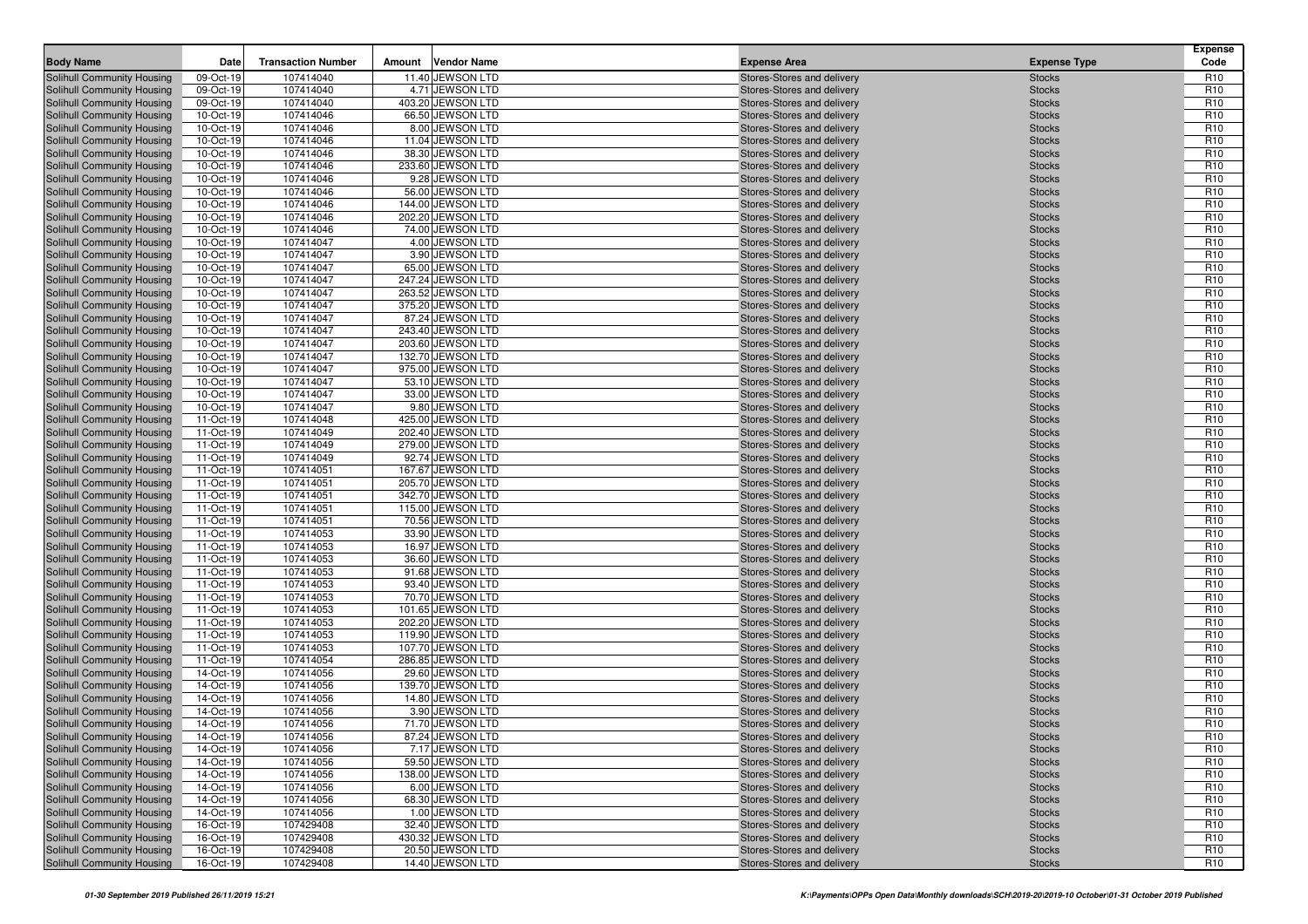| <b>Body Name</b>                                         | Date                   | <b>Transaction Number</b> | Amount | <b>Vendor Name</b>                     | <b>Expense Area</b>                                      | <b>Expense Type</b>            | <b>Expense</b><br>Code             |
|----------------------------------------------------------|------------------------|---------------------------|--------|----------------------------------------|----------------------------------------------------------|--------------------------------|------------------------------------|
| Solihull Community Housing                               | 16-Oct-19              | 107429408                 |        | 94.80 JEWSON LTD                       | Stores-Stores and delivery                               | <b>Stocks</b>                  | R <sub>10</sub>                    |
| Solihull Community Housing                               | 16-Oct-19              | 107429408                 |        | 450.60 JEWSON LTD                      | Stores-Stores and delivery                               | <b>Stocks</b>                  | R <sub>10</sub>                    |
| Solihull Community Housing                               | 16-Oct-19              | 107429408                 |        | 125.20 JEWSON LTD                      | Stores-Stores and delivery                               | <b>Stocks</b>                  | R <sub>10</sub>                    |
| Solihull Community Housing                               | 16-Oct-19              | 107429408                 |        | 41.91 JEWSON LTD                       | Stores-Stores and delivery                               | <b>Stocks</b>                  | R <sub>10</sub>                    |
| Solihull Community Housing                               | 16-Oct-19              | 107429408                 |        | 113.00 JEWSON LTD                      | Stores-Stores and delivery                               | <b>Stocks</b>                  | R <sub>10</sub>                    |
| Solihull Community Housing                               | 16-Oct-19              | 107429408                 |        | 305.40 JEWSON LTD                      | Stores-Stores and delivery                               | <b>Stocks</b>                  | R <sub>10</sub>                    |
| Solihull Community Housing                               | 16-Oct-19              | 107429408                 |        | 4.20 JEWSON LTD                        | Stores-Stores and delivery                               | <b>Stocks</b>                  | R <sub>10</sub>                    |
| Solihull Community Housing                               | 16-Oct-19              | 107429408                 |        | 27.90 JEWSON LTD                       | Stores-Stores and delivery                               | <b>Stocks</b>                  | R <sub>10</sub>                    |
| Solihull Community Housing                               | 16-Oct-19              | 107429411                 |        | 125.20 JEWSON LTD                      | Stores-Stores and delivery                               | <b>Stocks</b>                  | R <sub>10</sub>                    |
| Solihull Community Housing                               | 16-Oct-19              | 107429411                 |        | 155.90 JEWSON LTD                      | Stores-Stores and delivery                               | <b>Stocks</b>                  | R <sub>10</sub>                    |
| Solihull Community Housing                               | 16-Oct-19              | 107429412                 |        | 267.05 JEWSON LTD                      | Stores-Stores and delivery                               | <b>Stocks</b>                  | R <sub>10</sub>                    |
| Solihull Community Housing                               | 16-Oct-19              | 107429412                 |        | 578.70 JEWSON LTD                      | Stores-Stores and delivery                               | <b>Stocks</b>                  | R <sub>10</sub>                    |
| Solihull Community Housing                               | 16-Oct-19              | 107429412                 |        | 30.00 JEWSON LTD                       | Stores-Stores and delivery                               | <b>Stocks</b>                  | R <sub>10</sub>                    |
| Solihull Community Housing                               | 16-Oct-19              | 107429414                 |        | 485.10 JEWSON LTD<br>171.00 JEWSON LTD | Stores-Stores and delivery                               | <b>Stocks</b>                  | R <sub>10</sub>                    |
| Solihull Community Housing                               | 16-Oct-19              | 107429414                 |        |                                        | Stores-Stores and delivery                               | <b>Stocks</b>                  | R <sub>10</sub><br>R <sub>10</sub> |
| Solihull Community Housing<br>Solihull Community Housing | 16-Oct-19<br>16-Oct-19 | 107442134<br>107442134    |        | 61.40 JEWSON LTD<br>7.60 JEWSON LTD    | Stores-Stores and delivery<br>Stores-Stores and delivery | <b>Stocks</b><br><b>Stocks</b> | R <sub>10</sub>                    |
| Solihull Community Housing                               | 16-Oct-19              | 107442134                 |        | 96.45 JEWSON LTD                       | Stores-Stores and delivery                               | <b>Stocks</b>                  | R <sub>10</sub>                    |
| Solihull Community Housing                               | 16-Oct-19              | 107442134                 |        | 11.80 JEWSON LTD                       | Stores-Stores and delivery                               | <b>Stocks</b>                  | R <sub>10</sub>                    |
| Solihull Community Housing                               | 16-Oct-19              | 107442134                 |        | 101.80 JEWSON LTD                      | Stores-Stores and delivery                               | <b>Stocks</b>                  | R <sub>10</sub>                    |
| Solihull Community Housing                               | 16-Oct-19              | 107442134                 |        | 359.00 JEWSON LTD                      | Stores-Stores and delivery                               | <b>Stocks</b>                  | R <sub>10</sub>                    |
| Solihull Community Housing                               | 16-Oct-19              | 107442134                 |        | 640.00 JEWSON LTD                      | Stores-Stores and delivery                               | <b>Stocks</b>                  | R <sub>10</sub>                    |
| Solihull Community Housing                               | 16-Oct-19              | 107442134                 |        | 101.80 JEWSON LTD                      | Stores-Stores and delivery                               | <b>Stocks</b>                  | R <sub>10</sub>                    |
| Solihull Community Housing                               | 16-Oct-19              | 107442134                 |        | 628.44 JEWSON LTD                      | Stores-Stores and delivery                               | <b>Stocks</b>                  | R <sub>10</sub>                    |
| Solihull Community Housing                               | 16-Oct-19              | 107442134                 |        | 50.94 JEWSON LTD                       | Stores-Stores and delivery                               | <b>Stocks</b>                  | R <sub>10</sub>                    |
| Solihull Community Housing                               | 16-Oct-19              | 107442134                 |        | 24.05 JEWSON LTD                       | Stores-Stores and delivery                               | <b>Stocks</b>                  | R <sub>10</sub>                    |
| Solihull Community Housing                               | 16-Oct-19              | 107442134                 |        | 84.30 JEWSON LTD                       | Stores-Stores and delivery                               | <b>Stocks</b>                  | R <sub>10</sub>                    |
| Solihull Community Housing                               | 17-Oct-19              | 107414042                 |        | 44.64 JEWSON LTD                       | Stores-Stores and delivery                               | <b>Stocks</b>                  | R <sub>10</sub>                    |
| Solihull Community Housing                               | 17-Oct-19              | 107414042                 |        | 179.60 JEWSON LTD                      | Stores-Stores and delivery                               | <b>Stocks</b>                  | R <sub>10</sub>                    |
| Solihull Community Housing                               | 17-Oct-19              | 107414042                 |        | 8.10 JEWSON LTD                        | Stores-Stores and delivery                               | <b>Stocks</b>                  | R <sub>10</sub>                    |
| Solihull Community Housing                               | 17-Oct-19              | 107414042                 |        | 18.48 JEWSON LTD                       | Stores-Stores and delivery                               | <b>Stocks</b>                  | R <sub>10</sub>                    |
| Solihull Community Housing                               | 17-Oct-19              | 107442137                 |        | 207.50 JEWSON LTD                      | Stores-Stores and delivery                               | <b>Stocks</b>                  | R <sub>10</sub>                    |
| Solihull Community Housing                               | 17-Oct-19              | 107442137                 |        | 303.60 JEWSON LTD                      | Stores-Stores and delivery                               | <b>Stocks</b>                  | R <sub>10</sub>                    |
| Solihull Community Housing                               | 17-Oct-19              | 107442137                 |        | 111.00 JEWSON LTD                      | Stores-Stores and delivery                               | <b>Stocks</b>                  | R <sub>10</sub>                    |
| Solihull Community Housing                               | 18-Oct-19              | 107442143                 |        | 133.02 JEWSON LTD                      | Stores-Stores and delivery                               | <b>Stocks</b>                  | R <sub>10</sub>                    |
| Solihull Community Housing                               | 18-Oct-19              | 107442143                 |        | 35.05 JEWSON LTD                       | Stores-Stores and delivery                               | <b>Stocks</b>                  | R <sub>10</sub>                    |
| Solihull Community Housing                               | 18-Oct-19              | 107442143                 |        | 35.10 JEWSON LTD                       | Stores-Stores and delivery                               | <b>Stocks</b>                  | R <sub>10</sub>                    |
| Solihull Community Housing                               | 18-Oct-19              | 107442143                 |        | 26.95 JEWSON LTD                       | Stores-Stores and delivery                               | <b>Stocks</b>                  | R <sub>10</sub>                    |
| Solihull Community Housing                               | 18-Oct-19              | 107442143                 |        | 30.00 JEWSON LTD                       | Stores-Stores and delivery                               | <b>Stocks</b>                  | R <sub>10</sub>                    |
| Solihull Community Housing                               | 21-Oct-19              | 107442147                 |        | 32.20 JEWSON LTD                       | Stores-Stores and delivery                               | <b>Stocks</b>                  | R <sub>10</sub>                    |
| Solihull Community Housing                               | 21-Oct-19              | 107442147                 |        | 17.00 JEWSON LTD                       | Stores-Stores and delivery                               | <b>Stocks</b>                  | R <sub>10</sub>                    |
| Solihull Community Housing                               | 21-Oct-19              | 107442147                 |        | 45.45 JEWSON LTD                       | Stores-Stores and delivery                               | <b>Stocks</b>                  | R <sub>10</sub>                    |
| Solihull Community Housing<br>Solihull Community Housing | 21-Oct-19<br>21-Oct-19 | 107442147<br>107442147    |        | 27.30 JEWSON LTD<br>170.60 JEWSON LTD  | Stores-Stores and delivery<br>Stores-Stores and delivery | <b>Stocks</b><br><b>Stocks</b> | R <sub>10</sub><br>R <sub>10</sub> |
| Solihull Community Housing                               | 21-Oct-19              | 107442147                 |        | 95.00 JEWSON LTD                       | Stores-Stores and delivery                               | <b>Stocks</b>                  | R <sub>10</sub>                    |
| Solihull Community Housing                               | 21-Oct-19              | 107442147                 |        | 104.60 JEWSON LTD                      | Stores-Stores and delivery                               | <b>Stocks</b>                  | R <sub>10</sub>                    |
| Solihull Community Housing                               | 21-Oct-19              | 107442147                 |        | 3.69 JEWSON LTD                        | Stores-Stores and delivery                               | <b>Stocks</b>                  | R <sub>10</sub>                    |
| Solihull Community Housing                               | 21-Oct-19              | 107442147                 |        | 30.60 JEWSON LTD                       | Stores-Stores and delivery                               | <b>Stocks</b>                  | R <sub>10</sub>                    |
| Solihull Community Housing                               | 21-Oct-19              | 107442147                 |        | 115.00 JEWSON LTD                      | Stores-Stores and delivery                               | <b>Stocks</b>                  | R <sub>10</sub>                    |
| Solihull Community Housing                               | 21-Oct-19              | 107442147                 |        | 3.90 JEWSON LTD                        | Stores-Stores and delivery                               | <b>Stocks</b>                  | R <sub>10</sub>                    |
| Solihull Community Housing                               | 21-Oct-19              | 107442147                 |        | 62.10 JEWSON LTD                       | Stores-Stores and delivery                               | <b>Stocks</b>                  | R <sub>10</sub>                    |
| Solihull Community Housing                               | 21-Oct-19              | 107442147                 |        | 177.80 JEWSON LTD                      | Stores-Stores and delivery                               | <b>Stocks</b>                  | R <sub>10</sub>                    |
| Solihull Community Housing                               | 21-Oct-19              | 107442147                 |        | 10.30 JEWSON LTD                       | Stores-Stores and delivery                               | <b>Stocks</b>                  | R <sub>10</sub>                    |
| Solihull Community Housing                               | 21-Oct-19              | 107442147                 |        | 74.15 JEWSON LTD                       | Stores-Stores and delivery                               | <b>Stocks</b>                  | R <sub>10</sub>                    |
| Solihull Community Housing                               | 21-Oct-19              | 107442147                 |        | 8.80 JEWSON LTD                        | Stores-Stores and delivery                               | <b>Stocks</b>                  | R <sub>10</sub>                    |
| Solihull Community Housing                               | 21-Oct-19              | 107442147                 |        | 16.20 JEWSON LTD                       | Stores-Stores and delivery                               | <b>Stocks</b>                  | R <sub>10</sub>                    |
| Solihull Community Housing                               | 21-Oct-19              | 107442147                 |        | 46.95 JEWSON LTD                       | Stores-Stores and delivery                               | <b>Stocks</b>                  | R <sub>10</sub>                    |
| Solihull Community Housing                               | 21-Oct-19              | 107442148                 |        | 2.15 JEWSON LTD                        | Stores-Stores and delivery                               | <b>Stocks</b>                  | R <sub>10</sub>                    |
| Solihull Community Housing                               | 21-Oct-19              | 107442148                 |        | 3.90 JEWSON LTD                        | Stores-Stores and delivery                               | <b>Stocks</b>                  | R <sub>10</sub>                    |
| Solihull Community Housing                               | 21-Oct-19              | 107442148                 |        | 15.20 JEWSON LTD                       | Stores-Stores and delivery                               | <b>Stocks</b>                  | R <sub>10</sub>                    |
| Solihull Community Housing                               | 21-Oct-19              | 107442148                 |        | 48.00 JEWSON LTD                       | Stores-Stores and delivery                               | <b>Stocks</b>                  | R <sub>10</sub>                    |
| Solihull Community Housing                               | 21-Oct-19              | 107442148                 |        | 8.40 JEWSON LTD                        | Stores-Stores and delivery                               | <b>Stocks</b>                  | R <sub>10</sub>                    |
| Solihull Community Housing                               | 21-Oct-19              | 107442148                 |        | 101.20 JEWSON LTD                      | Stores-Stores and delivery                               | <b>Stocks</b>                  | R <sub>10</sub>                    |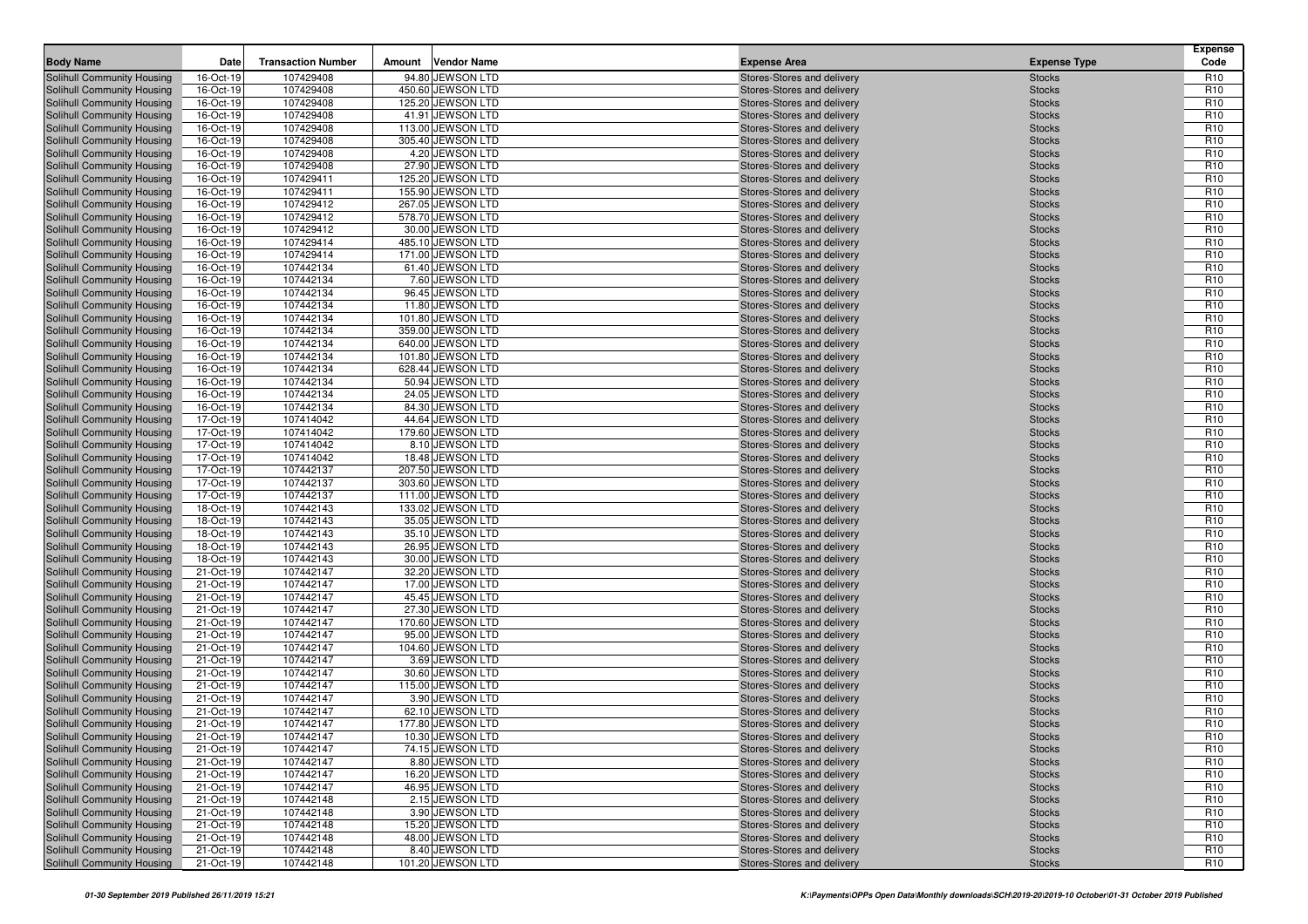|                                                          |                        |                           |                                                      |                                                          |                                            | <b>Expense</b>                     |
|----------------------------------------------------------|------------------------|---------------------------|------------------------------------------------------|----------------------------------------------------------|--------------------------------------------|------------------------------------|
| <b>Body Name</b>                                         | Date                   | <b>Transaction Number</b> | <b>Vendor Name</b><br>Amount                         | <b>Expense Area</b>                                      | <b>Expense Type</b>                        | Code                               |
| Solihull Community Housing                               | 21-Oct-19              | 107442148                 | 279.40 JEWSON LTD                                    | Stores-Stores and delivery                               | <b>Stocks</b>                              | R <sub>10</sub>                    |
| Solihull Community Housing                               | 21-Oct-19              | 107442148                 | 95.16 JEWSON LTD                                     | Stores-Stores and delivery                               | <b>Stocks</b>                              | R <sub>10</sub>                    |
| Solihull Community Housing                               | 21-Oct-19              | 107442148                 | 26.80 JEWSON LTD                                     | Stores-Stores and delivery                               | <b>Stocks</b>                              | R <sub>10</sub>                    |
| Solihull Community Housing                               | 21-Oct-19              | 107442148                 | 6.50 JEWSON LTD<br>27.30 JEWSON LTD                  | Stores-Stores and delivery<br>Stores-Stores and delivery | <b>Stocks</b>                              | R <sub>10</sub><br>R <sub>10</sub> |
| Solihull Community Housing<br>Solihull Community Housing | 21-Oct-19<br>21-Oct-19 | 107442148<br>107442148    | 13.05 JEWSON LTD                                     | Stores-Stores and delivery                               | <b>Stocks</b><br><b>Stocks</b>             | R <sub>10</sub>                    |
| Solihull Community Housing                               | 21-Oct-19              | 107442148                 | 1.51 JEWSON LTD                                      | Stores-Stores and delivery                               | <b>Stocks</b>                              | R <sub>10</sub>                    |
| Solihull Community Housing                               | 21-Oct-19              | 107442148                 | 70.00 JEWSON LTD                                     | Stores-Stores and delivery                               | <b>Stocks</b>                              | R <sub>10</sub>                    |
| Solihull Community Housing                               | 21-Oct-19              | 107442148                 | 103.20 JEWSON LTD                                    | Stores-Stores and delivery                               | <b>Stocks</b>                              | R <sub>10</sub>                    |
| Solihull Community Housing                               | 21-Oct-19              | 107442148                 | 203.60 JEWSON LTD                                    | Stores-Stores and delivery                               | <b>Stocks</b>                              | R <sub>10</sub>                    |
| <b>Solihull Community Housing</b>                        | 21-Oct-19              | 107442148                 | 11.20 JEWSON LTD                                     | Stores-Stores and delivery                               | <b>Stocks</b>                              | R <sub>10</sub>                    |
| Solihull Community Housing                               | 21-Oct-19              | 107442148                 | 62.00 JEWSON LTD                                     | Stores-Stores and delivery                               | <b>Stocks</b>                              | R <sub>10</sub>                    |
| Solihull Community Housing                               | 21-Oct-19              | 107442148                 | 106.00 JEWSON LTD                                    | Stores-Stores and delivery                               | <b>Stocks</b>                              | R <sub>10</sub>                    |
| Solihull Community Housing                               | 21-Oct-19              | 107442148                 | 60.50 JEWSON LTD                                     | Stores-Stores and delivery                               | <b>Stocks</b>                              | R <sub>10</sub>                    |
| Solihull Community Housing                               | 21-Oct-19              | 107442148                 | 129.50 JEWSON LTD                                    | Stores-Stores and delivery                               | <b>Stocks</b>                              | R <sub>10</sub>                    |
| Solihull Community Housing                               | 21-Oct-19              | 107442148                 | 5.58 JEWSON LTD                                      | Stores-Stores and delivery                               | <b>Stocks</b>                              | R <sub>10</sub>                    |
| Solihull Community Housing                               | 21-Oct-19              | 107442149                 | 485.10 JEWSON LTD                                    | Stores-Stores and delivery                               | <b>Stocks</b>                              | R <sub>10</sub>                    |
| Solihull Community Housing                               | 22-Oct-19              | 107442151                 | 416.04 JEWSON LTD                                    | Stores-Stores and delivery                               | <b>Stocks</b>                              | R <sub>10</sub>                    |
| Solihull Community Housing                               | 24-Oct-19              | 107442156                 | 764.65 JEWSON LTD                                    | Stores-Stores and delivery                               | <b>Stocks</b>                              | R <sub>10</sub>                    |
| Solihull Community Housing                               | 24-Oct-19              | 107442160                 | 176.40 JEWSON LTD                                    | Stores-Stores and delivery                               | <b>Stocks</b>                              | R <sub>10</sub>                    |
| Solihull Community Housing                               | 24-Oct-19              | 107442160                 | 70.00 JEWSON LTD                                     | Stores-Stores and delivery                               | <b>Stocks</b>                              | R <sub>10</sub>                    |
| Solihull Community Housing                               | 24-Oct-19              | 107442160                 | 59.20 JEWSON LTD                                     | Stores-Stores and delivery                               | <b>Stocks</b>                              | R <sub>10</sub>                    |
| Solihull Community Housing                               | 24-Oct-19              | 107442160                 | 323.08 JEWSON LTD                                    | Stores-Stores and delivery                               | <b>Stocks</b>                              | R <sub>10</sub>                    |
| Solihull Community Housing                               | 24-Oct-19              | 107442160                 | 106.30 JEWSON LTD                                    | Stores-Stores and delivery                               | <b>Stocks</b>                              | R <sub>10</sub>                    |
| Solihull Community Housing                               | 24-Oct-19              | 107442160                 | 121.16 JEWSON LTD                                    | Stores-Stores and delivery                               | <b>Stocks</b>                              | R <sub>10</sub>                    |
| Solihull Community Housing                               | 24-Oct-19              | 107442160                 | 380.00 JEWSON LTD                                    | Stores-Stores and delivery                               | <b>Stocks</b>                              | R <sub>10</sub>                    |
| Solihull Community Housing                               | 24-Oct-19              | 107442160                 | 57.20 JEWSON LTD                                     | Stores-Stores and delivery                               | <b>Stocks</b>                              | R <sub>10</sub>                    |
| Solihull Community Housing                               | 24-Oct-19              | 107442160                 | 8.10 JEWSON LTD                                      | Stores-Stores and delivery                               | <b>Stocks</b>                              | R <sub>10</sub><br>R <sub>10</sub> |
| Solihull Community Housing<br>Solihull Community Housing | 24-Oct-19<br>24-Oct-19 | 107442160<br>107442160    | 32.00 JEWSON LTD<br>120.80 JEWSON LTD                | Stores-Stores and delivery<br>Stores-Stores and delivery | <b>Stocks</b><br><b>Stocks</b>             | R <sub>10</sub>                    |
| Solihull Community Housing                               | 24-Oct-19              | 107442160                 | 19.80 JEWSON LTD                                     | Stores-Stores and delivery                               | <b>Stocks</b>                              | R <sub>10</sub>                    |
| Solihull Community Housing                               | 24-Oct-19              | 107442160                 | 10.00 JEWSON LTD                                     | Stores-Stores and delivery                               | <b>Stocks</b>                              | R <sub>10</sub>                    |
| Solihull Community Housing                               | 24-Oct-19              | 107442160                 | 1466.40 JEWSON LTD                                   | Stores-Stores and delivery                               | <b>Stocks</b>                              | R <sub>10</sub>                    |
| Solihull Community Housing                               | 24-Oct-19              | 107442160                 | 214.00 JEWSON LTD                                    | Stores-Stores and delivery                               | <b>Stocks</b>                              | R <sub>10</sub>                    |
| Solihull Community Housing                               | 24-Oct-19              | 107442160                 | 225.20 JEWSON LTD                                    | Stores-Stores and delivery                               | <b>Stocks</b>                              | R <sub>10</sub>                    |
| Solihull Community Housing                               | 24-Oct-19              | 107442160                 | 491.00 JEWSON LTD                                    | Stores-Stores and delivery                               | <b>Stocks</b>                              | R <sub>10</sub>                    |
| Solihull Community Housing                               | 24-Oct-19              | 107442160                 | 871.20 JEWSON LTD                                    | Stores-Stores and delivery                               | <b>Stocks</b>                              | R <sub>10</sub>                    |
| Solihull Community Housing                               | 24-Oct-19              | 107442160                 | 1950.00 JEWSON LTD                                   | Stores-Stores and delivery                               | <b>Stocks</b>                              | R <sub>10</sub>                    |
| <b>Solihull Community Housing</b>                        | 24-Oct-19              | 107442160                 | 404.40 JEWSON LTD                                    | Stores-Stores and delivery                               | <b>Stocks</b>                              | R <sub>10</sub>                    |
| Solihull Community Housing                               | 24-Oct-19              | 107442160                 | 3.46 JEWSON LTD                                      | Stores-Stores and delivery                               | <b>Stocks</b>                              | R <sub>10</sub>                    |
| Solihull Community Housing                               | 24-Oct-19              | 107442160                 | 66.00 JEWSON LTD                                     | Stores-Stores and delivery                               | <b>Stocks</b>                              | R <sub>10</sub>                    |
| Solihull Community Housing                               | 09-Oct-19              | 107401746                 | 315.09 JLA TOTAL CARE LTD                            | <b>Laundry Service</b>                                   | Equipment Rental/Lease                     | D <sub>18</sub>                    |
| Solihull Community Housing                               | 09-Oct-19              | 107401746                 | 544.24 JLA TOTAL CARE LTD                            | <b>Laundry Service</b>                                   | Equipment Rental/Lease                     | D <sub>18</sub>                    |
| Solihull Community Housing                               | 09-Oct-19              | 107401746                 | 229.15 JLA TOTAL CARE LTD                            | <b>Laundry Service</b>                                   | <b>Equipment Rental/Lease</b>              | D <sub>18</sub>                    |
| Solihull Community Housing                               | 01-Oct-19              | 107421295                 | 1698.80 JOHN GILLESPIE CONTRACTORS LTD               | Public Sector - Major Adaptations                        | <b>Contractor Payments</b>                 | <b>B70</b>                         |
| Solihull Community Housing                               | 01-Oct-19              | 107421296                 | 7524.88 JOHN GILLESPIE CONTRACTORS LTD               | Public Sector - Major Adaptations                        | <b>Contractor Payments</b>                 | <b>B70</b>                         |
| Solihull Community Housing                               | 01-Oct-19              | 107421297                 | 11450.29 JOHN GILLESPIE CONTRACTORS LTD              | Public Sector - Major Adaptations                        | <b>Contractor Payments</b>                 | <b>B70</b>                         |
| Solihull Community Housing<br>Solihull Community Housing | 04-Oct-19<br>10-Oct-19 | 107387817<br>107403442    | 773.64 KARTER THOMAS LTD<br>818.98 KARTER THOMAS LTD | <b>Estate Mgmt Team</b><br><b>Estate Mgmt Team</b>       | <b>Agency Staff</b>                        | A60<br>A60                         |
| Solihull Community Housing                               | 11-Oct-19              | 107405290                 | 785.61 KARTER THOMAS LTD                             | <b>Estate Mgmt Team</b>                                  | <b>Agency Staff</b><br><b>Agency Staff</b> | A60                                |
| Solihull Community Housing                               | 24-Oct-19              | 107429439                 | 2329.74 KARTER THOMAS LTD                            | <b>Estate Mgmt Team</b>                                  | <b>Agency Staff</b>                        | A60                                |
| Solihull Community Housing                               | 29-Oct-19              | 107438492                 | 777.00 KARTER THOMAS LTD                             | <b>Estate Mgmt Team</b>                                  | <b>Agency Staff</b>                        | A60                                |
| Solihull Community Housing                               | 01-Oct-19              | 107402261                 | -84.00 L&M DOMESTIC SCAFFOLDING LTD                  | Sub Contractors Tax                                      | <b>Creditor: Inland Revenue</b>            | S <sub>02</sub>                    |
| Solihull Community Housing                               | 01-Oct-19              | 107402261                 | 420.00 L&M DOMESTIC SCAFFOLDING LTD                  | North Property Repairs-Day to day                        | <b>External Structures</b>                 | <b>B33</b>                         |
| Solihull Community Housing                               | 01-Oct-19              | 107402262                 | -104.00 L&M DOMESTIC SCAFFOLDING LTD                 | <b>Sub Contractors Tax</b>                               | <b>Creditor: Inland Revenue</b>            | S02                                |
| Solihull Community Housing                               | 01-Oct-19              | 107402262                 | 520.00 L&M DOMESTIC SCAFFOLDING LTD                  | North Property Repairs-Day to day                        | <b>External Structures</b>                 | <b>B33</b>                         |
| Solihull Community Housing                               | 01-Oct-19              | 107443537                 | -84.00 L&M DOMESTIC SCAFFOLDING LTD                  | Sub Contractors Tax                                      | Creditor: Inland Revenue                   | S02                                |
| Solihull Community Housing                               | 01-Oct-19              | 107443537                 | 420.00 L&M DOMESTIC SCAFFOLDING LTD                  | North Property Repairs-Day to day                        | <b>External Structures</b>                 | <b>B33</b>                         |
| Solihull Community Housing                               | 01-Oct-19              | 107443538                 | -168.00 L&M DOMESTIC SCAFFOLDING LTD                 | Sub Contractors Tax                                      | <b>Creditor: Inland Revenue</b>            | S02                                |
| Solihull Community Housing                               | 01-Oct-19              | 107443538                 | 840.00 L&M DOMESTIC SCAFFOLDING LTD                  | North Property Repairs-Day to day                        | <b>External Structures</b>                 | <b>B33</b>                         |
| Solihull Community Housing                               | 01-Oct-19              | 107443539                 | -84.00 L&M DOMESTIC SCAFFOLDING LTD                  | Sub Contractors Tax                                      | Creditor: Inland Revenue                   | S02                                |
| Solihull Community Housing                               | 01-Oct-19              | 107443539                 | 420.00 L&M DOMESTIC SCAFFOLDING LTD                  | North Property Repairs-Day to day                        | <b>External Structures</b>                 | <b>B33</b>                         |
| Solihull Community Housing                               | 01-Oct-19              | 107443540                 | -84.00 L&M DOMESTIC SCAFFOLDING LTD                  | Sub Contractors Tax                                      | <b>Creditor: Inland Revenue</b>            | S02                                |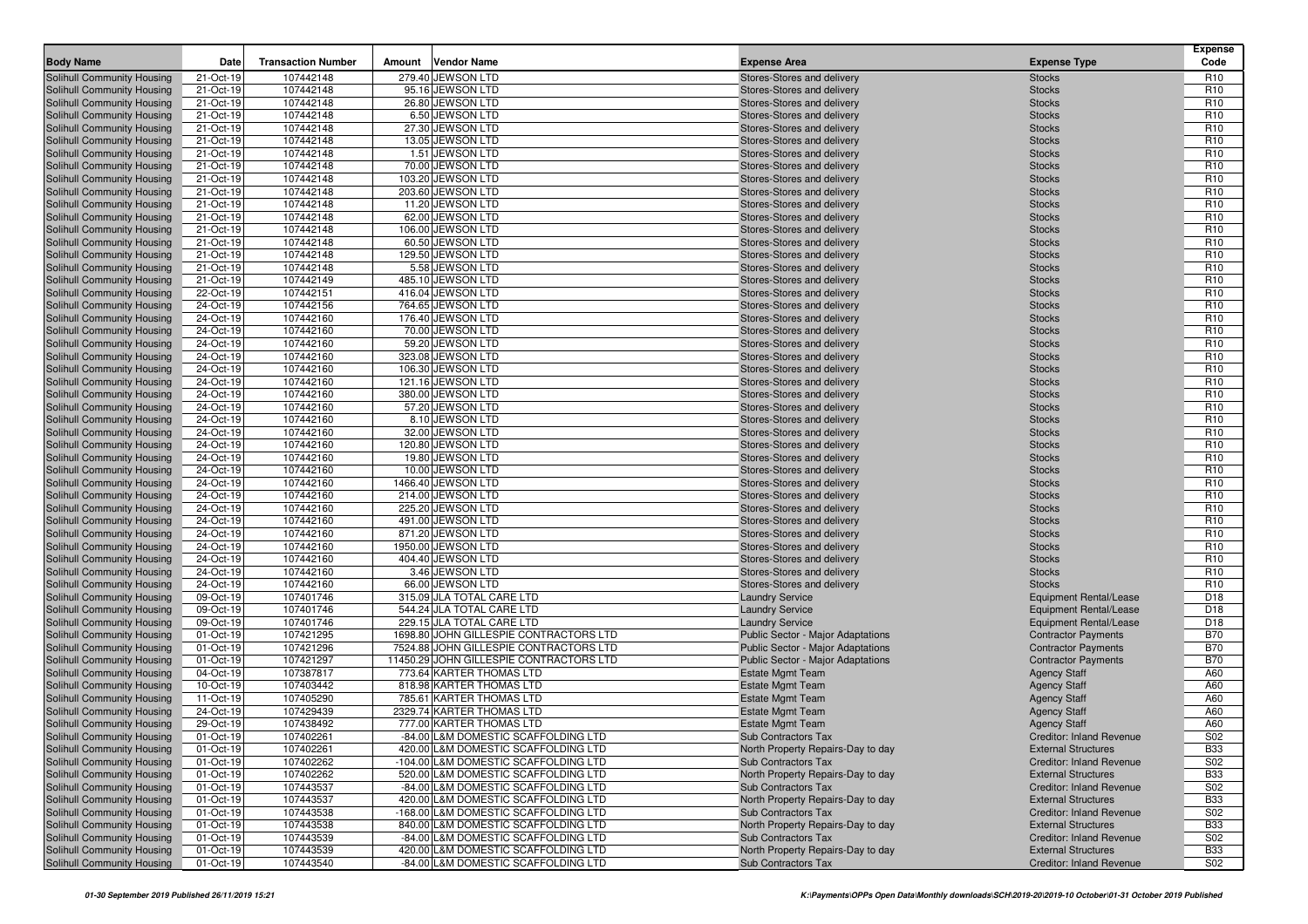|                                                                 |                        |                           |        |                                                                             |                                                                          |                                                               | <b>Expense</b>                |
|-----------------------------------------------------------------|------------------------|---------------------------|--------|-----------------------------------------------------------------------------|--------------------------------------------------------------------------|---------------------------------------------------------------|-------------------------------|
| <b>Body Name</b>                                                | Date                   | <b>Transaction Number</b> | Amount | <b>Vendor Name</b>                                                          | <b>Expense Area</b>                                                      | <b>Expense Type</b>                                           | Code                          |
| Solihull Community Housing                                      | 01-Oct-19              | 107443540                 |        | 420.00 L&M DOMESTIC SCAFFOLDING LTD                                         | North Property Repairs-Day to day                                        | <b>Internal Works</b>                                         | <b>B31</b>                    |
| Solihull Community Housing                                      | 01-Oct-19              | 107443541                 |        | -84.00 L&M DOMESTIC SCAFFOLDING LTD                                         | Sub Contractors Tax                                                      | <b>Creditor: Inland Revenue</b>                               | S02                           |
| Solihull Community Housing                                      | 01-Oct-19              | 107443541                 |        | 420.00 L&M DOMESTIC SCAFFOLDING LTD                                         | North Property Repairs-Day to day                                        | <b>External Structures</b>                                    | <b>B33</b>                    |
| Solihull Community Housing                                      | 01-Oct-19              | 107443542                 |        | -64.00 L&M DOMESTIC SCAFFOLDING LTD                                         | <b>Sub Contractors Tax</b>                                               | <b>Creditor: Inland Revenue</b>                               | S02                           |
| Solihull Community Housing                                      | 01-Oct-19              | 107443542                 |        | 320.00 L&M DOMESTIC SCAFFOLDING LTD                                         | North Property Repairs-Day to day                                        | <b>External Structures</b>                                    | <b>B33</b>                    |
| Solihull Community Housing                                      | 01-Oct-19              | 107443543                 |        | -84.00 L&M DOMESTIC SCAFFOLDING LTD                                         | <b>Sub Contractors Tax</b>                                               | <b>Creditor: Inland Revenue</b>                               | S02                           |
| Solihull Community Housing                                      | 01-Oct-19              | 107443543                 |        | 420.00 L&M DOMESTIC SCAFFOLDING LTD                                         | North Property Repairs-Day to day                                        | <b>External Structures</b>                                    | <b>B33</b>                    |
| Solihull Community Housing                                      | 01-Oct-19              | 107443544                 |        | -84.00 L&M DOMESTIC SCAFFOLDING LTD                                         | <b>Sub Contractors Tax</b>                                               | <b>Creditor: Inland Revenue</b>                               | S02                           |
| Solihull Community Housing                                      | 01-Oct-19              | 107443544                 |        | 420.00 L&M DOMESTIC SCAFFOLDING LTD<br>-104.00 L&M DOMESTIC SCAFFOLDING LTD | North Property Repairs-Day to day<br>Sub Contractors Tax                 | <b>External Structures</b><br><b>Creditor: Inland Revenue</b> | <b>B33</b><br>S <sub>02</sub> |
| Solihull Community Housing                                      | 01-Oct-19              | 107443545<br>107443545    |        | 520.00 L&M DOMESTIC SCAFFOLDING LTD                                         |                                                                          | <b>External Structures</b>                                    | <b>B33</b>                    |
| <b>Solihull Community Housing</b><br>Solihull Community Housing | 01-Oct-19<br>01-Oct-19 | 107443546                 |        | -84.00 L&M DOMESTIC SCAFFOLDING LTD                                         | North Property Repairs-Day to day<br>Sub Contractors Tax                 | <b>Creditor: Inland Revenue</b>                               | S <sub>02</sub>               |
| Solihull Community Housing                                      | 01-Oct-19              | 107443546                 |        | 420.00 L&M DOMESTIC SCAFFOLDING LTD                                         | North Property Repairs-Day to day                                        | <b>External Structures</b>                                    | <b>B33</b>                    |
| Solihull Community Housing                                      | 01-Oct-19              | 107443547                 |        | -84.00 L&M DOMESTIC SCAFFOLDING LTD                                         | Sub Contractors Tax                                                      | Creditor: Inland Revenue                                      | S02                           |
| Solihull Community Housing                                      | 01-Oct-19              | 107443547                 |        | 420.00 L&M DOMESTIC SCAFFOLDING LTD                                         | North Property Repairs-Day to day                                        | <b>External Structures</b>                                    | <b>B33</b>                    |
| Solihull Community Housing                                      | 01-Oct-19              | 107443548                 |        | -84.00 L&M DOMESTIC SCAFFOLDING LTD                                         | <b>Sub Contractors Tax</b>                                               | <b>Creditor: Inland Revenue</b>                               | S <sub>02</sub>               |
| Solihull Community Housing                                      | 01-Oct-19              | 107443548                 |        | 420.00 L&M DOMESTIC SCAFFOLDING LTD                                         | North Property Repairs-Day to day                                        | <b>External Structures</b>                                    | <b>B33</b>                    |
| Solihull Community Housing                                      | 01-Oct-19              | 107443549                 |        | -84.00 L&M DOMESTIC SCAFFOLDING LTD                                         | <b>Sub Contractors Tax</b>                                               | <b>Creditor: Inland Revenue</b>                               | S <sub>02</sub>               |
| Solihull Community Housing                                      | 01-Oct-19              | 107443549                 |        | 420.00 L&M DOMESTIC SCAFFOLDING LTD                                         | North Property Repairs-Day to day                                        | <b>External Structures</b>                                    | <b>B33</b>                    |
| Solihull Community Housing                                      | 01-Oct-19              | 107443550                 |        | -84.00 L&M DOMESTIC SCAFFOLDING LTD                                         | Sub Contractors Tax                                                      | <b>Creditor: Inland Revenue</b>                               | S02                           |
| Solihull Community Housing                                      | 01-Oct-19              | 107443550                 |        | 420.00 L&M DOMESTIC SCAFFOLDING LTD                                         | North Property Repairs-Day to day                                        | <b>External Structures</b>                                    | <b>B33</b>                    |
| Solihull Community Housing                                      | 07-Oct-19              | 107390734                 |        | 391.02 LEGRAND                                                              | Safe and Sound Operational                                               | <b>Equipment Rental/Lease</b>                                 | D <sub>18</sub>               |
| Solihull Community Housing                                      | 07-Oct-19              | 107390325                 |        | 386.99 LEX AUTOLEASE LIMITED                                                | Client - Fleet Management                                                | <b>Vehicle Hire</b>                                           | C <sub>30</sub>               |
| Solihull Community Housing                                      | 09-Oct-19              | 107401747                 |        | 309.02 LEX AUTOLEASE LIMITED                                                | Client - Fleet Management                                                | Vehicle Hire                                                  | C30                           |
| Solihull Community Housing                                      | 09-Oct-19              | 107401749                 |        | 698.18 LEX AUTOLEASE LIMITED                                                | Client - Fleet Management                                                | Vehicle Hire                                                  | C <sub>30</sub>               |
| Solihull Community Housing                                      | 10-Oct-19              | 107403435                 |        | 362.89 LEX AUTOLEASE LIMITED                                                | Client - Fleet Management                                                | Vehicle Hire                                                  | C <sub>30</sub>               |
| Solihull Community Housing                                      | 11-Oct-19              | 107405472                 |        | 578.46 LEX AUTOLEASE LIMITED                                                | Client - Fleet Management                                                | Vehicle Hire                                                  | C <sub>30</sub>               |
| Solihull Community Housing                                      | 14-Oct-19              | 107407419                 |        | 374.73 LEX AUTOLEASE LIMITED                                                | Client - Fleet Management                                                | <b>Vehicle Hire</b>                                           | C <sub>30</sub>               |
| Solihull Community Housing                                      | 16-Oct-19              | 107412543                 |        | 5756.46 LEX AUTOLEASE LIMITED                                               | Client - Fleet Management                                                | Vehicle Hire                                                  | C <sub>30</sub>               |
| Solihull Community Housing                                      | 18-Oct-19              | 107415514                 |        | 635.08 LEX AUTOLEASE LIMITED                                                | Client - Fleet Management                                                | Vehicle Hire                                                  | C <sub>30</sub>               |
| Solihull Community Housing                                      | 29-Oct-19              | 107438494                 |        | 20759.03 LEX AUTOLEASE LIMITED                                              | Client - Fleet Management                                                | <b>Vehicle Hire</b>                                           | C <sub>30</sub>               |
| Solihull Community Housing                                      | 25-Oct-19              | 107433464                 |        | 7589.00 LIBERATA UK LIMITED                                                 | Income Collection Team                                                   | <b>Court Fees</b>                                             | D <sub>54</sub>               |
| Solihull Community Housing                                      | 01-Oct-19              | 107382712                 |        | 1232.20 LIFT & ENGINEERING SERVICES                                         | <b>Mechanical &amp; Electrical</b>                                       | <b>Utility Related Works</b>                                  | <b>B34</b>                    |
| Solihull Community Housing                                      | 01-Oct-19              | 107382713                 |        | 1677.00 LIFT & ENGINEERING SERVICES                                         | <b>Mechanical &amp; Electrical</b>                                       | <b>Utility Related Works</b>                                  | <b>B34</b>                    |
| Solihull Community Housing                                      | 01-Oct-19              | 107382714<br>107382715    |        | 1677.00 LIFT & ENGINEERING SERVICES<br>1677.00 LIFT & ENGINEERING SERVICES  | <b>Mechanical &amp; Electrical</b><br><b>Mechanical &amp; Electrical</b> | <b>Utility Related Works</b>                                  | <b>B34</b><br><b>B34</b>      |
| Solihull Community Housing<br>Solihull Community Housing        | 01-Oct-19<br>01-Oct-19 | 107382716                 |        | 1677.00 LIFT & ENGINEERING SERVICES                                         | <b>Mechanical &amp; Electrical</b>                                       | <b>Utility Related Works</b><br><b>Utility Related Works</b>  | <b>B34</b>                    |
| Solihull Community Housing                                      | 09-Oct-19              | 107408853                 |        | 1564.00 LIFT & ENGINEERING SERVICES                                         | <b>Mechanical &amp; Electrical</b>                                       | <b>Utility Related Works</b>                                  | <b>B34</b>                    |
| <b>Solihull Community Housing</b>                               | 09-Oct-19              | 107408854                 |        | 1564.00 LIFT & ENGINEERING SERVICES                                         | <b>Mechanical &amp; Electrical</b>                                       | <b>Utility Related Works</b>                                  | <b>B34</b>                    |
| Solihull Community Housing                                      | 18-Oct-19              | 107416027                 |        | 280.00 LISSON GROVE BENEFITS PROGRAMME LTD                                  | <b>IT Services</b>                                                       | <b>ICT Software</b>                                           | D31                           |
| Solihull Community Housing                                      | 07-Oct-19              | 107390748                 |        | 261.62 LYRECO UK LTD                                                        | <b>Endeavour House</b>                                                   | Stationery                                                    | D <sub>25</sub>               |
| Solihull Community Housing                                      | 31-Oct-19              | 107443254                 |        | 1583.33 MAXKING LTD                                                         | <b>Biomass System</b>                                                    | <b>Biomass Plant Room Management</b>                          | <b>B46</b>                    |
| Solihull Community Housing                                      | 31-Oct-19              | 107443255                 |        | 1583.33 MAXKING LTD                                                         | <b>Biomass System</b>                                                    | <b>Biomass Plant Room Management</b>                          | <b>B46</b>                    |
| Solihull Community Housing                                      | 31-Oct-19              | 107443256                 |        | 1583.33 MAXKING LTD                                                         | <b>Biomass System</b>                                                    | <b>Biomass Plant Room Management</b>                          | <b>B46</b>                    |
| Solihull Community Housing                                      | 01-Oct-19              | 107387292                 |        | 823.13 MITIE PROPERTY SERVICES (UK) LTD                                     | <b>Planned Maintenance</b>                                               | <b>Planned Works</b>                                          | <b>B36</b>                    |
| Solihull Community Housing                                      | 01-Oct-19              | 107387293                 |        | 823.13 MITIE PROPERTY SERVICES (UK) LTD                                     | <b>Planned Maintenance</b>                                               | <b>Planned Works</b>                                          | <b>B36</b>                    |
| Solihull Community Housing                                      | 01-Oct-19              | 107387294                 |        | 823.13 MITIE PROPERTY SERVICES (UK) LTD                                     | <b>Planned Maintenance</b>                                               | <b>Planned Works</b>                                          | <b>B36</b>                    |
| Solihull Community Housing                                      | 01-Oct-19              | 107387295                 |        | 823.13 MITIE PROPERTY SERVICES (UK) LTD                                     | <b>Planned Maintenance</b>                                               | <b>Planned Works</b>                                          | <b>B36</b>                    |
| Solihull Community Housing                                      | 04-Oct-19              | 107413601                 |        | 823.13 MITIE PROPERTY SERVICES (UK) LTD                                     | <b>Planned Maintenance</b>                                               | <b>Planned Works</b>                                          | <b>B36</b>                    |
| Solihull Community Housing                                      | 04-Oct-19              | 107413602                 |        | 823.13 MITIE PROPERTY SERVICES (UK) LTD                                     | <b>Planned Maintenance</b>                                               | <b>Planned Works</b>                                          | <b>B36</b>                    |
| Solihull Community Housing                                      | 04-Oct-19              | 107421293                 |        | 8985.13 MITIE PROPERTY SERVICES (UK) LTD                                    | <b>Planned Maintenance</b>                                               | <b>Planned Works</b>                                          | <b>B36</b>                    |
| Solihull Community Housing                                      | 16-Oct-19              | 107421294                 |        | 823.13 MITIE PROPERTY SERVICES (UK) LTD                                     | <b>Planned Maintenance</b>                                               | <b>Planned Works</b>                                          | <b>B36</b>                    |
| Solihull Community Housing                                      | 21-Oct-19              | 107443535                 |        | 1613.33 MITIE PROPERTY SERVICES (UK) LTD                                    | <b>Planned Maintenance</b>                                               | <b>Planned Works</b>                                          | <b>B36</b>                    |
| Solihull Community Housing                                      | 01-Oct-19              | 107429399                 |        | 15.00 MOBILITY WORLD LTD                                                    | Stores-Stores and delivery                                               | <b>Stocks</b>                                                 | R <sub>10</sub>               |
| Solihull Community Housing                                      | 01-Oct-19              | 107429399                 |        | 309.90 MOBILITY WORLD LTD                                                   | Stores-Stores and delivery                                               | <b>Stocks</b>                                                 | R <sub>10</sub>               |
| Solihull Community Housing                                      | 21-Oct-19              | 107429401                 |        | 15.00 MOBILITY WORLD LTD                                                    | Stores-Stores and delivery                                               | <b>Stocks</b>                                                 | R <sub>10</sub>               |
| Solihull Community Housing                                      | 21-Oct-19              | 107429401                 |        | 309.90 MOBILITY WORLD LTD                                                   | Stores-Stores and delivery                                               | <b>Stocks</b>                                                 | R <sub>10</sub>               |
| Solihull Community Housing                                      | 21-Oct-19              | 107418503                 |        | 1887.75 MOGO DIRECT                                                         | <b>Endeavour House</b>                                                   | Furniture                                                     | D11                           |
| Solihull Community Housing                                      | 02-Oct-19              | 107385990                 |        | 495.43 MORGAN HUNT UK LTD                                                   | <b>MST Management</b>                                                    | <b>Agency Staff</b>                                           | A60                           |
| Solihull Community Housing                                      | 02-Oct-19              | 107385997                 |        | 495.43 MORGAN HUNT UK LTD                                                   | <b>MST Management</b>                                                    | <b>Agency Staff</b>                                           | A60                           |
| Solihull Community Housing<br>Solihull Community Housing        | 02-Oct-19              | 107386001                 |        | 495.43 MORGAN HUNT UK LTD                                                   | <b>MST Management</b>                                                    | <b>Agency Staff</b>                                           | A60                           |
| Solihull Community Housing                                      | 03-Oct-19              | 107387542                 |        | 520.95 MORGAN HUNT UK LTD                                                   | <b>Call Centre</b>                                                       | <b>Agency Staff</b>                                           | A60                           |
|                                                                 | 03-Oct-19              | 107387757                 |        | 821.77 MORGAN HUNT UK LTD                                                   | North Property Repairs-Day to day                                        | <b>Agency Staff</b>                                           | A60                           |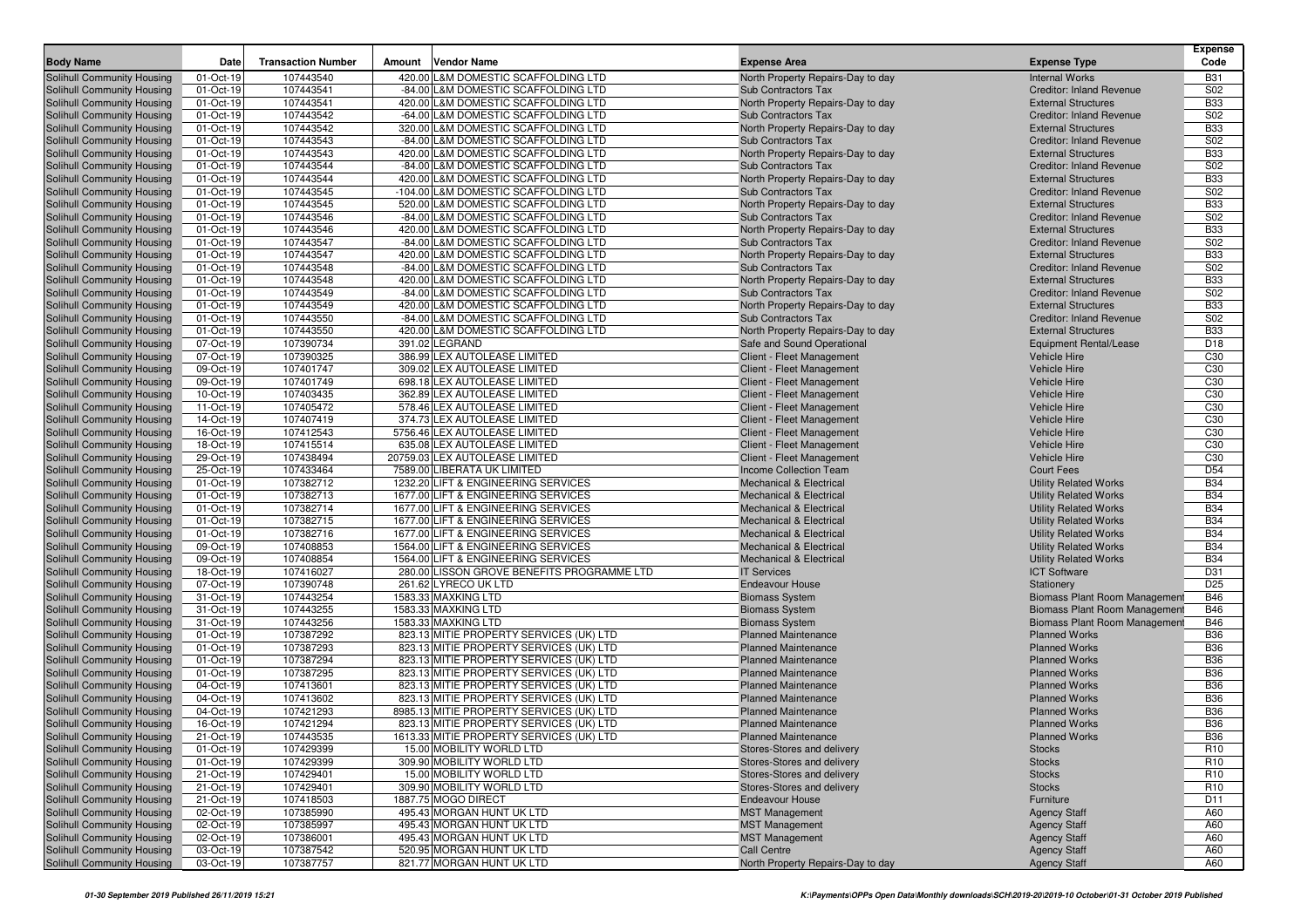|                                                          |                        |                           |        |                                                        |                                                                        |                                            | Expense         |
|----------------------------------------------------------|------------------------|---------------------------|--------|--------------------------------------------------------|------------------------------------------------------------------------|--------------------------------------------|-----------------|
| <b>Body Name</b>                                         | Date                   | <b>Transaction Number</b> | Amount | <b>Vendor Name</b>                                     | <b>Expense Area</b>                                                    | <b>Expense Type</b>                        | Code            |
| Solihull Community Housing                               | 03-Oct-19              | 107387760                 |        | 500.85 MORGAN HUNT UK LTD                              | North Property Repairs-Day to day                                      | <b>Agency Staff</b>                        | A60             |
| Solihull Community Housing                               | 03-Oct-19              | 107387764                 |        | 805.07 MORGAN HUNT UK LTD                              | North Property Repairs-Day to day                                      | <b>Agency Staff</b>                        | A60             |
| Solihull Community Housing                               | 03-Oct-19<br>03-Oct-19 | 107387770<br>107387773    |        | 832.73 MORGAN HUNT UK LTD<br>663.37 MORGAN HUNT UK LTD | North Property Repairs-Day to day                                      | <b>Agency Staff</b>                        | A60<br>A60      |
| Solihull Community Housing<br>Solihull Community Housing | 03-Oct-19              | 107387778                 |        | 545.85 MORGAN HUNT UK LTD                              | North Property Repairs-Day to day<br>North Property Repairs-Day to day | <b>Agency Staff</b><br><b>Agency Staff</b> | A60             |
| Solihull Community Housing                               | 07-Oct-19              | 107390316                 |        | 524.48 MORGAN HUNT UK LTD                              | <b>Welfare Reform Work</b>                                             | <b>Agency Staff</b>                        | A60             |
| Solihull Community Housing                               | 07-Oct-19              | 107390318                 |        | 396.67 MORGAN HUNT UK LTD                              | North Property Repairs-Day to day                                      | <b>Agency Staff</b>                        | A60             |
| Solihull Community Housing                               | 07-Oct-19              | 107390741                 |        | 777.37 MORGAN HUNT UK LTD                              | <b>Estate Mgmt Team</b>                                                | <b>Agency Staff</b>                        | A60             |
| Solihull Community Housing                               | 10-Oct-19              | 107403424                 |        | 566.25 MORGAN HUNT UK LTD                              | <b>Call Centre</b>                                                     | <b>Agency Staff</b>                        | A60             |
| Solihull Community Housing                               | 10-Oct-19              | 107403431                 |        | 362.40 MORGAN HUNT UK LTD                              | <b>Call Centre</b>                                                     | <b>Agency Staff</b>                        | A60             |
| Solihull Community Housing                               | 10-Oct-19              | 107403436                 |        | 524.48 MORGAN HUNT UK LTD                              | <b>Welfare Reform Work</b>                                             | <b>Agency Staff</b>                        | A60             |
| Solihull Community Housing                               | 10-Oct-19              | 107403437                 |        | 453.00 MORGAN HUNT UK LTD                              | <b>Call Centre</b>                                                     | <b>Agency Staff</b>                        | A60             |
| Solihull Community Housing                               | 10-Oct-19              | 107403438                 |        | 453.00 MORGAN HUNT UK LTD                              | <b>Call Centre</b>                                                     | <b>Agency Staff</b>                        | A60             |
| Solihull Community Housing                               | 10-Oct-19              | 107403440                 |        | 777.37 MORGAN HUNT UK LTD                              | <b>Estate Mgmt Team</b>                                                | <b>Agency Staff</b>                        | A60             |
| Solihull Community Housing                               | 10-Oct-19              | 107403445                 |        | 309.55 MORGAN HUNT UK LTD                              | <b>Call Centre</b>                                                     | <b>Agency Staff</b>                        | A60             |
| Solihull Community Housing                               | 10-Oct-19              | 107403662                 |        | 805.07 MORGAN HUNT UK LTD                              | North Property Repairs-Day to day                                      | <b>Agency Staff</b>                        | A60             |
| Solihull Community Housing                               | 10-Oct-19              | 107403663                 |        | 620.78 MORGAN HUNT UK LTD                              | North Property Repairs-Day to day                                      | <b>Agency Staff</b>                        | A60             |
| Solihull Community Housing                               | 10-Oct-19              | 107403665                 |        | 500.85 MORGAN HUNT UK LTD                              | North Property Repairs-Day to day                                      | <b>Agency Staff</b>                        | A60             |
| Solihull Community Housing                               | 10-Oct-19              | 107403701                 |        | 821.77 MORGAN HUNT UK LTD                              | North Property Repairs-Day to day                                      | <b>Agency Staff</b>                        | A60             |
| Solihull Community Housing                               | 10-Oct-19              | 107403702                 |        | 814.23 MORGAN HUNT UK LTD                              | North Property Repairs-Day to day                                      | <b>Agency Staff</b>                        | A60             |
| Solihull Community Housing                               | 10-Oct-19              | 107403703                 |        | 832.73 MORGAN HUNT UK LTD                              | North Property Repairs-Day to day                                      | <b>Agency Staff</b>                        | A60             |
| Solihull Community Housing                               | 10-Oct-19              | 107403704                 |        | 805.07 MORGAN HUNT UK LTD                              | North Property Repairs-Day to day                                      | <b>Agency Staff</b>                        | A60             |
| Solihull Community Housing                               | 11-Oct-19              | 107405287                 |        | 659.52 MORGAN HUNT UK LTD                              | North Property Repairs-Day to day                                      | <b>Agency Staff</b>                        | A60             |
| Solihull Community Housing                               | 17-Oct-19              | 107414174                 |        | 808.78 MORGAN HUNT UK LTD                              | North Property Repairs-Day to day                                      | <b>Agency Staff</b>                        | A60             |
| Solihull Community Housing                               | 17-Oct-19              | 107414175                 |        | 657.41 MORGAN HUNT UK LTD                              | North Property Repairs-Day to day                                      | <b>Agency Staff</b>                        | A60             |
| Solihull Community Housing                               | 17-Oct-19              | 107414176                 |        | 843.98 MORGAN HUNT UK LTD                              | North Property Repairs-Day to day                                      | <b>Agency Staff</b>                        | A60             |
| Solihull Community Housing                               | 17-Oct-19              | 107414177                 |        | 659.52 MORGAN HUNT UK LTD                              | North Property Repairs-Day to day                                      | <b>Agency Staff</b>                        | A60             |
| Solihull Community Housing                               | 17-Oct-19              | 107414178                 |        | 805.07 MORGAN HUNT UK LTD                              | North Property Repairs-Day to day                                      | <b>Agency Staff</b>                        | A60             |
| Solihull Community Housing                               | 17-Oct-19              | 107414179                 |        | 483.04 MORGAN HUNT UK LTD                              | North Property Repairs-Day to day                                      | <b>Agency Staff</b>                        | A60             |
| Solihull Community Housing                               | 17-Oct-19              | 107414181                 |        | 500.85 MORGAN HUNT UK LTD                              | North Property Repairs-Day to day                                      | <b>Agency Staff</b>                        | A60             |
| Solihull Community Housing                               | 17-Oct-19              | 107414182                 |        | 810.23 MORGAN HUNT UK LTD                              | North Property Repairs-Day to day                                      | <b>Agency Staff</b>                        | A60             |
| Solihull Community Housing                               | 24-Oct-19              | 107429379                 |        | 453.00 MORGAN HUNT UK LTD                              | Call Centre                                                            | <b>Agency Staff</b>                        | A60             |
| Solihull Community Housing                               | 24-Oct-19              | 107429380                 |        | 659.52 MORGAN HUNT UK LTD                              | North Property Repairs-Day to day                                      | <b>Agency Staff</b>                        | A60             |
| Solihull Community Housing                               | 24-Oct-19              | 107429381                 |        | 665.78 MORGAN HUNT UK LTD                              | North Property Repairs-Day to day                                      | <b>Agency Staff</b>                        | A60             |
| Solihull Community Housing                               | 24-Oct-19              | 107429383                 |        | 821.77 MORGAN HUNT UK LTD<br>808.78 MORGAN HUNT UK LTD | North Property Repairs-Day to day                                      | <b>Agency Staff</b>                        | A60<br>A60      |
| Solihull Community Housing<br>Solihull Community Housing | 24-Oct-19<br>24-Oct-19 | 107429385<br>107429386    |        | 644.06 MORGAN HUNT UK LTD                              | North Property Repairs-Day to day<br>North Property Repairs-Day to day | <b>Agency Staff</b><br><b>Agency Staff</b> | A60             |
| Solihull Community Housing                               | 24-Oct-19              | 107429388                 |        | 500.85 MORGAN HUNT UK LTD                              | North Property Repairs-Day to day                                      | <b>Agency Staff</b>                        | A60             |
| Solihull Community Housing                               | 24-Oct-19              | 107429424                 |        | 453.00 MORGAN HUNT UK LTD                              | <b>Call Centre</b>                                                     | <b>Agency Staff</b>                        | A60             |
| Solihull Community Housing                               | 24-Oct-19              | 107430819                 |        | 651.31 MORGAN HUNT UK LTD                              | <b>Estate Mgmt Team</b>                                                | <b>Agency Staff</b>                        | A60             |
| Solihull Community Housing                               | 24-Oct-19              | 107431298                 |        | 524.48 MORGAN HUNT UK LTD                              | <b>Welfare Reform Work</b>                                             | <b>Agency Staff</b>                        | A60             |
| Solihull Community Housing                               | 25-Oct-19              | 107433476                 |        | 404.03 MORGAN HUNT UK LTD                              | Maintenance Surveyors-Appointments                                     | <b>Agency Staff</b>                        | A60             |
| Solihull Community Housing                               | 25-Oct-19              | 107433476                 |        | 91.40 MORGAN HUNT UK LTD                               | <b>MST Management</b>                                                  | <b>Agency Staff</b>                        | A60             |
| Solihull Community Housing                               | 25-Oct-19              | 107433678                 |        | 566.25 MORGAN HUNT UK LTD                              | <b>Call Centre</b>                                                     | <b>Agency Staff</b>                        | A60             |
| Solihull Community Housing                               | 25-Oct-19              | 107433681                 |        | 362.40 MORGAN HUNT UK LTD                              | <b>Call Centre</b>                                                     | <b>Agency Staff</b>                        | A60             |
| Solihull Community Housing                               | 29-Oct-19              | 107438479                 |        | 524.48 MORGAN HUNT UK LTD                              | <b>Welfare Reform Work</b>                                             | <b>Agency Staff</b>                        | A60             |
| Solihull Community Housing                               | 29-Oct-19              | 107438480                 |        | 777.37 MORGAN HUNT UK LTD                              | <b>Estate Mgmt Team</b>                                                | <b>Agency Staff</b>                        | A60             |
| Solihull Community Housing                               | 31-Oct-19              | 107443806                 |        | 495.43 MORGAN HUNT UK LTD                              | Maintenance Surveyors-Appointments                                     | <b>Agency Staff</b>                        | A60             |
| Solihull Community Housing                               | 31-Oct-19              | 107443807                 |        | 495.43 MORGAN HUNT UK LTD                              | Maintenance Surveyors-Appointments                                     | <b>Agency Staff</b>                        | A60             |
| Solihull Community Housing                               | 31-Oct-19              | 107443808                 |        | 495.43 MORGAN HUNT UK LTD                              | Maintenance Surveyors-Appointments                                     | <b>Agency Staff</b>                        | A60             |
| Solihull Community Housing                               | 31-Oct-19              | 107443809                 |        | 495.43 MORGAN HUNT UK LTD                              | Maintenance Surveyors-Appointments                                     | <b>Agency Staff</b>                        | A60             |
| <b>Solihull Community Housing</b>                        | 31-Oct-19              | 107443810                 |        | 495.43 MORGAN HUNT UK LTD                              | Maintenance Surveyors-Appointments                                     | <b>Agency Staff</b>                        | A60             |
| Solihull Community Housing                               | 31-Oct-19              | 107443811                 |        | 495.43 MORGAN HUNT UK LTD                              | Maintenance Surveyors-Appointments                                     | <b>Agency Staff</b>                        | A60             |
| Solihull Community Housing                               | 14-Oct-19              | 107408328                 |        | 23750.00 NARINDER MOND T/A SERVICECARE UK              | <b>Private Sector Leasing</b>                                          | Rents                                      | <b>B22</b>      |
| Solihull Community Housing                               | 14-Oct-19              | 107408565                 |        | 23400.00 NARINDER MOND T/A SERVICECARE UK              | <b>Private Sector Leasing</b>                                          | Rents                                      | <b>B22</b>      |
| Solihull Community Housing                               | 04-Oct-19              | 107414060                 |        | 35.00 NATIONAL SAFETY SUPPLIES                         | Stores-Stores and delivery                                             | <b>Stocks</b>                              | R <sub>10</sub> |
| Solihull Community Housing                               | 04-Oct-19              | 107414060                 |        | 7.00 NATIONAL SAFETY SUPPLIES                          | Stores-Stores and delivery                                             | <b>Stocks</b>                              | R <sub>10</sub> |
| Solihull Community Housing                               | 04-Oct-19              | 107414060                 |        | 67.26 NATIONAL SAFETY SUPPLIES                         | Stores-Stores and delivery                                             | <b>Stocks</b>                              | R <sub>10</sub> |
| Solihull Community Housing                               | 04-Oct-19              | 107414060                 |        | 97.50 NATIONAL SAFETY SUPPLIES                         | Stores-Stores and delivery                                             | <b>Stocks</b>                              | R <sub>10</sub> |
| Solihull Community Housing                               | 04-Oct-19              | 107414060                 |        | 84.50 NATIONAL SAFETY SUPPLIES                         | Stores-Stores and delivery                                             | <b>Stocks</b>                              | R <sub>10</sub> |
| Solihull Community Housing                               | 09-Oct-19              | 107429426                 |        | 65.00 NATIONAL SAFETY SUPPLIES                         | Stores-Stores and delivery                                             | <b>Stocks</b>                              | R <sub>10</sub> |
| Solihull Community Housing                               | 09-Oct-19              | 107429426                 |        | 3.45 NATIONAL SAFETY SUPPLIES                          | Stores-Stores and delivery                                             | <b>Stocks</b>                              | R <sub>10</sub> |
| Solihull Community Housing                               | 09-Oct-19              | 107429426                 |        | 203.32 NATIONAL SAFETY SUPPLIES                        | Stores-Stores and delivery                                             | <b>Stocks</b>                              | R <sub>10</sub> |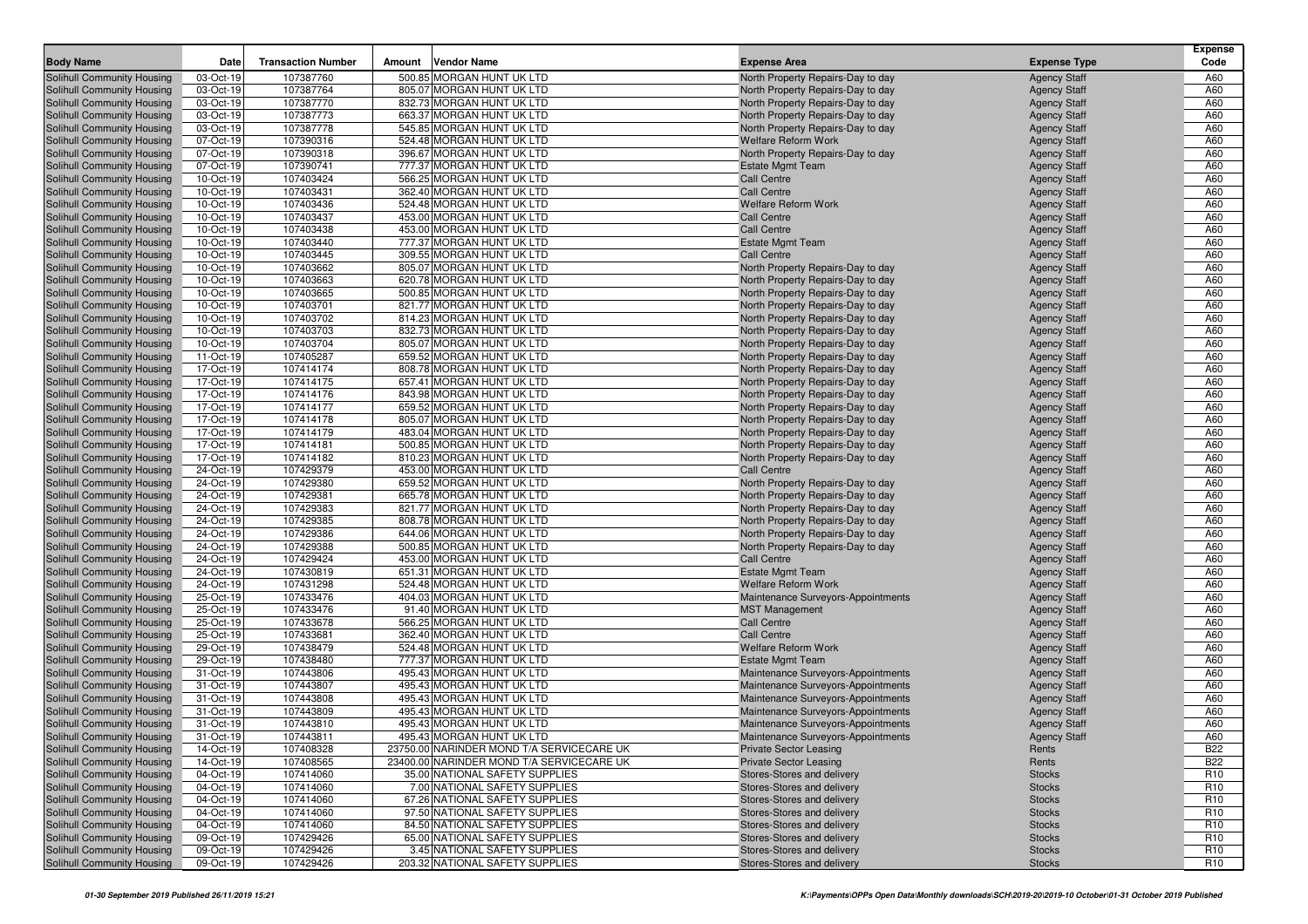| <b>Body Name</b>                                         | Date                   | <b>Transaction Number</b> | <b>Vendor Name</b><br>Amount                           | <b>Expense Area</b>                                               | <b>Expense Type</b>            | Expense<br>Code          |
|----------------------------------------------------------|------------------------|---------------------------|--------------------------------------------------------|-------------------------------------------------------------------|--------------------------------|--------------------------|
| Solihull Community Housing                               | 09-Oct-19              | 107429426                 | 6.55 NATIONAL SAFETY SUPPLIES                          | Stores-Stores and delivery                                        | <b>Stocks</b>                  | R <sub>10</sub>          |
| Solihull Community Housing                               | 09-Oct-19              | 107429426                 | 47.44 NATIONAL SAFETY SUPPLIES                         | Stores-Stores and delivery                                        | <b>Stocks</b>                  | R <sub>10</sub>          |
| Solihull Community Housing                               | 09-Oct-19              | 107429426                 | 20.00 NATIONAL SAFETY SUPPLIES                         | Stores-Stores and delivery                                        | <b>Stocks</b>                  | R <sub>10</sub>          |
| Solihull Community Housing                               | 09-Oct-19              | 107429426                 | 106.80 NATIONAL SAFETY SUPPLIES                        | Stores-Stores and delivery                                        | <b>Stocks</b>                  | R <sub>10</sub>          |
| Solihull Community Housing                               | 09-Oct-19              | 107429426                 | 5.30 NATIONAL SAFETY SUPPLIES                          | Stores-Stores and delivery                                        | <b>Stocks</b>                  | R <sub>10</sub>          |
| Solihull Community Housing                               | 14-Oct-19              | 107429420                 | 555.50 NATIONAL SAFETY SUPPLIES                        | Stores-Stores and delivery                                        | <b>Stocks</b>                  | R <sub>10</sub>          |
| Solihull Community Housing                               | 24-Oct-19              | 107443563                 | 211.20 NATIONAL SAFETY SUPPLIES                        | Stores-Stores and delivery                                        | <b>Stocks</b>                  | R <sub>10</sub>          |
| Solihull Community Housing                               | 24-Oct-19              | 107443563                 | 192.00 NATIONAL SAFETY SUPPLIES                        | Stores-Stores and delivery                                        | <b>Stocks</b>                  | R <sub>10</sub>          |
| Solihull Community Housing                               | 24-Oct-19              | 107443563                 | 38.40 NATIONAL SAFETY SUPPLIES                         | Stores-Stores and delivery                                        | <b>Stocks</b>                  | R <sub>10</sub>          |
| Solihull Community Housing                               | 24-Oct-19              | 107443565                 | 1094.40 NATIONAL SAFETY SUPPLIES                       | Stores-Stores and delivery                                        | <b>Stocks</b>                  | R <sub>10</sub>          |
| Solihull Community Housing                               | 24-Oct-19              | 107443565                 | 345.60 NATIONAL SAFETY SUPPLIES                        | Stores-Stores and delivery                                        | <b>Stocks</b>                  | R <sub>10</sub>          |
| Solihull Community Housing                               | 24-Oct-19              | 107443565                 | 230.40 NATIONAL SAFETY SUPPLIES                        | Stores-Stores and delivery                                        | <b>Stocks</b>                  | R <sub>10</sub>          |
| Solihull Community Housing                               | 01-Oct-19              | 107402255                 | 1401.48 N-CAP FLOORING LTD                             | North Property Repairs-Voids                                      | Voids                          | <b>B38</b>               |
| Solihull Community Housing                               | 01-Oct-19              | 107402257                 | 811.62 N-CAP FLOORING LTD                              | North Property Repairs-Day to day                                 | <b>Internal Works</b>          | <b>B31</b>               |
| Solihull Community Housing                               | 01-Oct-19              | 107411247                 | 288.48 N-CAP FLOORING LTD                              | <b>North Property Repairs-Voids</b>                               | Voids                          | <b>B38</b>               |
| Solihull Community Housing                               | 01-Oct-19              | 107411249                 | 343.14 N-CAP FLOORING LTD                              | North Property Repairs-Day to day                                 | <b>Internal Works</b>          | <b>B31</b>               |
| Solihull Community Housing                               | 01-Oct-19              | 107411250                 | 1391.04 N-CAP FLOORING LTD                             | North Property Repairs-Day to day                                 | <b>Internal Works</b>          | <b>B31</b>               |
| Solihull Community Housing                               | 01-Oct-19              | 107411251                 | 264.18 N-CAP FLOORING LTD                              | North Property Repairs-Day to day                                 | <b>Internal Works</b>          | <b>B31</b>               |
| Solihull Community Housing                               | 01-Oct-19              | 107411252                 | 360.60 N-CAP FLOORING LTD                              | North Property Repairs-Day to day                                 | <b>Internal Works</b>          | <b>B31</b>               |
| Solihull Community Housing                               | 01-Oct-19              | 107412522                 | 288.58 N-CAP FLOORING LTD                              | North Property Repairs-Day to day                                 | <b>Internal Works</b>          | <b>B31</b>               |
| Solihull Community Housing                               | 02-Oct-19              | 107402259                 | 769.44 N-CAP FLOORING LTD                              | North Property Repairs-Voids                                      | Voids                          | <b>B38</b>               |
| Solihull Community Housing                               | 02-Oct-19              | 107411254                 | 386.64 N-CAP FLOORING LTD                              | North Property Repairs-Day to day                                 | <b>Internal Works</b>          | <b>B31</b>               |
| Solihull Community Housing                               | 10-Oct-19              | 107411257                 | 632.04 N-CAP FLOORING LTD                              | North Property Repairs-Day to day                                 | <b>Internal Works</b>          | <b>B31</b>               |
| Solihull Community Housing                               | 10-Oct-19              | 107411259                 | 288.48 N-CAP FLOORING LTD                              | North Property Repairs-Voids                                      | Voids                          | <b>B38</b>               |
| Solihull Community Housing                               | 10-Oct-19              | 107412523                 | 302.28 N-CAP FLOORING LTD                              | North Property Repairs-Day to day                                 | <b>Internal Works</b>          | <b>B31</b>               |
| Solihull Community Housing                               | 10-Oct-19              | 107412524                 | 854.40 N-CAP FLOORING LTD                              | Public Sector - Major Adaptations                                 | <b>Contractor Payments</b>     | <b>B70</b>               |
| Solihull Community Housing                               | 16-Oct-19              | 107412619                 | 281.40 N-CAP FLOORING LTD                              | North Property Repairs-Day to day                                 | <b>Internal Works</b>          | <b>B31</b>               |
| Solihull Community Housing                               | 16-Oct-19              | 107412621                 | 262.80 N-CAP FLOORING LTD                              | North Property Repairs-Voids                                      | Voids                          | <b>B38</b>               |
| Solihull Community Housing                               | 16-Oct-19              | 107412623                 | 310.80 N-CAP FLOORING LTD                              | North Property Repairs-Day to day                                 | <b>Internal Works</b>          | <b>B31</b>               |
| Solihull Community Housing                               | 16-Oct-19              | 107412624                 | 390.52 N-CAP FLOORING LTD                              | North Property Repairs-Day to day                                 | <b>Internal Works</b>          | <b>B31</b>               |
| Solihull Community Housing                               | 16-Oct-19              | 107412625                 | 361.35 N-CAP FLOORING LTD                              | North Property Repairs-Day to day                                 | <b>Internal Works</b>          | <b>B31</b>               |
| Solihull Community Housing                               | 16-Oct-19              | 107412626                 | 288.48 N-CAP FLOORING LTD                              | North Property Repairs-Voids                                      | Voids                          | <b>B38</b>               |
| Solihull Community Housing                               | 17-Oct-19              | 107421291                 | 659.52 N-CAP FLOORING LTD                              | North Property Repairs-Voids                                      | Voids                          | <b>B38</b>               |
| Solihull Community Housing                               | 17-Oct-19              | 107421292                 | 687.00 N-CAP FLOORING LTD                              | North Property Repairs-Voids                                      | Voids                          | <b>B38</b>               |
| Solihull Community Housing                               | 18-Oct-19<br>21-Oct-19 | 107443528                 | 288.48 N-CAP FLOORING LTD<br>288.48 N-CAP FLOORING LTD | North Property Repairs-Day to day                                 | <b>Internal Works</b><br>Voids | <b>B31</b><br><b>B38</b> |
| Solihull Community Housing<br>Solihull Community Housing | 21-Oct-19              | 107443531<br>107443532    | 284.76 N-CAP FLOORING LTD                              | North Property Repairs-Voids<br>North Property Repairs-Day to day | <b>Internal Works</b>          | <b>B31</b>               |
| Solihull Community Housing                               | 25-Oct-19              | 107443533                 | 356.40 N-CAP FLOORING LTD                              | North Property Repairs-Voids                                      | Voids                          | <b>B38</b>               |
| Solihull Community Housing                               | 02-Oct-19              | 107386077                 | 414.30 NIYAA PEOPLE                                    | North Property Repairs-Day to day                                 | <b>Agency Staff</b>            | A60                      |
| Solihull Community Housing                               | 02-Oct-19              | 107386990                 | 629.00 NIYAA PEOPLE                                    | North Property Repairs-Day to day                                 | <b>Agency Staff</b>            | A60                      |
| Solihull Community Housing                               | 02-Oct-19              | 107386991                 | 678.90 NIYAA PEOPLE                                    | North Property Repairs-Day to day                                 | <b>Agency Staff</b>            | A60                      |
| Solihull Community Housing                               | 09-Oct-19              | 107401752                 | 407.81 NIYAA PEOPLE                                    | Business Support - MST Back Office Support                        | <b>Agency Staff</b>            | A60                      |
| Solihull Community Housing                               | 10-Oct-19              | 107403658                 | 706.80 NIYAA PEOPLE                                    | North Property Repairs-Day to day                                 | <b>Agency Staff</b>            | A60                      |
| Solihull Community Housing                               | 10-Oct-19              | 107403660                 | 688.94 NIYAA PEOPLE                                    | North Property Repairs-Day to day                                 | <b>Agency Staff</b>            | A60                      |
| Solihull Community Housing                               | 10-Oct-19              | 107403661                 | 637.50 NIYAA PEOPLE                                    | North Property Repairs-Day to day                                 | <b>Agency Staff</b>            | A60                      |
| Solihull Community Housing                               | 14-Oct-19              | 107407903                 | 947.16 NIYAA PEOPLE                                    | Business Support - MST Back Office Support                        | <b>Agency Staff</b>            | A60                      |
| Solihull Community Housing                               | 14-Oct-19              | 107408567                 | 973.47 NIYAA PEOPLE                                    | Business Support - MST Back Office Support                        | <b>Agency Staff</b>            | A60                      |
| Solihull Community Housing                               | 14-Oct-19              | 107408568                 | 1111.60 NIYAA PEOPLE                                   | Business Support - MST Back Office Support                        | <b>Agency Staff</b>            | A60                      |
| Solihull Community Housing                               | 16-Oct-19              | 107412283                 | 474.50 NIYAA PEOPLE                                    | Anti Graffiti Team                                                | <b>Agency Staff</b>            | A60                      |
| Solihull Community Housing                               | 16-Oct-19              | 107412285                 | 629.00 NIYAA PEOPLE                                    | <b>Executive Team Support</b>                                     | <b>Agency Staff</b>            | A60                      |
| Solihull Community Housing                               | 18-Oct-19              | 107415509                 | 592.00 NIYAA PEOPLE                                    | North Property Repairs-Day to day                                 | <b>Agency Staff</b>            | A60                      |
| Solihull Community Housing                               | 18-Oct-19              | 107415510                 | 592.00 NIYAA PEOPLE                                    | North Property Repairs-Day to day                                 | <b>Agency Staff</b>            | A60                      |
| Solihull Community Housing                               | 18-Oct-19              | 107415803                 | 688.94 NIYAA PEOPLE                                    | North Property Repairs-Day to day                                 | <b>Agency Staff</b>            | A60                      |
| Solihull Community Housing                               | 18-Oct-19              | 107415804                 | 688.94 NIYAA PEOPLE                                    | North Property Repairs-Day to day                                 | <b>Agency Staff</b>            | A60                      |
| Solihull Community Housing                               | 18-Oct-19              | 107415927                 | 558.60 NIYAA PEOPLE                                    | North Property Repairs-Day to day                                 | <b>Agency Staff</b>            | A60                      |
| Solihull Community Housing                               | 18-Oct-19              | 107415929                 | 592.00 NIYAA PEOPLE                                    | North Property Repairs-Day to day                                 | <b>Agency Staff</b>            | A60                      |
| <b>Solihull Community Housing</b>                        | 18-Oct-19              | 107415930                 | 472.00 NIYAA PEOPLE                                    | North Property Repairs-Day to day                                 | <b>Agency Staff</b>            | A60                      |
| Solihull Community Housing                               | 18-Oct-19              | 107415932                 | 946.60 NIYAA PEOPLE                                    | North Property Repairs-Day to day                                 | <b>Agency Staff</b>            | A60                      |
| Solihull Community Housing                               | 18-Oct-19              | 107415932                 | -473.00 NIYAA PEOPLE                                   | North Property Repairs-Day to day                                 | <b>Agency Staff</b>            | A60                      |
| Solihull Community Housing                               | 18-Oct-19              | 107415933                 | 670.32 NIYAA PEOPLE                                    | North Property Repairs-Day to day                                 | <b>Agency Staff</b>            | A60                      |
| Solihull Community Housing                               | 18-Oct-19              | 107415935                 | 600.00 NIYAA PEOPLE                                    | North Property Repairs-Day to day                                 | <b>Agency Staff</b>            | A60                      |
| Solihull Community Housing                               | 18-Oct-19              | 107415936                 | 608.00 NIYAA PEOPLE                                    | North Property Repairs-Day to day                                 | <b>Agency Staff</b>            | A60                      |
| Solihull Community Housing                               | 18-Oct-19              | 107415938                 | 688.94 NIYAA PEOPLE                                    | North Property Repairs-Day to day                                 | <b>Agency Staff</b>            | A60                      |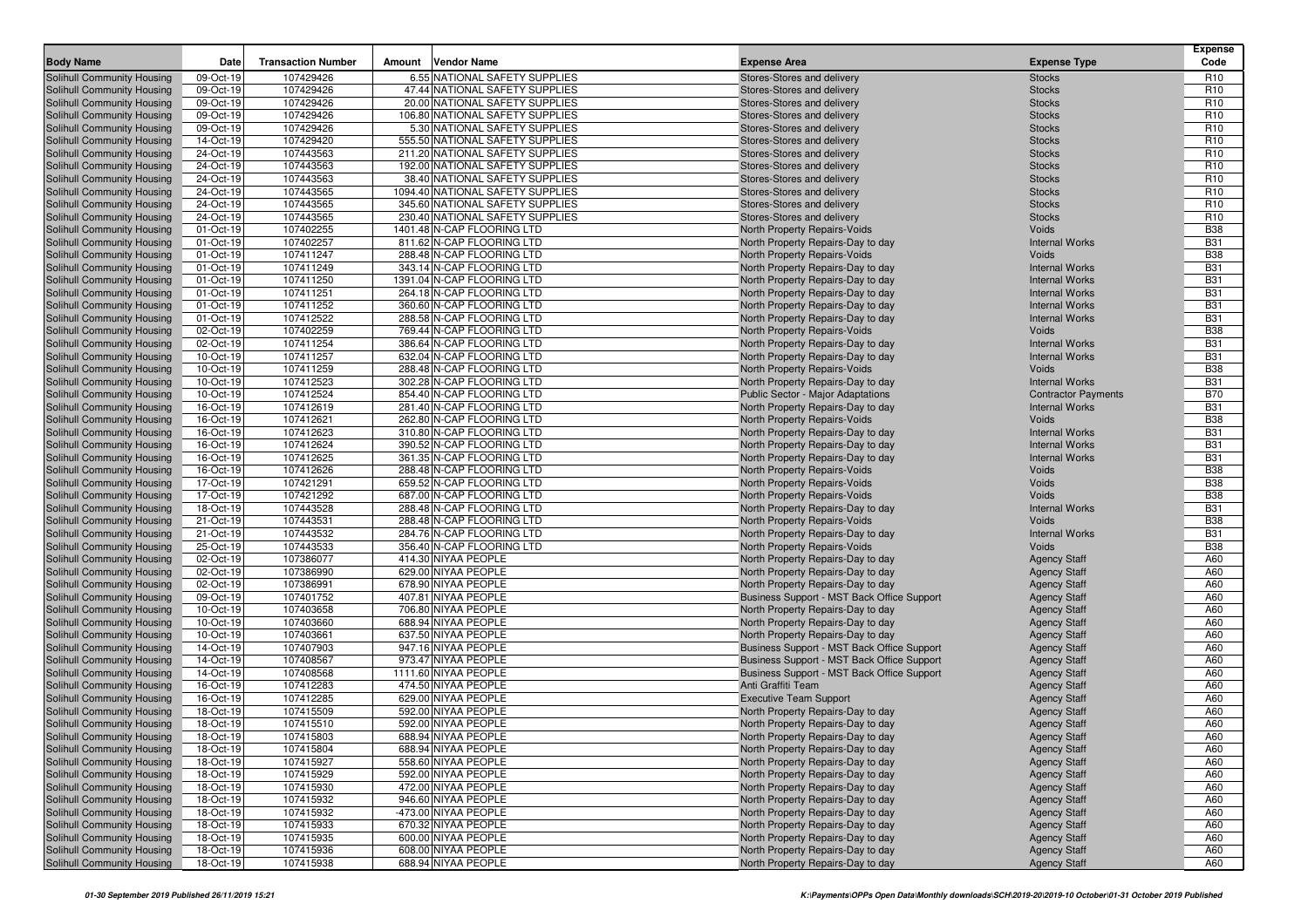|                                                          |                        |                           |        |                                                              |                                                                    |                                            | Expense         |
|----------------------------------------------------------|------------------------|---------------------------|--------|--------------------------------------------------------------|--------------------------------------------------------------------|--------------------------------------------|-----------------|
| <b>Body Name</b>                                         | Date                   | <b>Transaction Number</b> | Amount | <b>Vendor Name</b>                                           | <b>Expense Area</b>                                                | <b>Expense Type</b>                        | Code            |
| Solihull Community Housing                               | 18-Oct-19              | 107415939                 |        | 592.00 NIYAA PEOPLE                                          | North Property Repairs-Day to day                                  | <b>Agency Staff</b>                        | A60             |
| Solihull Community Housing                               | 18-Oct-19              | 107415940                 |        | 699.80 NIYAA PEOPLE                                          | North Property Repairs-Day to day                                  | <b>Agency Staff</b>                        | A60             |
| Solihull Community Housing                               | 18-Oct-19              | 107415941                 |        | 701.35 NIYAA PEOPLE                                          | North Property Repairs-Day to day                                  | <b>Agency Staff</b>                        | A60             |
| Solihull Community Housing                               | 18-Oct-19              | 107415943                 |        | 692.04 NIYAA PEOPLE                                          | North Property Repairs-Day to day                                  | <b>Agency Staff</b>                        | A60             |
| Solihull Community Housing                               | 18-Oct-19              | 107415961                 |        | 564.25 NIYAA PEOPLE                                          | Business Support - MST Back Office Support                         | <b>Agency Staff</b>                        | A60             |
| Solihull Community Housing                               | 24-Oct-19              | 107429370                 |        | 697.50 NIYAA PEOPLE                                          | North Property Repairs-Day to day                                  | <b>Agency Staff</b>                        | A60             |
| Solihull Community Housing                               | 24-Oct-19              | 107429372                 |        | 688.94 NIYAA PEOPLE                                          | North Property Repairs-Day to day                                  | <b>Agency Staff</b>                        | A60             |
| Solihull Community Housing                               | 24-Oct-19              | 107429375                 |        | 629.00 NIYAA PEOPLE                                          | North Property Repairs-Day to day                                  | <b>Agency Staff</b>                        | A60             |
| Solihull Community Housing                               | 24-Oct-19              | 107429377                 |        | 688.94 NIYAA PEOPLE                                          | North Property Repairs-Day to day                                  | <b>Agency Staff</b>                        | A60             |
| Solihull Community Housing                               | 24-Oct-19              | 107430837                 |        | 360.00 NIYAA PEOPLE                                          | North Property Repairs-Day to day                                  | <b>Agency Staff</b>                        | A60             |
| Solihull Community Housing                               | 25-Oct-19              | 107432247                 |        | 973.47 NIYAA PEOPLE                                          | Business Support - MST Back Office Support                         | <b>Agency Staff</b>                        | A60             |
| Solihull Community Housing                               | 29-Oct-19              | 107439378                 |        | 3645.21 NIYAA PEOPLE                                         | Business Support - MST Back Office Support                         | <b>Agency Staff</b>                        | A60             |
| Solihull Community Housing                               | 29-Oct-19              | 107439378                 |        | 1286.49 NIYAA PEOPLE                                         | Business Support - MST Back Office Support                         | <b>Agency Staff</b>                        | A60             |
| Solihull Community Housing                               | 29-Oct-19              | 107439449                 |        | 448.50 NIYAA PEOPLE<br>481.00 NIYAA PEOPLE                   | Anti Graffiti Team                                                 | <b>Agency Staff</b>                        | A60             |
| Solihull Community Housing                               | 29-Oct-19              | 107439450                 |        |                                                              | Anti Graffiti Team<br>Anti Graffiti Team                           | <b>Agency Staff</b>                        | A60<br>A60      |
| Solihull Community Housing                               | 29-Oct-19              | 107439451                 |        | 481.00 NIYAA PEOPLE                                          |                                                                    | <b>Agency Staff</b>                        |                 |
| Solihull Community Housing                               | 29-Oct-19              | 107439452                 |        | 481.00 NIYAA PEOPLE                                          | Anti Graffiti Team                                                 | <b>Agency Staff</b>                        | A60             |
| Solihull Community Housing                               | 30-Oct-19              | 107442384<br>107442385    |        | 403.00 NIYAA PEOPLE<br>481.00 NIYAA PEOPLE                   | Anti Graffiti Team<br>Anti Graffiti Team                           | <b>Agency Staff</b>                        | A60<br>A60      |
| Solihull Community Housing<br>Solihull Community Housing | 30-Oct-19<br>30-Oct-19 | 107442386                 |        | 658.00 NIYAA PEOPLE                                          | Anti Graffiti Team                                                 | <b>Agency Staff</b><br><b>Agency Staff</b> | A60             |
|                                                          | 31-Oct-19              | 107443257                 |        | 688.20 NIYAA PEOPLE                                          |                                                                    |                                            | A60             |
| Solihull Community Housing                               | 31-Oct-19              | 107443258                 |        | 688.94 NIYAA PEOPLE                                          | North Property Repairs-Day to day                                  | <b>Agency Staff</b>                        | A60             |
| Solihull Community Housing<br>Solihull Community Housing | 31-Oct-19              | 107443805                 |        | 255.00 NIYAA PEOPLE                                          | North Property Repairs-Day to day<br><b>Executive Team Support</b> | <b>Agency Staff</b><br><b>Agency Staff</b> | A60             |
| Solihull Community Housing                               | 29-Oct-19              | 107438474                 |        | 1115.00 NORTHERN HOUSING CONSORTIUM LTD                      | Procurement                                                        | <b>Professional Fees</b>                   | <b>D50</b>      |
| Solihull Community Housing                               | 02-Oct-19              | 107403539                 |        | 4224.34 OAKLEAF COMMERCIAL SERVICES LTD                      | Low Rise window Replacement                                        | <b>Contractor Payments</b>                 | <b>B70</b>      |
| Solihull Community Housing                               | 02-Oct-19              | 107403539                 |        | 4224.34 OAKLEAF COMMERCIAL SERVICES LTD                      | Low Rise window Replacement                                        | <b>Contractor Payments</b>                 | <b>B70</b>      |
| Solihull Community Housing                               | 02-Oct-19              | 107403539                 |        | 4224.34 OAKLEAF COMMERCIAL SERVICES LTD                      | Low Rise window Replacement                                        | <b>Contractor Payments</b>                 | <b>B70</b>      |
| Solihull Community Housing                               | 02-Oct-19              | 107403539                 |        | 2832.03 OAKLEAF COMMERCIAL SERVICES LTD                      | Low Rise window Replacement                                        | <b>Contractor Payments</b>                 | <b>B70</b>      |
| Solihull Community Housing                               | 02-Oct-19              | 107403539                 |        | 3995.96 OAKLEAF COMMERCIAL SERVICES LTD                      | Low Rise window Replacement                                        | <b>Contractor Payments</b>                 | <b>B70</b>      |
| Solihull Community Housing                               | 02-Oct-19              | 107403539                 |        | 3333.67 OAKLEAF COMMERCIAL SERVICES LTD                      | Low Rise window Replacement                                        | <b>Contractor Payments</b>                 | <b>B70</b>      |
| Solihull Community Housing                               | 02-Oct-19              | 107403539                 |        | 2832.03 OAKLEAF COMMERCIAL SERVICES LTD                      | Low Rise window Replacement                                        | <b>Contractor Payments</b>                 | <b>B70</b>      |
| Solihull Community Housing                               | 02-Oct-19              | 107403539                 |        | 3995.48 OAKLEAF COMMERCIAL SERVICES LTD                      | Low Rise window Replacement                                        | <b>Contractor Payments</b>                 | <b>B70</b>      |
| Solihull Community Housing                               | 02-Oct-19              | 107403539                 |        | 2832.03 OAKLEAF COMMERCIAL SERVICES LTD                      | Low Rise window Replacement                                        | <b>Contractor Payments</b>                 | <b>B70</b>      |
| Solihull Community Housing                               | 02-Oct-19              | 107403539                 |        | 1484.19 OAKLEAF COMMERCIAL SERVICES LTD                      | Low Rise window Replacement                                        | <b>Contractor Payments</b>                 | <b>B70</b>      |
| Solihull Community Housing                               | 02-Oct-19              | 107403539                 |        | 4011.94 OAKLEAF COMMERCIAL SERVICES LTD                      | Low Rise window Replacement                                        | <b>Contractor Payments</b>                 | <b>B70</b>      |
| Solihull Community Housing                               | 02-Oct-19              | 107403539                 |        | 3439.28 OAKLEAF COMMERCIAL SERVICES LTD                      | Low Rise window Replacement                                        | <b>Contractor Payments</b>                 | <b>B70</b>      |
| Solihull Community Housing                               | 02-Oct-19              | 107403539                 |        | 2975.17 OAKLEAF COMMERCIAL SERVICES LTD                      | Low Rise window Replacement                                        | <b>Contractor Payments</b>                 | <b>B70</b>      |
| Solihull Community Housing                               | 16-Oct-19              | 107443515                 |        | 615.80 OAKLEAF COMMERCIAL SERVICES LTD                       | North Property Repairs-Day to day                                  | <b>External Structures</b>                 | <b>B33</b>      |
| Solihull Community Housing                               | 16-Oct-19              | 107443517                 |        | 268.28 OAKLEAF COMMERCIAL SERVICES LTD                       | North Property Repairs-Day to day                                  | <b>Internal Works</b>                      | <b>B31</b>      |
| Solihull Community Housing                               | 16-Oct-19              | 107443518                 |        | 313.93 OAKLEAF COMMERCIAL SERVICES LTD                       | North Property Repairs-Day to day                                  | <b>Internal Works</b>                      | <b>B31</b>      |
| Solihull Community Housing                               | 16-Oct-19              | 107443519                 |        | 570.42 OAKLEAF COMMERCIAL SERVICES LTD                       | Private Sector - Disabled Facilities Grants                        | <b>Contractor Payments</b>                 | <b>B70</b>      |
| Solihull Community Housing                               | 07-Oct-19              | 107390751                 |        | 538.16 OFFICE DEPOT UK LTD                                   | <b>Endeavour House</b>                                             | Stationery                                 | D <sub>25</sub> |
| Solihull Community Housing                               | 07-Oct-19              | 107390723                 |        | 760.20 OLIVE BRANCH KITCHEN                                  | <b>Endeavour House</b>                                             | <b>Catering Provisions</b>                 | D75             |
| Solihull Community Housing                               | 21-Oct-19              | 107418506                 |        | 594.30 OLIVE BRANCH KITCHEN                                  | <b>Endeavour House</b>                                             | <b>Catering Provisions</b>                 | D75             |
| Solihull Community Housing                               | 04-Oct-19              | 107387815                 |        | 1147.00 OMFAX SYSTEMS LTD                                    | <b>IT Services</b>                                                 | <b>ICT Software</b>                        | D31             |
| Solihull Community Housing                               | 07-Oct-19              | 107390311                 |        | 3960.00 OMFAX SYSTEMS LTD                                    | <b>IT Strategy</b>                                                 | <b>ICT General</b>                         | D30             |
| Solihull Community Housing                               | 01-Oct-19              | 107419646                 |        | 3671.04 OPENVIEW SECURITY SOLUTIONS LTD                      | <b>High Rise CCTV</b>                                              | <b>Contractor Payments</b>                 | <b>B70</b>      |
| Solihull Community Housing                               | 01-Oct-19              | 107419649                 |        | 3938.40 OPENVIEW SECURITY SOLUTIONS LTD                      | <b>High Rise CCTV</b>                                              | <b>Contractor Payments</b>                 | <b>B70</b>      |
| Solihull Community Housing                               | 01-Oct-19              | 107442263                 |        | 2586.62 OPENVIEW SECURITY SOLUTIONS LTD                      | <b>Mechanical &amp; Electrical</b>                                 | <b>Utility Related Works</b>               | <b>B34</b>      |
| Solihull Community Housing                               | 01-Oct-19              | 107391440                 |        | 279.82 ORBIS PROTECT LIMITED                                 | North Property Repairs-Voids                                       | Voids                                      | <b>B38</b>      |
| Solihull Community Housing                               | 01-Oct-19              | 107391441                 |        | 373.50 ORBIS PROTECT LIMITED                                 | North Property Repairs-Voids                                       | Voids                                      | <b>B38</b>      |
| <b>Solihull Community Housing</b>                        | 01-Oct-19              | 107391443                 |        | 260.00 ORBIS PROTECT LIMITED                                 | North Property Repairs-Voids                                       | Voids                                      | <b>B38</b>      |
| Solihull Community Housing                               | 01-Oct-19              | 107391444                 |        | 284.85 ORBIS PROTECT LIMITED                                 | North Property Repairs-Voids                                       | Voids                                      | <b>B38</b>      |
| <b>Solihull Community Housing</b>                        | 01-Oct-19              | 107391445                 |        | 276.27 ORBIS PROTECT LIMITED                                 | North Property Repairs-Voids                                       | Voids                                      | <b>B38</b>      |
| Solihull Community Housing                               | 01-Oct-19              | 107391464                 |        | 651.24 ORBIS PROTECT LIMITED                                 | North Property Repairs-Voids                                       | Voids                                      | <b>B38</b>      |
| Solihull Community Housing                               | 01-Oct-19              | 107391466                 |        | 263.42 ORBIS PROTECT LIMITED                                 | North Property Repairs-Voids                                       | Voids                                      | <b>B38</b>      |
| Solihull Community Housing                               | 01-Oct-19              | 107391476                 |        | 364.92 ORBIS PROTECT LIMITED                                 | North Property Repairs-Voids                                       | Voids                                      | <b>B38</b>      |
| Solihull Community Housing                               | 01-Oct-19              | 107391481                 |        | 267.53 ORBIS PROTECT LIMITED                                 | North Property Repairs-Voids                                       | Voids                                      | <b>B38</b>      |
| Solihull Community Housing                               | 01-Oct-19              | 107391486                 |        | 375.45 ORBIS PROTECT LIMITED                                 | North Property Repairs-Voids                                       | Voids                                      | <b>B38</b>      |
| Solihull Community Housing                               | 01-Oct-19              | 107391503<br>107391513    |        | 281.94 ORBIS PROTECT LIMITED<br>435.22 ORBIS PROTECT LIMITED | North Property Repairs-Voids                                       | Voids                                      | <b>B38</b>      |
| Solihull Community Housing<br>Solihull Community Housing | 01-Oct-19              |                           |        | 299.67 ORBIS PROTECT LIMITED                                 | North Property Repairs-Voids                                       | Voids<br>Voids                             | <b>B38</b>      |
|                                                          | 01-Oct-19              | 107391517                 |        | 340.52 ORBIS PROTECT LIMITED                                 | North Property Repairs-Voids                                       |                                            | <b>B38</b>      |
| Solihull Community Housing                               | 01-Oct-19              | 107391523                 |        |                                                              | North Property Repairs-Voids                                       | Voids                                      | <b>B38</b>      |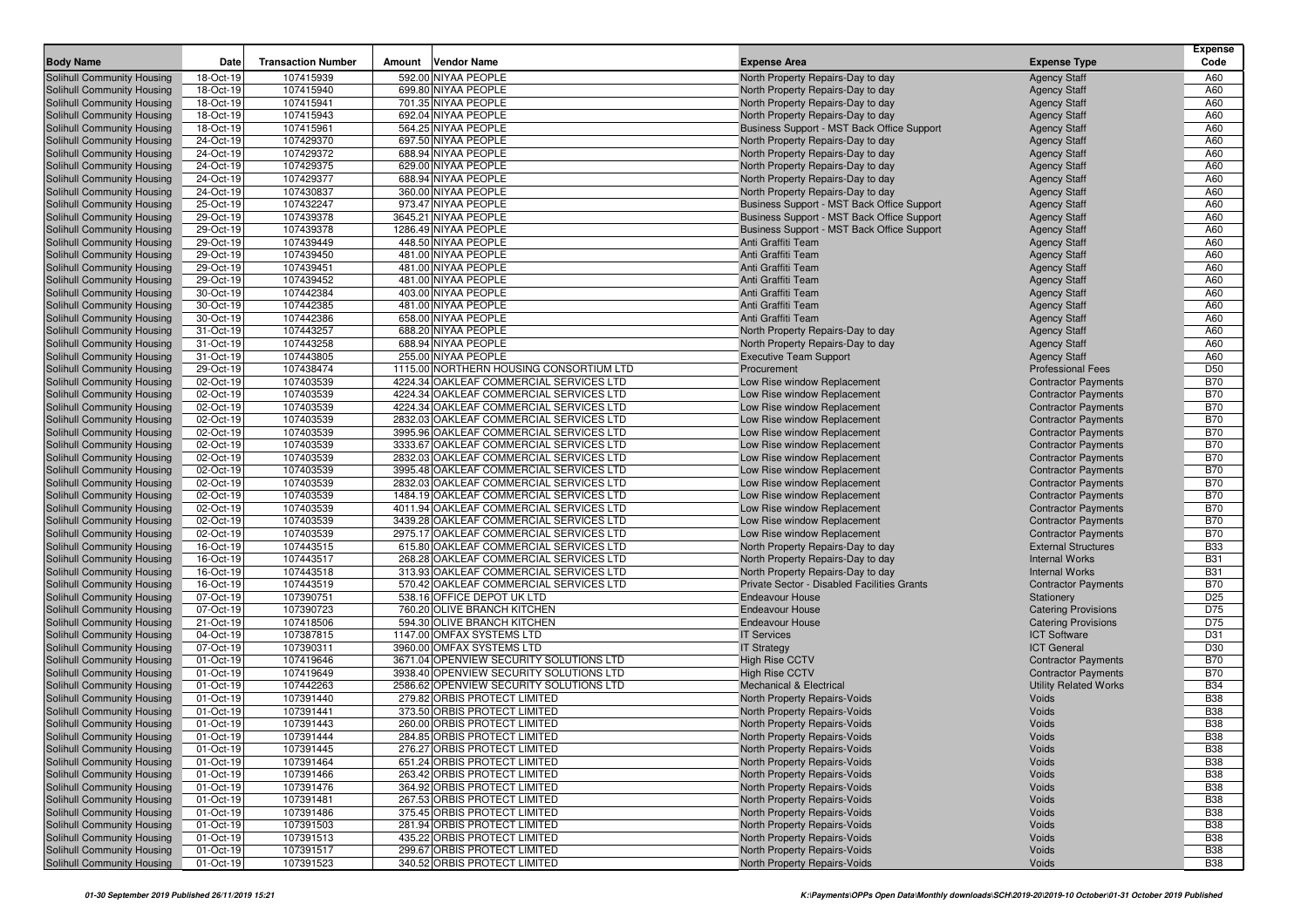|                                                          |                        |                           |                            |                                                         |                                                                           |                                            | <b>Expense</b>                |
|----------------------------------------------------------|------------------------|---------------------------|----------------------------|---------------------------------------------------------|---------------------------------------------------------------------------|--------------------------------------------|-------------------------------|
| <b>Body Name</b>                                         | Date                   | <b>Transaction Number</b> | Amount                     | <b>Vendor Name</b>                                      | <b>Expense Area</b>                                                       | <b>Expense Type</b>                        | Code                          |
| Solihull Community Housing                               | 01-Oct-19              | 107391532                 |                            | 276.40 ORBIS PROTECT LIMITED                            | North Property Repairs-Voids                                              | <b>Voids</b>                               | <b>B38</b>                    |
| Solihull Community Housing                               | 01-Oct-19              | 107391543                 |                            | 271.78 ORBIS PROTECT LIMITED                            | North Property Repairs-Voids                                              | Voids                                      | <b>B38</b>                    |
| Solihull Community Housing                               | 02-Oct-19              | 107386068                 |                            | 2760.00 ORBIS PROTECT LIMITED                           | <b>Call Centre</b>                                                        | Other Fees & Charges                       | D <sub>59</sub>               |
| Solihull Community Housing                               | 16-Oct-19              | 107412496                 |                            | 777.40 ORBIS PROTECT LIMITED                            | Ipswich House                                                             | Cleaning                                   | <b>B50</b>                    |
| Solihull Community Housing                               | 02-Oct-19              | 107387089                 |                            | 49473.12 P3 PEOPLE POTENTIAL POSSIBILITIES              | Ipswich House                                                             | <b>Other Contracted Services</b>           | E90                           |
| Solihull Community Housing                               | 02-Oct-19              | 107387089                 |                            | 10909.60 P3 PEOPLE POTENTIAL POSSIBILITIES              | <b>Private Sector Leasing</b>                                             | <b>Other Contracted Services</b>           | E90                           |
| Solihull Community Housing                               | 02-Oct-19              | 107387089                 |                            | -24736.56 P3 PEOPLE POTENTIAL POSSIBILITIES             | Ipswich House                                                             | <b>Other Contracted Services</b>           | E90                           |
| Solihull Community Housing                               | 02-Oct-19              | 107387089                 |                            | -5454.80 P3 PEOPLE POTENTIAL POSSIBILITIES              | <b>Private Sector Leasing</b>                                             | <b>Other Contracted Services</b>           | E90                           |
| Solihull Community Housing                               | 30-Oct-19              | 107442403                 |                            | 2208.62 P3 PEOPLE POTENTIAL POSSIBILITIES               | Ipswich House                                                             | <b>Other Contracted Services</b>           | E90                           |
| Solihull Community Housing                               | 30-Oct-19              | 107442403                 |                            | 487.04 P3 PEOPLE POTENTIAL POSSIBILITIES                | <b>Private Sector Leasing</b>                                             | <b>Other Contracted Services</b>           | E90                           |
| Solihull Community Housing                               | 01-Oct-19              | 107395389                 |                            | 7224.00 PACE PETROLEUM LTD                              | Stores-Stores and delivery                                                | <b>Stocks</b>                              | R <sub>10</sub>               |
| Solihull Community Housing                               | 22-Oct-19              | 107442162                 |                            | 7116.56 PACE PETROLEUM LTD                              | Stores-Stores and delivery                                                | <b>Stocks</b>                              | R <sub>10</sub><br><b>B22</b> |
| Solihull Community Housing<br>Solihull Community Housing | 14-Oct-19<br>04-Oct-19 | 107408327<br>107387901    |                            | 875.00 PARTRIDGE HOMES<br>1134.48 PENNINGTON CHOICE LTD | <b>Syrian Family Properties</b><br><b>Energy Performance Certificates</b> | Rents<br>Other Fees & Charges              | D <sub>59</sub>               |
| Solihull Community Housing                               | 01-Oct-19              | 107387290                 |                            | 17213.56 R J HARTWELL LTD                               | <b>Tarmac &amp; Resurfacing Works</b>                                     | <b>Contractor Payments</b>                 | <b>B70</b>                    |
| Solihull Community Housing                               | 01-Oct-19              | 107387290                 |                            | -8606.78 R J HARTWELL LTD                               | <b>Tarmac &amp; Resurfacing Works</b>                                     | <b>Contractor Payments</b>                 | <b>B70</b>                    |
| Solihull Community Housing                               | 01-Oct-19              | 107387290                 |                            | -688.54 R J HARTWELL LTD                                | <b>Sub Contractors Tax</b>                                                | <b>Creditor: Inland Revenue</b>            | S02                           |
| Solihull Community Housing                               | 01-Oct-19              | 107403541                 |                            | 1164.28 R S MILLER ROOFING (WOLVERHAMPTON) LTD          | North Property Repairs-Day to day                                         | <b>External Structures</b>                 | <b>B33</b>                    |
| Solihull Community Housing                               | 01-Oct-19              | 107403541                 |                            | 1283.53 R S MILLER ROOFING (WOLVERHAMPTON) LTD          | North Property Repairs-Day to day                                         | <b>External Structures</b>                 | <b>B33</b>                    |
| Solihull Community Housing                               | 01-Oct-19              | 107403541                 |                            | 955.50 R S MILLER ROOFING (WOLVERHAMPTON) LTD           | North Property Repairs-Day to day                                         | <b>External Structures</b>                 | <b>B33</b>                    |
| Solihull Community Housing                               | 01-Oct-19              | 107403542                 |                            | 45532.40 R S MILLER ROOFING(WOLVERHAMPTON) LTD          | <b>Sheltered Schemes</b>                                                  | <b>Contractor Payments</b>                 | <b>B70</b>                    |
| Solihull Community Housing                               | 01-Oct-19              | 107421694                 |                            | 3927.00 R S MILLER ROOFING (WOLVERHAMPTON) LTD          | <b>Pitched Re-roofing</b>                                                 | <b>Contractor Payments</b>                 | <b>B70</b>                    |
| Solihull Community Housing                               | 01-Oct-19              | 107421694                 |                            | 3927.00 R S MILLER ROOFING (WOLVERHAMPTON) LTD          | <b>Pitched Re-roofing</b>                                                 | <b>Contractor Payments</b>                 | <b>B70</b>                    |
| Solihull Community Housing                               | 01-Oct-19              | 107421694                 |                            | 3927.00 R S MILLER ROOFING(WOLVERHAMPTON) LTD           | <b>Pitched Re-roofing</b>                                                 | <b>Contractor Payments</b>                 | <b>B70</b>                    |
| Solihull Community Housing                               | 08-Oct-19              | 107395301                 |                            | 250.00 RAPIDE COMMUNICATION LIMITED                     | North Property Repairs-Day to day                                         | <b>Mobile Telephones</b>                   | D41                           |
| Solihull Community Housing                               | 22-Oct-19              | 107421307                 |                            | 250.00 RAPIDE COMMUNICATION LIMITED                     | North Property Repairs-Day to day                                         | <b>Mobile Telephones</b>                   | D41                           |
| Solihull Community Housing                               | 16-Oct-19              | 107412293                 |                            | 650.00 REDACTED PERSONAL INFORMATION                    | <b>Private Sector Leasing</b>                                             | Rents                                      | <b>B22</b>                    |
| Solihull Community Housing                               | 02-Oct-19              | 107386044                 |                            | 708.76 REDACTED PERSONAL INFORMATION                    | Housing Aid & Homelessness                                                | <b>Tenant Medicals</b>                     | D63                           |
| Solihull Community Housing                               | 15-Oct-19              | 107408635                 |                            | 900.90 REDACTED PERSONAL INFORMATION                    | Housing Aid & Homelessness                                                | <b>Tenant Medicals</b>                     | D63                           |
| Solihull Community Housing                               | 30-Oct-19              | 107442396                 |                            | 697.88 REDACTED PERSONAL INFORMATION                    | Housing Aid & Homelessness                                                | <b>Tenant Medicals</b>                     | D63                           |
| Solihull Community Housing                               | 10-Oct-19              | 107403421                 |                            | 5000.00 REDACTED PERSONAL INFORMATION                   | Private Sector - Disabled Facilities Grants                               | <b>Contractor Payments</b>                 | <b>B70</b>                    |
| Solihull Community Housing                               | 16-Oct-19              | 107412292                 |                            | 3900.00 REDACTED PERSONAL INFORMATION                   | <b>Private Sector Leasing</b>                                             | Rents                                      | <b>B22</b>                    |
| Solihull Community Housing                               | 22-Oct-19              | 107419392                 |                            | 2956.87 REDACTED PERSONAL INFORMATION                   | North Property Repairs-Day to day                                         | <b>Internal Works</b>                      | <b>B31</b>                    |
| Solihull Community Housing                               | 29-Oct-19              | 107438443                 |                            | 5000.00 REDACTED PERSONAL INFORMATION                   | Private Sector - Disabled Facilities Grants                               | <b>Contractor Payments</b>                 | <b>B70</b>                    |
| Solihull Community Housing                               | 18-Oct-19              | 107416028                 |                            | 10000.00 REDACTED PERSONAL INFORMATION                  | Private Sector - Disabled Facilities Grants                               | <b>Contractor Payments</b>                 | <b>B70</b>                    |
| Solihull Community Housing                               | 23-Oct-19              | 107428537                 |                            | 3318.12 REDACTED PERSONAL INFORMATION                   | <b>Private Sector Leasing</b>                                             | Rents                                      | <b>B22</b>                    |
| Solihull Community Housing                               | 14-Oct-19              | 107408564                 |                            | 3900.00 REDACTED PERSONAL INFORMATION                   | <b>Private Sector Leasing</b>                                             | Rents                                      | <b>B22</b>                    |
| Solihull Community Housing                               | 01-Oct-19              | 107381267                 | 468.22 REED                |                                                         | <b>Call Centre</b>                                                        | <b>Agency Staff</b>                        | A60                           |
| Solihull Community Housing                               | 07-Oct-19              | 107390312                 | 680.19 REED                |                                                         | Money Advice Team                                                         | <b>Agency Staff</b>                        | A60                           |
| Solihull Community Housing                               | 07-Oct-19              | 107390771                 | 357.89 REED                |                                                         | <b>Call Centre</b>                                                        | <b>Agency Staff</b>                        | A60                           |
| Solihull Community Housing                               | 07-Oct-19              | 107390774                 | 544.27 REED                |                                                         | <b>Call Centre</b>                                                        | <b>Agency Staff</b>                        | A60                           |
| Solihull Community Housing                               | 09-Oct-19              | 107400733                 | 535.03 REED                |                                                         | Money Advice Team                                                         | <b>Agency Staff</b>                        | A60                           |
| Solihull Community Housing                               | 09-Oct-19<br>14-Oct-19 | 107400735                 | 680.19 REED<br>489.41 REED |                                                         | Money Advice Team                                                         | <b>Agency Staff</b>                        | A60<br>A60                    |
| Solihull Community Housing<br>Solihull Community Housing | 14-Oct-19              | 107407395<br>107407456    | 433.95 REED                |                                                         | Money Advice Team<br><b>Call Centre</b>                                   | <b>Agency Staff</b>                        | A60                           |
| Solihull Community Housing                               | 14-Oct-19              | 107407459                 | 517.35 REED                |                                                         | <b>Call Centre</b>                                                        | <b>Agency Staff</b><br><b>Agency Staff</b> | A60                           |
| Solihull Community Housing                               | 21-Oct-19              | 107418508                 | 555.77 REED                |                                                         | Money Advice Team                                                         | <b>Agency Staff</b>                        | A60                           |
| Solihull Community Housing                               | 21-Oct-19              | 107418533                 | 389.82 REED                |                                                         | <b>Call Centre</b>                                                        | <b>Agency Staff</b>                        | A60                           |
| Solihull Community Housing                               | 21-Oct-19              | 107418534                 | 345.69 REED                |                                                         | <b>Call Centre</b>                                                        | <b>Agency Staff</b>                        | A60                           |
| Solihull Community Housing                               | 29-Oct-19              | 107439383                 | 533.24 REED                |                                                         | <b>Call Centre</b>                                                        | <b>Agency Staff</b>                        | A60                           |
| Solihull Community Housing                               | 02-Oct-19              | 107386052                 |                            | 1084.00 RESOURCE PRINT SOLUTIONS                        | Safe and Sound Operational                                                | Marketing                                  | D83                           |
| Solihull Community Housing                               | 16-Oct-19              | 107412525                 |                            | 2221.00 RESOURCE PRINT SOLUTIONS                        | Safe and Sound Operational                                                | Marketing                                  | D83                           |
| Solihull Community Housing                               | 15-Oct-19              | 107408609                 |                            | 854.00 RESOURCING GROUP                                 | Home Improvement Agency                                                   | <b>Agency Staff</b>                        | A60                           |
| Solihull Community Housing                               | 15-Oct-19              | 107408611                 |                            | 1078.00 RESOURCING GROUP                                | Home Improvement Agency                                                   | <b>Agency Staff</b>                        | A60                           |
| Solihull Community Housing                               | 15-Oct-19              | 107408612                 |                            | 1036.00 RESOURCING GROUP                                | Home Improvement Agency                                                   | <b>Agency Staff</b>                        | A60                           |
| Solihull Community Housing                               | 15-Oct-19              | 107408614                 |                            | 1057.00 RESOURCING GROUP                                | Home Improvement Agency                                                   | <b>Agency Staff</b>                        | A60                           |
| Solihull Community Housing                               | 07-Oct-19              | 107390729                 |                            | 1395.43 ROYAL MAIL                                      | <b>Endeavour House</b>                                                    | Postages                                   | D <sub>21</sub>               |
| Solihull Community Housing                               | 07-Oct-19              | 107390762                 |                            | 2402.79 ROYAL MAIL                                      | <b>Endeavour House</b>                                                    | Postages                                   | D <sub>21</sub>               |
| Solihull Community Housing                               | 29-Oct-19              | 107439418                 |                            | 1340.64 ROYAL MAIL                                      | <b>Endeavour House</b>                                                    | Postages                                   | D <sub>21</sub>               |
| Solihull Community Housing                               | 07-Oct-19              | 107390321                 |                            | 600.00 SELLICK PARTNERSHIP LTD                          | Welfare Reform Work                                                       | <b>Agency Staff</b>                        | A60                           |
| Solihull Community Housing                               | 21-Oct-19              | 107418510                 |                            | 600.00 SELLICK PARTNERSHIP LTD                          | <b>Welfare Reform Work</b>                                                | <b>Agency Staff</b>                        | A60                           |
| Solihull Community Housing                               | 29-Oct-19              | 107438471                 |                            | 336.14 SEVERN TRENT WATER LTD                           | <b>Private Sector Leasing</b>                                             | Water                                      | <b>B12</b>                    |
| Solihull Community Housing                               | 30-Oct-19              | 107442404                 |                            | 892.04 SEVERN TRENT WATER LTD                           | Ipswich House                                                             | Water                                      | <b>B12</b>                    |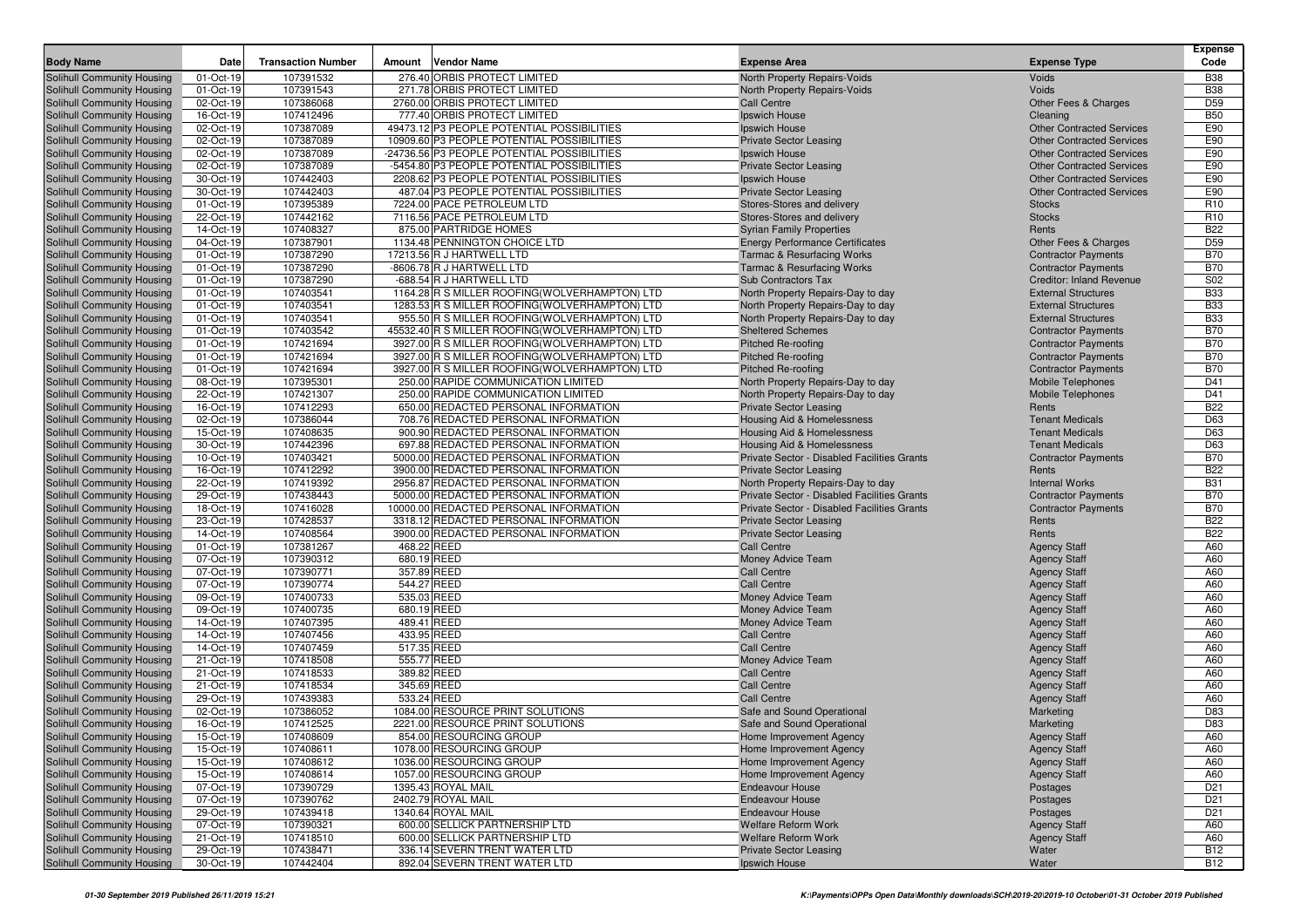| <b>Transaction Number</b><br>Code<br><b>Body Name</b><br><b>Date</b><br>Amount<br>Vendor Name<br><b>Expense Area</b><br><b>Expense Type</b><br><b>Solihull Community Housing</b><br>3038.10 SF PROPERTIES<br>11-Oct-19<br>107405465<br><b>Private Sector Leasing</b><br>Rents<br><b>B22</b><br>17-Oct-19<br>107414170<br>650.00 SINGLETON CLAMP & PARTNERS LTD<br><b>B70</b><br>Solihull Community Housing<br><b>Feasibility Works</b><br><b>Contractor Payments</b><br>107414172<br>3000.00 SINGLETON CLAMP & PARTNERS LTD<br><b>B70</b><br>Solihull Community Housing<br>17-Oct-19<br><b>Feasibility Works</b><br><b>Contractor Payments</b><br>107400837<br>2500.00 SOLIHULL COLLEGE<br>A80<br>Solihull Community Housing<br>09-Oct-19<br>Training<br>Training<br>Solihull Community Housing<br>107387539<br>51199.00 SOLIHULL MBC<br>E90<br>03-Oct-19<br><b>Mechanical &amp; Electrical</b><br><b>Other Contracted Services</b><br>107403651<br>36750.00 SOLIHULL MBC<br>E90<br>Solihull Community Housing<br>10-Oct-19<br>Gas Warm Air/B'boiler/Storage Heater<br><b>Other Contracted Services</b><br>107403653<br>4000.00 SOLIHULL MBC<br>E90<br>Solihull Community Housing<br>10-Oct-19<br>Low Rise - Envelope Programme<br><b>Other Contracted Services</b><br>107412280<br>6930.00 SOLIHULL MBC<br><b>B70</b><br>Solihull Community Housing<br>16-Oct-19<br><b>Feasibility Works</b><br><b>Contractor Payments</b><br>107416030<br>4172.67 SOLIHULL MBC<br>S09<br>Solihull Community Housing<br>18-Oct-19<br>Payroll - Payable to SMBC<br>Creditor: Solihull MBC<br>107429247<br>2500.00 SOLIHULL MBC<br>Solihull Community Housing<br>24-Oct-19<br>Home Improvement Agency<br>Head Office: Charges<br>H <sub>10</sub><br>107429248<br>5070.87 SOLIHULL MBC<br>H <sub>10</sub><br>Solihull Community Housing<br>24-Oct-19<br>Home Improvement Agency<br><b>Head Office: Charges</b><br>107407408<br>775.00 SOLIHULL UNITED REFORMED CHURCH<br><b>B22</b><br>Solihull Community Housing<br>14-Oct-19<br><b>Syrian Family Properties</b><br>Rents<br>107412498<br>2146.00 THE OYSTER PARTNERSHIP LTD<br>A60<br>Solihull Community Housing<br>16-Oct-19<br>Housing Aid & Homelessness<br><b>Agency Staff</b><br>1073.00 THE OYSTER PARTNERSHIP LTD<br>A60<br>Solihull Community Housing<br>16-Oct-19<br>107412503<br>Housing Aid & Homelessness<br><b>Agency Staff</b><br>107438496<br>1073.00 THE OYSTER PARTNERSHIP LTD<br>A60<br>Solihull Community Housing<br>29-Oct-19<br>Housing Aid & Homelessness<br><b>Agency Staff</b><br><b>B11</b><br>107423247<br>767.53 TOTAL GAS & POWER LTD<br>Solihull Community Housing<br>23-Oct-19<br>Low Rise (inc. Safe & Sound)<br>Electricity<br>107423247<br>5164.94 TOTAL GAS & POWER LTD<br><b>B11</b><br>Solihull Community Housing<br>23-Oct-19<br>Low Rise (inc. Safe & Sound)<br>Electricity<br>107414163<br>825.00 TOUCHWOOD LETTINGS<br><b>B22</b><br>Solihull Community Housing<br>17-Oct-19<br><b>Syrian Family Properties</b><br>Rents<br>107412294<br>9709.30 TRAVELODGE<br><b>B&amp;B Accommodation</b><br><b>B23</b><br>Solihull Community Housing<br>16-Oct-19<br>Housing Aid & Homelessness<br>107401750<br>3165.40 TRUSTID<br>D31<br>Solihull Community Housing<br>09-Oct-19<br><b>IT Services</b><br><b>ICT Software</b><br>107393271<br>728.04 TYRER BUILDING CONTRACTORS<br><b>MST</b> -Structural Works<br><b>B70</b><br>Solihull Community Housing<br>01-Oct-19<br><b>Contractor Payments</b><br>5053.62 TYRER BUILDING CONTRACTORS<br>Solihull Community Housing<br><b>B70</b><br>01-Oct-19<br>107411263<br>Public Sector - Major Adaptations<br><b>Contractor Payments</b><br><b>B70</b><br>Solihull Community Housing<br>01-Oct-19<br>107411264<br>4738.00 TYRER BUILDING CONTRACTORS<br>Public Sector - Major Adaptations<br><b>Contractor Payments</b><br>107411265<br>7891.51 TYRER BUILDING CONTRACTORS<br><b>B70</b><br>Solihull Community Housing<br>01-Oct-19<br><b>Public Sector - Major Adaptations</b><br><b>Contractor Payments</b><br>107411266<br>4530.11 TYRER BUILDING CONTRACTORS<br><b>B70</b><br>Solihull Community Housing<br>01-Oct-19<br>Public Sector - Major Adaptations<br><b>Contractor Payments</b><br>107411267<br>4236.91 TYRER BUILDING CONTRACTORS<br><b>B70</b><br>Solihull Community Housing<br>01-Oct-19<br>Public Sector - Major Adaptations<br><b>Contractor Payments</b><br>107411268<br>4075.78 TYRER BUILDING CONTRACTORS<br><b>B70</b><br>Solihull Community Housing<br>01-Oct-19<br>Public Sector - Major Adaptations<br><b>Contractor Payments</b><br>107411269<br>4109.81 TYRER BUILDING CONTRACTORS<br><b>B70</b><br>Solihull Community Housing<br>01-Oct-19<br>Public Sector - Major Adaptations<br><b>Contractor Payments</b><br>107411270<br>4694.00 TYRER BUILDING CONTRACTORS<br><b>B70</b><br>Solihull Community Housing<br>01-Oct-19<br>Public Sector - Major Adaptations<br><b>Contractor Payments</b><br>Solihull Community Housing<br>107411271<br>5979.20 TYRER BUILDING CONTRACTORS<br><b>B70</b><br>01-Oct-19<br>Public Sector - Major Adaptations<br><b>Contractor Payments</b><br><b>B70</b><br>Solihull Community Housing<br>01-Oct-19<br>107411272<br>4822.47 TYRER BUILDING CONTRACTORS<br>Public Sector - Major Adaptations<br><b>Contractor Payments</b><br>107411273<br>3910.79 TYRER BUILDING CONTRACTORS<br><b>B70</b><br>Solihull Community Housing<br>01-Oct-19<br>Public Sector - Major Adaptations<br><b>Contractor Payments</b><br>107411274<br>5467.80 TYRER BUILDING CONTRACTORS<br><b>B70</b><br>Solihull Community Housing<br>07-Oct-19<br><b>Public Sector - Major Adaptations</b><br><b>Contractor Payments</b><br>107421298<br>11428.98 TYRER BUILDING CONTRACTORS<br><b>B33</b><br>Solihull Community Housing<br>16-Oct-19<br>North Property Repairs-Day to day<br><b>External Structures</b><br>107421299<br>3800.94 TYRER BUILDING CONTRACTORS<br><b>Public Sector - Major Adaptations</b><br><b>B70</b><br>Solihull Community Housing<br>16-Oct-19<br><b>Contractor Payments</b><br>107421300<br>744.76 TYRER BUILDING CONTRACTORS<br><b>B70</b><br>Solihull Community Housing<br>18-Oct-19<br><b>MST</b> -Structural Works<br><b>Contractor Payments</b><br>107421301<br>480.45 TYRER BUILDING CONTRACTORS<br><b>MST</b> -Structural Works<br><b>B70</b><br>Solihull Community Housing<br>18-Oct-19<br><b>Contractor Payments</b><br>107430846<br>4421.07 TYRER BUILDING CONTRACTORS<br><b>B70</b><br>Solihull Community Housing<br>21-Oct-19<br>Public Sector - Major Adaptations<br><b>Contractor Payments</b><br>Solihull Community Housing<br>107430847<br>4532.82 TYRER BUILDING CONTRACTORS<br><b>B70</b><br>21-Oct-19<br>Public Sector - Major Adaptations<br><b>Contractor Payments</b><br>107412278<br>395.76 UTILITA ENERGY LTD<br>Solihull Community Housing<br>16-Oct-19<br><b>B11</b><br>Homelessness<br>Electricity<br><b>B11</b><br>107415253<br>288.23 UTILITA ENERGY LTD<br>Solihull Community Housing<br>18-Oct-19<br>Homelessness<br>Electricity<br>107415254<br>320.38 UTILITA ENERGY LTD<br><b>B11</b><br>Solihull Community Housing<br>18-Oct-19<br>Homelessness<br>Electricity<br>107438467<br>493.07 UTILITA ENERGY LTD<br>Solihull Community Housing<br>29-Oct-19<br>Homelessness<br>Electricity<br><b>B11</b><br>107438469<br>268.57 UTILITA ENERGY LTD<br><b>B11</b><br>Solihull Community Housing<br>29-Oct-19<br>Homelessness<br>Electricity<br>107438469<br>-0.01 UTILITA ENERGY LTD<br><b>B11</b><br>Solihull Community Housing<br>29-Oct-19<br>Homelessness<br>Electricity<br>107442406<br>497.46 UTILITA ENERGY LTD<br><b>B11</b><br>Solihull Community Housing<br>30-Oct-19<br>Homelessness<br>Electricity<br>417.62 VOICESCAPE<br>Solihull Community Housing<br>107382986<br><b>ICT Software</b><br>D31<br>01-Oct-19<br>Income Collection Team<br><b>B70</b><br>Solihull Community Housing<br>01-Oct-19<br>107382266<br>32838.81 WATES CONSTRUCTION LTD<br>Low Rise - Envelope Programme<br><b>Contractor Payments</b><br>107382267<br>32927.03 WATES CONSTRUCTION LTD<br><b>B70</b><br>Solihull Community Housing<br>01-Oct-19<br>Low Rise - Envelope Programme<br><b>Contractor Payments</b><br>107382268<br>32838.81 WATES CONSTRUCTION LTD<br><b>B70</b><br>Solihull Community Housing<br>01-Oct-19<br>Low Rise - Envelope Programme<br><b>Contractor Payments</b><br>107382269<br>32927.03 WATES CONSTRUCTION LTD<br><b>B70</b><br>Solihull Community Housing<br>01-Oct-19<br>Low Rise - Envelope Programme<br><b>Contractor Payments</b><br>Solihull Community Housing<br>107382270<br>32927.03 WATES CONSTRUCTION LTD<br>Low Rise - Envelope Programme<br><b>B70</b><br>01-Oct-19<br><b>Contractor Payments</b><br>26452.72 WATES CONSTRUCTION LTD<br><b>B70</b><br>01-Oct-19<br>107382271<br>Low Rise - Envelope Programme<br><b>Contractor Payments</b><br><b>B70</b><br>01-Oct-19<br>107387269<br>32838.81 WATES CONSTRUCTION LTD<br>Low Rise - Envelope Programme<br><b>Contractor Payments</b><br>01-Oct-19<br>107430672<br>32838.81 WATES CONSTRUCTION LTD<br>Low Rise - Envelope Programme<br><b>Contractor Payments</b><br><b>B70</b><br>Solihull Community Housing<br>01-Oct-19<br>107387285<br>15227.00 WESSEX LIFT CO LTD<br>Public Sector - Major Adaptations<br><b>Contractor Payments</b><br><b>B70</b><br>107387043<br>Solihull Community Housing<br>2406.08 WETTONS CLEANING SERVICES LTD<br>02-Oct-19<br>Saxon Court<br>Cleaning<br><b>B50</b><br>Solihull Community Housing<br>08-Oct-19<br>107395266<br>59370.97 WETTONS CLEANING SERVICES LTD<br>Low Rise (inc. Safe & Sound)<br><b>B50</b><br>Cleaning<br>Solihull Community Housing<br>16-Oct-19<br>107412506<br>256.23 WETTONS CLEANING SERVICES LTD<br><b>Private Sector Leasing</b><br><b>B50</b><br>Cleaning<br>Solihull Community Housing<br>01-Oct-19<br>107393270<br>417.99 WIRELESS LOGIC<br><b>Mechanical &amp; Electrical</b><br><b>Utility Related Works</b><br><b>B34</b><br>Solihull Community Housing<br>107382751<br>635.04 WOODHULL ROOFING LTD<br>North Property Repairs-Day to day<br><b>External Structures</b><br><b>B33</b><br>01-Oct-19<br>Solihull Community Housing<br>01-Oct-19<br>107382752<br>715.73 WOODHULL ROOFING LTD<br>North Property Repairs-Day to day<br><b>External Structures</b><br><b>B33</b> |                            |           |           |                              |                                   |                            | <b>Expense</b> |
|------------------------------------------------------------------------------------------------------------------------------------------------------------------------------------------------------------------------------------------------------------------------------------------------------------------------------------------------------------------------------------------------------------------------------------------------------------------------------------------------------------------------------------------------------------------------------------------------------------------------------------------------------------------------------------------------------------------------------------------------------------------------------------------------------------------------------------------------------------------------------------------------------------------------------------------------------------------------------------------------------------------------------------------------------------------------------------------------------------------------------------------------------------------------------------------------------------------------------------------------------------------------------------------------------------------------------------------------------------------------------------------------------------------------------------------------------------------------------------------------------------------------------------------------------------------------------------------------------------------------------------------------------------------------------------------------------------------------------------------------------------------------------------------------------------------------------------------------------------------------------------------------------------------------------------------------------------------------------------------------------------------------------------------------------------------------------------------------------------------------------------------------------------------------------------------------------------------------------------------------------------------------------------------------------------------------------------------------------------------------------------------------------------------------------------------------------------------------------------------------------------------------------------------------------------------------------------------------------------------------------------------------------------------------------------------------------------------------------------------------------------------------------------------------------------------------------------------------------------------------------------------------------------------------------------------------------------------------------------------------------------------------------------------------------------------------------------------------------------------------------------------------------------------------------------------------------------------------------------------------------------------------------------------------------------------------------------------------------------------------------------------------------------------------------------------------------------------------------------------------------------------------------------------------------------------------------------------------------------------------------------------------------------------------------------------------------------------------------------------------------------------------------------------------------------------------------------------------------------------------------------------------------------------------------------------------------------------------------------------------------------------------------------------------------------------------------------------------------------------------------------------------------------------------------------------------------------------------------------------------------------------------------------------------------------------------------------------------------------------------------------------------------------------------------------------------------------------------------------------------------------------------------------------------------------------------------------------------------------------------------------------------------------------------------------------------------------------------------------------------------------------------------------------------------------------------------------------------------------------------------------------------------------------------------------------------------------------------------------------------------------------------------------------------------------------------------------------------------------------------------------------------------------------------------------------------------------------------------------------------------------------------------------------------------------------------------------------------------------------------------------------------------------------------------------------------------------------------------------------------------------------------------------------------------------------------------------------------------------------------------------------------------------------------------------------------------------------------------------------------------------------------------------------------------------------------------------------------------------------------------------------------------------------------------------------------------------------------------------------------------------------------------------------------------------------------------------------------------------------------------------------------------------------------------------------------------------------------------------------------------------------------------------------------------------------------------------------------------------------------------------------------------------------------------------------------------------------------------------------------------------------------------------------------------------------------------------------------------------------------------------------------------------------------------------------------------------------------------------------------------------------------------------------------------------------------------------------------------------------------------------------------------------------------------------------------------------------------------------------------------------------------------------------------------------------------------------------------------------------------------------------------------------------------------------------------------------------------------------------------------------------------------------------------------------------------------------------------------------------------------------------------------------------------------------------------------------------------------------------------------------------------------------------------------------------------------------------------------------------------------------------------------------------------------------------------------------------------------------------------------------------------------------------------------------------------------------------------------------------------------------------------------------------------------------------------------------------------------------------------------------------------------------------------------------------------------------------------------------------------------------------------------------------------------------------------------------------------------------------------------------------------------------------------------------------------------------------------------------------------------------------------------------------------------------------------------------------------------------------------------------------------------------------------------------------------------------------------------------------------------------------------------------------------------------------------------------------------------------------------------------------------------------------------------------------------------------------------------------------------------------------------------------------------------------------------------------------------------------------------------------------------------------------------------------------------------------------------------------------------------------------------------------------------------------------------------------------------------------------------------------------------------------------------------------------------------------------------------------------------------------------------------------------------------------------------------------------------------------------------------------------------------------------------------------------------------------------------------------------------------------------------------------------------------------------------------------------------------------------------------------------------------------------------------------------------------------------------------------------------------------------------------------------------------------------------------------------------------------------------------------------------------------------------------------------------------------------------------------------------------------------------------------------------------------------------------------------------------------------------------------------------------------------------------------------|----------------------------|-----------|-----------|------------------------------|-----------------------------------|----------------------------|----------------|
| Solihull Community Housing<br>Solihull Community Housing<br>Solihull Community Housing                                                                                                                                                                                                                                                                                                                                                                                                                                                                                                                                                                                                                                                                                                                                                                                                                                                                                                                                                                                                                                                                                                                                                                                                                                                                                                                                                                                                                                                                                                                                                                                                                                                                                                                                                                                                                                                                                                                                                                                                                                                                                                                                                                                                                                                                                                                                                                                                                                                                                                                                                                                                                                                                                                                                                                                                                                                                                                                                                                                                                                                                                                                                                                                                                                                                                                                                                                                                                                                                                                                                                                                                                                                                                                                                                                                                                                                                                                                                                                                                                                                                                                                                                                                                                                                                                                                                                                                                                                                                                                                                                                                                                                                                                                                                                                                                                                                                                                                                                                                                                                                                                                                                                                                                                                                                                                                                                                                                                                                                                                                                                                                                                                                                                                                                                                                                                                                                                                                                                                                                                                                                                                                                                                                                                                                                                                                                                                                                                                                                                                                                                                                                                                                                                                                                                                                                                                                                                                                                                                                                                                                                                                                                                                                                                                                                                                                                                                                                                                                                                                                                                                                                                                                                                                                                                                                                                                                                                                                                                                                                                                                                                                                                                                                                                                                                                                                                                                                                                                                                                                                                                                                                                                                                                                                                                                                                                                                                                                                                                                                                                                                                                                                                                                                                                                                                                                                                                                                                                                                                                                                                                                                                                                                                                                                                                                                                                                                                                                                                                                                                                                                                                                                                                                                                                           |                            |           |           |                              |                                   |                            |                |
|                                                                                                                                                                                                                                                                                                                                                                                                                                                                                                                                                                                                                                                                                                                                                                                                                                                                                                                                                                                                                                                                                                                                                                                                                                                                                                                                                                                                                                                                                                                                                                                                                                                                                                                                                                                                                                                                                                                                                                                                                                                                                                                                                                                                                                                                                                                                                                                                                                                                                                                                                                                                                                                                                                                                                                                                                                                                                                                                                                                                                                                                                                                                                                                                                                                                                                                                                                                                                                                                                                                                                                                                                                                                                                                                                                                                                                                                                                                                                                                                                                                                                                                                                                                                                                                                                                                                                                                                                                                                                                                                                                                                                                                                                                                                                                                                                                                                                                                                                                                                                                                                                                                                                                                                                                                                                                                                                                                                                                                                                                                                                                                                                                                                                                                                                                                                                                                                                                                                                                                                                                                                                                                                                                                                                                                                                                                                                                                                                                                                                                                                                                                                                                                                                                                                                                                                                                                                                                                                                                                                                                                                                                                                                                                                                                                                                                                                                                                                                                                                                                                                                                                                                                                                                                                                                                                                                                                                                                                                                                                                                                                                                                                                                                                                                                                                                                                                                                                                                                                                                                                                                                                                                                                                                                                                                                                                                                                                                                                                                                                                                                                                                                                                                                                                                                                                                                                                                                                                                                                                                                                                                                                                                                                                                                                                                                                                                                                                                                                                                                                                                                                                                                                                                                                                                                                                                                                  |                            |           |           |                              |                                   |                            |                |
|                                                                                                                                                                                                                                                                                                                                                                                                                                                                                                                                                                                                                                                                                                                                                                                                                                                                                                                                                                                                                                                                                                                                                                                                                                                                                                                                                                                                                                                                                                                                                                                                                                                                                                                                                                                                                                                                                                                                                                                                                                                                                                                                                                                                                                                                                                                                                                                                                                                                                                                                                                                                                                                                                                                                                                                                                                                                                                                                                                                                                                                                                                                                                                                                                                                                                                                                                                                                                                                                                                                                                                                                                                                                                                                                                                                                                                                                                                                                                                                                                                                                                                                                                                                                                                                                                                                                                                                                                                                                                                                                                                                                                                                                                                                                                                                                                                                                                                                                                                                                                                                                                                                                                                                                                                                                                                                                                                                                                                                                                                                                                                                                                                                                                                                                                                                                                                                                                                                                                                                                                                                                                                                                                                                                                                                                                                                                                                                                                                                                                                                                                                                                                                                                                                                                                                                                                                                                                                                                                                                                                                                                                                                                                                                                                                                                                                                                                                                                                                                                                                                                                                                                                                                                                                                                                                                                                                                                                                                                                                                                                                                                                                                                                                                                                                                                                                                                                                                                                                                                                                                                                                                                                                                                                                                                                                                                                                                                                                                                                                                                                                                                                                                                                                                                                                                                                                                                                                                                                                                                                                                                                                                                                                                                                                                                                                                                                                                                                                                                                                                                                                                                                                                                                                                                                                                                                                                  |                            |           |           |                              |                                   |                            |                |
|                                                                                                                                                                                                                                                                                                                                                                                                                                                                                                                                                                                                                                                                                                                                                                                                                                                                                                                                                                                                                                                                                                                                                                                                                                                                                                                                                                                                                                                                                                                                                                                                                                                                                                                                                                                                                                                                                                                                                                                                                                                                                                                                                                                                                                                                                                                                                                                                                                                                                                                                                                                                                                                                                                                                                                                                                                                                                                                                                                                                                                                                                                                                                                                                                                                                                                                                                                                                                                                                                                                                                                                                                                                                                                                                                                                                                                                                                                                                                                                                                                                                                                                                                                                                                                                                                                                                                                                                                                                                                                                                                                                                                                                                                                                                                                                                                                                                                                                                                                                                                                                                                                                                                                                                                                                                                                                                                                                                                                                                                                                                                                                                                                                                                                                                                                                                                                                                                                                                                                                                                                                                                                                                                                                                                                                                                                                                                                                                                                                                                                                                                                                                                                                                                                                                                                                                                                                                                                                                                                                                                                                                                                                                                                                                                                                                                                                                                                                                                                                                                                                                                                                                                                                                                                                                                                                                                                                                                                                                                                                                                                                                                                                                                                                                                                                                                                                                                                                                                                                                                                                                                                                                                                                                                                                                                                                                                                                                                                                                                                                                                                                                                                                                                                                                                                                                                                                                                                                                                                                                                                                                                                                                                                                                                                                                                                                                                                                                                                                                                                                                                                                                                                                                                                                                                                                                                                                  |                            |           |           |                              |                                   |                            |                |
|                                                                                                                                                                                                                                                                                                                                                                                                                                                                                                                                                                                                                                                                                                                                                                                                                                                                                                                                                                                                                                                                                                                                                                                                                                                                                                                                                                                                                                                                                                                                                                                                                                                                                                                                                                                                                                                                                                                                                                                                                                                                                                                                                                                                                                                                                                                                                                                                                                                                                                                                                                                                                                                                                                                                                                                                                                                                                                                                                                                                                                                                                                                                                                                                                                                                                                                                                                                                                                                                                                                                                                                                                                                                                                                                                                                                                                                                                                                                                                                                                                                                                                                                                                                                                                                                                                                                                                                                                                                                                                                                                                                                                                                                                                                                                                                                                                                                                                                                                                                                                                                                                                                                                                                                                                                                                                                                                                                                                                                                                                                                                                                                                                                                                                                                                                                                                                                                                                                                                                                                                                                                                                                                                                                                                                                                                                                                                                                                                                                                                                                                                                                                                                                                                                                                                                                                                                                                                                                                                                                                                                                                                                                                                                                                                                                                                                                                                                                                                                                                                                                                                                                                                                                                                                                                                                                                                                                                                                                                                                                                                                                                                                                                                                                                                                                                                                                                                                                                                                                                                                                                                                                                                                                                                                                                                                                                                                                                                                                                                                                                                                                                                                                                                                                                                                                                                                                                                                                                                                                                                                                                                                                                                                                                                                                                                                                                                                                                                                                                                                                                                                                                                                                                                                                                                                                                                                                  |                            |           |           |                              |                                   |                            |                |
|                                                                                                                                                                                                                                                                                                                                                                                                                                                                                                                                                                                                                                                                                                                                                                                                                                                                                                                                                                                                                                                                                                                                                                                                                                                                                                                                                                                                                                                                                                                                                                                                                                                                                                                                                                                                                                                                                                                                                                                                                                                                                                                                                                                                                                                                                                                                                                                                                                                                                                                                                                                                                                                                                                                                                                                                                                                                                                                                                                                                                                                                                                                                                                                                                                                                                                                                                                                                                                                                                                                                                                                                                                                                                                                                                                                                                                                                                                                                                                                                                                                                                                                                                                                                                                                                                                                                                                                                                                                                                                                                                                                                                                                                                                                                                                                                                                                                                                                                                                                                                                                                                                                                                                                                                                                                                                                                                                                                                                                                                                                                                                                                                                                                                                                                                                                                                                                                                                                                                                                                                                                                                                                                                                                                                                                                                                                                                                                                                                                                                                                                                                                                                                                                                                                                                                                                                                                                                                                                                                                                                                                                                                                                                                                                                                                                                                                                                                                                                                                                                                                                                                                                                                                                                                                                                                                                                                                                                                                                                                                                                                                                                                                                                                                                                                                                                                                                                                                                                                                                                                                                                                                                                                                                                                                                                                                                                                                                                                                                                                                                                                                                                                                                                                                                                                                                                                                                                                                                                                                                                                                                                                                                                                                                                                                                                                                                                                                                                                                                                                                                                                                                                                                                                                                                                                                                                                                  |                            |           |           |                              |                                   |                            |                |
|                                                                                                                                                                                                                                                                                                                                                                                                                                                                                                                                                                                                                                                                                                                                                                                                                                                                                                                                                                                                                                                                                                                                                                                                                                                                                                                                                                                                                                                                                                                                                                                                                                                                                                                                                                                                                                                                                                                                                                                                                                                                                                                                                                                                                                                                                                                                                                                                                                                                                                                                                                                                                                                                                                                                                                                                                                                                                                                                                                                                                                                                                                                                                                                                                                                                                                                                                                                                                                                                                                                                                                                                                                                                                                                                                                                                                                                                                                                                                                                                                                                                                                                                                                                                                                                                                                                                                                                                                                                                                                                                                                                                                                                                                                                                                                                                                                                                                                                                                                                                                                                                                                                                                                                                                                                                                                                                                                                                                                                                                                                                                                                                                                                                                                                                                                                                                                                                                                                                                                                                                                                                                                                                                                                                                                                                                                                                                                                                                                                                                                                                                                                                                                                                                                                                                                                                                                                                                                                                                                                                                                                                                                                                                                                                                                                                                                                                                                                                                                                                                                                                                                                                                                                                                                                                                                                                                                                                                                                                                                                                                                                                                                                                                                                                                                                                                                                                                                                                                                                                                                                                                                                                                                                                                                                                                                                                                                                                                                                                                                                                                                                                                                                                                                                                                                                                                                                                                                                                                                                                                                                                                                                                                                                                                                                                                                                                                                                                                                                                                                                                                                                                                                                                                                                                                                                                                                                  |                            |           |           |                              |                                   |                            |                |
|                                                                                                                                                                                                                                                                                                                                                                                                                                                                                                                                                                                                                                                                                                                                                                                                                                                                                                                                                                                                                                                                                                                                                                                                                                                                                                                                                                                                                                                                                                                                                                                                                                                                                                                                                                                                                                                                                                                                                                                                                                                                                                                                                                                                                                                                                                                                                                                                                                                                                                                                                                                                                                                                                                                                                                                                                                                                                                                                                                                                                                                                                                                                                                                                                                                                                                                                                                                                                                                                                                                                                                                                                                                                                                                                                                                                                                                                                                                                                                                                                                                                                                                                                                                                                                                                                                                                                                                                                                                                                                                                                                                                                                                                                                                                                                                                                                                                                                                                                                                                                                                                                                                                                                                                                                                                                                                                                                                                                                                                                                                                                                                                                                                                                                                                                                                                                                                                                                                                                                                                                                                                                                                                                                                                                                                                                                                                                                                                                                                                                                                                                                                                                                                                                                                                                                                                                                                                                                                                                                                                                                                                                                                                                                                                                                                                                                                                                                                                                                                                                                                                                                                                                                                                                                                                                                                                                                                                                                                                                                                                                                                                                                                                                                                                                                                                                                                                                                                                                                                                                                                                                                                                                                                                                                                                                                                                                                                                                                                                                                                                                                                                                                                                                                                                                                                                                                                                                                                                                                                                                                                                                                                                                                                                                                                                                                                                                                                                                                                                                                                                                                                                                                                                                                                                                                                                                                                  |                            |           |           |                              |                                   |                            |                |
|                                                                                                                                                                                                                                                                                                                                                                                                                                                                                                                                                                                                                                                                                                                                                                                                                                                                                                                                                                                                                                                                                                                                                                                                                                                                                                                                                                                                                                                                                                                                                                                                                                                                                                                                                                                                                                                                                                                                                                                                                                                                                                                                                                                                                                                                                                                                                                                                                                                                                                                                                                                                                                                                                                                                                                                                                                                                                                                                                                                                                                                                                                                                                                                                                                                                                                                                                                                                                                                                                                                                                                                                                                                                                                                                                                                                                                                                                                                                                                                                                                                                                                                                                                                                                                                                                                                                                                                                                                                                                                                                                                                                                                                                                                                                                                                                                                                                                                                                                                                                                                                                                                                                                                                                                                                                                                                                                                                                                                                                                                                                                                                                                                                                                                                                                                                                                                                                                                                                                                                                                                                                                                                                                                                                                                                                                                                                                                                                                                                                                                                                                                                                                                                                                                                                                                                                                                                                                                                                                                                                                                                                                                                                                                                                                                                                                                                                                                                                                                                                                                                                                                                                                                                                                                                                                                                                                                                                                                                                                                                                                                                                                                                                                                                                                                                                                                                                                                                                                                                                                                                                                                                                                                                                                                                                                                                                                                                                                                                                                                                                                                                                                                                                                                                                                                                                                                                                                                                                                                                                                                                                                                                                                                                                                                                                                                                                                                                                                                                                                                                                                                                                                                                                                                                                                                                                                                                  |                            |           |           |                              |                                   |                            |                |
|                                                                                                                                                                                                                                                                                                                                                                                                                                                                                                                                                                                                                                                                                                                                                                                                                                                                                                                                                                                                                                                                                                                                                                                                                                                                                                                                                                                                                                                                                                                                                                                                                                                                                                                                                                                                                                                                                                                                                                                                                                                                                                                                                                                                                                                                                                                                                                                                                                                                                                                                                                                                                                                                                                                                                                                                                                                                                                                                                                                                                                                                                                                                                                                                                                                                                                                                                                                                                                                                                                                                                                                                                                                                                                                                                                                                                                                                                                                                                                                                                                                                                                                                                                                                                                                                                                                                                                                                                                                                                                                                                                                                                                                                                                                                                                                                                                                                                                                                                                                                                                                                                                                                                                                                                                                                                                                                                                                                                                                                                                                                                                                                                                                                                                                                                                                                                                                                                                                                                                                                                                                                                                                                                                                                                                                                                                                                                                                                                                                                                                                                                                                                                                                                                                                                                                                                                                                                                                                                                                                                                                                                                                                                                                                                                                                                                                                                                                                                                                                                                                                                                                                                                                                                                                                                                                                                                                                                                                                                                                                                                                                                                                                                                                                                                                                                                                                                                                                                                                                                                                                                                                                                                                                                                                                                                                                                                                                                                                                                                                                                                                                                                                                                                                                                                                                                                                                                                                                                                                                                                                                                                                                                                                                                                                                                                                                                                                                                                                                                                                                                                                                                                                                                                                                                                                                                                                                  |                            |           |           |                              |                                   |                            |                |
|                                                                                                                                                                                                                                                                                                                                                                                                                                                                                                                                                                                                                                                                                                                                                                                                                                                                                                                                                                                                                                                                                                                                                                                                                                                                                                                                                                                                                                                                                                                                                                                                                                                                                                                                                                                                                                                                                                                                                                                                                                                                                                                                                                                                                                                                                                                                                                                                                                                                                                                                                                                                                                                                                                                                                                                                                                                                                                                                                                                                                                                                                                                                                                                                                                                                                                                                                                                                                                                                                                                                                                                                                                                                                                                                                                                                                                                                                                                                                                                                                                                                                                                                                                                                                                                                                                                                                                                                                                                                                                                                                                                                                                                                                                                                                                                                                                                                                                                                                                                                                                                                                                                                                                                                                                                                                                                                                                                                                                                                                                                                                                                                                                                                                                                                                                                                                                                                                                                                                                                                                                                                                                                                                                                                                                                                                                                                                                                                                                                                                                                                                                                                                                                                                                                                                                                                                                                                                                                                                                                                                                                                                                                                                                                                                                                                                                                                                                                                                                                                                                                                                                                                                                                                                                                                                                                                                                                                                                                                                                                                                                                                                                                                                                                                                                                                                                                                                                                                                                                                                                                                                                                                                                                                                                                                                                                                                                                                                                                                                                                                                                                                                                                                                                                                                                                                                                                                                                                                                                                                                                                                                                                                                                                                                                                                                                                                                                                                                                                                                                                                                                                                                                                                                                                                                                                                                                                  |                            |           |           |                              |                                   |                            |                |
|                                                                                                                                                                                                                                                                                                                                                                                                                                                                                                                                                                                                                                                                                                                                                                                                                                                                                                                                                                                                                                                                                                                                                                                                                                                                                                                                                                                                                                                                                                                                                                                                                                                                                                                                                                                                                                                                                                                                                                                                                                                                                                                                                                                                                                                                                                                                                                                                                                                                                                                                                                                                                                                                                                                                                                                                                                                                                                                                                                                                                                                                                                                                                                                                                                                                                                                                                                                                                                                                                                                                                                                                                                                                                                                                                                                                                                                                                                                                                                                                                                                                                                                                                                                                                                                                                                                                                                                                                                                                                                                                                                                                                                                                                                                                                                                                                                                                                                                                                                                                                                                                                                                                                                                                                                                                                                                                                                                                                                                                                                                                                                                                                                                                                                                                                                                                                                                                                                                                                                                                                                                                                                                                                                                                                                                                                                                                                                                                                                                                                                                                                                                                                                                                                                                                                                                                                                                                                                                                                                                                                                                                                                                                                                                                                                                                                                                                                                                                                                                                                                                                                                                                                                                                                                                                                                                                                                                                                                                                                                                                                                                                                                                                                                                                                                                                                                                                                                                                                                                                                                                                                                                                                                                                                                                                                                                                                                                                                                                                                                                                                                                                                                                                                                                                                                                                                                                                                                                                                                                                                                                                                                                                                                                                                                                                                                                                                                                                                                                                                                                                                                                                                                                                                                                                                                                                                                                  |                            |           |           |                              |                                   |                            |                |
|                                                                                                                                                                                                                                                                                                                                                                                                                                                                                                                                                                                                                                                                                                                                                                                                                                                                                                                                                                                                                                                                                                                                                                                                                                                                                                                                                                                                                                                                                                                                                                                                                                                                                                                                                                                                                                                                                                                                                                                                                                                                                                                                                                                                                                                                                                                                                                                                                                                                                                                                                                                                                                                                                                                                                                                                                                                                                                                                                                                                                                                                                                                                                                                                                                                                                                                                                                                                                                                                                                                                                                                                                                                                                                                                                                                                                                                                                                                                                                                                                                                                                                                                                                                                                                                                                                                                                                                                                                                                                                                                                                                                                                                                                                                                                                                                                                                                                                                                                                                                                                                                                                                                                                                                                                                                                                                                                                                                                                                                                                                                                                                                                                                                                                                                                                                                                                                                                                                                                                                                                                                                                                                                                                                                                                                                                                                                                                                                                                                                                                                                                                                                                                                                                                                                                                                                                                                                                                                                                                                                                                                                                                                                                                                                                                                                                                                                                                                                                                                                                                                                                                                                                                                                                                                                                                                                                                                                                                                                                                                                                                                                                                                                                                                                                                                                                                                                                                                                                                                                                                                                                                                                                                                                                                                                                                                                                                                                                                                                                                                                                                                                                                                                                                                                                                                                                                                                                                                                                                                                                                                                                                                                                                                                                                                                                                                                                                                                                                                                                                                                                                                                                                                                                                                                                                                                                                                  |                            |           |           |                              |                                   |                            |                |
|                                                                                                                                                                                                                                                                                                                                                                                                                                                                                                                                                                                                                                                                                                                                                                                                                                                                                                                                                                                                                                                                                                                                                                                                                                                                                                                                                                                                                                                                                                                                                                                                                                                                                                                                                                                                                                                                                                                                                                                                                                                                                                                                                                                                                                                                                                                                                                                                                                                                                                                                                                                                                                                                                                                                                                                                                                                                                                                                                                                                                                                                                                                                                                                                                                                                                                                                                                                                                                                                                                                                                                                                                                                                                                                                                                                                                                                                                                                                                                                                                                                                                                                                                                                                                                                                                                                                                                                                                                                                                                                                                                                                                                                                                                                                                                                                                                                                                                                                                                                                                                                                                                                                                                                                                                                                                                                                                                                                                                                                                                                                                                                                                                                                                                                                                                                                                                                                                                                                                                                                                                                                                                                                                                                                                                                                                                                                                                                                                                                                                                                                                                                                                                                                                                                                                                                                                                                                                                                                                                                                                                                                                                                                                                                                                                                                                                                                                                                                                                                                                                                                                                                                                                                                                                                                                                                                                                                                                                                                                                                                                                                                                                                                                                                                                                                                                                                                                                                                                                                                                                                                                                                                                                                                                                                                                                                                                                                                                                                                                                                                                                                                                                                                                                                                                                                                                                                                                                                                                                                                                                                                                                                                                                                                                                                                                                                                                                                                                                                                                                                                                                                                                                                                                                                                                                                                                                                  |                            |           |           |                              |                                   |                            |                |
|                                                                                                                                                                                                                                                                                                                                                                                                                                                                                                                                                                                                                                                                                                                                                                                                                                                                                                                                                                                                                                                                                                                                                                                                                                                                                                                                                                                                                                                                                                                                                                                                                                                                                                                                                                                                                                                                                                                                                                                                                                                                                                                                                                                                                                                                                                                                                                                                                                                                                                                                                                                                                                                                                                                                                                                                                                                                                                                                                                                                                                                                                                                                                                                                                                                                                                                                                                                                                                                                                                                                                                                                                                                                                                                                                                                                                                                                                                                                                                                                                                                                                                                                                                                                                                                                                                                                                                                                                                                                                                                                                                                                                                                                                                                                                                                                                                                                                                                                                                                                                                                                                                                                                                                                                                                                                                                                                                                                                                                                                                                                                                                                                                                                                                                                                                                                                                                                                                                                                                                                                                                                                                                                                                                                                                                                                                                                                                                                                                                                                                                                                                                                                                                                                                                                                                                                                                                                                                                                                                                                                                                                                                                                                                                                                                                                                                                                                                                                                                                                                                                                                                                                                                                                                                                                                                                                                                                                                                                                                                                                                                                                                                                                                                                                                                                                                                                                                                                                                                                                                                                                                                                                                                                                                                                                                                                                                                                                                                                                                                                                                                                                                                                                                                                                                                                                                                                                                                                                                                                                                                                                                                                                                                                                                                                                                                                                                                                                                                                                                                                                                                                                                                                                                                                                                                                                                                                  |                            |           |           |                              |                                   |                            |                |
|                                                                                                                                                                                                                                                                                                                                                                                                                                                                                                                                                                                                                                                                                                                                                                                                                                                                                                                                                                                                                                                                                                                                                                                                                                                                                                                                                                                                                                                                                                                                                                                                                                                                                                                                                                                                                                                                                                                                                                                                                                                                                                                                                                                                                                                                                                                                                                                                                                                                                                                                                                                                                                                                                                                                                                                                                                                                                                                                                                                                                                                                                                                                                                                                                                                                                                                                                                                                                                                                                                                                                                                                                                                                                                                                                                                                                                                                                                                                                                                                                                                                                                                                                                                                                                                                                                                                                                                                                                                                                                                                                                                                                                                                                                                                                                                                                                                                                                                                                                                                                                                                                                                                                                                                                                                                                                                                                                                                                                                                                                                                                                                                                                                                                                                                                                                                                                                                                                                                                                                                                                                                                                                                                                                                                                                                                                                                                                                                                                                                                                                                                                                                                                                                                                                                                                                                                                                                                                                                                                                                                                                                                                                                                                                                                                                                                                                                                                                                                                                                                                                                                                                                                                                                                                                                                                                                                                                                                                                                                                                                                                                                                                                                                                                                                                                                                                                                                                                                                                                                                                                                                                                                                                                                                                                                                                                                                                                                                                                                                                                                                                                                                                                                                                                                                                                                                                                                                                                                                                                                                                                                                                                                                                                                                                                                                                                                                                                                                                                                                                                                                                                                                                                                                                                                                                                                                                                  |                            |           |           |                              |                                   |                            |                |
|                                                                                                                                                                                                                                                                                                                                                                                                                                                                                                                                                                                                                                                                                                                                                                                                                                                                                                                                                                                                                                                                                                                                                                                                                                                                                                                                                                                                                                                                                                                                                                                                                                                                                                                                                                                                                                                                                                                                                                                                                                                                                                                                                                                                                                                                                                                                                                                                                                                                                                                                                                                                                                                                                                                                                                                                                                                                                                                                                                                                                                                                                                                                                                                                                                                                                                                                                                                                                                                                                                                                                                                                                                                                                                                                                                                                                                                                                                                                                                                                                                                                                                                                                                                                                                                                                                                                                                                                                                                                                                                                                                                                                                                                                                                                                                                                                                                                                                                                                                                                                                                                                                                                                                                                                                                                                                                                                                                                                                                                                                                                                                                                                                                                                                                                                                                                                                                                                                                                                                                                                                                                                                                                                                                                                                                                                                                                                                                                                                                                                                                                                                                                                                                                                                                                                                                                                                                                                                                                                                                                                                                                                                                                                                                                                                                                                                                                                                                                                                                                                                                                                                                                                                                                                                                                                                                                                                                                                                                                                                                                                                                                                                                                                                                                                                                                                                                                                                                                                                                                                                                                                                                                                                                                                                                                                                                                                                                                                                                                                                                                                                                                                                                                                                                                                                                                                                                                                                                                                                                                                                                                                                                                                                                                                                                                                                                                                                                                                                                                                                                                                                                                                                                                                                                                                                                                                                                  |                            |           |           |                              |                                   |                            |                |
|                                                                                                                                                                                                                                                                                                                                                                                                                                                                                                                                                                                                                                                                                                                                                                                                                                                                                                                                                                                                                                                                                                                                                                                                                                                                                                                                                                                                                                                                                                                                                                                                                                                                                                                                                                                                                                                                                                                                                                                                                                                                                                                                                                                                                                                                                                                                                                                                                                                                                                                                                                                                                                                                                                                                                                                                                                                                                                                                                                                                                                                                                                                                                                                                                                                                                                                                                                                                                                                                                                                                                                                                                                                                                                                                                                                                                                                                                                                                                                                                                                                                                                                                                                                                                                                                                                                                                                                                                                                                                                                                                                                                                                                                                                                                                                                                                                                                                                                                                                                                                                                                                                                                                                                                                                                                                                                                                                                                                                                                                                                                                                                                                                                                                                                                                                                                                                                                                                                                                                                                                                                                                                                                                                                                                                                                                                                                                                                                                                                                                                                                                                                                                                                                                                                                                                                                                                                                                                                                                                                                                                                                                                                                                                                                                                                                                                                                                                                                                                                                                                                                                                                                                                                                                                                                                                                                                                                                                                                                                                                                                                                                                                                                                                                                                                                                                                                                                                                                                                                                                                                                                                                                                                                                                                                                                                                                                                                                                                                                                                                                                                                                                                                                                                                                                                                                                                                                                                                                                                                                                                                                                                                                                                                                                                                                                                                                                                                                                                                                                                                                                                                                                                                                                                                                                                                                                                                  |                            |           |           |                              |                                   |                            |                |
|                                                                                                                                                                                                                                                                                                                                                                                                                                                                                                                                                                                                                                                                                                                                                                                                                                                                                                                                                                                                                                                                                                                                                                                                                                                                                                                                                                                                                                                                                                                                                                                                                                                                                                                                                                                                                                                                                                                                                                                                                                                                                                                                                                                                                                                                                                                                                                                                                                                                                                                                                                                                                                                                                                                                                                                                                                                                                                                                                                                                                                                                                                                                                                                                                                                                                                                                                                                                                                                                                                                                                                                                                                                                                                                                                                                                                                                                                                                                                                                                                                                                                                                                                                                                                                                                                                                                                                                                                                                                                                                                                                                                                                                                                                                                                                                                                                                                                                                                                                                                                                                                                                                                                                                                                                                                                                                                                                                                                                                                                                                                                                                                                                                                                                                                                                                                                                                                                                                                                                                                                                                                                                                                                                                                                                                                                                                                                                                                                                                                                                                                                                                                                                                                                                                                                                                                                                                                                                                                                                                                                                                                                                                                                                                                                                                                                                                                                                                                                                                                                                                                                                                                                                                                                                                                                                                                                                                                                                                                                                                                                                                                                                                                                                                                                                                                                                                                                                                                                                                                                                                                                                                                                                                                                                                                                                                                                                                                                                                                                                                                                                                                                                                                                                                                                                                                                                                                                                                                                                                                                                                                                                                                                                                                                                                                                                                                                                                                                                                                                                                                                                                                                                                                                                                                                                                                                                                  |                            |           |           |                              |                                   |                            |                |
|                                                                                                                                                                                                                                                                                                                                                                                                                                                                                                                                                                                                                                                                                                                                                                                                                                                                                                                                                                                                                                                                                                                                                                                                                                                                                                                                                                                                                                                                                                                                                                                                                                                                                                                                                                                                                                                                                                                                                                                                                                                                                                                                                                                                                                                                                                                                                                                                                                                                                                                                                                                                                                                                                                                                                                                                                                                                                                                                                                                                                                                                                                                                                                                                                                                                                                                                                                                                                                                                                                                                                                                                                                                                                                                                                                                                                                                                                                                                                                                                                                                                                                                                                                                                                                                                                                                                                                                                                                                                                                                                                                                                                                                                                                                                                                                                                                                                                                                                                                                                                                                                                                                                                                                                                                                                                                                                                                                                                                                                                                                                                                                                                                                                                                                                                                                                                                                                                                                                                                                                                                                                                                                                                                                                                                                                                                                                                                                                                                                                                                                                                                                                                                                                                                                                                                                                                                                                                                                                                                                                                                                                                                                                                                                                                                                                                                                                                                                                                                                                                                                                                                                                                                                                                                                                                                                                                                                                                                                                                                                                                                                                                                                                                                                                                                                                                                                                                                                                                                                                                                                                                                                                                                                                                                                                                                                                                                                                                                                                                                                                                                                                                                                                                                                                                                                                                                                                                                                                                                                                                                                                                                                                                                                                                                                                                                                                                                                                                                                                                                                                                                                                                                                                                                                                                                                                                                                  |                            |           |           |                              |                                   |                            |                |
|                                                                                                                                                                                                                                                                                                                                                                                                                                                                                                                                                                                                                                                                                                                                                                                                                                                                                                                                                                                                                                                                                                                                                                                                                                                                                                                                                                                                                                                                                                                                                                                                                                                                                                                                                                                                                                                                                                                                                                                                                                                                                                                                                                                                                                                                                                                                                                                                                                                                                                                                                                                                                                                                                                                                                                                                                                                                                                                                                                                                                                                                                                                                                                                                                                                                                                                                                                                                                                                                                                                                                                                                                                                                                                                                                                                                                                                                                                                                                                                                                                                                                                                                                                                                                                                                                                                                                                                                                                                                                                                                                                                                                                                                                                                                                                                                                                                                                                                                                                                                                                                                                                                                                                                                                                                                                                                                                                                                                                                                                                                                                                                                                                                                                                                                                                                                                                                                                                                                                                                                                                                                                                                                                                                                                                                                                                                                                                                                                                                                                                                                                                                                                                                                                                                                                                                                                                                                                                                                                                                                                                                                                                                                                                                                                                                                                                                                                                                                                                                                                                                                                                                                                                                                                                                                                                                                                                                                                                                                                                                                                                                                                                                                                                                                                                                                                                                                                                                                                                                                                                                                                                                                                                                                                                                                                                                                                                                                                                                                                                                                                                                                                                                                                                                                                                                                                                                                                                                                                                                                                                                                                                                                                                                                                                                                                                                                                                                                                                                                                                                                                                                                                                                                                                                                                                                                                                                  |                            |           |           |                              |                                   |                            |                |
|                                                                                                                                                                                                                                                                                                                                                                                                                                                                                                                                                                                                                                                                                                                                                                                                                                                                                                                                                                                                                                                                                                                                                                                                                                                                                                                                                                                                                                                                                                                                                                                                                                                                                                                                                                                                                                                                                                                                                                                                                                                                                                                                                                                                                                                                                                                                                                                                                                                                                                                                                                                                                                                                                                                                                                                                                                                                                                                                                                                                                                                                                                                                                                                                                                                                                                                                                                                                                                                                                                                                                                                                                                                                                                                                                                                                                                                                                                                                                                                                                                                                                                                                                                                                                                                                                                                                                                                                                                                                                                                                                                                                                                                                                                                                                                                                                                                                                                                                                                                                                                                                                                                                                                                                                                                                                                                                                                                                                                                                                                                                                                                                                                                                                                                                                                                                                                                                                                                                                                                                                                                                                                                                                                                                                                                                                                                                                                                                                                                                                                                                                                                                                                                                                                                                                                                                                                                                                                                                                                                                                                                                                                                                                                                                                                                                                                                                                                                                                                                                                                                                                                                                                                                                                                                                                                                                                                                                                                                                                                                                                                                                                                                                                                                                                                                                                                                                                                                                                                                                                                                                                                                                                                                                                                                                                                                                                                                                                                                                                                                                                                                                                                                                                                                                                                                                                                                                                                                                                                                                                                                                                                                                                                                                                                                                                                                                                                                                                                                                                                                                                                                                                                                                                                                                                                                                                                                  |                            |           |           |                              |                                   |                            |                |
|                                                                                                                                                                                                                                                                                                                                                                                                                                                                                                                                                                                                                                                                                                                                                                                                                                                                                                                                                                                                                                                                                                                                                                                                                                                                                                                                                                                                                                                                                                                                                                                                                                                                                                                                                                                                                                                                                                                                                                                                                                                                                                                                                                                                                                                                                                                                                                                                                                                                                                                                                                                                                                                                                                                                                                                                                                                                                                                                                                                                                                                                                                                                                                                                                                                                                                                                                                                                                                                                                                                                                                                                                                                                                                                                                                                                                                                                                                                                                                                                                                                                                                                                                                                                                                                                                                                                                                                                                                                                                                                                                                                                                                                                                                                                                                                                                                                                                                                                                                                                                                                                                                                                                                                                                                                                                                                                                                                                                                                                                                                                                                                                                                                                                                                                                                                                                                                                                                                                                                                                                                                                                                                                                                                                                                                                                                                                                                                                                                                                                                                                                                                                                                                                                                                                                                                                                                                                                                                                                                                                                                                                                                                                                                                                                                                                                                                                                                                                                                                                                                                                                                                                                                                                                                                                                                                                                                                                                                                                                                                                                                                                                                                                                                                                                                                                                                                                                                                                                                                                                                                                                                                                                                                                                                                                                                                                                                                                                                                                                                                                                                                                                                                                                                                                                                                                                                                                                                                                                                                                                                                                                                                                                                                                                                                                                                                                                                                                                                                                                                                                                                                                                                                                                                                                                                                                                                                  |                            |           |           |                              |                                   |                            |                |
|                                                                                                                                                                                                                                                                                                                                                                                                                                                                                                                                                                                                                                                                                                                                                                                                                                                                                                                                                                                                                                                                                                                                                                                                                                                                                                                                                                                                                                                                                                                                                                                                                                                                                                                                                                                                                                                                                                                                                                                                                                                                                                                                                                                                                                                                                                                                                                                                                                                                                                                                                                                                                                                                                                                                                                                                                                                                                                                                                                                                                                                                                                                                                                                                                                                                                                                                                                                                                                                                                                                                                                                                                                                                                                                                                                                                                                                                                                                                                                                                                                                                                                                                                                                                                                                                                                                                                                                                                                                                                                                                                                                                                                                                                                                                                                                                                                                                                                                                                                                                                                                                                                                                                                                                                                                                                                                                                                                                                                                                                                                                                                                                                                                                                                                                                                                                                                                                                                                                                                                                                                                                                                                                                                                                                                                                                                                                                                                                                                                                                                                                                                                                                                                                                                                                                                                                                                                                                                                                                                                                                                                                                                                                                                                                                                                                                                                                                                                                                                                                                                                                                                                                                                                                                                                                                                                                                                                                                                                                                                                                                                                                                                                                                                                                                                                                                                                                                                                                                                                                                                                                                                                                                                                                                                                                                                                                                                                                                                                                                                                                                                                                                                                                                                                                                                                                                                                                                                                                                                                                                                                                                                                                                                                                                                                                                                                                                                                                                                                                                                                                                                                                                                                                                                                                                                                                                                                  |                            |           |           |                              |                                   |                            |                |
|                                                                                                                                                                                                                                                                                                                                                                                                                                                                                                                                                                                                                                                                                                                                                                                                                                                                                                                                                                                                                                                                                                                                                                                                                                                                                                                                                                                                                                                                                                                                                                                                                                                                                                                                                                                                                                                                                                                                                                                                                                                                                                                                                                                                                                                                                                                                                                                                                                                                                                                                                                                                                                                                                                                                                                                                                                                                                                                                                                                                                                                                                                                                                                                                                                                                                                                                                                                                                                                                                                                                                                                                                                                                                                                                                                                                                                                                                                                                                                                                                                                                                                                                                                                                                                                                                                                                                                                                                                                                                                                                                                                                                                                                                                                                                                                                                                                                                                                                                                                                                                                                                                                                                                                                                                                                                                                                                                                                                                                                                                                                                                                                                                                                                                                                                                                                                                                                                                                                                                                                                                                                                                                                                                                                                                                                                                                                                                                                                                                                                                                                                                                                                                                                                                                                                                                                                                                                                                                                                                                                                                                                                                                                                                                                                                                                                                                                                                                                                                                                                                                                                                                                                                                                                                                                                                                                                                                                                                                                                                                                                                                                                                                                                                                                                                                                                                                                                                                                                                                                                                                                                                                                                                                                                                                                                                                                                                                                                                                                                                                                                                                                                                                                                                                                                                                                                                                                                                                                                                                                                                                                                                                                                                                                                                                                                                                                                                                                                                                                                                                                                                                                                                                                                                                                                                                                                                                  |                            |           |           |                              |                                   |                            |                |
|                                                                                                                                                                                                                                                                                                                                                                                                                                                                                                                                                                                                                                                                                                                                                                                                                                                                                                                                                                                                                                                                                                                                                                                                                                                                                                                                                                                                                                                                                                                                                                                                                                                                                                                                                                                                                                                                                                                                                                                                                                                                                                                                                                                                                                                                                                                                                                                                                                                                                                                                                                                                                                                                                                                                                                                                                                                                                                                                                                                                                                                                                                                                                                                                                                                                                                                                                                                                                                                                                                                                                                                                                                                                                                                                                                                                                                                                                                                                                                                                                                                                                                                                                                                                                                                                                                                                                                                                                                                                                                                                                                                                                                                                                                                                                                                                                                                                                                                                                                                                                                                                                                                                                                                                                                                                                                                                                                                                                                                                                                                                                                                                                                                                                                                                                                                                                                                                                                                                                                                                                                                                                                                                                                                                                                                                                                                                                                                                                                                                                                                                                                                                                                                                                                                                                                                                                                                                                                                                                                                                                                                                                                                                                                                                                                                                                                                                                                                                                                                                                                                                                                                                                                                                                                                                                                                                                                                                                                                                                                                                                                                                                                                                                                                                                                                                                                                                                                                                                                                                                                                                                                                                                                                                                                                                                                                                                                                                                                                                                                                                                                                                                                                                                                                                                                                                                                                                                                                                                                                                                                                                                                                                                                                                                                                                                                                                                                                                                                                                                                                                                                                                                                                                                                                                                                                                                                                  |                            |           |           |                              |                                   |                            |                |
|                                                                                                                                                                                                                                                                                                                                                                                                                                                                                                                                                                                                                                                                                                                                                                                                                                                                                                                                                                                                                                                                                                                                                                                                                                                                                                                                                                                                                                                                                                                                                                                                                                                                                                                                                                                                                                                                                                                                                                                                                                                                                                                                                                                                                                                                                                                                                                                                                                                                                                                                                                                                                                                                                                                                                                                                                                                                                                                                                                                                                                                                                                                                                                                                                                                                                                                                                                                                                                                                                                                                                                                                                                                                                                                                                                                                                                                                                                                                                                                                                                                                                                                                                                                                                                                                                                                                                                                                                                                                                                                                                                                                                                                                                                                                                                                                                                                                                                                                                                                                                                                                                                                                                                                                                                                                                                                                                                                                                                                                                                                                                                                                                                                                                                                                                                                                                                                                                                                                                                                                                                                                                                                                                                                                                                                                                                                                                                                                                                                                                                                                                                                                                                                                                                                                                                                                                                                                                                                                                                                                                                                                                                                                                                                                                                                                                                                                                                                                                                                                                                                                                                                                                                                                                                                                                                                                                                                                                                                                                                                                                                                                                                                                                                                                                                                                                                                                                                                                                                                                                                                                                                                                                                                                                                                                                                                                                                                                                                                                                                                                                                                                                                                                                                                                                                                                                                                                                                                                                                                                                                                                                                                                                                                                                                                                                                                                                                                                                                                                                                                                                                                                                                                                                                                                                                                                                                                  |                            |           |           |                              |                                   |                            |                |
|                                                                                                                                                                                                                                                                                                                                                                                                                                                                                                                                                                                                                                                                                                                                                                                                                                                                                                                                                                                                                                                                                                                                                                                                                                                                                                                                                                                                                                                                                                                                                                                                                                                                                                                                                                                                                                                                                                                                                                                                                                                                                                                                                                                                                                                                                                                                                                                                                                                                                                                                                                                                                                                                                                                                                                                                                                                                                                                                                                                                                                                                                                                                                                                                                                                                                                                                                                                                                                                                                                                                                                                                                                                                                                                                                                                                                                                                                                                                                                                                                                                                                                                                                                                                                                                                                                                                                                                                                                                                                                                                                                                                                                                                                                                                                                                                                                                                                                                                                                                                                                                                                                                                                                                                                                                                                                                                                                                                                                                                                                                                                                                                                                                                                                                                                                                                                                                                                                                                                                                                                                                                                                                                                                                                                                                                                                                                                                                                                                                                                                                                                                                                                                                                                                                                                                                                                                                                                                                                                                                                                                                                                                                                                                                                                                                                                                                                                                                                                                                                                                                                                                                                                                                                                                                                                                                                                                                                                                                                                                                                                                                                                                                                                                                                                                                                                                                                                                                                                                                                                                                                                                                                                                                                                                                                                                                                                                                                                                                                                                                                                                                                                                                                                                                                                                                                                                                                                                                                                                                                                                                                                                                                                                                                                                                                                                                                                                                                                                                                                                                                                                                                                                                                                                                                                                                                                                                  |                            |           |           |                              |                                   |                            |                |
|                                                                                                                                                                                                                                                                                                                                                                                                                                                                                                                                                                                                                                                                                                                                                                                                                                                                                                                                                                                                                                                                                                                                                                                                                                                                                                                                                                                                                                                                                                                                                                                                                                                                                                                                                                                                                                                                                                                                                                                                                                                                                                                                                                                                                                                                                                                                                                                                                                                                                                                                                                                                                                                                                                                                                                                                                                                                                                                                                                                                                                                                                                                                                                                                                                                                                                                                                                                                                                                                                                                                                                                                                                                                                                                                                                                                                                                                                                                                                                                                                                                                                                                                                                                                                                                                                                                                                                                                                                                                                                                                                                                                                                                                                                                                                                                                                                                                                                                                                                                                                                                                                                                                                                                                                                                                                                                                                                                                                                                                                                                                                                                                                                                                                                                                                                                                                                                                                                                                                                                                                                                                                                                                                                                                                                                                                                                                                                                                                                                                                                                                                                                                                                                                                                                                                                                                                                                                                                                                                                                                                                                                                                                                                                                                                                                                                                                                                                                                                                                                                                                                                                                                                                                                                                                                                                                                                                                                                                                                                                                                                                                                                                                                                                                                                                                                                                                                                                                                                                                                                                                                                                                                                                                                                                                                                                                                                                                                                                                                                                                                                                                                                                                                                                                                                                                                                                                                                                                                                                                                                                                                                                                                                                                                                                                                                                                                                                                                                                                                                                                                                                                                                                                                                                                                                                                                                                                  |                            |           |           |                              |                                   |                            |                |
|                                                                                                                                                                                                                                                                                                                                                                                                                                                                                                                                                                                                                                                                                                                                                                                                                                                                                                                                                                                                                                                                                                                                                                                                                                                                                                                                                                                                                                                                                                                                                                                                                                                                                                                                                                                                                                                                                                                                                                                                                                                                                                                                                                                                                                                                                                                                                                                                                                                                                                                                                                                                                                                                                                                                                                                                                                                                                                                                                                                                                                                                                                                                                                                                                                                                                                                                                                                                                                                                                                                                                                                                                                                                                                                                                                                                                                                                                                                                                                                                                                                                                                                                                                                                                                                                                                                                                                                                                                                                                                                                                                                                                                                                                                                                                                                                                                                                                                                                                                                                                                                                                                                                                                                                                                                                                                                                                                                                                                                                                                                                                                                                                                                                                                                                                                                                                                                                                                                                                                                                                                                                                                                                                                                                                                                                                                                                                                                                                                                                                                                                                                                                                                                                                                                                                                                                                                                                                                                                                                                                                                                                                                                                                                                                                                                                                                                                                                                                                                                                                                                                                                                                                                                                                                                                                                                                                                                                                                                                                                                                                                                                                                                                                                                                                                                                                                                                                                                                                                                                                                                                                                                                                                                                                                                                                                                                                                                                                                                                                                                                                                                                                                                                                                                                                                                                                                                                                                                                                                                                                                                                                                                                                                                                                                                                                                                                                                                                                                                                                                                                                                                                                                                                                                                                                                                                                                                  |                            |           |           |                              |                                   |                            |                |
|                                                                                                                                                                                                                                                                                                                                                                                                                                                                                                                                                                                                                                                                                                                                                                                                                                                                                                                                                                                                                                                                                                                                                                                                                                                                                                                                                                                                                                                                                                                                                                                                                                                                                                                                                                                                                                                                                                                                                                                                                                                                                                                                                                                                                                                                                                                                                                                                                                                                                                                                                                                                                                                                                                                                                                                                                                                                                                                                                                                                                                                                                                                                                                                                                                                                                                                                                                                                                                                                                                                                                                                                                                                                                                                                                                                                                                                                                                                                                                                                                                                                                                                                                                                                                                                                                                                                                                                                                                                                                                                                                                                                                                                                                                                                                                                                                                                                                                                                                                                                                                                                                                                                                                                                                                                                                                                                                                                                                                                                                                                                                                                                                                                                                                                                                                                                                                                                                                                                                                                                                                                                                                                                                                                                                                                                                                                                                                                                                                                                                                                                                                                                                                                                                                                                                                                                                                                                                                                                                                                                                                                                                                                                                                                                                                                                                                                                                                                                                                                                                                                                                                                                                                                                                                                                                                                                                                                                                                                                                                                                                                                                                                                                                                                                                                                                                                                                                                                                                                                                                                                                                                                                                                                                                                                                                                                                                                                                                                                                                                                                                                                                                                                                                                                                                                                                                                                                                                                                                                                                                                                                                                                                                                                                                                                                                                                                                                                                                                                                                                                                                                                                                                                                                                                                                                                                                                                  |                            |           |           |                              |                                   |                            |                |
|                                                                                                                                                                                                                                                                                                                                                                                                                                                                                                                                                                                                                                                                                                                                                                                                                                                                                                                                                                                                                                                                                                                                                                                                                                                                                                                                                                                                                                                                                                                                                                                                                                                                                                                                                                                                                                                                                                                                                                                                                                                                                                                                                                                                                                                                                                                                                                                                                                                                                                                                                                                                                                                                                                                                                                                                                                                                                                                                                                                                                                                                                                                                                                                                                                                                                                                                                                                                                                                                                                                                                                                                                                                                                                                                                                                                                                                                                                                                                                                                                                                                                                                                                                                                                                                                                                                                                                                                                                                                                                                                                                                                                                                                                                                                                                                                                                                                                                                                                                                                                                                                                                                                                                                                                                                                                                                                                                                                                                                                                                                                                                                                                                                                                                                                                                                                                                                                                                                                                                                                                                                                                                                                                                                                                                                                                                                                                                                                                                                                                                                                                                                                                                                                                                                                                                                                                                                                                                                                                                                                                                                                                                                                                                                                                                                                                                                                                                                                                                                                                                                                                                                                                                                                                                                                                                                                                                                                                                                                                                                                                                                                                                                                                                                                                                                                                                                                                                                                                                                                                                                                                                                                                                                                                                                                                                                                                                                                                                                                                                                                                                                                                                                                                                                                                                                                                                                                                                                                                                                                                                                                                                                                                                                                                                                                                                                                                                                                                                                                                                                                                                                                                                                                                                                                                                                                                                                  |                            |           |           |                              |                                   |                            |                |
|                                                                                                                                                                                                                                                                                                                                                                                                                                                                                                                                                                                                                                                                                                                                                                                                                                                                                                                                                                                                                                                                                                                                                                                                                                                                                                                                                                                                                                                                                                                                                                                                                                                                                                                                                                                                                                                                                                                                                                                                                                                                                                                                                                                                                                                                                                                                                                                                                                                                                                                                                                                                                                                                                                                                                                                                                                                                                                                                                                                                                                                                                                                                                                                                                                                                                                                                                                                                                                                                                                                                                                                                                                                                                                                                                                                                                                                                                                                                                                                                                                                                                                                                                                                                                                                                                                                                                                                                                                                                                                                                                                                                                                                                                                                                                                                                                                                                                                                                                                                                                                                                                                                                                                                                                                                                                                                                                                                                                                                                                                                                                                                                                                                                                                                                                                                                                                                                                                                                                                                                                                                                                                                                                                                                                                                                                                                                                                                                                                                                                                                                                                                                                                                                                                                                                                                                                                                                                                                                                                                                                                                                                                                                                                                                                                                                                                                                                                                                                                                                                                                                                                                                                                                                                                                                                                                                                                                                                                                                                                                                                                                                                                                                                                                                                                                                                                                                                                                                                                                                                                                                                                                                                                                                                                                                                                                                                                                                                                                                                                                                                                                                                                                                                                                                                                                                                                                                                                                                                                                                                                                                                                                                                                                                                                                                                                                                                                                                                                                                                                                                                                                                                                                                                                                                                                                                                                                  |                            |           |           |                              |                                   |                            |                |
|                                                                                                                                                                                                                                                                                                                                                                                                                                                                                                                                                                                                                                                                                                                                                                                                                                                                                                                                                                                                                                                                                                                                                                                                                                                                                                                                                                                                                                                                                                                                                                                                                                                                                                                                                                                                                                                                                                                                                                                                                                                                                                                                                                                                                                                                                                                                                                                                                                                                                                                                                                                                                                                                                                                                                                                                                                                                                                                                                                                                                                                                                                                                                                                                                                                                                                                                                                                                                                                                                                                                                                                                                                                                                                                                                                                                                                                                                                                                                                                                                                                                                                                                                                                                                                                                                                                                                                                                                                                                                                                                                                                                                                                                                                                                                                                                                                                                                                                                                                                                                                                                                                                                                                                                                                                                                                                                                                                                                                                                                                                                                                                                                                                                                                                                                                                                                                                                                                                                                                                                                                                                                                                                                                                                                                                                                                                                                                                                                                                                                                                                                                                                                                                                                                                                                                                                                                                                                                                                                                                                                                                                                                                                                                                                                                                                                                                                                                                                                                                                                                                                                                                                                                                                                                                                                                                                                                                                                                                                                                                                                                                                                                                                                                                                                                                                                                                                                                                                                                                                                                                                                                                                                                                                                                                                                                                                                                                                                                                                                                                                                                                                                                                                                                                                                                                                                                                                                                                                                                                                                                                                                                                                                                                                                                                                                                                                                                                                                                                                                                                                                                                                                                                                                                                                                                                                                                                  |                            |           |           |                              |                                   |                            |                |
|                                                                                                                                                                                                                                                                                                                                                                                                                                                                                                                                                                                                                                                                                                                                                                                                                                                                                                                                                                                                                                                                                                                                                                                                                                                                                                                                                                                                                                                                                                                                                                                                                                                                                                                                                                                                                                                                                                                                                                                                                                                                                                                                                                                                                                                                                                                                                                                                                                                                                                                                                                                                                                                                                                                                                                                                                                                                                                                                                                                                                                                                                                                                                                                                                                                                                                                                                                                                                                                                                                                                                                                                                                                                                                                                                                                                                                                                                                                                                                                                                                                                                                                                                                                                                                                                                                                                                                                                                                                                                                                                                                                                                                                                                                                                                                                                                                                                                                                                                                                                                                                                                                                                                                                                                                                                                                                                                                                                                                                                                                                                                                                                                                                                                                                                                                                                                                                                                                                                                                                                                                                                                                                                                                                                                                                                                                                                                                                                                                                                                                                                                                                                                                                                                                                                                                                                                                                                                                                                                                                                                                                                                                                                                                                                                                                                                                                                                                                                                                                                                                                                                                                                                                                                                                                                                                                                                                                                                                                                                                                                                                                                                                                                                                                                                                                                                                                                                                                                                                                                                                                                                                                                                                                                                                                                                                                                                                                                                                                                                                                                                                                                                                                                                                                                                                                                                                                                                                                                                                                                                                                                                                                                                                                                                                                                                                                                                                                                                                                                                                                                                                                                                                                                                                                                                                                                                                                  |                            |           |           |                              |                                   |                            |                |
|                                                                                                                                                                                                                                                                                                                                                                                                                                                                                                                                                                                                                                                                                                                                                                                                                                                                                                                                                                                                                                                                                                                                                                                                                                                                                                                                                                                                                                                                                                                                                                                                                                                                                                                                                                                                                                                                                                                                                                                                                                                                                                                                                                                                                                                                                                                                                                                                                                                                                                                                                                                                                                                                                                                                                                                                                                                                                                                                                                                                                                                                                                                                                                                                                                                                                                                                                                                                                                                                                                                                                                                                                                                                                                                                                                                                                                                                                                                                                                                                                                                                                                                                                                                                                                                                                                                                                                                                                                                                                                                                                                                                                                                                                                                                                                                                                                                                                                                                                                                                                                                                                                                                                                                                                                                                                                                                                                                                                                                                                                                                                                                                                                                                                                                                                                                                                                                                                                                                                                                                                                                                                                                                                                                                                                                                                                                                                                                                                                                                                                                                                                                                                                                                                                                                                                                                                                                                                                                                                                                                                                                                                                                                                                                                                                                                                                                                                                                                                                                                                                                                                                                                                                                                                                                                                                                                                                                                                                                                                                                                                                                                                                                                                                                                                                                                                                                                                                                                                                                                                                                                                                                                                                                                                                                                                                                                                                                                                                                                                                                                                                                                                                                                                                                                                                                                                                                                                                                                                                                                                                                                                                                                                                                                                                                                                                                                                                                                                                                                                                                                                                                                                                                                                                                                                                                                                                                  |                            |           |           |                              |                                   |                            |                |
|                                                                                                                                                                                                                                                                                                                                                                                                                                                                                                                                                                                                                                                                                                                                                                                                                                                                                                                                                                                                                                                                                                                                                                                                                                                                                                                                                                                                                                                                                                                                                                                                                                                                                                                                                                                                                                                                                                                                                                                                                                                                                                                                                                                                                                                                                                                                                                                                                                                                                                                                                                                                                                                                                                                                                                                                                                                                                                                                                                                                                                                                                                                                                                                                                                                                                                                                                                                                                                                                                                                                                                                                                                                                                                                                                                                                                                                                                                                                                                                                                                                                                                                                                                                                                                                                                                                                                                                                                                                                                                                                                                                                                                                                                                                                                                                                                                                                                                                                                                                                                                                                                                                                                                                                                                                                                                                                                                                                                                                                                                                                                                                                                                                                                                                                                                                                                                                                                                                                                                                                                                                                                                                                                                                                                                                                                                                                                                                                                                                                                                                                                                                                                                                                                                                                                                                                                                                                                                                                                                                                                                                                                                                                                                                                                                                                                                                                                                                                                                                                                                                                                                                                                                                                                                                                                                                                                                                                                                                                                                                                                                                                                                                                                                                                                                                                                                                                                                                                                                                                                                                                                                                                                                                                                                                                                                                                                                                                                                                                                                                                                                                                                                                                                                                                                                                                                                                                                                                                                                                                                                                                                                                                                                                                                                                                                                                                                                                                                                                                                                                                                                                                                                                                                                                                                                                                                                                  |                            |           |           |                              |                                   |                            |                |
|                                                                                                                                                                                                                                                                                                                                                                                                                                                                                                                                                                                                                                                                                                                                                                                                                                                                                                                                                                                                                                                                                                                                                                                                                                                                                                                                                                                                                                                                                                                                                                                                                                                                                                                                                                                                                                                                                                                                                                                                                                                                                                                                                                                                                                                                                                                                                                                                                                                                                                                                                                                                                                                                                                                                                                                                                                                                                                                                                                                                                                                                                                                                                                                                                                                                                                                                                                                                                                                                                                                                                                                                                                                                                                                                                                                                                                                                                                                                                                                                                                                                                                                                                                                                                                                                                                                                                                                                                                                                                                                                                                                                                                                                                                                                                                                                                                                                                                                                                                                                                                                                                                                                                                                                                                                                                                                                                                                                                                                                                                                                                                                                                                                                                                                                                                                                                                                                                                                                                                                                                                                                                                                                                                                                                                                                                                                                                                                                                                                                                                                                                                                                                                                                                                                                                                                                                                                                                                                                                                                                                                                                                                                                                                                                                                                                                                                                                                                                                                                                                                                                                                                                                                                                                                                                                                                                                                                                                                                                                                                                                                                                                                                                                                                                                                                                                                                                                                                                                                                                                                                                                                                                                                                                                                                                                                                                                                                                                                                                                                                                                                                                                                                                                                                                                                                                                                                                                                                                                                                                                                                                                                                                                                                                                                                                                                                                                                                                                                                                                                                                                                                                                                                                                                                                                                                                                                                  |                            |           |           |                              |                                   |                            |                |
|                                                                                                                                                                                                                                                                                                                                                                                                                                                                                                                                                                                                                                                                                                                                                                                                                                                                                                                                                                                                                                                                                                                                                                                                                                                                                                                                                                                                                                                                                                                                                                                                                                                                                                                                                                                                                                                                                                                                                                                                                                                                                                                                                                                                                                                                                                                                                                                                                                                                                                                                                                                                                                                                                                                                                                                                                                                                                                                                                                                                                                                                                                                                                                                                                                                                                                                                                                                                                                                                                                                                                                                                                                                                                                                                                                                                                                                                                                                                                                                                                                                                                                                                                                                                                                                                                                                                                                                                                                                                                                                                                                                                                                                                                                                                                                                                                                                                                                                                                                                                                                                                                                                                                                                                                                                                                                                                                                                                                                                                                                                                                                                                                                                                                                                                                                                                                                                                                                                                                                                                                                                                                                                                                                                                                                                                                                                                                                                                                                                                                                                                                                                                                                                                                                                                                                                                                                                                                                                                                                                                                                                                                                                                                                                                                                                                                                                                                                                                                                                                                                                                                                                                                                                                                                                                                                                                                                                                                                                                                                                                                                                                                                                                                                                                                                                                                                                                                                                                                                                                                                                                                                                                                                                                                                                                                                                                                                                                                                                                                                                                                                                                                                                                                                                                                                                                                                                                                                                                                                                                                                                                                                                                                                                                                                                                                                                                                                                                                                                                                                                                                                                                                                                                                                                                                                                                                                                  |                            |           |           |                              |                                   |                            |                |
|                                                                                                                                                                                                                                                                                                                                                                                                                                                                                                                                                                                                                                                                                                                                                                                                                                                                                                                                                                                                                                                                                                                                                                                                                                                                                                                                                                                                                                                                                                                                                                                                                                                                                                                                                                                                                                                                                                                                                                                                                                                                                                                                                                                                                                                                                                                                                                                                                                                                                                                                                                                                                                                                                                                                                                                                                                                                                                                                                                                                                                                                                                                                                                                                                                                                                                                                                                                                                                                                                                                                                                                                                                                                                                                                                                                                                                                                                                                                                                                                                                                                                                                                                                                                                                                                                                                                                                                                                                                                                                                                                                                                                                                                                                                                                                                                                                                                                                                                                                                                                                                                                                                                                                                                                                                                                                                                                                                                                                                                                                                                                                                                                                                                                                                                                                                                                                                                                                                                                                                                                                                                                                                                                                                                                                                                                                                                                                                                                                                                                                                                                                                                                                                                                                                                                                                                                                                                                                                                                                                                                                                                                                                                                                                                                                                                                                                                                                                                                                                                                                                                                                                                                                                                                                                                                                                                                                                                                                                                                                                                                                                                                                                                                                                                                                                                                                                                                                                                                                                                                                                                                                                                                                                                                                                                                                                                                                                                                                                                                                                                                                                                                                                                                                                                                                                                                                                                                                                                                                                                                                                                                                                                                                                                                                                                                                                                                                                                                                                                                                                                                                                                                                                                                                                                                                                                                                                  |                            |           |           |                              |                                   |                            |                |
|                                                                                                                                                                                                                                                                                                                                                                                                                                                                                                                                                                                                                                                                                                                                                                                                                                                                                                                                                                                                                                                                                                                                                                                                                                                                                                                                                                                                                                                                                                                                                                                                                                                                                                                                                                                                                                                                                                                                                                                                                                                                                                                                                                                                                                                                                                                                                                                                                                                                                                                                                                                                                                                                                                                                                                                                                                                                                                                                                                                                                                                                                                                                                                                                                                                                                                                                                                                                                                                                                                                                                                                                                                                                                                                                                                                                                                                                                                                                                                                                                                                                                                                                                                                                                                                                                                                                                                                                                                                                                                                                                                                                                                                                                                                                                                                                                                                                                                                                                                                                                                                                                                                                                                                                                                                                                                                                                                                                                                                                                                                                                                                                                                                                                                                                                                                                                                                                                                                                                                                                                                                                                                                                                                                                                                                                                                                                                                                                                                                                                                                                                                                                                                                                                                                                                                                                                                                                                                                                                                                                                                                                                                                                                                                                                                                                                                                                                                                                                                                                                                                                                                                                                                                                                                                                                                                                                                                                                                                                                                                                                                                                                                                                                                                                                                                                                                                                                                                                                                                                                                                                                                                                                                                                                                                                                                                                                                                                                                                                                                                                                                                                                                                                                                                                                                                                                                                                                                                                                                                                                                                                                                                                                                                                                                                                                                                                                                                                                                                                                                                                                                                                                                                                                                                                                                                                                                                  |                            |           |           |                              |                                   |                            |                |
|                                                                                                                                                                                                                                                                                                                                                                                                                                                                                                                                                                                                                                                                                                                                                                                                                                                                                                                                                                                                                                                                                                                                                                                                                                                                                                                                                                                                                                                                                                                                                                                                                                                                                                                                                                                                                                                                                                                                                                                                                                                                                                                                                                                                                                                                                                                                                                                                                                                                                                                                                                                                                                                                                                                                                                                                                                                                                                                                                                                                                                                                                                                                                                                                                                                                                                                                                                                                                                                                                                                                                                                                                                                                                                                                                                                                                                                                                                                                                                                                                                                                                                                                                                                                                                                                                                                                                                                                                                                                                                                                                                                                                                                                                                                                                                                                                                                                                                                                                                                                                                                                                                                                                                                                                                                                                                                                                                                                                                                                                                                                                                                                                                                                                                                                                                                                                                                                                                                                                                                                                                                                                                                                                                                                                                                                                                                                                                                                                                                                                                                                                                                                                                                                                                                                                                                                                                                                                                                                                                                                                                                                                                                                                                                                                                                                                                                                                                                                                                                                                                                                                                                                                                                                                                                                                                                                                                                                                                                                                                                                                                                                                                                                                                                                                                                                                                                                                                                                                                                                                                                                                                                                                                                                                                                                                                                                                                                                                                                                                                                                                                                                                                                                                                                                                                                                                                                                                                                                                                                                                                                                                                                                                                                                                                                                                                                                                                                                                                                                                                                                                                                                                                                                                                                                                                                                                                                  |                            |           |           |                              |                                   |                            |                |
|                                                                                                                                                                                                                                                                                                                                                                                                                                                                                                                                                                                                                                                                                                                                                                                                                                                                                                                                                                                                                                                                                                                                                                                                                                                                                                                                                                                                                                                                                                                                                                                                                                                                                                                                                                                                                                                                                                                                                                                                                                                                                                                                                                                                                                                                                                                                                                                                                                                                                                                                                                                                                                                                                                                                                                                                                                                                                                                                                                                                                                                                                                                                                                                                                                                                                                                                                                                                                                                                                                                                                                                                                                                                                                                                                                                                                                                                                                                                                                                                                                                                                                                                                                                                                                                                                                                                                                                                                                                                                                                                                                                                                                                                                                                                                                                                                                                                                                                                                                                                                                                                                                                                                                                                                                                                                                                                                                                                                                                                                                                                                                                                                                                                                                                                                                                                                                                                                                                                                                                                                                                                                                                                                                                                                                                                                                                                                                                                                                                                                                                                                                                                                                                                                                                                                                                                                                                                                                                                                                                                                                                                                                                                                                                                                                                                                                                                                                                                                                                                                                                                                                                                                                                                                                                                                                                                                                                                                                                                                                                                                                                                                                                                                                                                                                                                                                                                                                                                                                                                                                                                                                                                                                                                                                                                                                                                                                                                                                                                                                                                                                                                                                                                                                                                                                                                                                                                                                                                                                                                                                                                                                                                                                                                                                                                                                                                                                                                                                                                                                                                                                                                                                                                                                                                                                                                                                                  |                            |           |           |                              |                                   |                            |                |
|                                                                                                                                                                                                                                                                                                                                                                                                                                                                                                                                                                                                                                                                                                                                                                                                                                                                                                                                                                                                                                                                                                                                                                                                                                                                                                                                                                                                                                                                                                                                                                                                                                                                                                                                                                                                                                                                                                                                                                                                                                                                                                                                                                                                                                                                                                                                                                                                                                                                                                                                                                                                                                                                                                                                                                                                                                                                                                                                                                                                                                                                                                                                                                                                                                                                                                                                                                                                                                                                                                                                                                                                                                                                                                                                                                                                                                                                                                                                                                                                                                                                                                                                                                                                                                                                                                                                                                                                                                                                                                                                                                                                                                                                                                                                                                                                                                                                                                                                                                                                                                                                                                                                                                                                                                                                                                                                                                                                                                                                                                                                                                                                                                                                                                                                                                                                                                                                                                                                                                                                                                                                                                                                                                                                                                                                                                                                                                                                                                                                                                                                                                                                                                                                                                                                                                                                                                                                                                                                                                                                                                                                                                                                                                                                                                                                                                                                                                                                                                                                                                                                                                                                                                                                                                                                                                                                                                                                                                                                                                                                                                                                                                                                                                                                                                                                                                                                                                                                                                                                                                                                                                                                                                                                                                                                                                                                                                                                                                                                                                                                                                                                                                                                                                                                                                                                                                                                                                                                                                                                                                                                                                                                                                                                                                                                                                                                                                                                                                                                                                                                                                                                                                                                                                                                                                                                                                                  |                            |           |           |                              |                                   |                            |                |
|                                                                                                                                                                                                                                                                                                                                                                                                                                                                                                                                                                                                                                                                                                                                                                                                                                                                                                                                                                                                                                                                                                                                                                                                                                                                                                                                                                                                                                                                                                                                                                                                                                                                                                                                                                                                                                                                                                                                                                                                                                                                                                                                                                                                                                                                                                                                                                                                                                                                                                                                                                                                                                                                                                                                                                                                                                                                                                                                                                                                                                                                                                                                                                                                                                                                                                                                                                                                                                                                                                                                                                                                                                                                                                                                                                                                                                                                                                                                                                                                                                                                                                                                                                                                                                                                                                                                                                                                                                                                                                                                                                                                                                                                                                                                                                                                                                                                                                                                                                                                                                                                                                                                                                                                                                                                                                                                                                                                                                                                                                                                                                                                                                                                                                                                                                                                                                                                                                                                                                                                                                                                                                                                                                                                                                                                                                                                                                                                                                                                                                                                                                                                                                                                                                                                                                                                                                                                                                                                                                                                                                                                                                                                                                                                                                                                                                                                                                                                                                                                                                                                                                                                                                                                                                                                                                                                                                                                                                                                                                                                                                                                                                                                                                                                                                                                                                                                                                                                                                                                                                                                                                                                                                                                                                                                                                                                                                                                                                                                                                                                                                                                                                                                                                                                                                                                                                                                                                                                                                                                                                                                                                                                                                                                                                                                                                                                                                                                                                                                                                                                                                                                                                                                                                                                                                                                                                                  |                            |           |           |                              |                                   |                            |                |
|                                                                                                                                                                                                                                                                                                                                                                                                                                                                                                                                                                                                                                                                                                                                                                                                                                                                                                                                                                                                                                                                                                                                                                                                                                                                                                                                                                                                                                                                                                                                                                                                                                                                                                                                                                                                                                                                                                                                                                                                                                                                                                                                                                                                                                                                                                                                                                                                                                                                                                                                                                                                                                                                                                                                                                                                                                                                                                                                                                                                                                                                                                                                                                                                                                                                                                                                                                                                                                                                                                                                                                                                                                                                                                                                                                                                                                                                                                                                                                                                                                                                                                                                                                                                                                                                                                                                                                                                                                                                                                                                                                                                                                                                                                                                                                                                                                                                                                                                                                                                                                                                                                                                                                                                                                                                                                                                                                                                                                                                                                                                                                                                                                                                                                                                                                                                                                                                                                                                                                                                                                                                                                                                                                                                                                                                                                                                                                                                                                                                                                                                                                                                                                                                                                                                                                                                                                                                                                                                                                                                                                                                                                                                                                                                                                                                                                                                                                                                                                                                                                                                                                                                                                                                                                                                                                                                                                                                                                                                                                                                                                                                                                                                                                                                                                                                                                                                                                                                                                                                                                                                                                                                                                                                                                                                                                                                                                                                                                                                                                                                                                                                                                                                                                                                                                                                                                                                                                                                                                                                                                                                                                                                                                                                                                                                                                                                                                                                                                                                                                                                                                                                                                                                                                                                                                                                                                                  |                            |           |           |                              |                                   |                            |                |
|                                                                                                                                                                                                                                                                                                                                                                                                                                                                                                                                                                                                                                                                                                                                                                                                                                                                                                                                                                                                                                                                                                                                                                                                                                                                                                                                                                                                                                                                                                                                                                                                                                                                                                                                                                                                                                                                                                                                                                                                                                                                                                                                                                                                                                                                                                                                                                                                                                                                                                                                                                                                                                                                                                                                                                                                                                                                                                                                                                                                                                                                                                                                                                                                                                                                                                                                                                                                                                                                                                                                                                                                                                                                                                                                                                                                                                                                                                                                                                                                                                                                                                                                                                                                                                                                                                                                                                                                                                                                                                                                                                                                                                                                                                                                                                                                                                                                                                                                                                                                                                                                                                                                                                                                                                                                                                                                                                                                                                                                                                                                                                                                                                                                                                                                                                                                                                                                                                                                                                                                                                                                                                                                                                                                                                                                                                                                                                                                                                                                                                                                                                                                                                                                                                                                                                                                                                                                                                                                                                                                                                                                                                                                                                                                                                                                                                                                                                                                                                                                                                                                                                                                                                                                                                                                                                                                                                                                                                                                                                                                                                                                                                                                                                                                                                                                                                                                                                                                                                                                                                                                                                                                                                                                                                                                                                                                                                                                                                                                                                                                                                                                                                                                                                                                                                                                                                                                                                                                                                                                                                                                                                                                                                                                                                                                                                                                                                                                                                                                                                                                                                                                                                                                                                                                                                                                                                                  |                            |           |           |                              |                                   |                            |                |
|                                                                                                                                                                                                                                                                                                                                                                                                                                                                                                                                                                                                                                                                                                                                                                                                                                                                                                                                                                                                                                                                                                                                                                                                                                                                                                                                                                                                                                                                                                                                                                                                                                                                                                                                                                                                                                                                                                                                                                                                                                                                                                                                                                                                                                                                                                                                                                                                                                                                                                                                                                                                                                                                                                                                                                                                                                                                                                                                                                                                                                                                                                                                                                                                                                                                                                                                                                                                                                                                                                                                                                                                                                                                                                                                                                                                                                                                                                                                                                                                                                                                                                                                                                                                                                                                                                                                                                                                                                                                                                                                                                                                                                                                                                                                                                                                                                                                                                                                                                                                                                                                                                                                                                                                                                                                                                                                                                                                                                                                                                                                                                                                                                                                                                                                                                                                                                                                                                                                                                                                                                                                                                                                                                                                                                                                                                                                                                                                                                                                                                                                                                                                                                                                                                                                                                                                                                                                                                                                                                                                                                                                                                                                                                                                                                                                                                                                                                                                                                                                                                                                                                                                                                                                                                                                                                                                                                                                                                                                                                                                                                                                                                                                                                                                                                                                                                                                                                                                                                                                                                                                                                                                                                                                                                                                                                                                                                                                                                                                                                                                                                                                                                                                                                                                                                                                                                                                                                                                                                                                                                                                                                                                                                                                                                                                                                                                                                                                                                                                                                                                                                                                                                                                                                                                                                                                                                                  |                            |           |           |                              |                                   |                            |                |
|                                                                                                                                                                                                                                                                                                                                                                                                                                                                                                                                                                                                                                                                                                                                                                                                                                                                                                                                                                                                                                                                                                                                                                                                                                                                                                                                                                                                                                                                                                                                                                                                                                                                                                                                                                                                                                                                                                                                                                                                                                                                                                                                                                                                                                                                                                                                                                                                                                                                                                                                                                                                                                                                                                                                                                                                                                                                                                                                                                                                                                                                                                                                                                                                                                                                                                                                                                                                                                                                                                                                                                                                                                                                                                                                                                                                                                                                                                                                                                                                                                                                                                                                                                                                                                                                                                                                                                                                                                                                                                                                                                                                                                                                                                                                                                                                                                                                                                                                                                                                                                                                                                                                                                                                                                                                                                                                                                                                                                                                                                                                                                                                                                                                                                                                                                                                                                                                                                                                                                                                                                                                                                                                                                                                                                                                                                                                                                                                                                                                                                                                                                                                                                                                                                                                                                                                                                                                                                                                                                                                                                                                                                                                                                                                                                                                                                                                                                                                                                                                                                                                                                                                                                                                                                                                                                                                                                                                                                                                                                                                                                                                                                                                                                                                                                                                                                                                                                                                                                                                                                                                                                                                                                                                                                                                                                                                                                                                                                                                                                                                                                                                                                                                                                                                                                                                                                                                                                                                                                                                                                                                                                                                                                                                                                                                                                                                                                                                                                                                                                                                                                                                                                                                                                                                                                                                                                                  |                            |           |           |                              |                                   |                            |                |
|                                                                                                                                                                                                                                                                                                                                                                                                                                                                                                                                                                                                                                                                                                                                                                                                                                                                                                                                                                                                                                                                                                                                                                                                                                                                                                                                                                                                                                                                                                                                                                                                                                                                                                                                                                                                                                                                                                                                                                                                                                                                                                                                                                                                                                                                                                                                                                                                                                                                                                                                                                                                                                                                                                                                                                                                                                                                                                                                                                                                                                                                                                                                                                                                                                                                                                                                                                                                                                                                                                                                                                                                                                                                                                                                                                                                                                                                                                                                                                                                                                                                                                                                                                                                                                                                                                                                                                                                                                                                                                                                                                                                                                                                                                                                                                                                                                                                                                                                                                                                                                                                                                                                                                                                                                                                                                                                                                                                                                                                                                                                                                                                                                                                                                                                                                                                                                                                                                                                                                                                                                                                                                                                                                                                                                                                                                                                                                                                                                                                                                                                                                                                                                                                                                                                                                                                                                                                                                                                                                                                                                                                                                                                                                                                                                                                                                                                                                                                                                                                                                                                                                                                                                                                                                                                                                                                                                                                                                                                                                                                                                                                                                                                                                                                                                                                                                                                                                                                                                                                                                                                                                                                                                                                                                                                                                                                                                                                                                                                                                                                                                                                                                                                                                                                                                                                                                                                                                                                                                                                                                                                                                                                                                                                                                                                                                                                                                                                                                                                                                                                                                                                                                                                                                                                                                                                                                                  |                            |           |           |                              |                                   |                            |                |
|                                                                                                                                                                                                                                                                                                                                                                                                                                                                                                                                                                                                                                                                                                                                                                                                                                                                                                                                                                                                                                                                                                                                                                                                                                                                                                                                                                                                                                                                                                                                                                                                                                                                                                                                                                                                                                                                                                                                                                                                                                                                                                                                                                                                                                                                                                                                                                                                                                                                                                                                                                                                                                                                                                                                                                                                                                                                                                                                                                                                                                                                                                                                                                                                                                                                                                                                                                                                                                                                                                                                                                                                                                                                                                                                                                                                                                                                                                                                                                                                                                                                                                                                                                                                                                                                                                                                                                                                                                                                                                                                                                                                                                                                                                                                                                                                                                                                                                                                                                                                                                                                                                                                                                                                                                                                                                                                                                                                                                                                                                                                                                                                                                                                                                                                                                                                                                                                                                                                                                                                                                                                                                                                                                                                                                                                                                                                                                                                                                                                                                                                                                                                                                                                                                                                                                                                                                                                                                                                                                                                                                                                                                                                                                                                                                                                                                                                                                                                                                                                                                                                                                                                                                                                                                                                                                                                                                                                                                                                                                                                                                                                                                                                                                                                                                                                                                                                                                                                                                                                                                                                                                                                                                                                                                                                                                                                                                                                                                                                                                                                                                                                                                                                                                                                                                                                                                                                                                                                                                                                                                                                                                                                                                                                                                                                                                                                                                                                                                                                                                                                                                                                                                                                                                                                                                                                                                                  |                            |           |           |                              |                                   |                            |                |
|                                                                                                                                                                                                                                                                                                                                                                                                                                                                                                                                                                                                                                                                                                                                                                                                                                                                                                                                                                                                                                                                                                                                                                                                                                                                                                                                                                                                                                                                                                                                                                                                                                                                                                                                                                                                                                                                                                                                                                                                                                                                                                                                                                                                                                                                                                                                                                                                                                                                                                                                                                                                                                                                                                                                                                                                                                                                                                                                                                                                                                                                                                                                                                                                                                                                                                                                                                                                                                                                                                                                                                                                                                                                                                                                                                                                                                                                                                                                                                                                                                                                                                                                                                                                                                                                                                                                                                                                                                                                                                                                                                                                                                                                                                                                                                                                                                                                                                                                                                                                                                                                                                                                                                                                                                                                                                                                                                                                                                                                                                                                                                                                                                                                                                                                                                                                                                                                                                                                                                                                                                                                                                                                                                                                                                                                                                                                                                                                                                                                                                                                                                                                                                                                                                                                                                                                                                                                                                                                                                                                                                                                                                                                                                                                                                                                                                                                                                                                                                                                                                                                                                                                                                                                                                                                                                                                                                                                                                                                                                                                                                                                                                                                                                                                                                                                                                                                                                                                                                                                                                                                                                                                                                                                                                                                                                                                                                                                                                                                                                                                                                                                                                                                                                                                                                                                                                                                                                                                                                                                                                                                                                                                                                                                                                                                                                                                                                                                                                                                                                                                                                                                                                                                                                                                                                                                                                                  |                            |           |           |                              |                                   |                            |                |
|                                                                                                                                                                                                                                                                                                                                                                                                                                                                                                                                                                                                                                                                                                                                                                                                                                                                                                                                                                                                                                                                                                                                                                                                                                                                                                                                                                                                                                                                                                                                                                                                                                                                                                                                                                                                                                                                                                                                                                                                                                                                                                                                                                                                                                                                                                                                                                                                                                                                                                                                                                                                                                                                                                                                                                                                                                                                                                                                                                                                                                                                                                                                                                                                                                                                                                                                                                                                                                                                                                                                                                                                                                                                                                                                                                                                                                                                                                                                                                                                                                                                                                                                                                                                                                                                                                                                                                                                                                                                                                                                                                                                                                                                                                                                                                                                                                                                                                                                                                                                                                                                                                                                                                                                                                                                                                                                                                                                                                                                                                                                                                                                                                                                                                                                                                                                                                                                                                                                                                                                                                                                                                                                                                                                                                                                                                                                                                                                                                                                                                                                                                                                                                                                                                                                                                                                                                                                                                                                                                                                                                                                                                                                                                                                                                                                                                                                                                                                                                                                                                                                                                                                                                                                                                                                                                                                                                                                                                                                                                                                                                                                                                                                                                                                                                                                                                                                                                                                                                                                                                                                                                                                                                                                                                                                                                                                                                                                                                                                                                                                                                                                                                                                                                                                                                                                                                                                                                                                                                                                                                                                                                                                                                                                                                                                                                                                                                                                                                                                                                                                                                                                                                                                                                                                                                                                                                                  |                            |           |           |                              |                                   |                            |                |
|                                                                                                                                                                                                                                                                                                                                                                                                                                                                                                                                                                                                                                                                                                                                                                                                                                                                                                                                                                                                                                                                                                                                                                                                                                                                                                                                                                                                                                                                                                                                                                                                                                                                                                                                                                                                                                                                                                                                                                                                                                                                                                                                                                                                                                                                                                                                                                                                                                                                                                                                                                                                                                                                                                                                                                                                                                                                                                                                                                                                                                                                                                                                                                                                                                                                                                                                                                                                                                                                                                                                                                                                                                                                                                                                                                                                                                                                                                                                                                                                                                                                                                                                                                                                                                                                                                                                                                                                                                                                                                                                                                                                                                                                                                                                                                                                                                                                                                                                                                                                                                                                                                                                                                                                                                                                                                                                                                                                                                                                                                                                                                                                                                                                                                                                                                                                                                                                                                                                                                                                                                                                                                                                                                                                                                                                                                                                                                                                                                                                                                                                                                                                                                                                                                                                                                                                                                                                                                                                                                                                                                                                                                                                                                                                                                                                                                                                                                                                                                                                                                                                                                                                                                                                                                                                                                                                                                                                                                                                                                                                                                                                                                                                                                                                                                                                                                                                                                                                                                                                                                                                                                                                                                                                                                                                                                                                                                                                                                                                                                                                                                                                                                                                                                                                                                                                                                                                                                                                                                                                                                                                                                                                                                                                                                                                                                                                                                                                                                                                                                                                                                                                                                                                                                                                                                                                                                                  |                            |           |           |                              |                                   |                            |                |
|                                                                                                                                                                                                                                                                                                                                                                                                                                                                                                                                                                                                                                                                                                                                                                                                                                                                                                                                                                                                                                                                                                                                                                                                                                                                                                                                                                                                                                                                                                                                                                                                                                                                                                                                                                                                                                                                                                                                                                                                                                                                                                                                                                                                                                                                                                                                                                                                                                                                                                                                                                                                                                                                                                                                                                                                                                                                                                                                                                                                                                                                                                                                                                                                                                                                                                                                                                                                                                                                                                                                                                                                                                                                                                                                                                                                                                                                                                                                                                                                                                                                                                                                                                                                                                                                                                                                                                                                                                                                                                                                                                                                                                                                                                                                                                                                                                                                                                                                                                                                                                                                                                                                                                                                                                                                                                                                                                                                                                                                                                                                                                                                                                                                                                                                                                                                                                                                                                                                                                                                                                                                                                                                                                                                                                                                                                                                                                                                                                                                                                                                                                                                                                                                                                                                                                                                                                                                                                                                                                                                                                                                                                                                                                                                                                                                                                                                                                                                                                                                                                                                                                                                                                                                                                                                                                                                                                                                                                                                                                                                                                                                                                                                                                                                                                                                                                                                                                                                                                                                                                                                                                                                                                                                                                                                                                                                                                                                                                                                                                                                                                                                                                                                                                                                                                                                                                                                                                                                                                                                                                                                                                                                                                                                                                                                                                                                                                                                                                                                                                                                                                                                                                                                                                                                                                                                                                                  |                            |           |           |                              |                                   |                            |                |
|                                                                                                                                                                                                                                                                                                                                                                                                                                                                                                                                                                                                                                                                                                                                                                                                                                                                                                                                                                                                                                                                                                                                                                                                                                                                                                                                                                                                                                                                                                                                                                                                                                                                                                                                                                                                                                                                                                                                                                                                                                                                                                                                                                                                                                                                                                                                                                                                                                                                                                                                                                                                                                                                                                                                                                                                                                                                                                                                                                                                                                                                                                                                                                                                                                                                                                                                                                                                                                                                                                                                                                                                                                                                                                                                                                                                                                                                                                                                                                                                                                                                                                                                                                                                                                                                                                                                                                                                                                                                                                                                                                                                                                                                                                                                                                                                                                                                                                                                                                                                                                                                                                                                                                                                                                                                                                                                                                                                                                                                                                                                                                                                                                                                                                                                                                                                                                                                                                                                                                                                                                                                                                                                                                                                                                                                                                                                                                                                                                                                                                                                                                                                                                                                                                                                                                                                                                                                                                                                                                                                                                                                                                                                                                                                                                                                                                                                                                                                                                                                                                                                                                                                                                                                                                                                                                                                                                                                                                                                                                                                                                                                                                                                                                                                                                                                                                                                                                                                                                                                                                                                                                                                                                                                                                                                                                                                                                                                                                                                                                                                                                                                                                                                                                                                                                                                                                                                                                                                                                                                                                                                                                                                                                                                                                                                                                                                                                                                                                                                                                                                                                                                                                                                                                                                                                                                                                                  |                            |           |           |                              |                                   |                            |                |
|                                                                                                                                                                                                                                                                                                                                                                                                                                                                                                                                                                                                                                                                                                                                                                                                                                                                                                                                                                                                                                                                                                                                                                                                                                                                                                                                                                                                                                                                                                                                                                                                                                                                                                                                                                                                                                                                                                                                                                                                                                                                                                                                                                                                                                                                                                                                                                                                                                                                                                                                                                                                                                                                                                                                                                                                                                                                                                                                                                                                                                                                                                                                                                                                                                                                                                                                                                                                                                                                                                                                                                                                                                                                                                                                                                                                                                                                                                                                                                                                                                                                                                                                                                                                                                                                                                                                                                                                                                                                                                                                                                                                                                                                                                                                                                                                                                                                                                                                                                                                                                                                                                                                                                                                                                                                                                                                                                                                                                                                                                                                                                                                                                                                                                                                                                                                                                                                                                                                                                                                                                                                                                                                                                                                                                                                                                                                                                                                                                                                                                                                                                                                                                                                                                                                                                                                                                                                                                                                                                                                                                                                                                                                                                                                                                                                                                                                                                                                                                                                                                                                                                                                                                                                                                                                                                                                                                                                                                                                                                                                                                                                                                                                                                                                                                                                                                                                                                                                                                                                                                                                                                                                                                                                                                                                                                                                                                                                                                                                                                                                                                                                                                                                                                                                                                                                                                                                                                                                                                                                                                                                                                                                                                                                                                                                                                                                                                                                                                                                                                                                                                                                                                                                                                                                                                                                                                                  |                            |           |           |                              |                                   |                            |                |
|                                                                                                                                                                                                                                                                                                                                                                                                                                                                                                                                                                                                                                                                                                                                                                                                                                                                                                                                                                                                                                                                                                                                                                                                                                                                                                                                                                                                                                                                                                                                                                                                                                                                                                                                                                                                                                                                                                                                                                                                                                                                                                                                                                                                                                                                                                                                                                                                                                                                                                                                                                                                                                                                                                                                                                                                                                                                                                                                                                                                                                                                                                                                                                                                                                                                                                                                                                                                                                                                                                                                                                                                                                                                                                                                                                                                                                                                                                                                                                                                                                                                                                                                                                                                                                                                                                                                                                                                                                                                                                                                                                                                                                                                                                                                                                                                                                                                                                                                                                                                                                                                                                                                                                                                                                                                                                                                                                                                                                                                                                                                                                                                                                                                                                                                                                                                                                                                                                                                                                                                                                                                                                                                                                                                                                                                                                                                                                                                                                                                                                                                                                                                                                                                                                                                                                                                                                                                                                                                                                                                                                                                                                                                                                                                                                                                                                                                                                                                                                                                                                                                                                                                                                                                                                                                                                                                                                                                                                                                                                                                                                                                                                                                                                                                                                                                                                                                                                                                                                                                                                                                                                                                                                                                                                                                                                                                                                                                                                                                                                                                                                                                                                                                                                                                                                                                                                                                                                                                                                                                                                                                                                                                                                                                                                                                                                                                                                                                                                                                                                                                                                                                                                                                                                                                                                                                                                                  |                            |           |           |                              |                                   |                            |                |
|                                                                                                                                                                                                                                                                                                                                                                                                                                                                                                                                                                                                                                                                                                                                                                                                                                                                                                                                                                                                                                                                                                                                                                                                                                                                                                                                                                                                                                                                                                                                                                                                                                                                                                                                                                                                                                                                                                                                                                                                                                                                                                                                                                                                                                                                                                                                                                                                                                                                                                                                                                                                                                                                                                                                                                                                                                                                                                                                                                                                                                                                                                                                                                                                                                                                                                                                                                                                                                                                                                                                                                                                                                                                                                                                                                                                                                                                                                                                                                                                                                                                                                                                                                                                                                                                                                                                                                                                                                                                                                                                                                                                                                                                                                                                                                                                                                                                                                                                                                                                                                                                                                                                                                                                                                                                                                                                                                                                                                                                                                                                                                                                                                                                                                                                                                                                                                                                                                                                                                                                                                                                                                                                                                                                                                                                                                                                                                                                                                                                                                                                                                                                                                                                                                                                                                                                                                                                                                                                                                                                                                                                                                                                                                                                                                                                                                                                                                                                                                                                                                                                                                                                                                                                                                                                                                                                                                                                                                                                                                                                                                                                                                                                                                                                                                                                                                                                                                                                                                                                                                                                                                                                                                                                                                                                                                                                                                                                                                                                                                                                                                                                                                                                                                                                                                                                                                                                                                                                                                                                                                                                                                                                                                                                                                                                                                                                                                                                                                                                                                                                                                                                                                                                                                                                                                                                                                                  |                            |           |           |                              |                                   |                            |                |
|                                                                                                                                                                                                                                                                                                                                                                                                                                                                                                                                                                                                                                                                                                                                                                                                                                                                                                                                                                                                                                                                                                                                                                                                                                                                                                                                                                                                                                                                                                                                                                                                                                                                                                                                                                                                                                                                                                                                                                                                                                                                                                                                                                                                                                                                                                                                                                                                                                                                                                                                                                                                                                                                                                                                                                                                                                                                                                                                                                                                                                                                                                                                                                                                                                                                                                                                                                                                                                                                                                                                                                                                                                                                                                                                                                                                                                                                                                                                                                                                                                                                                                                                                                                                                                                                                                                                                                                                                                                                                                                                                                                                                                                                                                                                                                                                                                                                                                                                                                                                                                                                                                                                                                                                                                                                                                                                                                                                                                                                                                                                                                                                                                                                                                                                                                                                                                                                                                                                                                                                                                                                                                                                                                                                                                                                                                                                                                                                                                                                                                                                                                                                                                                                                                                                                                                                                                                                                                                                                                                                                                                                                                                                                                                                                                                                                                                                                                                                                                                                                                                                                                                                                                                                                                                                                                                                                                                                                                                                                                                                                                                                                                                                                                                                                                                                                                                                                                                                                                                                                                                                                                                                                                                                                                                                                                                                                                                                                                                                                                                                                                                                                                                                                                                                                                                                                                                                                                                                                                                                                                                                                                                                                                                                                                                                                                                                                                                                                                                                                                                                                                                                                                                                                                                                                                                                                                                  |                            |           |           |                              |                                   |                            |                |
|                                                                                                                                                                                                                                                                                                                                                                                                                                                                                                                                                                                                                                                                                                                                                                                                                                                                                                                                                                                                                                                                                                                                                                                                                                                                                                                                                                                                                                                                                                                                                                                                                                                                                                                                                                                                                                                                                                                                                                                                                                                                                                                                                                                                                                                                                                                                                                                                                                                                                                                                                                                                                                                                                                                                                                                                                                                                                                                                                                                                                                                                                                                                                                                                                                                                                                                                                                                                                                                                                                                                                                                                                                                                                                                                                                                                                                                                                                                                                                                                                                                                                                                                                                                                                                                                                                                                                                                                                                                                                                                                                                                                                                                                                                                                                                                                                                                                                                                                                                                                                                                                                                                                                                                                                                                                                                                                                                                                                                                                                                                                                                                                                                                                                                                                                                                                                                                                                                                                                                                                                                                                                                                                                                                                                                                                                                                                                                                                                                                                                                                                                                                                                                                                                                                                                                                                                                                                                                                                                                                                                                                                                                                                                                                                                                                                                                                                                                                                                                                                                                                                                                                                                                                                                                                                                                                                                                                                                                                                                                                                                                                                                                                                                                                                                                                                                                                                                                                                                                                                                                                                                                                                                                                                                                                                                                                                                                                                                                                                                                                                                                                                                                                                                                                                                                                                                                                                                                                                                                                                                                                                                                                                                                                                                                                                                                                                                                                                                                                                                                                                                                                                                                                                                                                                                                                                                                                  |                            |           |           |                              |                                   |                            |                |
|                                                                                                                                                                                                                                                                                                                                                                                                                                                                                                                                                                                                                                                                                                                                                                                                                                                                                                                                                                                                                                                                                                                                                                                                                                                                                                                                                                                                                                                                                                                                                                                                                                                                                                                                                                                                                                                                                                                                                                                                                                                                                                                                                                                                                                                                                                                                                                                                                                                                                                                                                                                                                                                                                                                                                                                                                                                                                                                                                                                                                                                                                                                                                                                                                                                                                                                                                                                                                                                                                                                                                                                                                                                                                                                                                                                                                                                                                                                                                                                                                                                                                                                                                                                                                                                                                                                                                                                                                                                                                                                                                                                                                                                                                                                                                                                                                                                                                                                                                                                                                                                                                                                                                                                                                                                                                                                                                                                                                                                                                                                                                                                                                                                                                                                                                                                                                                                                                                                                                                                                                                                                                                                                                                                                                                                                                                                                                                                                                                                                                                                                                                                                                                                                                                                                                                                                                                                                                                                                                                                                                                                                                                                                                                                                                                                                                                                                                                                                                                                                                                                                                                                                                                                                                                                                                                                                                                                                                                                                                                                                                                                                                                                                                                                                                                                                                                                                                                                                                                                                                                                                                                                                                                                                                                                                                                                                                                                                                                                                                                                                                                                                                                                                                                                                                                                                                                                                                                                                                                                                                                                                                                                                                                                                                                                                                                                                                                                                                                                                                                                                                                                                                                                                                                                                                                                                                                                  | Solihull Community Housing | 01-Oct-19 | 107402250 | 1130.28 WOODHULL ROOFING LTD | North Property Repairs-Day to day | <b>External Structures</b> | <b>B33</b>     |